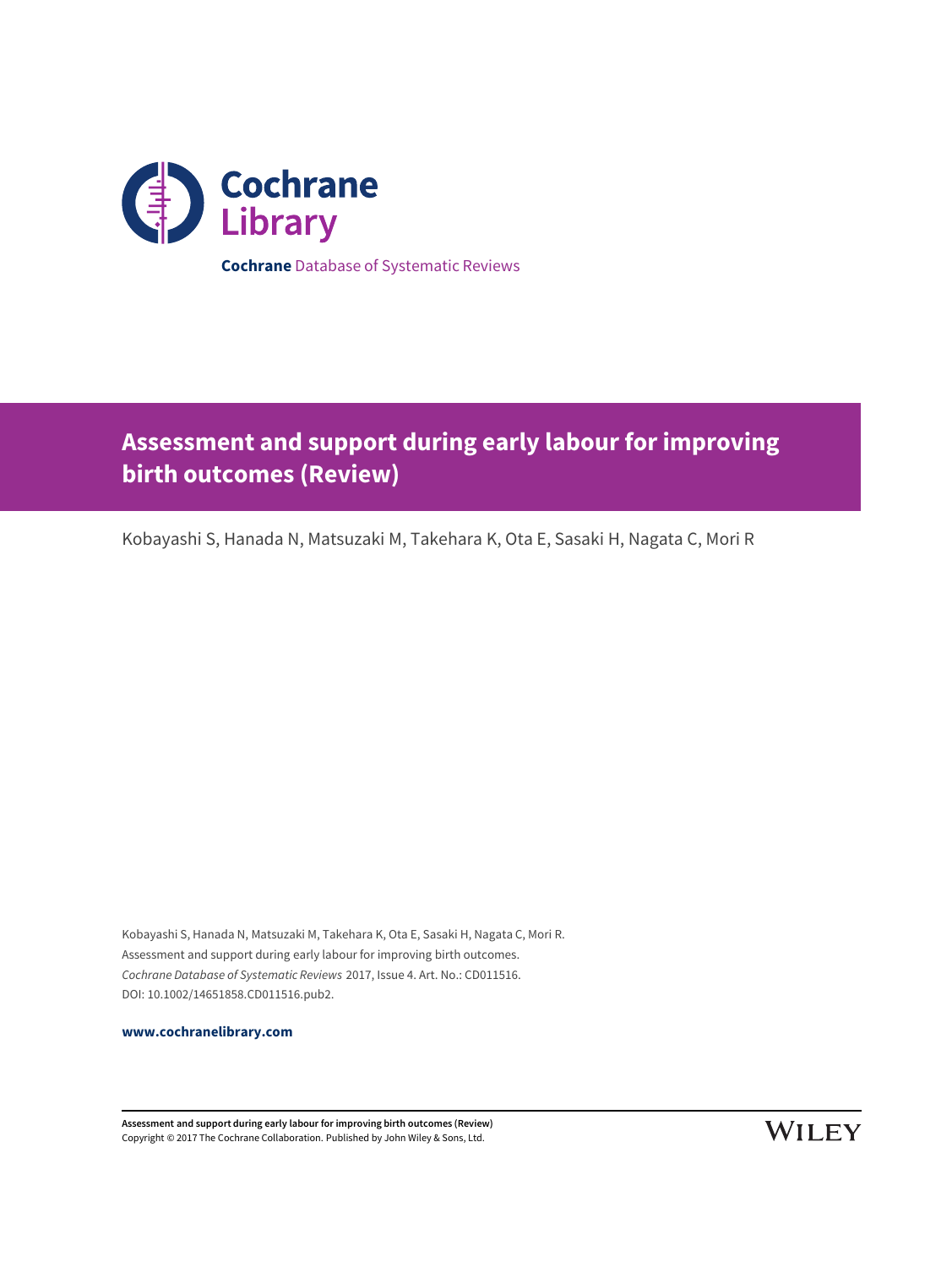### **TABLE OF CONTENTS**

| HEADER                                                                                                                                                                                                                                        | 1              |
|-----------------------------------------------------------------------------------------------------------------------------------------------------------------------------------------------------------------------------------------------|----------------|
| ABSTRACT                                                                                                                                                                                                                                      | $\mathbf{1}$   |
|                                                                                                                                                                                                                                               | $\overline{2}$ |
|                                                                                                                                                                                                                                               | 4              |
|                                                                                                                                                                                                                                               | 6              |
|                                                                                                                                                                                                                                               | 7              |
|                                                                                                                                                                                                                                               | 7              |
|                                                                                                                                                                                                                                               | 10             |
|                                                                                                                                                                                                                                               | 13             |
|                                                                                                                                                                                                                                               | 15             |
| .<br>In the second complete service of the second complete service of the second complete service service service s<br>Figure 3.                                                                                                              | 16             |
|                                                                                                                                                                                                                                               | 20             |
|                                                                                                                                                                                                                                               |                |
| DISCUSSION                                                                                                                                                                                                                                    | 25             |
|                                                                                                                                                                                                                                               | 26             |
|                                                                                                                                                                                                                                               | 26             |
|                                                                                                                                                                                                                                               | 27             |
|                                                                                                                                                                                                                                               | 29             |
|                                                                                                                                                                                                                                               | 43             |
| Analysis 1.1. Comparison 1 Assessment vs direct admission in early labour, Outcome 1 Length of labour (hours).                                                                                                                                | 44             |
| Analysis 1.2. Comparison 1 Assessment vs direct admission in early labour, Outcome 2 Rate of caesarean section.                                                                                                                               | 45             |
| Analysis 1.3. Comparison 1 Assessment vs direct admission in early labour, Outcome 3 Rate of instrumental vaginal                                                                                                                             |                |
|                                                                                                                                                                                                                                               | 45             |
| Analysis 1.4. Comparison 1 Assessment vs direct admission in early labour, Outcome 4 Baby born before arrival at hospital                                                                                                                     |                |
|                                                                                                                                                                                                                                               | 46             |
| Analysis 1.5. Comparison 1 Assessment vs direct admission in early labour, Outcome 5 Augmentation of labour.                                                                                                                                  | 46             |
| Analysis 1.6. Comparison 1 Assessment vs direct admission in early labour, Outcome 6 Use of epidural or any regional                                                                                                                          |                |
| anaesthesia.                                                                                                                                                                                                                                  | 47             |
| Analysis 1.7. Comparison 1 Assessment vs direct admission in early labour, Outcome 7 Maternal satisfaction (score).                                                                                                                           | 47             |
| Analysis 1.8. Comparison 1 Assessment vs direct admission in early labour, Outcome 8 Apgar score < 7 at 5 minutes.                                                                                                                            | 48             |
| Analysis 2.1. Comparison 2 Home support vs telephone triage, Outcome 1 Length of labour (hours).                                                                                                                                              | 48             |
|                                                                                                                                                                                                                                               |                |
| Analysis 2.2. Comparison 2 Home support vs telephone triage, Outcome 2 Rate of caesarean section.                                                                                                                                             | 49             |
| Analysis 2.3. Comparison 2 Home support vs telephone triage, Outcome 3 Rate of instrumental vaginal birth.                                                                                                                                    | 49             |
| Analysis 2.4. Comparison 2 Home support vs telephone triage, Outcome 4 Baby born before arrival at hospital or                                                                                                                                |                |
|                                                                                                                                                                                                                                               | 50             |
| Analysis 2.5. Comparison 2 Home support vs telephone triage, Outcome 5 Serious maternal morbidity.                                                                                                                                            | 51             |
| Analysis 2.6. Comparison 2 Home support vs telephone triage, Outcome 6 Augmentation of labour.                                                                                                                                                | 51             |
| Analysis 2.7. Comparison 2 Home support vs telephone triage, Outcome 7 Use of epidural or any regional anaesthesia.                                                                                                                           | 52             |
| Analysis 2.8. Comparison 2 Home support vs telephone triage, Outcome 8 Duration of hospital stay (prolonged postpartum                                                                                                                        |                |
|                                                                                                                                                                                                                                               | 52             |
| Analysis 2.9. Comparison 2 Home support vs telephone triage, Outcome 9 Maternal satisfaction (score).<br>$\mathcal{A}=\mathcal{A}=\mathcal{A}=\mathcal{A}$                                                                                    | 53             |
| Analysis 2.10. Comparison 2 Home support vs telephone triage, Outcome 10 Postpartum depression (EPDS score $\geq$ 13).                                                                                                                        | 54             |
| Analysis 2.11. Comparison 2 Home support vs telephone triage, Outcome 11 Perinatal death.                                                                                                                                                     | 54             |
| Analysis 2.12. Comparison 2 Home support vs telephone triage, Outcome 12 Neonatal admission to special care.                                                                                                                                  | 55             |
| Analysis 2.13. Comparison 2 Home support vs telephone triage, Outcome 13 Apgar score < 7 at 5 minutes.<br>$\cdots$                                                                                                                            | 56             |
| Analysis 2.14. Comparison 2 Home support vs telephone triage, Outcome 14 Exclusive breastfeeding at discharge. .                                                                                                                              | 56             |
|                                                                                                                                                                                                                                               |                |
| Analysis 2.15. Comparison 2 Home support vs telephone triage, Outcome 15 Exclusive breastfeeding at six weeks. .                                                                                                                              | 57             |
| Analysis 3.1. Comparison 3 One-to-one structured care vs usual care, Outcome 1 Rate of caesarean section.<br>$\mathcal{L}^{\mathcal{L}}$                                                                                                      | 58             |
| Analysis 3.2. Comparison 3 One-to-one structured care vs usual care, Outcome 2 Rate of instrumental vaginal birth.                                                                                                                            | 58             |
| Analysis 3.3. Comparison 3 One-to-one structured care vs usual care, Outcome 3 Serious maternal morbidity.                                                                                                                                    | 59             |
| Analysis 3.4. Comparison 3 One-to-one structured care vs usual care, Outcome 4 Use of epidural or any regional                                                                                                                                |                |
| anaesthesia.<br>and a construction of the construction of the construction of the construction of the construction of the construction of the construction of the construction of the construction of the construction of the construction of | 59             |
|                                                                                                                                                                                                                                               |                |

**Assessment and support during early labour for improving birth outcomes (Review) i Copyright © 2017 The Cochrane Collaboration. Published by John Wiley & Sons, Ltd.**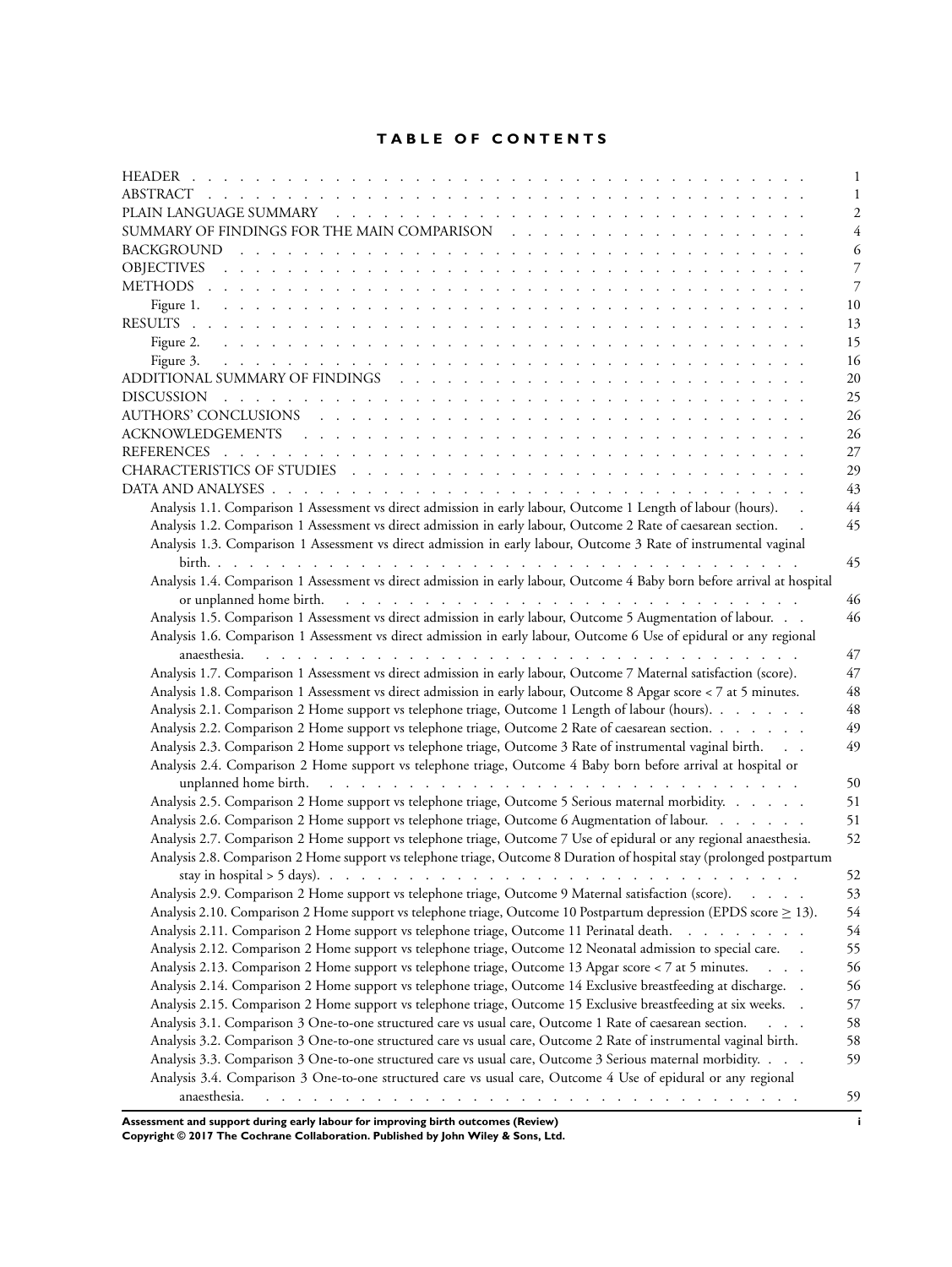| Analysis 3.5. Comparison 3 One-to-one structured care vs usual care, Outcome 5 Perinatal death.                    | 60 |
|--------------------------------------------------------------------------------------------------------------------|----|
| Analysis 3.6. Comparison 3 One-to-one structured care vs usual care, Outcome 6 Neonatal admission to special care. | 60 |
| Analysis 3.7. Comparison 3 One-to-one structured care vs usual care, Outcome 7 Apgar score < 7 at 5 minutes.       | 61 |
|                                                                                                                    | 61 |
|                                                                                                                    | 63 |
|                                                                                                                    | 63 |
|                                                                                                                    | 63 |
|                                                                                                                    | 64 |
|                                                                                                                    | 64 |
|                                                                                                                    | 64 |
|                                                                                                                    | 65 |
| INDEX TERMS                                                                                                        | 65 |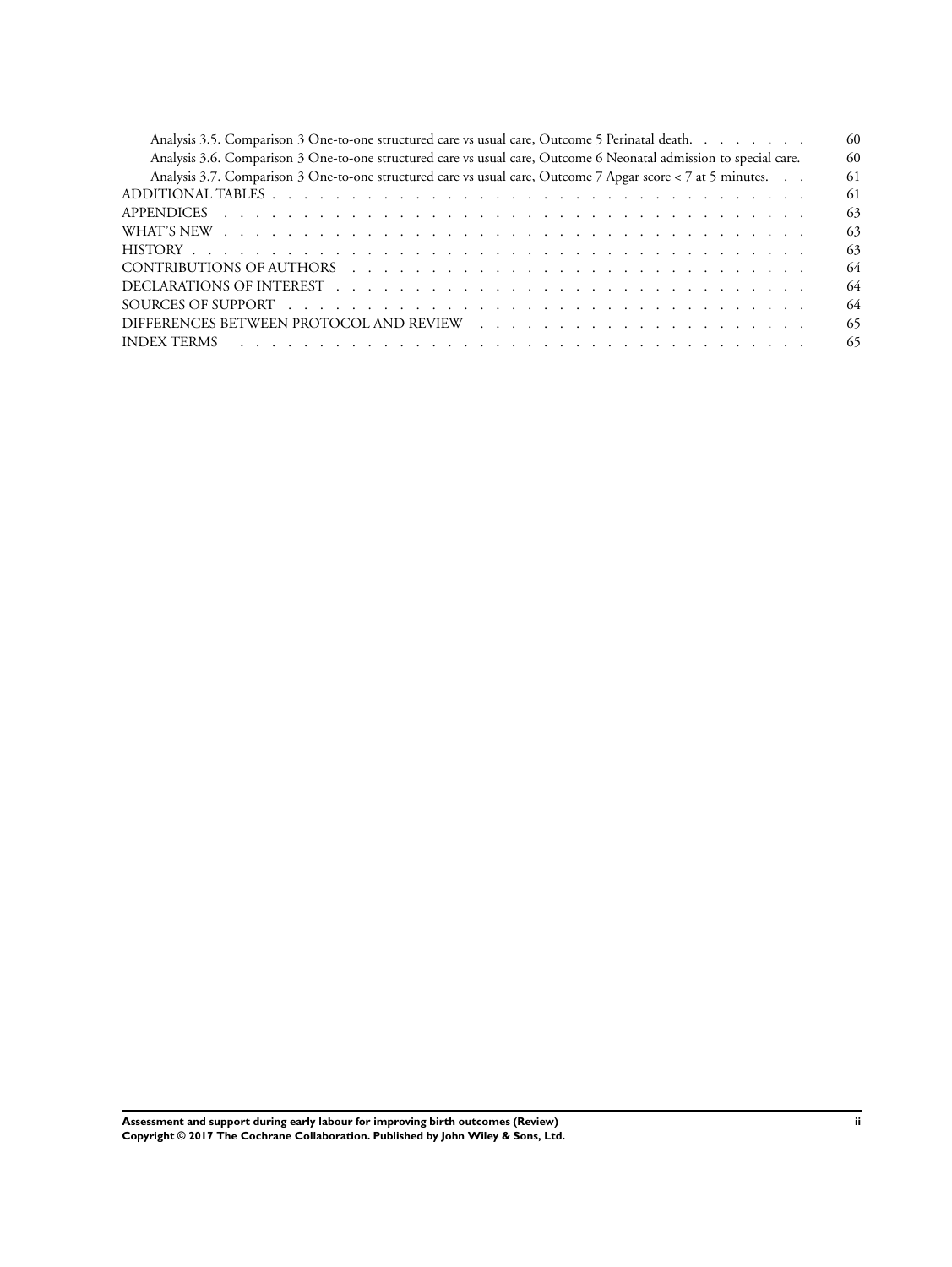**[Intervention Review]**

# **Assessment and support during early labour for improving birth outcomes**

Shinobu Kobayashi<sup>1</sup>, Nobutsugu Hanada<sup>1</sup>, Masayo Matsuzaki<sup>2</sup>, Kenji Takehara<sup>1</sup>, Erika Ota<sup>3</sup>, Hatoko Sasaki<sup>1</sup>, Chie Nagata<sup>4</sup>, Rintaro Mori<sup>1</sup>

<sup>1</sup>Department of Health Policy, National Center for Child Health and Development, Tokyo, Japan. <sup>2</sup>Department of Children and Women's Health, Osaka University Graduate School of Medicine, Osaka, Japan. <sup>3</sup>Global Health Nursing, St. Luke's International University, Graduate School of Nursing Sciences, Tokyo, Japan. <sup>4</sup>Department of Education for Clinical Research, National Center for Child Health and Development, Setagaya-ku, Japan

Contact address: Rintaro Mori, Department of Health Policy, National Center for Child Health and Development, 10-1, Okura 2 chome, Tokyo, Tokyo, 157-8535, Japan. [rintaromori@gmail.com](mailto:rintaromori@gmail.com).

**Editorial group:** Cochrane Pregnancy and Childbirth Group. **Publication status and date:** Edited (no change to conclusions), published in Issue 8, 2017.

**Citation:** Kobayashi S, Hanada N, Matsuzaki M, Takehara K, Ota E, Sasaki H, Nagata C, Mori R. Assessment and support during early labour for improving birth outcomes. *Cochrane Database of Systematic Reviews* 2017, Issue 4. Art. No.: CD011516. DOI: 10.1002/14651858.CD011516.pub2.

Copyright © 2017 The Cochrane Collaboration. Published by John Wiley & Sons, Ltd.

### **A B S T R A C T**

#### **Background**

Progress in early labour is usually slow and may include painful uterine contractions. Women may feel distressed and lose their confidence during this phase. Support and assessment interventions have been assessed in two previous Cochrane Reviews. This review updates and replaces these two reviews.

#### **Objectives**

To investigate the effect of assessment and support interventions for women during early labour on the duration of labour, the rate of obstetric interventions, and on other maternal and neonatal outcomes.

#### **Search methods**

We searched the Cochrane Pregnancy and Childbirth Group's Trials Register, [ClinicalTrials.gov,](http://clinicaltrials.gov/) the World Health Organization (WHO) International Clinical Trials Registry Platform ([ICTRP](http://apps.who.int/trialsearch/)) (31 October 2016) and reference lists of retrieved studies.

#### **Selection criteria**

Randomised controlled and cluster randomised trials of any assessment or support intervention in the latent phase of labour.

#### **Data collection and analysis**

Two review authors independently assessed trials for inclusion and risk of bias, and extracted data. We resolved any disagreement by discussion or by involving a third assessor. The quality of the evidence was assessed using the GRADE approach.

#### **Main results**

We included five trials including 10,421 pregnant women and a cluster randomised trial with 2183 women. Trials were conducted in the UK, Canada and America and compared interventions in early labour versus usual care. We examined four comparisons: early labour assessment versus immediate admission to hospital; home visits by midwives versus usual care (telephone triage); one-to-one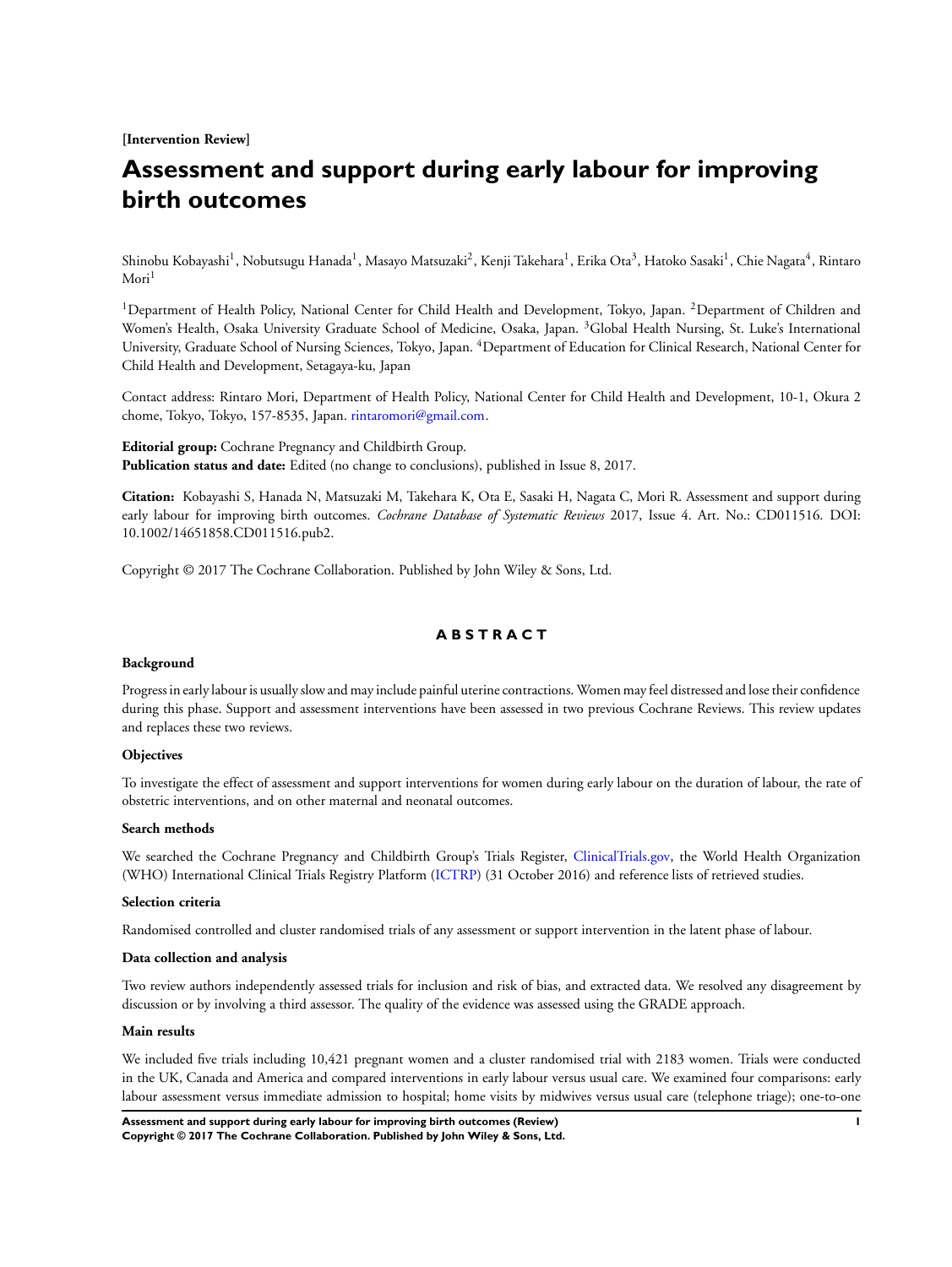structured midwifery care versus usual care and hospital assessment using an algorithm for labour diagnosis versus usual assessment. Trials were at moderate- risk of bias mainly because blinding women and staff to these interventions is not generally feasible. For important outcomes we assessed evidence using GRADE; we downgraded evidence for study design limitations, imprecision, and where we carried out meta-analysis, for inconsistency.

One trial with 209 women compared early labour assessment with direct admission to hospital. Duration of labour from hospital admission was reduced for women in the assessment group (mean difference (MD) -5.20 hours, 95% confidence interval (CI) -7.06 to -3.34; 209 women, *low-quality evidence*). There were no clear differences between groups for caesarean section or instrumental vaginal birth (risk ratio (RR) 0.72, 95% CI 0.30 to 1.72, *very low quality evidence*; and, RR 0.86, 95% CI 0.58 to 1.26, *very low quality evidence*, respectively). Serious maternal morbidity was not reported. Women in the early assessment group were slightly less likely to have epidural or oxytocin for labour augmentation (RR 0.87, 95% CI 0.78 to 0.98, *low-quality evidence;* RR 0.57, 95% CI 0.37 to 0.86, respectively) and increased satisfaction with their care (MD 16.00, 95% CI 7.53 to 24.47). No babies were born before admission to hospital and only one infant had a low Apgar score at five minutes after the birth (*very low quality evidence*). Admission to neonatal intensive care (NICU) was not reported.

Three studies examined home assessment and midwifery support versus telephone triage. One trial reported the duration of labour; home visits did not have any clear impact compared with usual care (MD 0.29 hours, 95% CI -0.14 to 0.72; 1 trial, 3474 women, *lowquality evidence)*. There were no clear differences for the rate of caesarean section (RR 1.05, 95% CI 0.95 to 1.17; 3 trials, 5170 women; I² = 0%; *moderate-quality evidence*) or instrumental vaginal birth (average RR 0.95, 95% CI 0.79 to 1.15; 2 trials, 4933 women; I² = 69%; *low-quality evidence*). One trial reported birth before arrival at hospital; there was no clear difference between the groups (RR 1.33, 95% CI 0.30 to 5.95; 1 trial, 3474 women). No clear differences were identified for serious maternal morbidity (RR 0.93, 95% CI 0.61 to 1.42; 1 trial, 3474 women; *low-quality evidence*), or use of epidural (average RR 0.95, 95% CI 0.87 to 1.05; 3 trials, 5168 women; I² = 60%; *low-quality evidence*). There were no clear differences for NICU admission (average RR 0.84, 95% CI 0.50 to 1.42; 3 trials, 5170 infants; I² = 71%; *very low quality evidence*), or for low Apgar score at five minutes (RR 1.19, 95% CI 0.71 to 1.99; 3 trials, 5170 infants; I² = 0%; *low-quality evidence*).

One study (5002 women) examined one-to-one structured care in early labour versus usual care. Length of labour was not reported. There were no clear differences between groups for caesarean section (RR 0.93, 95% CI 0.84 to 1.02; 4996 women, *high-quality evidence*) instrumental vaginal birth (RR 0.94, 95% CI 0.82 to 1.08; 4996 women, *high-quality evidence*), or serious maternal morbidity (RR 1.13, 95% CI 0.84 to 1.52; 4996 women, *moderate-quality evidence*). Use of epidural was similar in the two groups (RR 1.00, 95% CI 0.99 to 1.01; 4996 women, *high-quality evidence*). For infant outcomes, there were no clear differences between groups (admission to NICU: RR 0.98, 95% CI 0.80 to 1.21; 4989 infants, *high-quality evidence*; low Apgar score at five minutes: RR 1.07, 95% CI 0.64 to 1.79; 4989 infants, *moderate-quality evidence*).

A cluster randomised trial with 2183 women examined a labour diagnosis tool used by midwives compared with usual assessment. There were no clear differences between groups for most of the outcomes measured. Interventions in labour (augmentation with oxytocin (RD 0.3, 95% CI -9.2 to 9.8), epidural (RD 2.1, 95% CI -8.0 to 12.2), instrumental or caesarean birth (spontaneous vertex birth RD -3.2, 95% CI -15.1 to 8.7)) were similar between groups after adjustment for baseline differences between maternity units. Women in the intervention group were less likely to be admitted to hospital at first presentation. There were no clear differences between groups for infant outcome.

#### **Authors' conclusions**

Assessment and support in early labour does not have a clear impact on rate of caesarean section or instrumental birth, or birth before arrival at hospital. However, some evidence suggested that interventions may have an impact on reducing the use of epidural, and on increasing maternal satisfaction with care. Evidence on the use of oxytocin for labour augmentation was mixed. Evidence about the effectiveness of early labour assessment versus immediate admission was very limited and more research is needed in this area.

### **P L A I N L A N G U A G E S U M M A R Y**

#### **Assessment and support during early labour for improving birth outcomes**

#### **What is the issue?**

Progress in early labour may be slow. Women identify onset of labour from various signs including painful contractions and bloodstained vaginal loss and may seek advice from health professionals about progress of their labour and for reassurance. Women may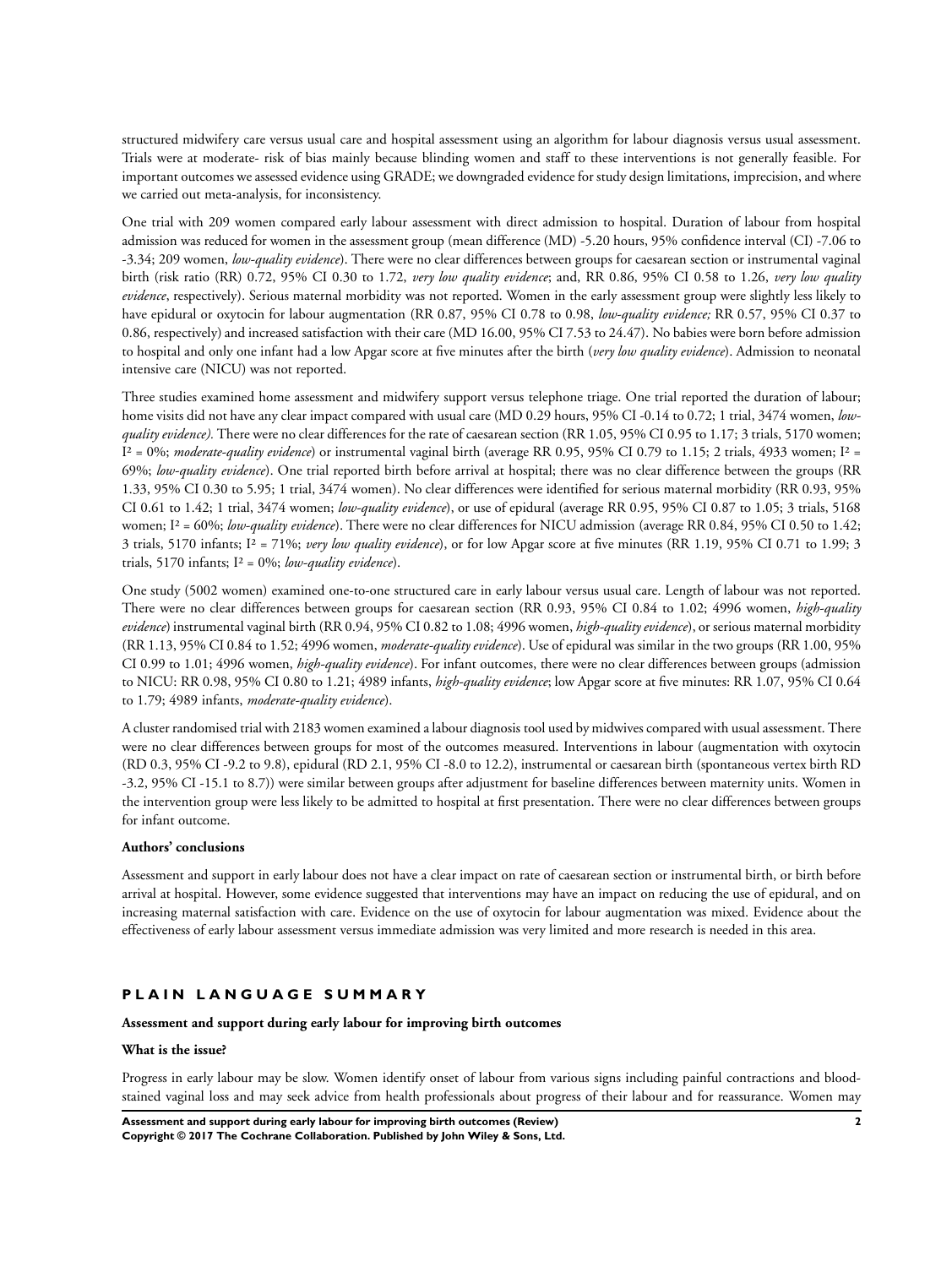be advised to stay at home for as long as possible, or be sent home from hospital because their labour is not established. However, if progress in labour is more rapid than expected, delayed admission may result in an unplanned home birth.

#### **Why is this important?**

Women may feel anxious or distressed in early labour and lose confidence; this may slow progress and women may be less likely to experience a normal birth. In this review we evaluated whether assessment and providing support to women during early labour affected the duration of labour, the need for interventions and other outcomes.

#### **What evidence did we find?**

We searched the medical literature (31 October 2016). We included five randomised controlled trials, involving 10,421 women from Canada, the USA, and the UK and a trial where maternity units were randomised in Scotland UK with 2183 women. The quality of the evidence ranged from very low to high for different outcomes.

One trial (209 women) compared assessment with direct admission for women arriving at hospital. Women in the assessment group had shorter labours in hospital (*low-quality evidence*). There were no clear differences between groups for caesarean or instrumental vaginal birth (i.e. forceps or ventouse) (*very low quality evidence)*. Serious complications were not reported. Women in the assessment group were slightly less likely to have an epidural (*low-quality evidence*), or labour augmentation with oxytocin, and had increased satisfaction with their care. No babies were born before admission to hospital. Admission to neonatal special care was not reported.

Three studies examined home midwifery support versus telephone triage. Home visits did not appear to have any clear impact on the length of labour in one trial (*low-quality evidence).* There was no clear difference between groups for caesarean (three trials, *moderatequality evidence*) or instrumental vaginal birth (two trials, *low-quality evidence*). One trial reported birth before hospital arrival; there was no clear difference for this outcome or for serious maternal morbidity (*low-quality evidence*), or use of epidural (three trials, *lowquality evidence*). There were no clear differences for neonatal admission to special care (*very low quality evidence*), or for low Apgar score at five minutes after birth (*low-quality evidence*).

One-to-one structured care in early labour versus usual care was examined in one study with 5002 women. Length of labour was not reported. There were no clear differences between groups for the rate of caesarean, instrumental vaginal birth (*high-quality evidence*), or serious maternal morbidity (*moderate-quality evidence*). Use of epidural was similar in the two groups (*high-quality evidence*). For infant outcomes, there were no clear differences between groups for admission to special care (*high-quality evidence)* or low Apgar score (*moderate-quality evidence*).

A trial with 2183 women where maternity units were randomised examined very strict criteria for labour diagnosis compared with usual midwifery assessment. There were no clear differences between women and babies in the two groups for most outcomes. Interventions in labour (augmentation with oxytocin, epidural, instrumental or caesarean birth) were similar once baseline differences between maternity units had been taken into account. Women in the intervention group were less likely to be admitted to hospital in labour at first presentation. There were no clear differences between groups for infant outcomes.

#### **What does this mean?**

Assessment and support in early labour does not have a clear impact on rate of caesarean or instrumental vaginal birth, or whether babies are born before arrival at hospital. However, some evidence showed that these interventions may have an impact on reducing the use of epidural, the need to augment labour with oxytocin and on increasing maternal satisfaction. Evidence about the effectiveness of early labour assessment versus immediate admission was very limited and more research is needed on this.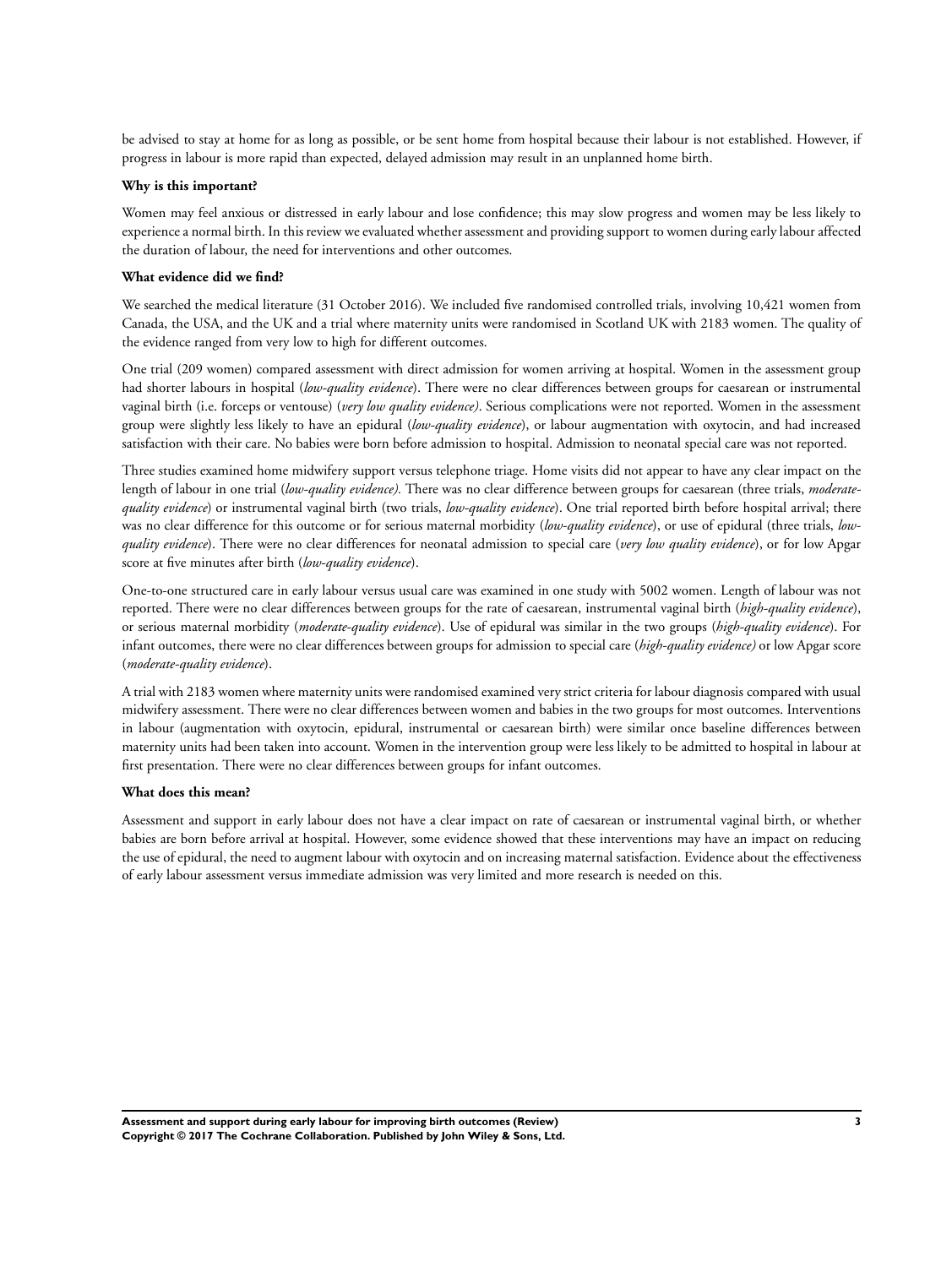# <span id="page-6-0"></span>SUMMARY OF FINDINGS FOR THE MAIN COMPARISON *[\[Explanation\]](http://www.thecochranelibrary.com/view/0/SummaryFindings.html)*

### Assessment compared with direct admission in early labour for improving birth outcomes

**Patient or population:** healthy pregnant women **Setting:** large hospital in Canada (high resource setting), study published <sup>1996</sup>

**Intervention:** assessment

**Comparison:** direct adm ission to hospital in early labour

| <b>Outcomes</b>                                  | Anticipated absolute effects* (95% CI)                                                                                             |                                           | <b>Relative effect</b><br>(95% CI) | № of participants<br>(studies) | Quality of the evidence Comments<br>(GRADE)    |                                                                |
|--------------------------------------------------|------------------------------------------------------------------------------------------------------------------------------------|-------------------------------------------|------------------------------------|--------------------------------|------------------------------------------------|----------------------------------------------------------------|
|                                                  | Risk with direct admis- Risk with assessment<br>sion in early labour                                                               |                                           |                                    |                                |                                                |                                                                |
| Length<br>of<br>(hours)                          | labour The mean length of MD 5.2 lower<br>3 hours in the inter- lower)<br>vention group and 13.<br>5 hours in the control<br>group | labour (hours) was 8. (7.06 lower to 3.34 |                                    | 209<br>$(1$ RCT)               | $\oplus \oplus \bigcirc \bigcirc$<br>LOW $1,2$ | This outcome relates to<br>the length of labour in<br>hospital |
| Rate of caesarean sec-                           | Study population                                                                                                                   |                                           | RR 0.72                            | 209                            | $\bigoplus$                                    |                                                                |
| tion                                             | 106 per 1000                                                                                                                       | 76 per 1000<br>(32 to 182)                | $(0.30 \text{ to } 1.72)$          | $(1$ RCT)                      | VERY LOW 1,3                                   |                                                                |
| Rate of                                          | instrumental Study population                                                                                                      |                                           | RR 0.86                            | 209                            | $\bigoplus$ OOO                                |                                                                |
| vaginal birth                                    | 356 per 1000                                                                                                                       | 306 per 1000<br>(206 to 448)              | $(0.58 \text{ to } 1.26)$          | $(1$ RCT)                      | VERY LOW 1,3                                   |                                                                |
| Serious maternal mor- Study population<br>bidity |                                                                                                                                    |                                           |                                    | $(0$ RCTs)                     |                                                | Serious maternal mor-                                          |
|                                                  | see comment                                                                                                                        | See comment                               |                                    |                                |                                                | bidity was not reported                                        |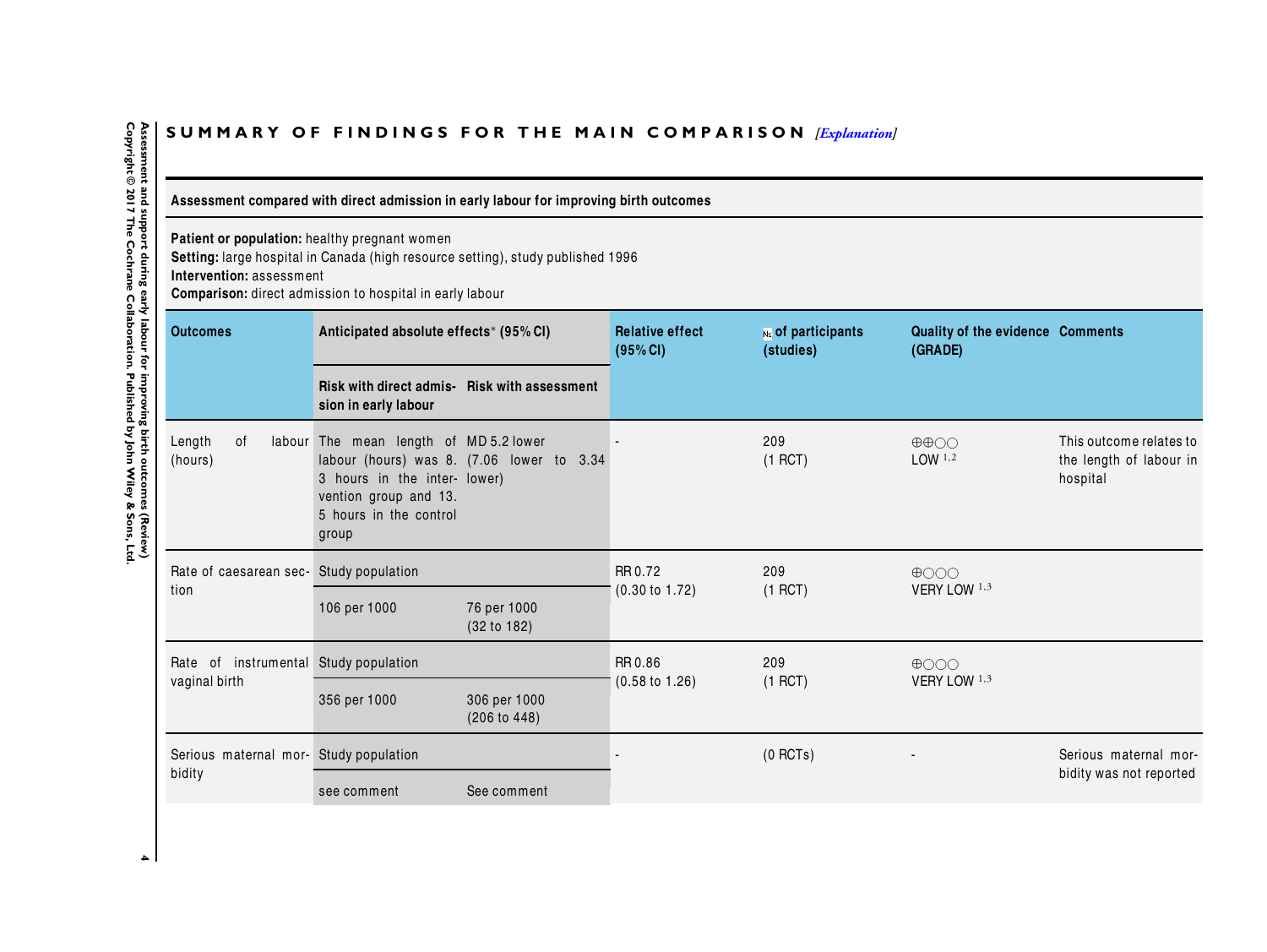| Use of epidural or any Study population<br>regional anaesthesia |              |                              | RR 0.87                    | 209       | $\oplus \oplus \bigcirc \bigcirc$ |
|-----------------------------------------------------------------|--------------|------------------------------|----------------------------|-----------|-----------------------------------|
|                                                                 | 904 per 1000 | 786 per 1000<br>(705 to 886) | $(0.78 \text{ to } 0.98)$  | $(1$ RCT) | LOW <sup>1,2</sup>                |
| Neonatal admission to Study population                          |              |                              |                            |           |                                   |
| special care                                                    | see comment  | See comment                  |                            |           |                                   |
| Apgar score $\lt$ 7 at 5 Study population                       |              |                              | RR 2.97                    | 209       | $\bigoplus$ OOO                   |
| minutes                                                         | 0 per 1000   | 0 per 1000<br>(0 to 0)       | $(0.12 \text{ to } 72.12)$ | $(1$ RCT) | VERY LOW $1,4$                    |

\***The risk in the intervention group** (and its 95% confidence interval) is based on the assumed risk in the comparison group and the **relative effect** of the intervention (and its<br>ครช. CN 95% CI).

**CI:** conf idence interval; **RCT:** random ized controlled trial; **RR:** risk ratio;

**GRADE Working Group grades of evidence High quality:** we are very confident that the true effect lies close to that of the estimate of the effect<br>Moderate quality: we are moderately confident in the effect estimate: The true effect is likely to b

**Moderate quality:** we are moderately confident in the effect estimate: The true effect is likely to be close to the estimate of the effect, but there is a possibility that it is<br>substantially different substantially different

Low quality: our confidence in the effect estimate is limited: The true effect may be substantially different from the estimate of the effect **Very low quality:** we have very little confidence in the effect estimate: The true effect is likely to be substantially different from the estimate of effect

 $^1$  Single trial with design limitations (lack of blinding) (-1)

 $^2$  Single trial with small sample size (-1)

 $3\,$  Wide 95% CI crossing the line of no effect and small sample size (-2)

 $^4$  Wide 95% CI crossing the line of no effect, small sample size and low event rate (-2)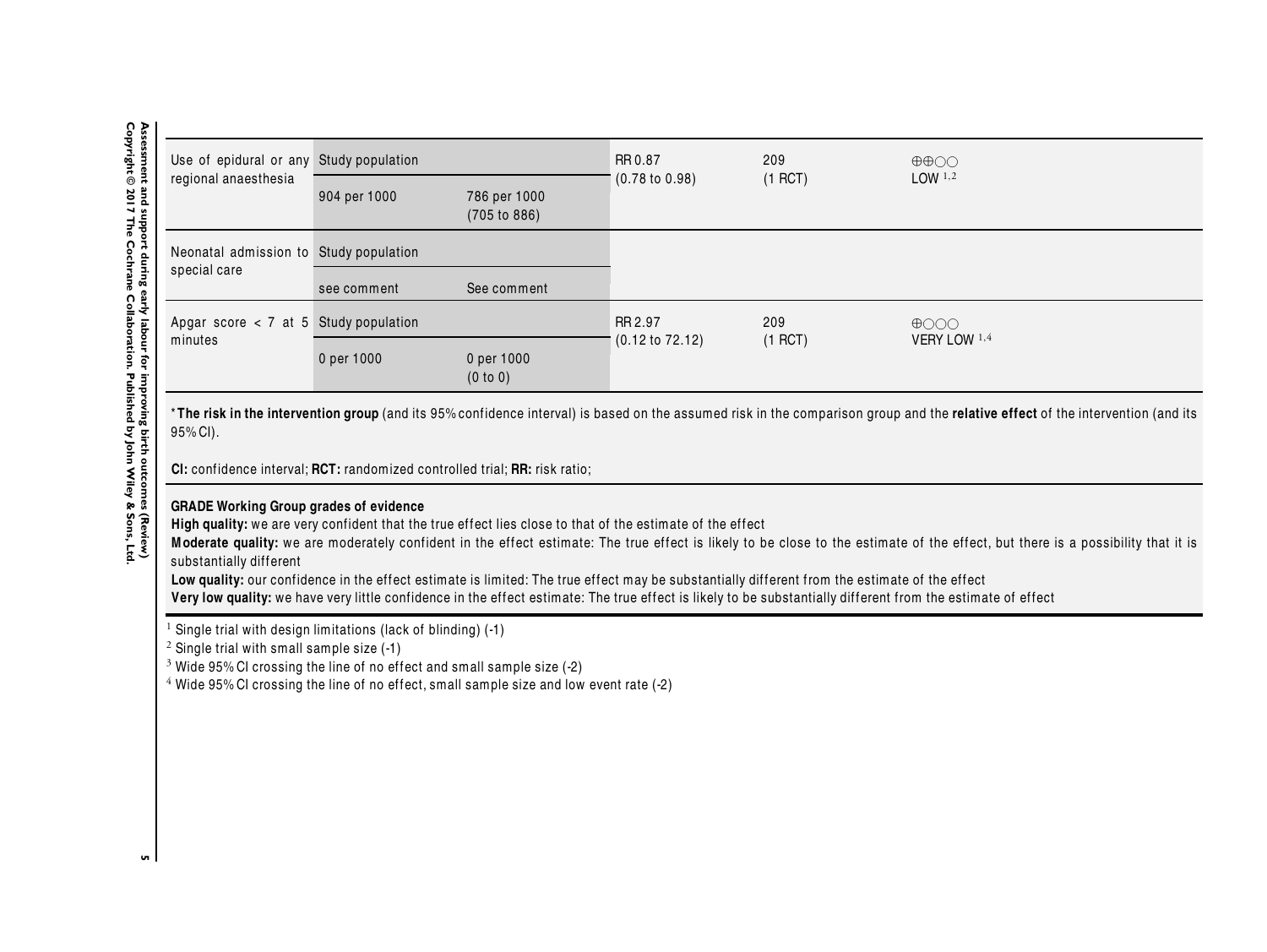### **B A C K G R O U N D**

#### **Description of the condition**

In clinical practice, the first stage of labour is usually the longest stage and consists of two phases: the latent phase (early labour) and the active phase. The latent phase has been described as "a period of time when there are painful contractions, and there is some cervical change, including cervical dilatation up to 4 cm" [\(NICE 2007\)](#page-29-0).

The progress of labour in the latent phase is usually slow and may include painful uterine contractions. Women may feel distressed and lose their confidence during this phase [\(Austin 1999](#page-29-0)). Distressed feelings, loneliness, or anxiety may theoretically trigger the secretion of catecholamines that counteract the effect of oxytocin [\(Lederman 1979;](#page-29-0) [Simkin 2011\)](#page-29-0), and slow down the progress of labour [\(Alehagen 2005](#page-29-0)). Therefore, maternal distress could be associated with prolongation of the latent and active phases and the second stage of labour. Emotional distress in the latent phase increases the likelihood of instrumental vaginal birth, and women with higher levels of pain in the latent phase may be less likely to experience spontaneous vaginal delivery [\(Wuitchik 1989\)](#page-29-0).

Although it is difficult to determine exactly when labour begins, it is usually thought to start at the point where regular uterine contractions are perceptible to women ([Friedman 1972](#page-29-0)). [Gross](#page-29-0) [2003](#page-29-0) investigated how women experienced the onset of labour and found that women identified onset from various signs and symptoms including recurrent or non-recurrent pain, rupture of the amniotic membranes, the appearance of blood stained vaginal discharge, gastrointestinal symptoms, altered sleep patterns, and emotional upheaval. Some women reported that labour began several days before the baby was born [\(Gross 2006](#page-29-0)).

[Cheyne 2007](#page-29-0) found that labouring women decided to go to hospital because of painful contractions, the need for reassurance, or when following their partner's advice; the combination of pain, uncertainty and anxiety influenced women's decisions in the latent phase of labour. Women admitted to the labour ward during early labour tended to show an urgency to place the responsibility for the labour into the hands of professionals ([Carlsson 2009](#page-29-0)).

Because of an association between early admission and subsequent interventions (including caesarean section, labour augmentation, and epidural analgesia) ([Bailit 2005](#page-29-0); [Hemminki 1986;](#page-29-0) [Holmes](#page-29-0) [2001](#page-29-0); [Klein 2004;](#page-29-0) [Petersen 2013;](#page-29-0) [Rahnama 2006](#page-29-0)), women are advised by midwives to stay at home as long as possible during the latent phase, or are sent home because their labour is not established. [Flamm 1998](#page-29-0) recommended the avoidance of hospital admissions for 'false' labour in order to reduce the rates of caesarean section. However, it is unclear whether avoiding admission or being sent home during the latent phase might result in better outcomes. The effect of deferred admission on the rate of caesarean sections has not been clearly established in randomized trials, but negative effects of deferring admission have been highlighted in observational studies, including confusion, anger, and resentment ([Jackson 2003\)](#page-29-0), as well as stress and feelings of being neglected among both women and their partners [\(Baxter 2007](#page-29-0)). [Barnett 2008](#page-29-0) interviewed six nulliparous women in Scotland who were sent home in the latent phase of labour. The women reported that they had felt unsupported and their anxiety had increased after being sent home. If the progress of labour is more rapid than expected, the policy of delayed admission might result in an unplanned home birth and a baby born before arrival (at hospital), which increases the risk of both maternal and neonatal complications [\(Loughney 2006](#page-29-0)).

#### **Description of the intervention**

In this review, support interventions are defined as non-pharmacological interventions that support pregnant women during early labour, including: relaxation or stress management training and education; professional or lay visits at home, telephone-based peer support; educational counselling; non-directive counselling; comfort measures and various other supportive interventions. Assessment interventions are interventions delivered at home or in hospital to determine the stage of labour and progress in labour, and to assess how well women are coping, as well as their physical and psychological well-being, in order to plan labour management (including immediate or delayed admission to hospital). Intervention providers are health professionals such as nurses, midwives, childbirth educators, physicians, or psychologists, or lay people, who deliver interventions at hospital, at home, or via telephone (see Types of interventions).

#### **How the intervention might work**

During early labour, women are encouraged to keep active, to walk about and to eat and drink as usual in order to prevent prolonged labour. Some women are advised to stay at home for as long as possible. This advice, or being asked to return home, may cause some women to feel unsupported and more anxious, and such feelings might affect the progress of their labour adversely ([Wuitchik](#page-29-0) [1989](#page-29-0)), and also their satisfaction with childbirth. In the latent phase of labour, women seek out the advice of health professionals to address their need for information about the progress of their labour and reassurance that what they are experiencing is normal. Professional home visits, lay home visits, or telephone-based peer support during early labour may give assurance to women and relieve their anxiety and distress. Early labour assessment by midwives or doctors may result in the reduction of unnecessary admissions during the latent phase, which in turn might improve obstetric outcomes. Educational information about the patterns of spontaneous labour may influence women's decision making about when to go to hospital. Support and encouragement, relaxation or stress management techniques might improve women's

**Assessment and support during early labour for improving birth outcomes (Review) 6 Copyright © 2017 The Cochrane Collaboration. Published by John Wiley & Sons, Ltd.**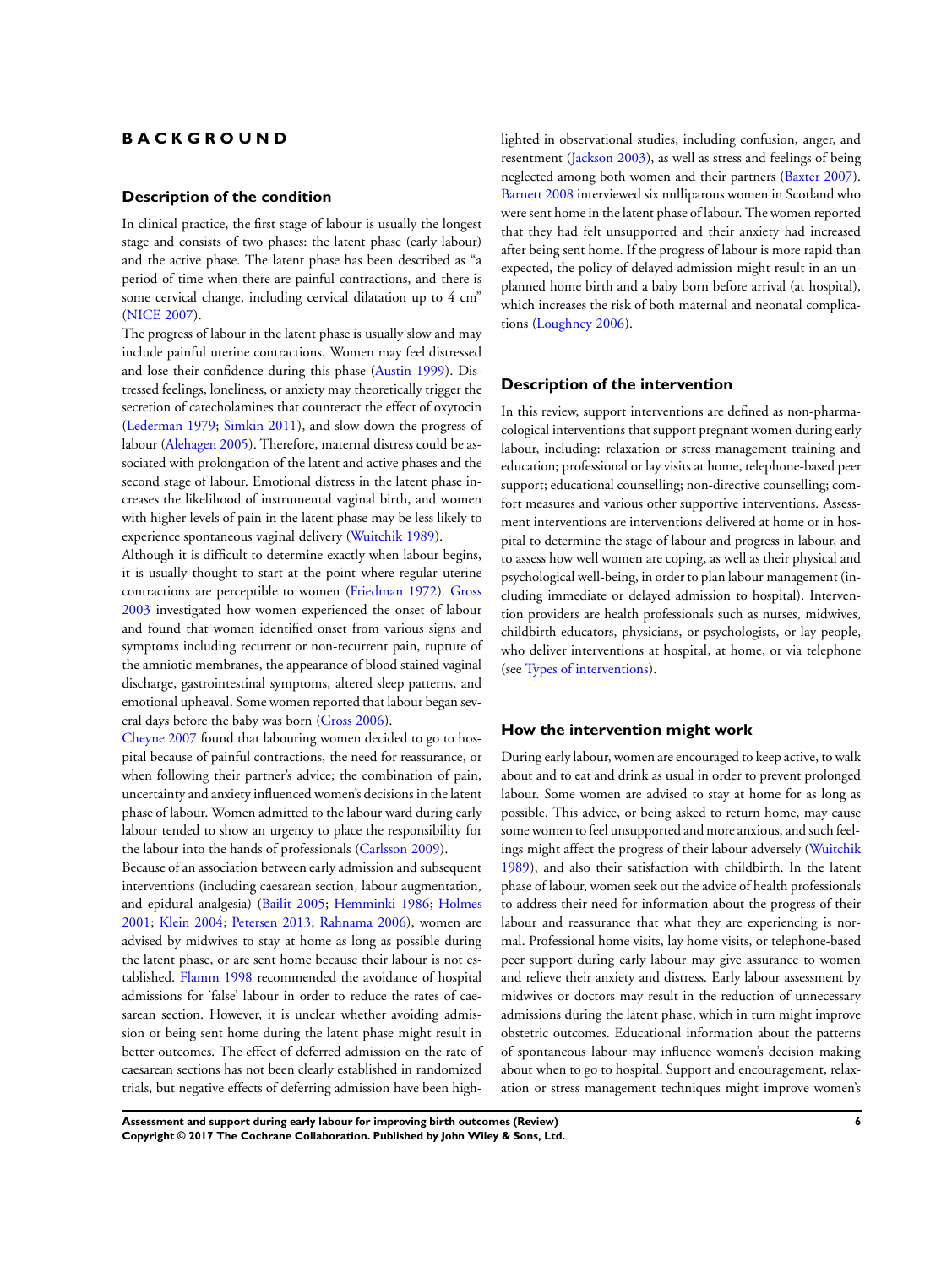ability to cope with labour [\(Hodnett 1996\)](#page-29-0). Provision of emotional support, comfort measures, information and advice, advocacy and support of the woman's partner by healthcare providers might encourage women to cope with their labour. This might relieve their anxiety, fear and stress and so avoid an unnecessary cascade of obstetric interventions, and improve obstetric and neonatal outcomes. Overall, the rates of prolonged labour, caesarean section, or instrumental vaginal birth might decrease.

#### **Why it is important to do this review**

Several Cochrane Reviews have assessed the effectiveness of support or psychosocial interventions for women at high risk of complications, such as women undergoing treatment for alcohol abuse during pregnancy ([Lui 2008](#page-29-0)), antenatal depression [\(Dennis](#page-29-0) [2007b\)](#page-29-0), postpartum depression ([Dennis 2007a;](#page-29-0) [Dennis 2013](#page-29-0)), and maternal smoking cessation ([Chamberlain 2013\)](#page-29-0). More generally, supportive interventions have been found to be effective for reducing emotional distress and improving coping abilities in people who have been treated for cancer, HIV/AIDS and cardiovascular disease ([Fekete 2007](#page-29-0); [Vos 2006](#page-29-0)).

Existing Cochrane Reviews have also assessed educational interventions such as self-diagnosis of the onset of active labour at term [\(Lauzon 1998](#page-29-0)), and delayed admission until active labour ([Lauzon](#page-29-0) [2001](#page-29-0)). This review will update and replace the [Lauzon 2001](#page-29-0) review which is now out of date. In addition, in this review we aim to investigate systematically whether assessment, support and educational interventions in the early stages of labour (latent phase) are effective in improving maternal and neonatal outcomes.

### **O B J E C T I V E S**

To investigate the effect of assessment and support interventions for women during early labour on the duration of labour, the rate of obstetric interventions, and on other maternal and neonatal outcomes.

### **M E T H O D S**

#### **Criteria for considering studies for this review**

#### **Types of studies**

We included all published and unpublished randomized controlled trials and cluster randomised trials that evaluated the efficacy of early labour assessment interventions and any support intervention for women in the latent phase of labour. We included studies published in abstract form only, if the abstract contained sufficient information to assess eligibility and risk of bias, and if the results were described in detail. We did not include quasi-randomised trials.

### **Types of participants**

We included pregnant women in this review. However, we excluded trials with participants who were high-risk pregnant women, such as those with mental health conditions [\(Fenwick](#page-29-0) [2015](#page-29-0); [Jesse 2015;](#page-29-0) [Toohill 2014](#page-29-0)).

#### **Types of interventions**

We included trials examining assessment programmes in early labour that aimed to assess physical and emotional well-being and progress in labour with a view to planning hospital admission, along with support interventions in early labour to optimise outcomes for women and babies.

We included interventions that were provided either by healthcare professionals caring for labouring women (e.g. physicians, nurses, or midwives), or by a trained female companion (e.g. doula). Both individual or group interventions were included. We included interventions that were administered at the maternity unit, the woman's home, over the telephone, online (e.g. websites or social media), or via electronic devices.

Examples of assessment in early labour include:

• home or hospital physical examination by health

professional to assess stage of labour;

• home, hospital or telephone assessment of progress in labour (by maternal report);

• home, hospital or telephone assessment of psychological well-being.

Each of these types of assessment might include advice to women about when to seek hospital admission.

Examples of support that encompass psychosocial interventions in early labour include:

• psychosocial supportive interventions (e.g. emotional support for the labouring woman and her birth companions, advice and guidance about her labour, attention to physical comfort, non-directive counselling, maintaining conversation, telephone-based peer support, counselling visits at home);

• cognitive behavioural therapy (CBT), cognitive and behavioural interventions (e.g. mental image training, stress reduction program, relaxation training program);

• exercise therapies (e.g. exercise program, fitness, physical activity);

• non-pharmacological alternative strategies (e.g.

acupuncture, Reiki, hypnosis, guided imagery, meditation); • comfort measures (e.g. massage, aromatherapy, or music

therapy).

Support also encompasses educational interventions. These aim to distribute new knowledge or promote coping skills to pregnant

**Assessment and support during early labour for improving birth outcomes (Review) 7 Copyright © 2017 The Cochrane Collaboration. Published by John Wiley & Sons, Ltd.**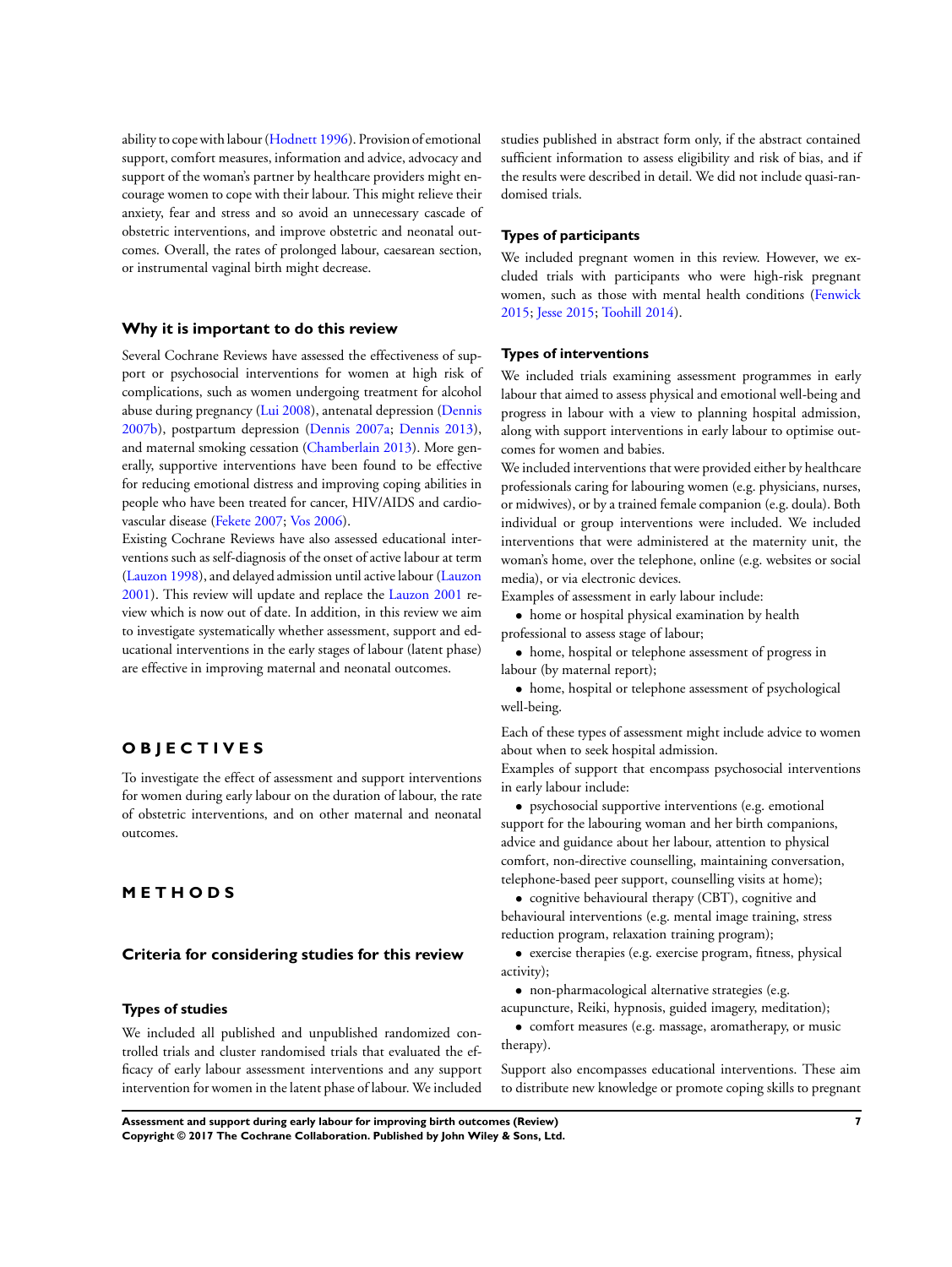women, such as information about the progress of labour, managing the latent phase, or when to go to the labour ward. Examples of educational interventions include:

- information about relaxation;
- information about coping with labour pain;
- information about labour progress.

Interventions were compared to no intervention, other interventions or usual care. Usual care was defined as the care that might be provided to pregnant women if they were not included in the clinical trial.

We included combined interventions that consisted of two or more types of interventions in this review (for example, interventions including both assessment and support). We excluded studies that included support interventions combined with pharmacological treatments. We excluded any educational interventions that provided women with information without any personal contact and communication, e.g. giving women a booklet. We did not apply any language restrictions.

#### **Types of outcome measures**

#### **Primary outcomes**

#### **Maternal outcomes**

- Length of labour
- Rate of caesarean section or instrumental vaginal birth

#### **Neonatal outcomes**

• Baby born before arrival at hospital or in an unplanned home birth

#### **Secondary outcomes**

#### **Maternal outcomes**

• Serious maternal morbidity (e.g. uterine rupture, admission to intensive care unit, septicaemia, postpartum haemorrhage (defined by trialist))

- Augmentation of labour
- Use of epidural or any regional anaesthesia
- Prolonged labour (defined by trialist)
- Duration of hospital stay (antenatal, postnatal)
- Maternal satisfaction (intrapartum, postpartum) with the childbirth (defined by trialist)
	- Postpartum depression (defined by trialist)

#### **Neonatal outcomes**

- Perinatal death (stillbirth or early neonatal death)
- Neonatal admission to special care and/or intensive care unit
	- Apgar score of less than seven at five minutes
	- Exclusive breastfeeding at discharge
	- Exclusive breastfeeding at three months

#### **Search methods for identification of studies**

The methods section of this review is based on a standard template used by Cochrane Pregnancy and Childbirth.

#### **Electronic searches**

We searched the Cochrane Pregnancy and Childbirth's Trials Register by contacting their Information Specialist (31 October 2016). The Register is a database containing over 23,000 reports of controlled trials in the field of pregnancy and childbirth. For full search methods used to populate Pregnancy and Childbirth's Trials Register, including the detailed search strategies for CENTRAL, MED-LINE, Embase and CINAHL, the list of handsearched journals and conference proceedings, and the list of journals reviewed via the current awareness service, please follow this link to the editorial information about the [Cochrane Pregnancy and Childbirth](http://www.mrw.interscience.wiley.com/cochrane/clabout/articles/PREG/frame.html) in the Cochrane Library and select the '*Specialized Register* ' section from the options on the left side of the screen.

Briefly, the Cochrane Pregnancy and Childbirth's Trials Register is maintained by their Information Specialist and contains trials identified from:

1. monthly searches of the Cochrane Central Register of Controlled Trials (CENTRAL);

- 2. weekly searches of MEDLINE (Ovid);
- 3. weekly searches of Embase (Ovid);
- 4. monthly searches of CINAHL (EBSCO);

5. handsearches of 30 journals and the proceedings of major conferences;

6. weekly current awareness alerts for a further 44 journals,

plus monthly BioMed Central email alerts.

Search results are screened by two people and the full text of all relevant trial reports identified through the searching activities described above is reviewed. Based on the intervention described, each trial report is assigned a number that corresponds to a specific Pregnancy and Childbirth review topic (or topics), and is then added to the Register. The Information Specialist searches the Register for each review using this topic number rather than keywords. This results in a more specific search set, which has been fully accounted for in the relevant review sections [\(Included](#page-29-0) [studies;](#page-29-0) [Excluded studies](#page-29-0)).

In addition, we searched [ClinicalTrials.gov](http://clinicaltrials.gov/) and the World Health Organization (WHO) International Clinical Trials Registry Plat-

**Assessment and support during early labour for improving birth outcomes (Review) 8 Copyright © 2017 The Cochrane Collaboration. Published by John Wiley & Sons, Ltd.**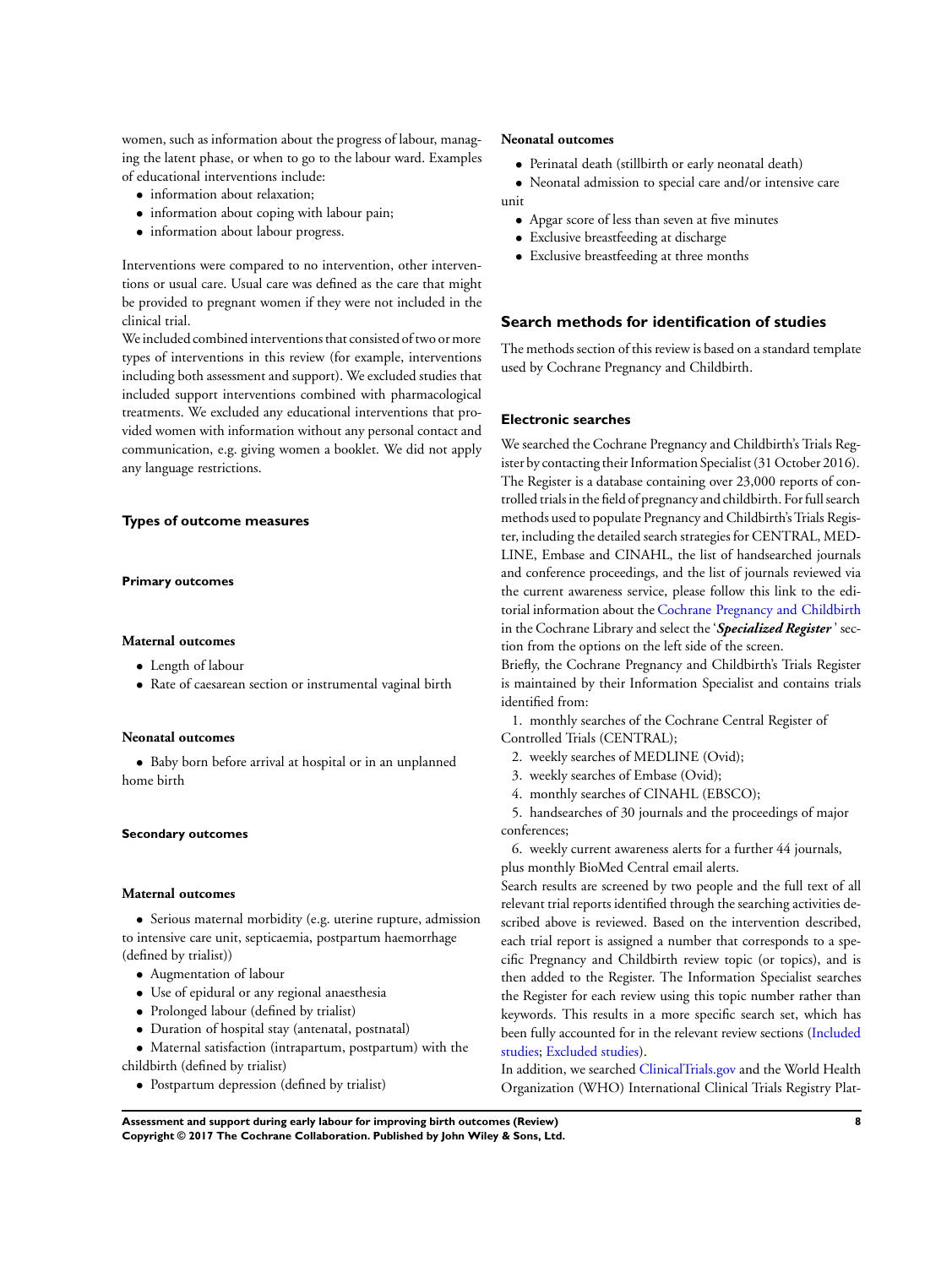form ([ICTRP\)](http://apps.who.int/trialsearch/) for unpublished, planned and ongoing trial reports (31 Octoer 2016) (see: [Appendix 1](#page-65-0)).

#### **Searching other resources**

We contacted key personnel and organisations in the relevant field for published and unpublished references. We also searched the reference lists of retrieved studies.

We did not apply any language or date restrictions.

#### **Data collection and analysis**

The following methods section of this review was based on a standard template used by Cochrane Pregnancy and Childbirth.

### **Selection of studies**

Review authors S Kobayashi (SK) and K Takehara (KT), independently assessed full text of all potential studies identified as a result of the search strategy for inclusion. We resolved any disagreement through discussion or, if required, we consulted the third review author, H Sasaki (HS).

We created a study flow diagram to map out the number of records identified, included and excluded [\(Figure 1\)](#page-12-0).

**Assessment and support during early labour for improving birth outcomes (Review) 9 Copyright © 2017 The Cochrane Collaboration. Published by John Wiley & Sons, Ltd.**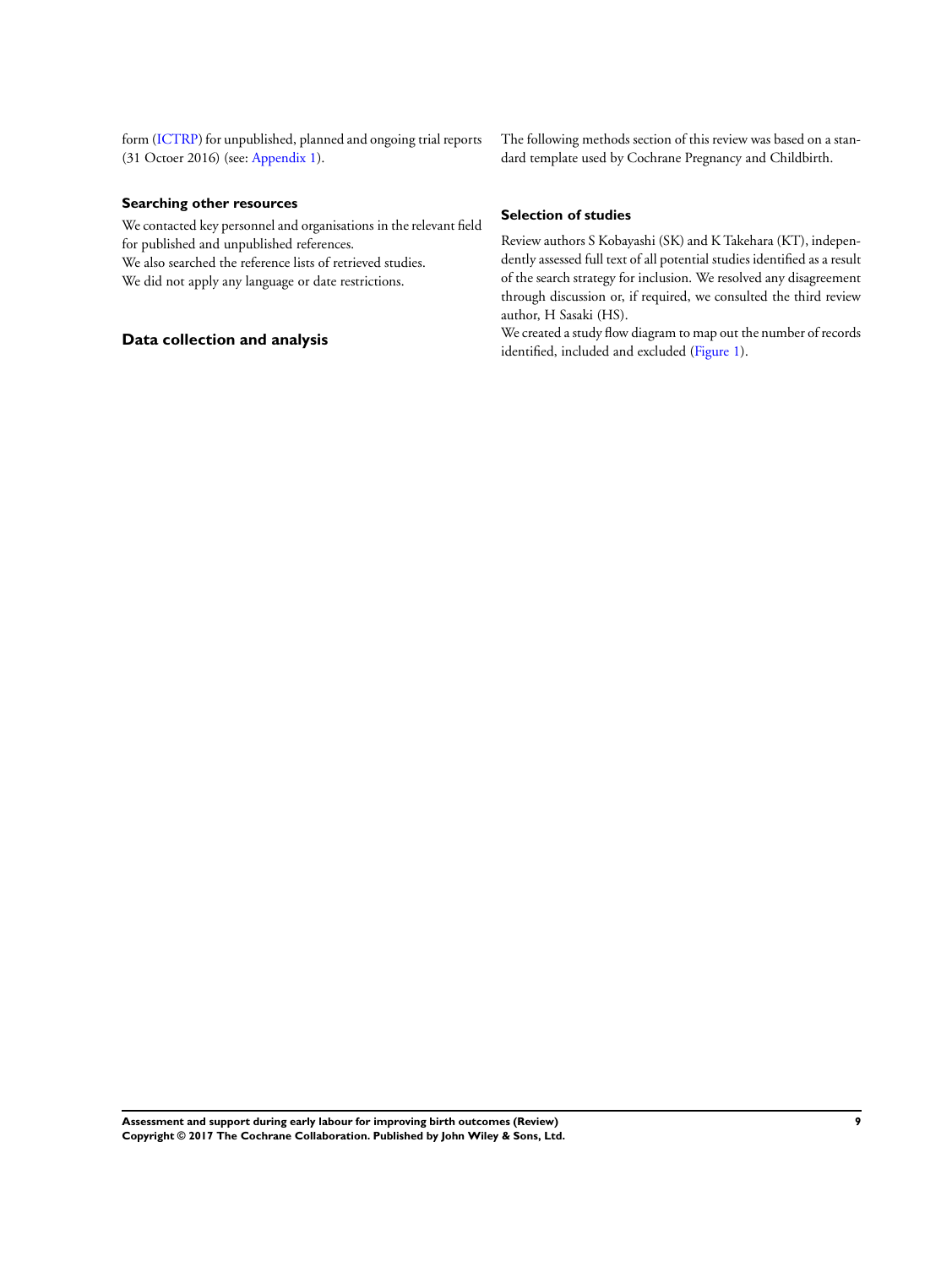

<span id="page-12-0"></span>

**Assessment and support during early labour for improving birth outcomes (Review) 10 Copyright © 2017 The Cochrane Collaboration. Published by John Wiley & Sons, Ltd.**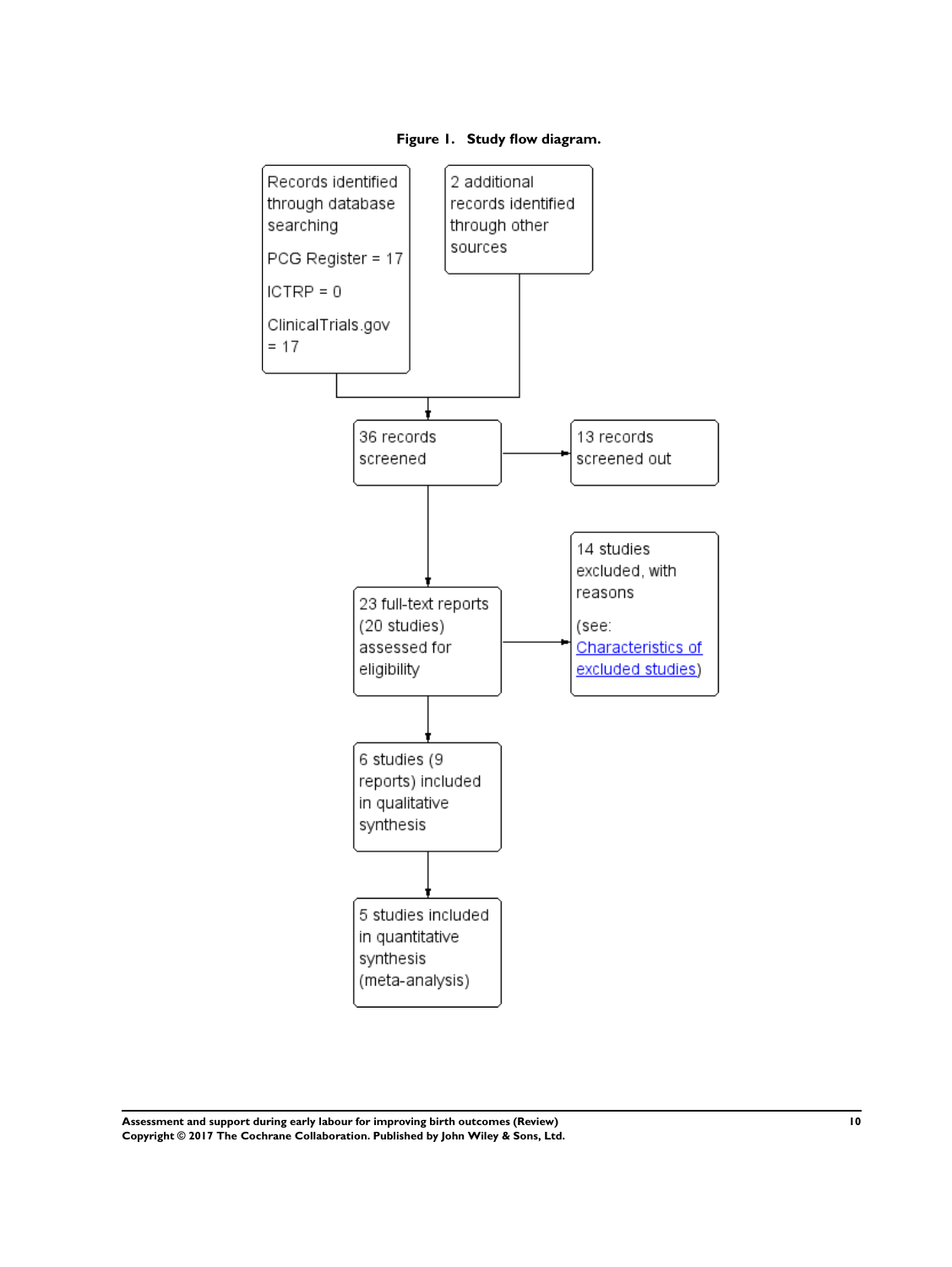#### <span id="page-13-0"></span>**Data extraction and management**

We designed a form to extract data. For eligible studies, two review authors extracted data using the agreed form. We resolved discrepancies through discussion or, if required, we consulted the third review author. Data were entered into Review Manager 5.3 software [\(RevMan 2014\)](#page-29-0), and checked for accuracy.

When information regarding any of the above was unclear, for example only an abstract was available, we attempted to contact the authors of the original reports to ask them to provide further details.

#### **Assessment of risk of bias in included studies**

We (SK, KT) independently assessed risk of bias for each study using the criteria outlined in the *Cochrane Handbook for Systematic Reviews of Interventions* ([Higgins 2011](#page-29-0)). Any disagreement was resolved by discussion or by involving a third assessor (HS).

#### **(1) Random sequence generation (checking for possible selection bias)**

For each included study we described the method used to generate the allocation sequence in sufficient detail to allow an assessment of whether it should produce comparable groups.

We assessed the method as being at:

- low risk of bias (any truly random process, e.g. random number table; computer random number generator);
- high risk of bias (any non-random process, e.g. odd or even date of birth; hospital or clinic record number);
	- unclear risk of bias.

### **(2) Allocation concealment (checking for possible selection bias)**

For each included study we described the method used to conceal allocation to interventions prior to assignment and assessed whether intervention allocation could have been foreseen in advance of, or during recruitment, or changed after assignment. We assessed the methods as being at:

• low risk of bias (e.g. telephone or central randomisation; consecutively numbered sealed opaque envelopes);

• high risk of bias (open random allocation; unsealed or nonopaque envelopes, alternation; date of birth);

• unclear risk of bias.

**(3.1) Blinding of participants and personnel (checking for possible performance bias)**

For each included study we described the methods used, if any, to blind study participants and personnel from knowledge of which intervention a participant received. We considered that studies were at low risk of bias if they were blinded, or if we judged that the lack of blinding unlikely to affect results. We assessed blinding separately for different outcomes or classes of outcomes. We assessed the methods as being at:

- low, high or unclear risk of bias for participants;
- low, high or unclear risk of bias for personnel.

#### **(3.2) Blinding of outcome assessment (checking for possible detection bias)**

For each included study we described the methods used, if any, to blind outcome assessors from knowledge of which intervention a participant received. We assessed blinding separately for different outcomes or classes of outcomes.

We assessed methods used to blind outcome assessment as being at:

- low risk of bias;
- high risk of bias;
- unclear risk of bias.

### **(4) Incomplete outcome data (checking for possible attrition bias due to the amount, nature and handling of incomplete outcome data)**

For each included study, and for each outcome or class of outcomes, we described the completeness of data including attrition and exclusions from the analysis. We stated whether attrition and exclusions were reported and the numbers included in the analysis at each stage (compared with the total randomized participants), reasons for attrition or exclusion where reported, and whether missing data were balanced across groups or were related to outcomes. Where sufficient information was reported, or could be supplied by the trial authors, we planned to re-include missing data in the analyses which we undertook.

We assessed methods as being at:

- low risk of bias (e.g. no missing outcome data; missing outcome data balanced across groups);
- high risk of bias (e.g. numbers or reasons for missing data imbalanced across groups; 'as treated' analysis done with substantial departure of intervention received from that assigned at randomisation);
	- unclear risk of bias.

#### **(5) Selective reporting (checking for reporting bias)**

For each included study we described how we investigated the possibility of selective outcome reporting bias and what we found.

**Assessment and support during early labour for improving birth outcomes (Review) 11 Copyright © 2017 The Cochrane Collaboration. Published by John Wiley & Sons, Ltd.**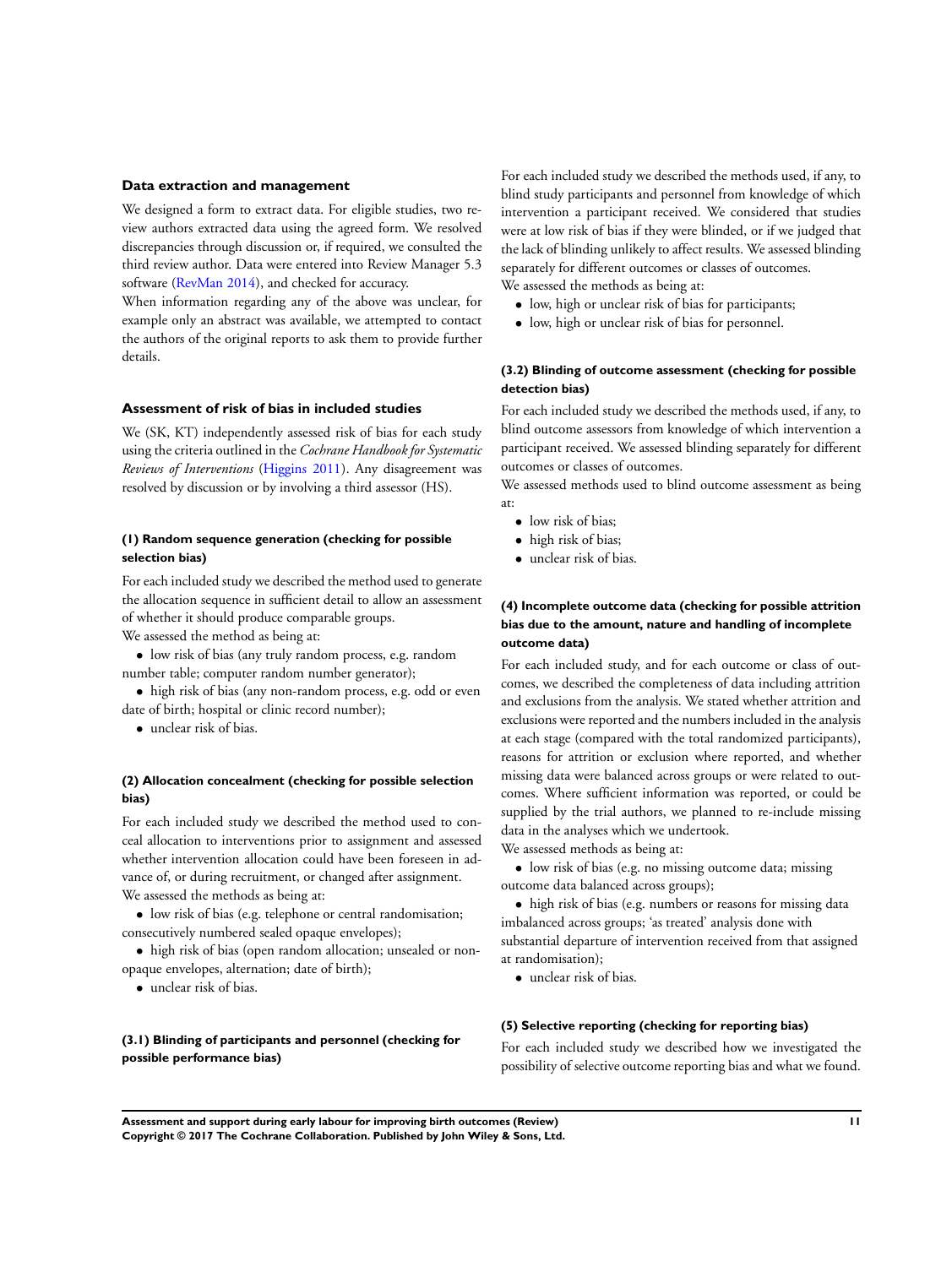We assessed the methods as being at:

• low risk of bias (where it is clear that all of the study's prespecified outcomes and all expected outcomes of interest to the review have been reported);

• high risk of bias (where not all the study's pre-specified outcomes have been reported; one or more reported primary outcomes were not pre-specified; outcomes of interest are reported incompletely and so cannot be used; study fails to include results of a key outcome that would have been expected to have been reported);

• unclear risk of bias.

#### **(6) Other bias (checking for bias due to problems not covered by (1) to (5) above)**

For each included study we described any important concerns we had about other possible sources of bias.

#### **(7) Overall risk of bias**

We made explicit judgements about whether studies were at high risk of bias, according to the criteria given in the *Cochrane Handbook for Systematic Reviews of Interventions* ([Higgins 2011](#page-29-0)). With reference to (1) to (6) above, we planned to assess the likely magnitude and direction of the bias and whether we considered it is likely to have an impact on the findings. In future updates, we will explore the impact of the level of bias through undertaking sensitivity analyses - *see* [Sensitivity analysis.](#page-13-0)

### **Assessment of the quality of the evidence using the GRADE approach**

For this update, we assessed the quality of the evidence using the GRADE approach as outlined in the [GRADE handbook](http://gdt.guidelinedevelopment.org/central_prod/_design/client/handbook/handbook.html). We assessed the quality of the body of evidence relating to the following outcomes for the main comparisons (i.e. assessment versus direct admission in labour; home support versus telephone triage, and one-to-one structured care versus usual care).

- Length of labour
- Rate of caesarean section
- Rate of instrumental vaginal birth
- Serious maternal morbidity (e.g. postpartum haemorrhage)
- Use of epidural or any regional anaesthesia
- Neonatal admission to special care or intensive care unit, or both
	- Apgar score of less than seven at five minutes

We used the [GRADEpro](http://www.guidelinedevelopment.org/) Guideline Development Tool to import data from Review Manager 5.3 ([RevMan 2014\)](#page-29-0) in order to create 'Summary of findings' tables. We produced a summary of the intervention effect and a measure of quality for each of the above outcomes using the GRADE approach. The GRADE approach uses five considerations (study limitations, consistency of effect,

imprecision, indirectness and publication bias) to assess the quality of the body of evidence for each outcome. The evidence can be downgraded from 'high quality' by one level for serious (or by two levels for very serious) limitations, depending on assessments for risk of bias, indirectness of evidence, serious inconsistency, imprecision of effect estimates or potential publication bias.

#### **Measures of treatment effect**

#### **Dichotomous data**

For dichotomous data, we presented pooled results as summary risk ratios with 95% confidence intervals.

#### **Continuous data**

We used the mean difference if outcomes were measured in the same way between pooled trials. In future updates, if appropriate, we will use the standardised mean difference to combine trials that measured the same outcome, but used different methods.

#### **Unit of analysis issues**

#### **Cluster-randomised trials**

We included a cluster-randomised trials in the analyses along with individually-randomised trials. In future updates, we had intended to adjust the event rates and sample sizes using the methods described in the *Cochrane Handbook for Systematic Reviews of Interventions.* However, we were unable to obtain an estimate of the intracluster correlation co-efficient (ICC) derived from the trial, or from a similar trial or a study of a similar population. We have therefore presented unadjusted figures in our data and analyses which do not take into account the cluster design effect.

### **Multi-armed trials**

If we identify eligible multi-armed trials in future updates, we will include them in the analyses. We will combine all relevant interventions into a single group and incorporate all relevant control groups into a single group so that we create single pair-wise comparisons as recommended in the *Cochrane Handbook for Systematic Reviews of Interventions* (Section 16.5.4) [\(Higgins 2011](#page-29-0)).

#### **Dealing with missing data**

We noted the levels of attrition of included studies. In future updates, if more eligible studies are included, we will explore the impact of including studies with high levels of missing data in the overall assessment of treatment effect by using sensitivity analysis.

**Assessment and support during early labour for improving birth outcomes (Review) 12 Copyright © 2017 The Cochrane Collaboration. Published by John Wiley & Sons, Ltd.**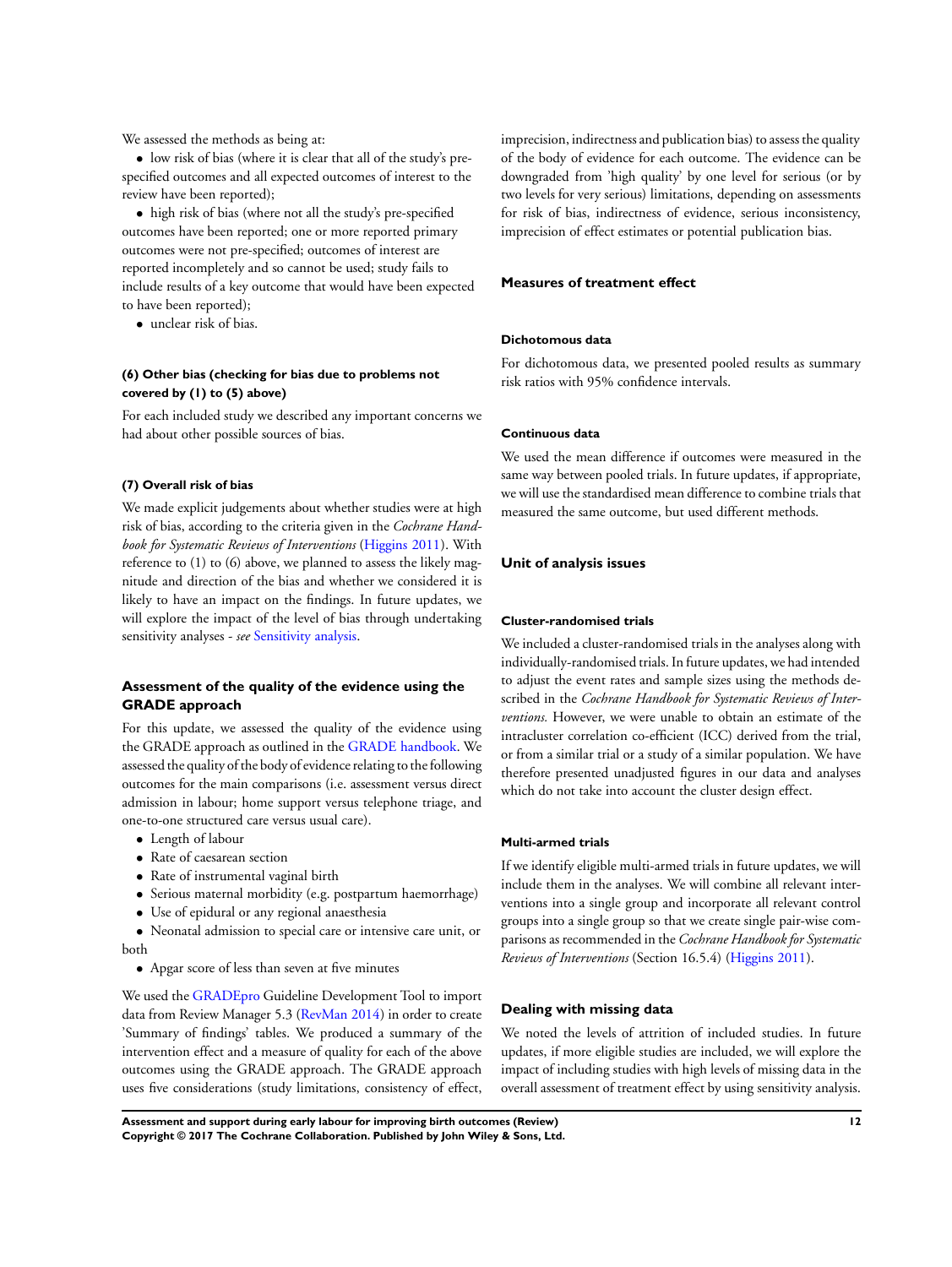For all outcomes, we carried out analyses, as far as possible, on an intention-to-treat basis, that is, we attempted to include all participants randomized to each group in the analyses. The denominator for each outcome in each trial was the number randomized minus any participants whose outcomes were known to be missing.

### **Assessment of heterogeneity**

We assessed statistical heterogeneity in each meta-analysis using the Tau², I² and Chi² statistics. We regarded heterogeneity as substantial if I² was greater than 30% and either Tau² was greater than zero, or there was a low P value (less than 0.10) in the Chi<sup>2</sup> test for heterogeneity. If we identified substantial heterogeneity (above 30%), we planned to explore it by prespecified subgroup analysis.

#### **Assessment of reporting biases**

In future updates, if there are 10 or more studies in the metaanalysis, we will investigate reporting biases (such as publication bias) using funnel plots. We will assess funnel plot asymmetry visually. If asymmetry is suggested by a visual assessment, we will perform exploratory analyses to investigate it.

#### **Data synthesis**

We carried out statistical analysis using the Review Manager 5.3 software ([RevMan 2014\)](#page-29-0). We used fixed-effect meta-analysis for combining data where it was reasonable to assume that studieswere estimating the same underlying treatment effect, that is, where trials were examining the same intervention, and the trials' populations and methods were judged to be sufficiently similar.

If clinical heterogeneity was sufficient to lead us to expect that the underlying treatment effects differed between trials, or if substantial statistical heterogeneity was detected, we used randomeffects meta-analysis to produce an overall summary, where we considered an average treatment effect across trials to be clinically meaningful. The random-effects summary was treated as the average range of possible treatment effects, and we have discussed the clinical implications of treatment effects differing between trials. If we considered that the average treatment effect was not clinically meaningful, we planned not to combine trials. When we have used random-effects analyses, the results have been presented as the average treatment effect with 95% confidence intervals.

#### **Subgroup analysis and investigation of heterogeneity**

If we identified substantial heterogeneity, we planned to investigate it using subgroup analyses and sensitivity analyses and to consider whether an overall summary was meaningful. If it was, we planned to use random-effects analysis to produce it.

We planned the following subgroup analyses:

• the use of epidural or any regional anaesthesia by parity (nulliparity versus multiparity).

We were unable to carry out this planned subgroup analysis due to insufficient data.

In future updates if subgroup analysis is carried out, we will assess subgroup differences using interaction tests available within the current version of Review Manager. We will report the results of subgroup analyses quoting the Chi² statistic and P value, and the interaction test I² value.

#### **Sensitivity analysis**

We did not carry out a sensitivity analysis. However, in future updates of this review, we will perform sensitivity analysis to assess the affect of results due to the high risk of bias of some of the included trials. For the purpose of this sensitivity analysis, 'high quality' will be defined as a trial having a low risk of bias for random sequence generation and allocation concealment, and missing less than 20% of the data, given the stated importance of attrition as a quality measure ([Tierney 2005](#page-29-0)). We will include only the primary outcome in the sensitivity analyses. If statistical heterogeneity is evident, we will carry out the sensitivity analysis to explore the effects of fixed-effect or random-effects analyses. Furthermore, if we made any assumptions for ICC values used in cluster-randomised trials, we will perform a sensitivity analysis using a range of ICC values.

### **R E S U L T S**

#### **Description of studies**

### **Results of the search**

#### See: [Figure 1.](#page-12-0)

The search identified 36 reports. We screened out 13 (not randomised controlled trials (RCTs) or not within the scope of the review). As a result of reviewing the 23 remaining full texts, we included six trials (nine reports) in the analysis and excluded 14.

#### **Included studies**

The included trials were published between 1996 and 2008. Three trials had two reports each [\(Cheyne 2008;](#page-29-0) [Janssen 2006](#page-29-0); [McNiven](#page-29-0) [1996](#page-29-0)). One trial was not a journal publication but a report for a national centre [\(ISRCTN11168521](#page-29-0)).

#### **Design**

Five studies were designed as RCTs. Four of these trials were multicentre, randomised trials [\(Hodnett 2008;](#page-29-0) [ISRCTN11168521](#page-29-0); [Janssen 2003](#page-29-0); [Janssen 2006\)](#page-29-0). One study was a cluster randomised trial; 14 maternity units in Scotland (UK) were randomised.

**Assessment and support during early labour for improving birth outcomes (Review) 13 Copyright © 2017 The Cochrane Collaboration. Published by John Wiley & Sons, Ltd.**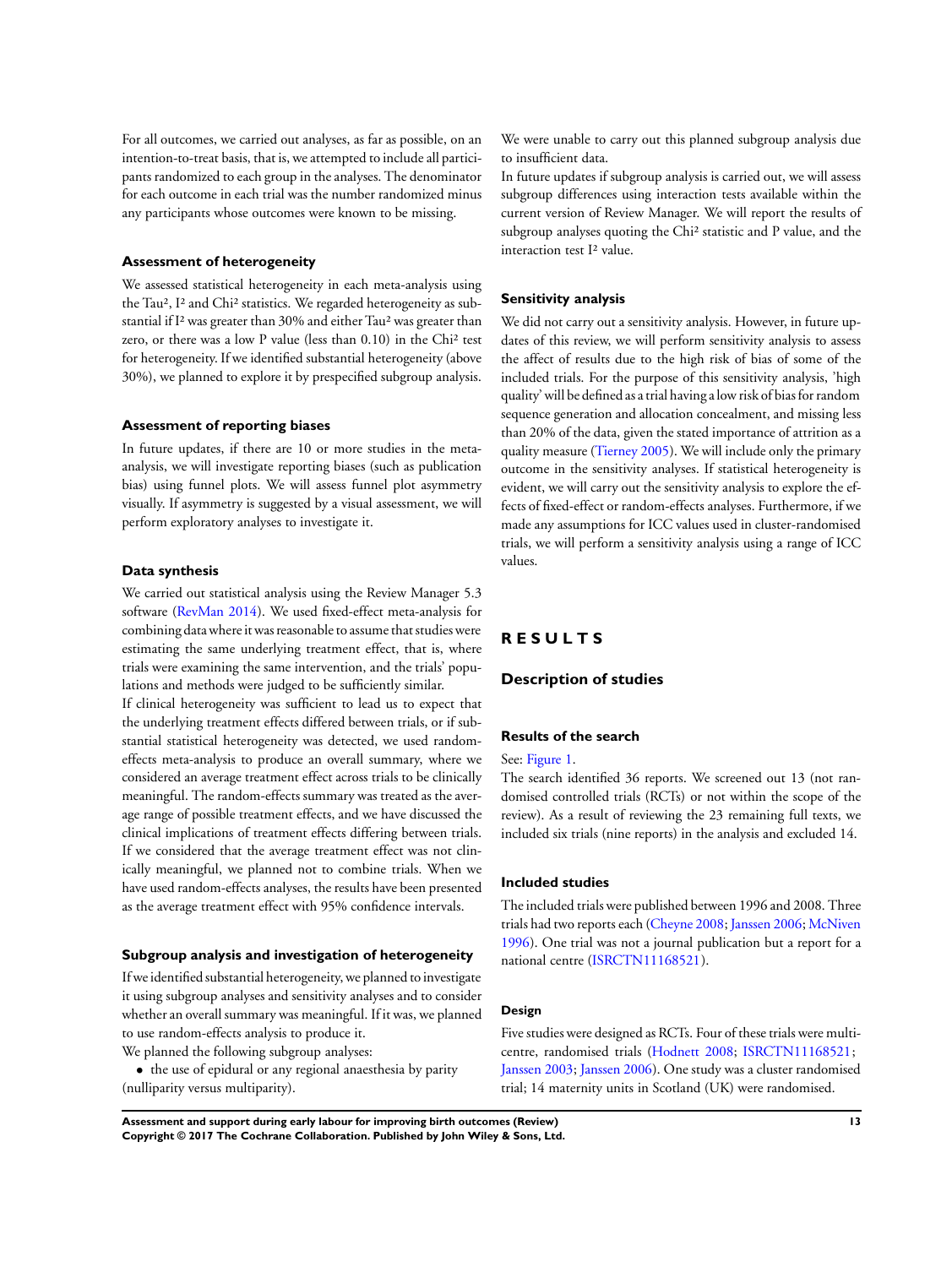#### **Sample sizes**

The number of women randomised in the RCTs ranged from 209 to 5002. In the cluster randomised trial the sample included 2183 women [\(Cheyne 2008\)](#page-29-0).

#### **Setting**

All trials were conducted in hospital settings. Three trials were conducted in Canada ([Janssen 2003;](#page-29-0) [Janssen 2006;](#page-29-0) [McNiven 1996](#page-29-0)). The other trials were from the USA and UK [\(Hodnett 2008;](#page-29-0) [ISRCTN11168521](#page-29-0)). The cluster randomised trial was conducted in Scotland (UK) ([Cheyne 2008\)](#page-29-0).

#### **Participants**

The participants of all studies were pregnant women. All trials focused on women in early labour ([Cheyne 2008;](#page-29-0) [Hodnett](#page-29-0) [2008](#page-29-0); [ISRCTN11168521](#page-29-0); [Janssen 2003](#page-29-0); [Janssen 2006](#page-29-0); [McNiven](#page-29-0) [1996](#page-29-0)). Five trials included only nulliparous women [\(Cheyne 2008;](#page-29-0) [Hodnett 2008](#page-29-0); [ISRCTN11168521;](#page-29-0) [Janssen 2006;](#page-29-0) [McNiven](#page-29-0) [1996](#page-29-0)), and five trials clearly stated that they included only women who had a singleton fetus ([Cheyne 2008](#page-29-0); [Hodnett 2008;](#page-29-0) [ISRCTN11168521](#page-29-0); [Janssen 2003;](#page-29-0) [Janssen 2006\)](#page-29-0). One trial did not have an age limit for participation, and informed consent was obtained from a parent or guardian; participants as young as 14 years of age were included in the trial ([Hodnett 2008\)](#page-29-0). One trial did not describe eligibility regarding age ([McNiven 1996\)](#page-29-0). The other trials had a lower age limit, which was 16 years of age [\(Cheyne](#page-29-0) [2008](#page-29-0); [ISRCTN11168521;](#page-29-0) [Janssen 2003;](#page-29-0) [Janssen 2006](#page-29-0)).

#### **Interventions and comparisons**

The six trials assessed the impact of methods of assessment or special care for women in early labour [\(Cheyne 2008](#page-29-0); [Hodnett](#page-29-0) [2008](#page-29-0); [ISRCTN11168521](#page-29-0); [Janssen 2003](#page-29-0); [Janssen 2006](#page-29-0); [McNiven](#page-29-0) [1996](#page-29-0)). Of these, three trials reported the impact of an intervention for home visit assessment by health professionals versus telephone triage ([Janssen 2003](#page-29-0); [Janssen 2006\)](#page-29-0), while [ISRCTN11168521](#page-29-0) evaluated an intervention that involved a home visit by a community midwife that included advice, support, and encouragement versus usual care (telephone triage and direct admission). [Hodnett](#page-29-0) [2008](#page-29-0) evaluated structured early labour care by a midwife (oneto-one care) with support and encouragement versus usual care; [McNiven 1996](#page-29-0) compared early labour assessment with individually planned care versus immediate admission to hospital. In the cluster randomised trial midwives caring for women in the intervention group used an algorithm with strict criteria for labour diagnosis compared with women receiving routine care ([Cheyne](#page-29-0) [2008](#page-29-0)).

#### **Outcomes**

The included trials focused on mode of delivery, analgesia, length of labour, and maternal and neonatal outcomes. One trial also assessed self-diagnosis for onset of labour ([Janssen 2006\)](#page-29-0). Three trials evaluated women's satisfaction and perception of care programs ([Hodnett 2008](#page-29-0); [ISRCTN11168521;](#page-29-0) [Janssen 2003\)](#page-29-0).

#### **Excluded studies**

We excluded a total of 14 studies. Of these studies, five trials were not RCTs [\(Dowding 2011;IRCT138903063078N4](#page-29-0);[Janssen](#page-29-0) [2013](#page-29-0); [Lumluk 2011](#page-29-0); [Memon 2015](#page-29-0)), one trial included participants who were only at risk for depression [\(Werner 2016\)](#page-29-0), one trial included participants who were not pregnant women but healthcare providers (Cheyne 2008a), and seven trials were excluded because the intervention or participants did not match our inclusion criteria ([Bonovich 1990;](#page-29-0) [Fenwick 2015;](#page-29-0) [Jesse 2015;](#page-29-0) [Karp 2013;](#page-29-0) [Khooshide 2015;](#page-29-0) [Magriples 2015;](#page-29-0) [Toohill 2014;](#page-29-0) [Zocco 2007](#page-29-0)).

### **Risk of bias in included studies**

A risk-of-bias graph and summary can be found in [Figure 2](#page-17-0) and [Figure 3.](#page-18-0)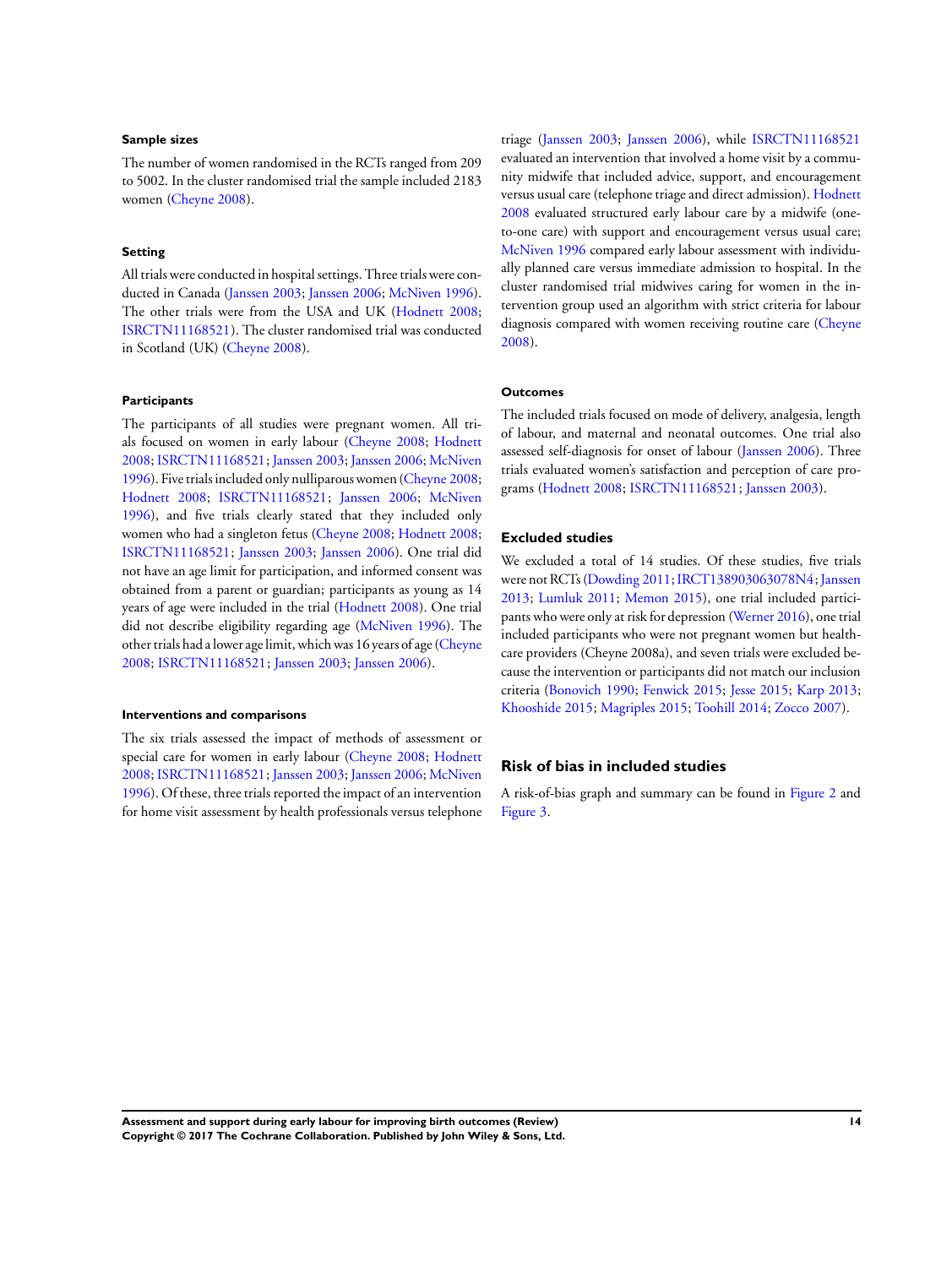### <span id="page-17-0"></span>**Figure 2. Risk of bias graph: review authors' judgements about each risk of bias item presented as percentages across all included studies**



**Assessment and support during early labour for improving birth outcomes (Review) 15 Copyright © 2017 The Cochrane Collaboration. Published by John Wiley & Sons, Ltd.**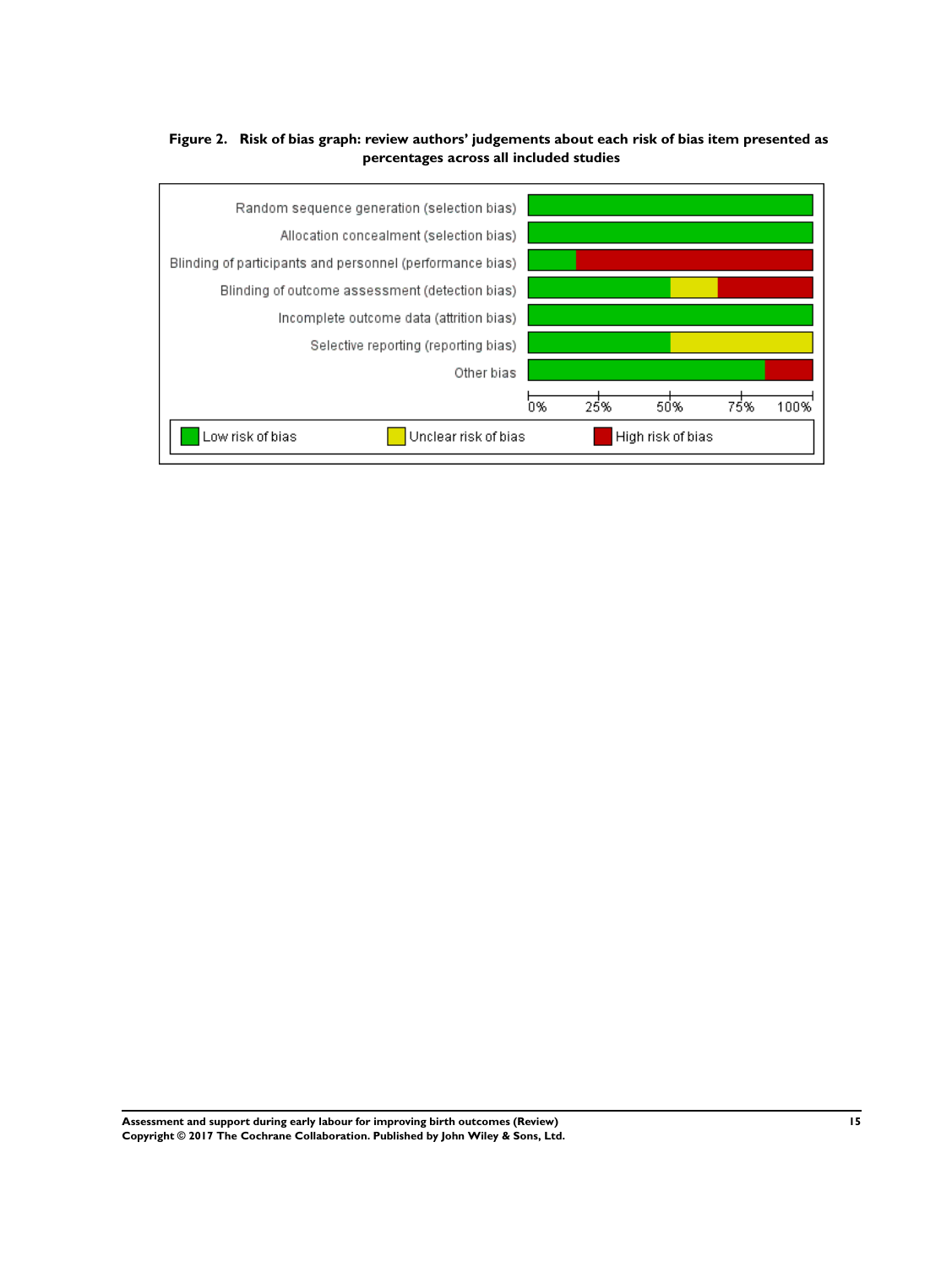|                | Random sequence generation (selection bias) | Allocation concealment (selection bias) | Blinding of participants and personnel (performance bias) | Blinding of outcome assessment (detection bias) | (Incomplete outcome data (attrition bias | Selective reporting (reporting bias) | Other bias |
|----------------|---------------------------------------------|-----------------------------------------|-----------------------------------------------------------|-------------------------------------------------|------------------------------------------|--------------------------------------|------------|
| Cheyne 2008    | ÷                                           | ¥                                       | ÷                                                         | ?                                               | Ŧ                                        | ¥                                    | ¥          |
| Hodnett 2008   | ÷                                           | ÷                                       | ÷                                                         | ÷                                               | ÷                                        | ÷                                    | ÷          |
| ISRCTN11168521 | ÷                                           | ÷                                       |                                                           | ÷                                               | ÷                                        | ÷                                    |            |
| Janssen 2003   | ÷                                           | ÷                                       |                                                           |                                                 | ÷                                        | ?                                    | ¥          |
| Janssen 2006   | ÷                                           | ÷                                       |                                                           | ÷                                               | ÷                                        | ?                                    | ÷          |
| McNiven 1996   | ÷                                           | ÷                                       | ÷                                                         | ÷                                               | ÷                                        | ?                                    | ÷          |

<span id="page-18-0"></span>**Figure 3. Risk of bias summary: review authors' judgements about each risk of bias item for each included study**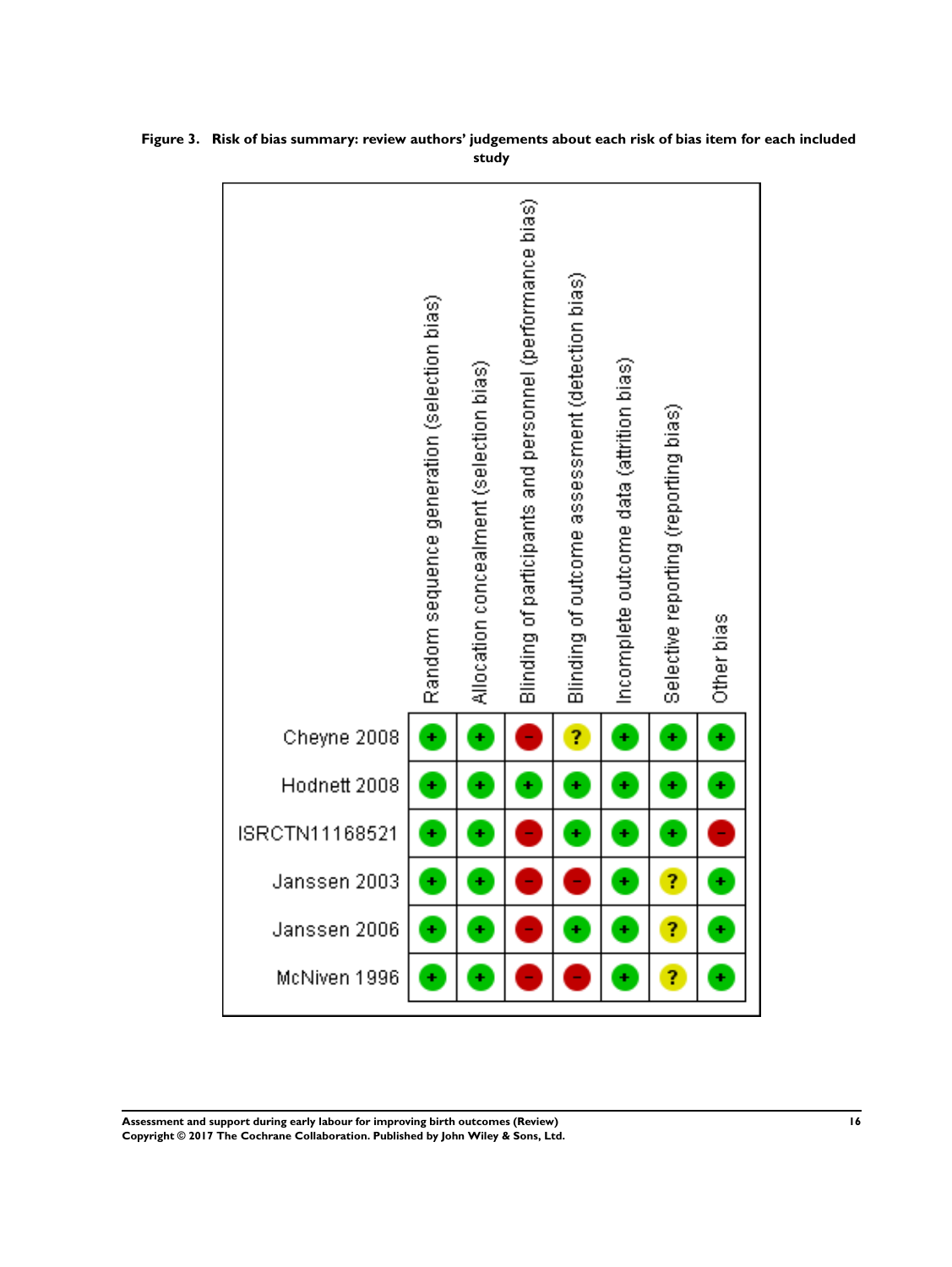#### **Allocation**

#### **Allocation sequence generation**

We judged all five RCTs to be at a low risk of bias because they used appropriate methods for randomisation of participants, such as computer-generated randomisation and sealed opaque envelopes [\(Hodnett 2008;](#page-29-0) [ISRCTN11168521;](#page-29-0) [Janssen 2003;](#page-29-0) [Janssen 2006;](#page-29-0) [McNiven 1996](#page-29-0)). In the cluster randomised trial methods of randomisation were also appropriate [\(Cheyne 2008](#page-29-0)).

#### **Allocation concealment**

We judged all RCTs to be at a low risk of bias because allocation of participants and investigators was concealed by use of sealed opaque envelopes and central allocation systems [\(Hodnett](#page-29-0) [2008](#page-29-0); [ISRCTN11168521](#page-29-0); [Janssen 2003](#page-29-0); [Janssen 2006](#page-29-0); [McNiven](#page-29-0) [1996](#page-29-0)). In the cluster trial the randomisation process was also judged to be low risk of bias ([Cheyne 2008\)](#page-29-0).

#### **Blinding**

#### **Participants and personnel**

Blinding of participants and care providers in these types of interventions was not easy because caregivers such as nurses, midwives, and physicians provided interventions or usual care to participants as required by the results of allocation. However, one trial had low risk of bias for this domain because objective data were collected as a part of routine practice [\(Hodnett 2008\)](#page-29-0). We evaluated the remaining five studies as being at high risk ([Cheyne](#page-29-0) [2008](#page-29-0); [ISRCTN11168521](#page-29-0); [Janssen 2003](#page-29-0); [Janssen 2006](#page-29-0); [McNiven](#page-29-0) [1996](#page-29-0)).

#### **Outcome assessment**

We assessed three trials as being at a low risk of bias because the outcome was not likely to be influenced by lack of blinding [\(Hodnett](#page-29-0) [2008](#page-29-0); [ISRCTN11168521](#page-29-0); [Janssen 2006](#page-29-0)). Two trials were not blinded and trialists highlighted that outcomes may have been in-fluenced by lack of blinding ([Janssen 2003;](#page-29-0) [McNiven 1996\)](#page-29-0). In the cluster randomised trial the effect of lack of blinding was not clear [\(Cheyne 2008](#page-29-0)).

#### **Incomplete outcome data**

We assessed all studies as being at a low risk of attrition bias as overall sample attrition was low and balanced across randomised groups [\(Cheyne 2008](#page-29-0); [Hodnett 2008](#page-29-0);[ISRCTN11168521](#page-29-0); [Janssen 2003;](#page-29-0) [Janssen 2006](#page-29-0); [McNiven 1996](#page-29-0)). For the cluster randomised trial we were unable to obtain the information we needed to be able to adjust the results for cluster design effect and so we have presented raw data. The likely effect of adjustment would be to widen 95% CIs, so the results we have presented for this study should be interpreted with caution ([Cheyne 2008\)](#page-29-0).

#### **Selective reporting**

We assessed only three of the studies as being at a low risk of reporting bias [\(Cheyne 2008](#page-29-0); [Hodnett 2008;](#page-29-0) [ISRCTN11168521](#page-29-0)). We judged the others to be at an unclear risk of bias because the reports provided insufficient information for us to make an informed decision.

#### **Other potential sources of bias**

We judged only one trial to have a high risk of bias for this domain because the compliance in the intervention group was very low (25.5%) ([ISRCTN11168521](#page-29-0)). In the cluster randomised trial there was some imbalance between clusters at baseline but this was appropriately accounted for in the analysis [\(Cheyne 2008\)](#page-29-0).The remaining trials did not have any apparent source of other bias.

### **Effects of interventions**

See: **[Summary of findings for the main comparison](#page-6-0)** [Assessment](#page-6-0) [compared to direct admission in early labour for improving birth](#page-6-0) [outcomes](#page-6-0); **[Summary of findings 2](#page-23-0)** [Home support compared](#page-23-0) [to telephone triage for improving birth outcomes](#page-23-0); **[Summary of](#page-25-0) [findings 3](#page-25-0)** [One-to-one structured care compared to usual care for](#page-25-0) [improving birth outcomes](#page-25-0)

### **Assessment in early labour versus direct admission (one trial with 209 women)**

One trial with 209 participants is included in this comparison [\(McNiven 1996\)](#page-29-0). In this trial women attending hospital with contractions were randomised to either assessment or direct admission to hospital. Women who were assessed were either admitted if labour was diagnosed, advised to go home or to go for a walk (with encouragement and education about when to return), or were advised to remain on the hospital premises and were reassessed at a later period.

**Assessment and support during early labour for improving birth outcomes (Review) 17 Copyright © 2017 The Cochrane Collaboration. Published by John Wiley & Sons, Ltd.**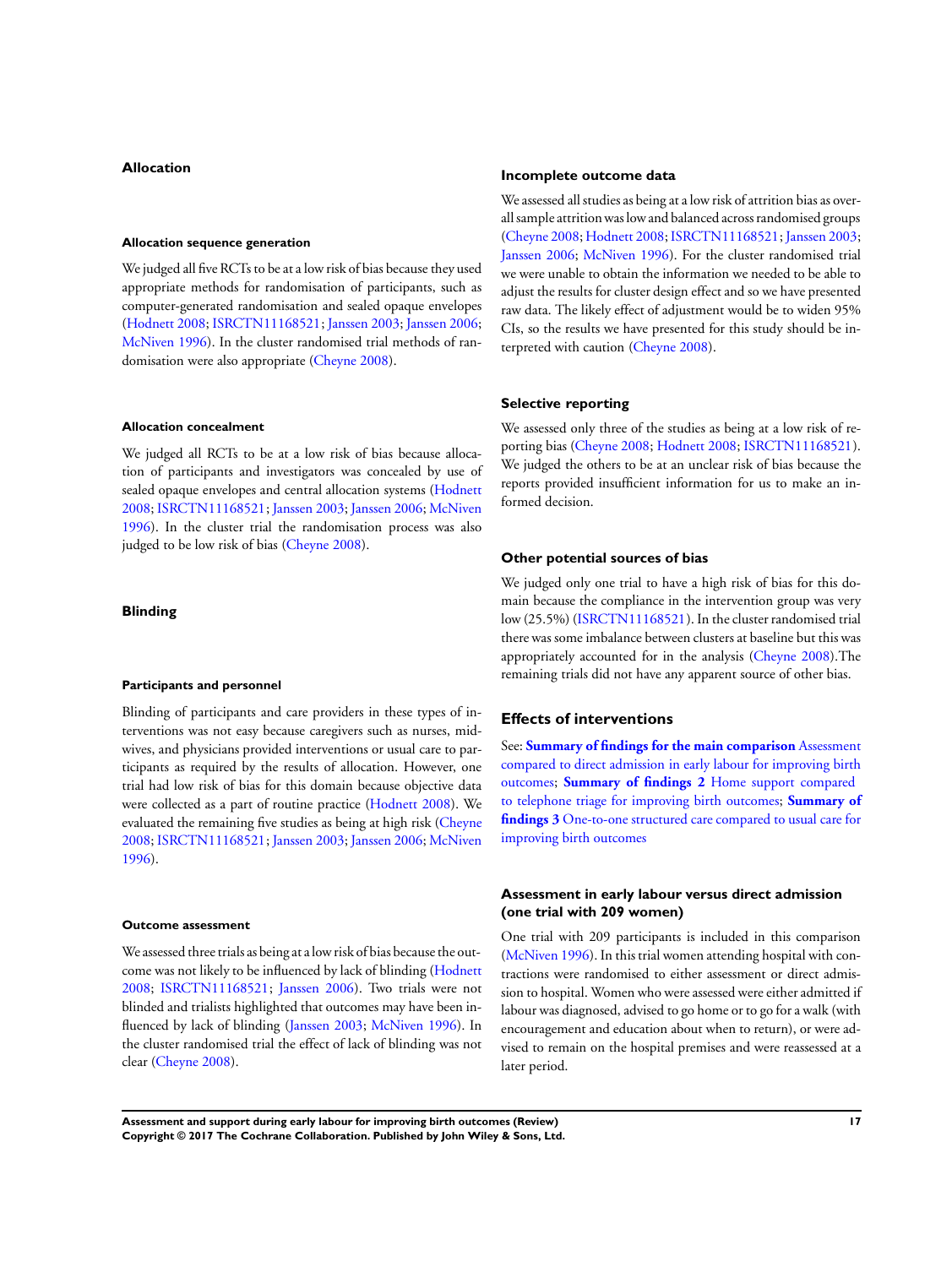#### **Primary outcomes**

#### **Length of labour**

Length of labour from the point of hospital admission was reported. Women in the early assessment group had a shorter time labouring in hospital (mean difference (MD) -5.20 hours, 95% confidence interval (CI) -7.06 to -3.34; 209 women; *low-quality evidence;* [Analysis 1.1\)](#page-46-0). (Women in this study were also asked to estimate the duration of labour at home; women in the early assessment group estimated a longer period in labour at home. Data not shown.)

#### **Rate of caesarean section or instrumental vaginal birth**

There were no clear differences between groups for the number of women undergoing caesarean section (risk ratio (RR) 0.72, 95% CI 0.30 to 1.72; *very low quality evidence*; [Analysis 1.2](#page-46-0)) or instrumental vaginal birth (RR 0.86, 95% CI 0.58 to 1.26, *very low quality evidence;* [Analysis 1.3](#page-47-0)).

#### **Baby born before arrival at hospital or unplanned home birth**

No babies were born before hospital admission ([Analysis 1.4](#page-47-0)).

#### **Secondary outcomes**

[McNiven 1996](#page-29-0) did not report serious maternal morbidity such as postpartum haemorrhage (loss of more than 1000 mL of blood), postnatal fever, blood transfusion and maternal death.

Women who had early labour assessment were less likely to receive oxytocin for labour augmentation (RR 0.57, 95% CI 0.37 to 0.86; [Analysis 1.5](#page-48-0)), and were slightly less likely to have epidural anaesthesia (RR 0.87, 95% CI 0.78 to 0.98; *low-quality evidence;* [Analysis 1.6\)](#page-48-0). Women in this group were also more satisfied with their care than women in the direct admission group (MD 16.00, 95% CI 7.53 to 24.47; [Analysis 1.7](#page-49-0)).

Only one infant had a low Apgar score at five minutes after the birth (RR 2.97, 95% CI 0.12 to 72.12; *very low quality evidence;* [Analysis 1.8\)](#page-49-0).

Our other secondary outcomes (i.e. duration of hospital stay, postpartum depression, perinatal death, neonatal admission to special care, breastfeeding at discharge or at three months postpartum) were not reported.

### **Home assessment and support versus telephone triage (three studies with 5210 women)**

Three studies are included in this comparison [\(ISRCTN11168521](#page-29-0); [Janssen 2003](#page-29-0); [Janssen 2006](#page-29-0)).

#### **Primary outcomes**

#### **Length of labour**

One trial reported the duration of labour (although it was not clear exactly how this outcome was assessed). Home visiting and assessment in early labour by midwives did not appear to have any clear impact on the length of labour compared with usual care (MD 0.29 hours, 95% CI -0.14 to 0.72; 1 trial, 3474 women; *low-quality evidence*; [Analysis 2.1\)](#page-50-0).

#### **Rate of caesarean section or instrumental vaginal birth**

Three trials reported rate of caesarean section ([ISRCTN11168521;](#page-29-0) [Janssen](#page-29-0) [2003](#page-29-0); [Janssen 2006\)](#page-29-0), and two reported instrumental vaginal birth [\(ISRCTN11168521](#page-29-0); [Janssen 2006\)](#page-29-0). There was no clear difference for the rate of caesarean section (RR 1.05, 95% CI 0.95 to 1.17; 3 trials, 5170 women; I² = 0%; *moderate-quality evidence*; [Analysis](#page-50-0) [2.2](#page-50-0)), or for the rate of instrumental vaginal birth (average RR 0.95, 95% CI 0.79 to 1.15; 2 trials, 4933 women; I² = 69%; *low-quality evidence*; [Analysis 2.3](#page-51-0)).

#### **Baby born before arrival at hospital or unplanned home birth**

Only one trial evaluated the effect on the number of babies born before arrival at hospital or unplanned home births [\(ISRCTN11168521](#page-29-0)), and reported that there was no clear difference between groups (RR 1.33, 95% CI 0.30 to 5.95; 1 trial, 3474 women; [Analysis 2.4\)](#page-52-0).

#### **Secondary outcomes**

No clear differences were reported for serious maternal morbidity such as postpartum haemorrhage of more than 1000 mL, postnatal fever, blood transfusion and maternal death (RR 0.93, 95% CI 0.61 to 1.42; 1 trial, 3474 women; *low-quality evidence;* [Analysis](#page-53-0) [2.5](#page-53-0)); augmentation of labour (RR 0.96, 95% CI 0.88 to 1.04; 2 trials, 1694 women;  $I^2 = 0\%$ ; [Analysis 2.6\)](#page-53-0); use of epidural or any regional anaesthesia (average RR 0.95, 95% CI 0.87 to 1.05; 3 trials, 5168 women; I² = 60%; *low-quality evidence*; [Analysis 2.7](#page-53-0)); duration of hospital stay (postpartum stay in hospital more than five days) (RR 1.15, 95% CI 0.83 to 1.60; 1 trial, 3474 women; [Analysis 2.8](#page-54-0)), and postpartum depression using Edinburgh Postnatal Depression Scale (EPDS) (RR 1.08, 95% CI 0.82 to 1.42; 1 trial, 2584 women; [Analysis 2.10](#page-56-0)). There was a slight increase in maternal satisfaction among women in the intervention group (MD 3.47, 95% CI 1.00 to 5.94; 1 trial, 423 women; [Analysis](#page-55-0) [2.9](#page-55-0)).

One trial evaluated perinatal death showing no clear difference between groups (RR 1.00, 95% CI 0.42 to 2.40; 3474 infants; [Analysis 2.11\)](#page-56-0). Other neonatal outcomes that also showed no clear

**Assessment and support during early labour for improving birth outcomes (Review) 18 Copyright © 2017 The Cochrane Collaboration. Published by John Wiley & Sons, Ltd.**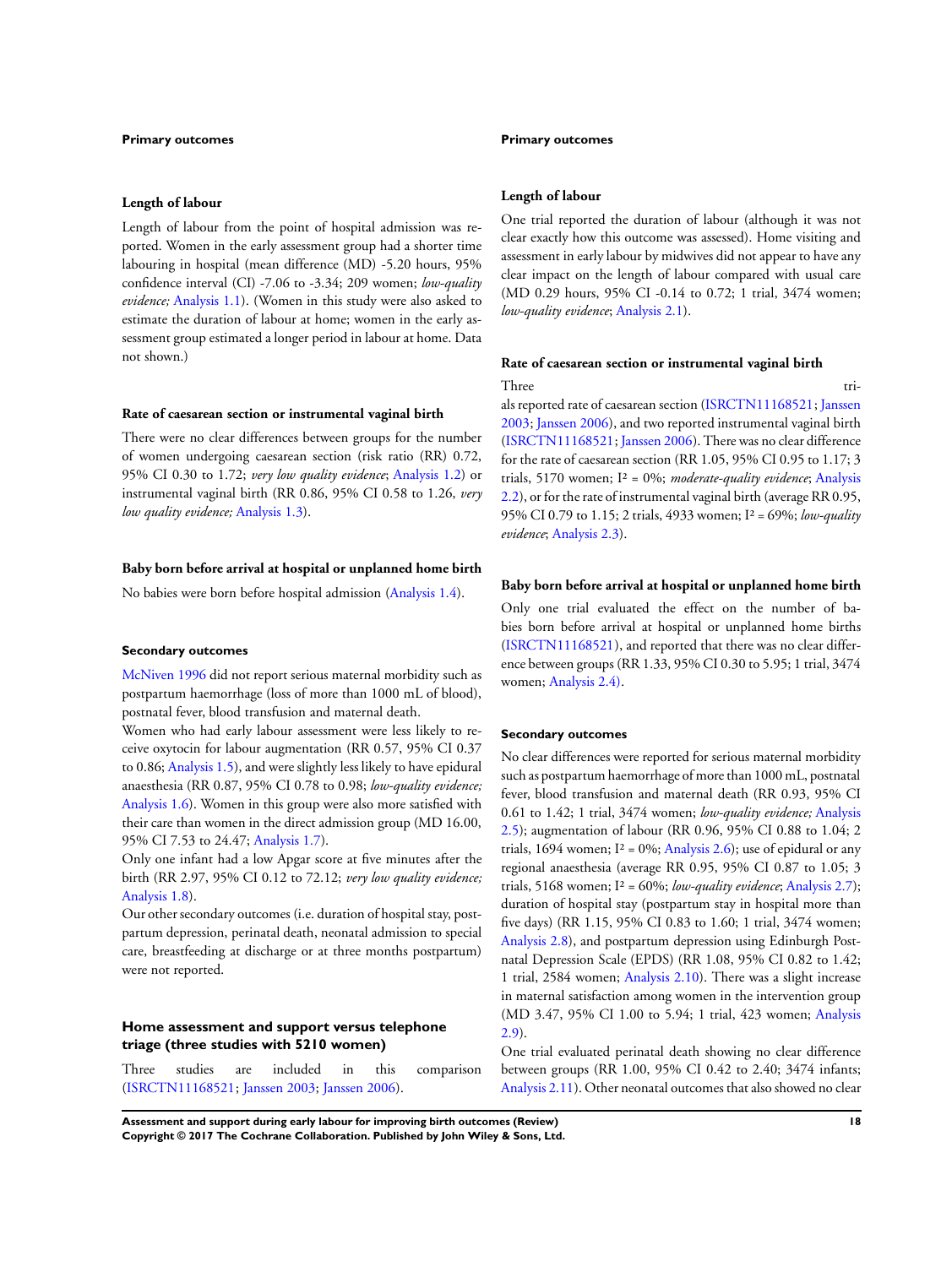difference between groups included; neonatal admission to special care (average RR 0.84, 95% CI 0.50 to 1.42; 3 trials, 5170 infants; I² = 71%; *very low quality evidence*;[Analysis 2.12](#page-56-0)), and Apgar score of less than seven at five minutes after birth (RR 1.19, 95% CI 0.71 to 1.99; 3 studies, 5170 infants; I² = 0%; *low-quality evidence*; [Analysis 2.13](#page-58-0)). [ISRCTN11168521](#page-29-0) reported that exclusive breastfeeding both at discharge and at six weeks did not show any differences: exclusive breastfeeding at discharge (RR 1.00, 95% CI 0.96 to 1.04; 3474 women; [Analysis 2.14](#page-58-0)), and exclusive breastfeeding at six weeks postpartum (RR 1.05, 95% CI 0.97 to 1.14; 3474 women; [Analysis 2.15\)](#page-59-0).

#### **One-to-one structured care in early labour versus usual care (one study with 5002 women)**

One study with a large sample size was included in this comparison [\(Hodnett 2008](#page-29-0)).

#### **Primary outcomes**

### **Length of labour**

Length of labour was not reported.

#### **Rate of caesarean section or instrumental vaginal birth**

There were no clear differences between women receiving oneto-one structured midwifery care and usual care for the rate of caesarean section (RR 0.93, 95% CI 0.84 to 1.02; 4996 women, *high-quality evidence*; [Analysis 3.1](#page-60-0)), or for instrumental vaginal birth (RR 0.94, 95% CI 0.82 to 1.08; 4996 women, *high-quality evidence*; [Analysis 3.2](#page-60-0)).

#### **Baby born before arrival at hospital or unplanned home birth**

The number of babies born before arrival at hospital or unplanned home births was not reported.

#### **Secondary outcomes**

No clear differences between groups were reported for serious maternal morbidity such as postpartum haemorrhage of more than 1000 mL, postnatal fever, blood transfusion and maternal death (RR 1.13, 95% CI 0.84 to 1.52; 4996 women, *moderate-quality evidence*; [Analysis 3.3](#page-60-0)). Use of epidural or any regional anaesthesia was similar in the two groups (RR 1.00, 95% CI 0.99 to 1.01; 4996 women, *high-quality evidence*' [Analysis 3.4\)](#page-61-0). Other maternal outcomes including augmentation of labour, duration of hospital stay, postpartum depression and breastfeeding were not reported. For infant outcomes, there were no cases of perinatal death in this study and there were no clear differences between groups for neonatal outcomes (neonatal intensive care unit admission: RR 0.98, 95% CI 0.80 to 1.21; 4989 infants, *high-quality evidence*; [Analysis 3.6;](#page-62-0) Apgar score of less than seven at five minutes: RR 1.07, 95% CI 0.64 to 1.79; 4989 infants, *moderate-quality evidence*; [Analysis 3.7](#page-62-0)).

### **Labour diagnosis by algorithm versus routine midwifery care (one cluster randomised trial, 14 maternity units, 2183 women)**

One cluster randomised trial was included in this comparison [\(Cheyne 2008\)](#page-29-0). The trial was assessed as low risk of bias for most domains except blinding. The trial compared women attending units where assessment by midwives was carried out either by using strict criteria for labour diagnosis using an algorithm or by routine assessment to decide whether women were in labour.

We were unable to enter data from this trial into [RevMan 2014](#page-29-0) data and analysis tables or carry out assessment using [GRADEpro.](http://www.guidelinedevelopment.org/) Results are set out in additional tables ([Table 1](#page-63-0); [Table 2\)](#page-65-0) using data from the main trial report ([Cheyne 2008](#page-29-0)). Adjustment was carried out by the trial statistician taking account of differences between clusters (maternity units) at baseline. Results are expressed as differences between intervention and control groups (adjusted). For some outcomes (e.g. unplanned birth outside hospital or postpartum haemorrhage) there were insufficient data to carry out meaningful adjustment and for these outcomes the event data are set out in [Table 1](#page-63-0). The number of women included in the analysis following the intervention for all outcomes was 2171.

#### **Primary outcomes**

#### **Length of labour**

There was no clear difference between the women assessed by midwives using a labour diagnosis algorithm compared with routine midwife assessment for duration of labour from admission to the labour ward until delivery (adjusted difference between means (hours) 0.75, 95% CI -0.55 to 2.05).

#### **Rate of caesarean section or instrumental vaginal birth**

After adjustment for baseline differences between units there was no clear difference between the two types of assessment for instrumental vaginal birth or caesarean section (see [Table 1\)](#page-63-0) (spontaneous vertex birth, risk difference (RD) -3.2, 95% CI -15.1 to 8.7).

#### **Baby born before arrival at hospital or unplanned home birth**

There were 11 babies in each group born before arrival in hospital.

**Assessment and support during early labour for improving birth outcomes (Review) 19 Copyright © 2017 The Cochrane Collaboration. Published by John Wiley & Sons, Ltd.**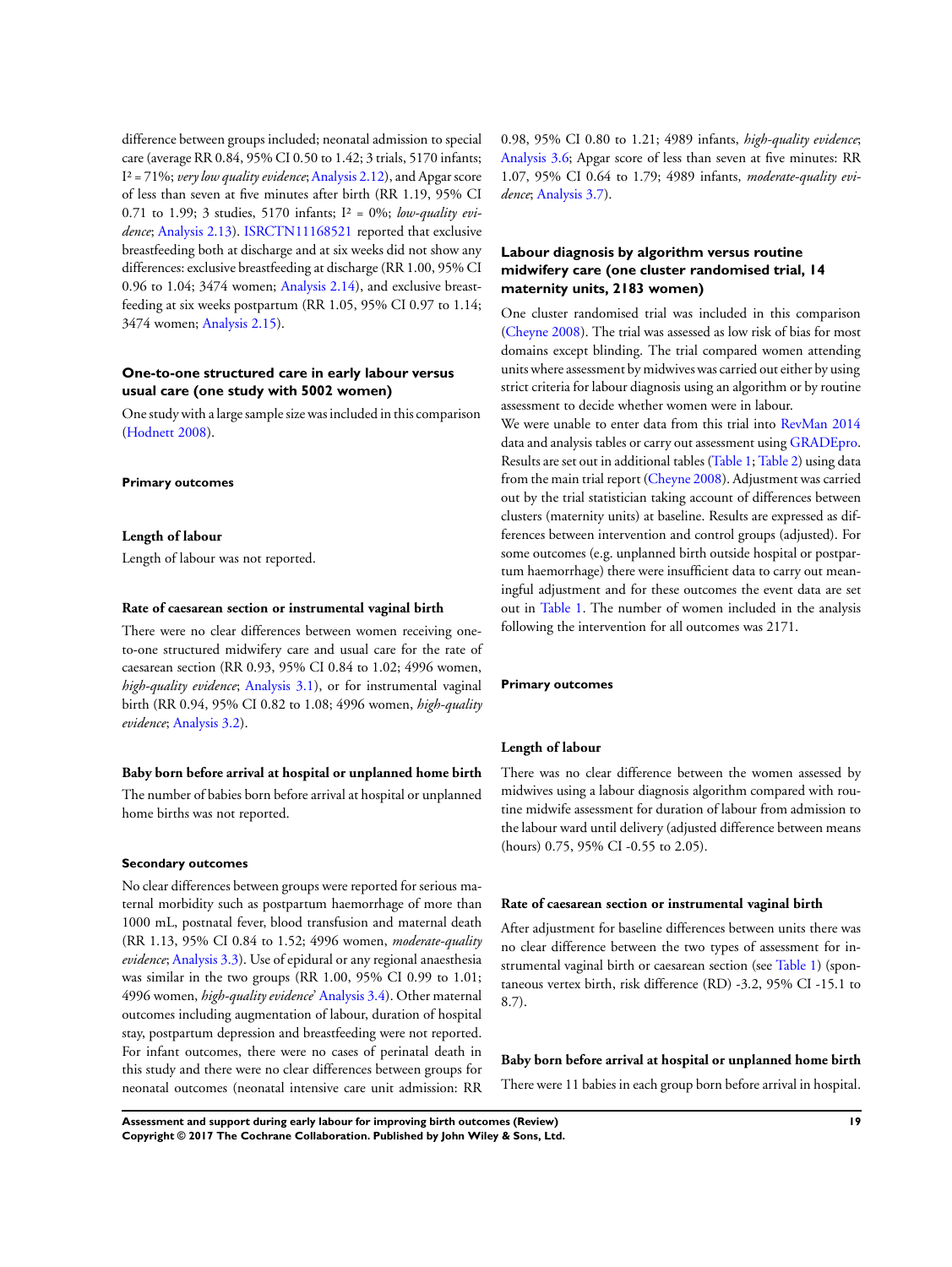#### **Secondary outcomes**

No clear differences between groups were reported for intrapartum or postpartum haemorrhage ([Table 1\)](#page-63-0). Adjusted data showed no clear differences in the use of epidural (RD 2.1, 95% CI -8.0 to 12.2) opioid analgesia (RD 1.5, 95% CI -4.6 to 7.6) or both (RD 4.4, 95% CI -2.8 to 11.7).

The primary outcome in the trial was labour augmentation with oxytocin; there was no clear evidence that the intervention reduced labour augmentation (RD 0.3, 95 % CI -9.2 to 9.8). There were similar rates of severe perineal trauma in both groups (7 versus 8). Other maternal outcomes including postpartum depression and breastfeeding were not reported.

A review non-prespecified outcome that was reported in this trial was the number of times women presented at hospital before they were admitted to the labour ward. It was less likely that women would be admitted at the first presentation in the intervention group (RD -19.2, 95% CI -29.9 to -8.6). Some women attended hospital three or more times before admission ([Table 1](#page-63-0)).

For infant outcomes, there were no clear differences between groups for neonatal outcomes (neonatal intensive care unit admission: RD -0.4, 95% CI -2.6 to 1.8; Apgar score of less than seven at five minutes: 9 versus 13 babies; and need for neonatal resuscitation RD -0.9, 95% CI -6.4 to 4.7).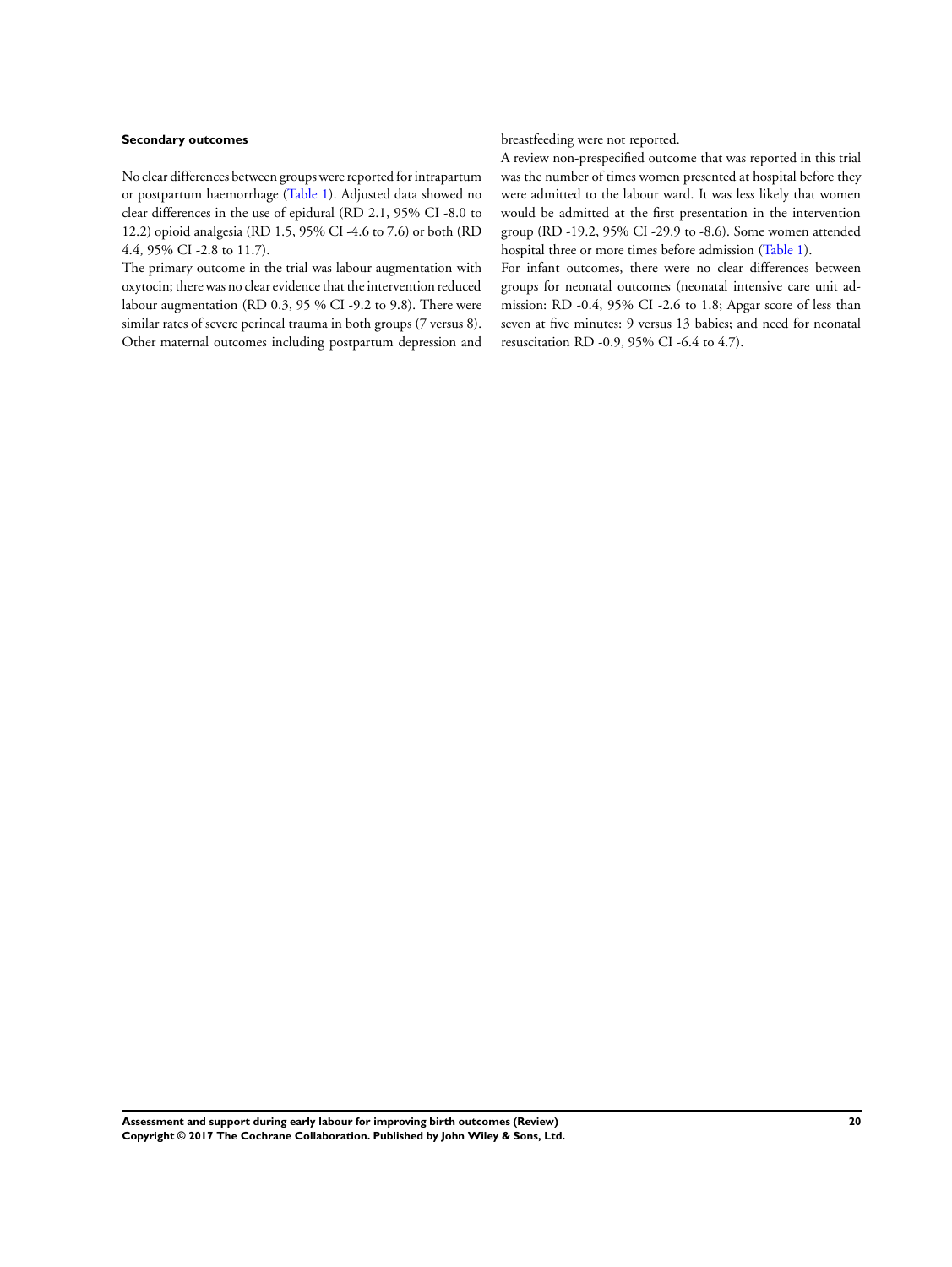# ADDITIONAL SUMMARY OF FINDINGS *[\[Explanation\]](http://www.thecochranelibrary.com/view/0/SummaryFindings.html)*

### **Home support compared with telephone triage for improving birth outcomes**

**Patient or population:** healthy pregnant women **Setting:** studies in Canada (2 multi-centre studies) and the UK (1 study) (high resource settings); studies published 2003-2008

**Intervention:** home support

**Comparison:** telephone triage

| <b>Outcomes</b>                                                                            | Anticipated absolute effects* (95% CI)                                                                               |                                           | <b>Relative effect</b><br>(95% CI) | № of participants<br>(studies)<br>(GRADE) |                                                         | Quality of the evidence Comments                              |
|--------------------------------------------------------------------------------------------|----------------------------------------------------------------------------------------------------------------------|-------------------------------------------|------------------------------------|-------------------------------------------|---------------------------------------------------------|---------------------------------------------------------------|
|                                                                                            | <b>Risk</b><br>triage                                                                                                | with telephone Risk with home support     |                                    |                                           |                                                         |                                                               |
| οf<br>Length<br>(hours)                                                                    | labour The mean length of MD 0.29 higher<br>66 in the intervention higher)<br>group and 9.37 in the<br>control group | labour (hours) was 9. (0.14 lower to 0.72 |                                    | 3474<br>$(1$ RCT)                         | $\oplus \oplus \bigcirc \bigcirc$<br>LOW <sup>1,2</sup> | Criteria for start of<br>labour were not clearly<br>described |
| Rate of caesarean sec-                                                                     | Study population                                                                                                     |                                           | RR 1.05                            | 5170                                      | $\oplus \oplus \oplus \cap$                             |                                                               |
| tion                                                                                       | 215 per 1000                                                                                                         | 226 per 1000<br>(204 to 252)              | $(0.95 \text{ to } 1.17)$          | (3 RCTs)                                  | MODERATE <sup>3</sup>                                   |                                                               |
| Rate of instrumental Study population                                                      |                                                                                                                      |                                           | RR 0.95<br>4933                    |                                           | $\oplus \oplus \bigcirc \bigcirc$                       |                                                               |
| vaginal birth<br>$(0.79 \text{ to } 1.15)$<br>233 per 1000<br>222 per 1000<br>(184 to 268) | $(2$ RCTs)                                                                                                           | LOW $3,4$                                 |                                    |                                           |                                                         |                                                               |
| Serious maternal mor-                                                                      | Study population                                                                                                     |                                           | RR 0.93                            | 3474                                      | $\oplus \oplus \bigcirc \bigcirc$                       |                                                               |
| bidity                                                                                     | 25 per 1000                                                                                                          | 23 per 1000<br>(15 to 35)                 | (0.61 to 1.42)                     | $(1$ RCT)                                 | LOW <sup>1,2</sup>                                      |                                                               |

<span id="page-23-0"></span>Assessment and support during early labour for improving birth outcomes (Review)<br>Copyright © 2017 The Cochrane Collaboration. Published by John Wiley & Sons, Ltd. **Copyright © 2017 The Cochrane Collaboration. Published by John Wiley & Sons, Ltd.21 Assessment and support during early labour for improving birth outcomes (Review)**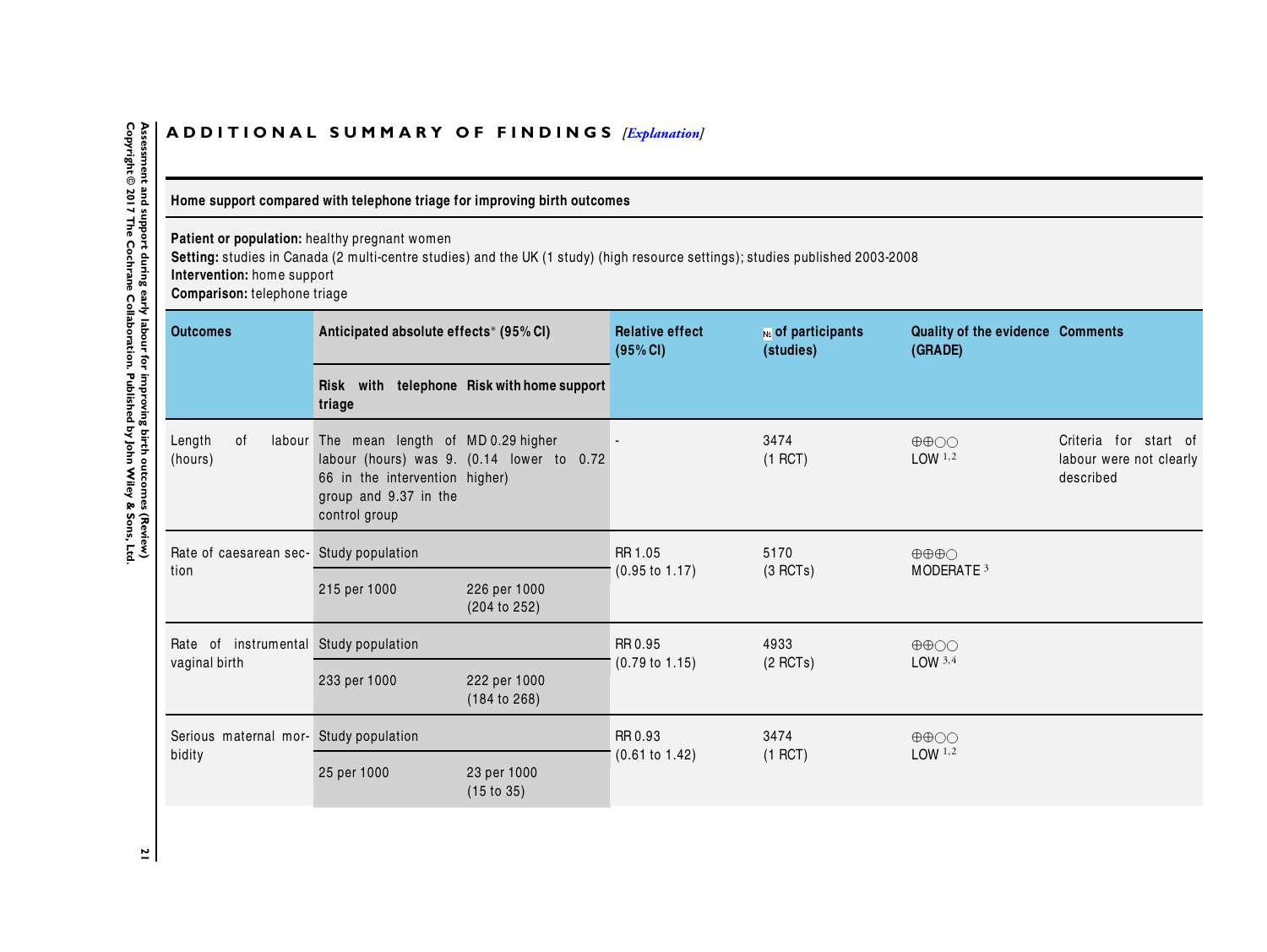|  | Use of epidural or any Study population<br>regional anaesthesia |              |                                     | RR 0.95                   | 5168     | $\oplus \oplus \odot \odot$       |
|--|-----------------------------------------------------------------|--------------|-------------------------------------|---------------------------|----------|-----------------------------------|
|  |                                                                 | 505 per 1000 | 480 per 1000<br>(439 to 530)        | $(0.87 \text{ to } 1.05)$ | (3 RCTs) | LOW $3.5$                         |
|  | Neonatal admission to Study population                          |              |                                     | RR 0.84                   | 5170     | $\bigoplus$ $\bigcirc$ $\bigcirc$ |
|  | special care                                                    | 58 per 1000  | 49 per 1000<br>(29 to 82)           | $(0.50 \text{ to } 1.42)$ | (3 RCTs) | VERY LOW $2,3,6$                  |
|  | Apgar score $\langle$ 7 at 5 Study population<br>minutes        |              |                                     | RR 1.19                   | 5170     | $\oplus \oplus \bigcirc \bigcirc$ |
|  |                                                                 | 10 per 1000  | 12 per 1000<br>$(7 \text{ to } 20)$ | $(0.71 \text{ to } 1.99)$ | (3 RCTs) | LOW $2,3$                         |

\***The risk in the intervention group** (and its 95% confidence interval) is based on the assumed risk in the comparison group and the **relative effect** of the intervention (and its<br>05% Cl\ 95% CI).

**CI:** Conf idence interval; **RCT:** random ized controlled trial; **RR:** Risk ratio; **MD:** mean difference

**GRADE Working Group grades of evidence High quality:** we are very confident that the true effect lies close to that of the estimate of the effect<br>Moderate quality: we are moderately confident in the effect estimate: The true effect is likely to b

**Moderate quality:** we are moderately confident in the effect estimate: The true effect is likely to be close to the estimate of the effect, but there is a possibility that it is<br>substantially different substantially different

Low quality: our confidence in the effect estimate is limited: The true effect may be substantially different from the estimate of the effect

Very low quality: we have very little confidence in the effect estimate: The true effect is likely to be substantially different from the estimate of effect

 $^1$  Study with design limitations (lack of blinding) (-1)

 $^2$  Wide 95% CI crossing line of no effect (-1)

 $3$  All studies contributing data had design limitations (lack of blinding) (-1)

 $^4$  High heterogeneity (I $^2$  69%) (-1)

 $\frac{5}{1}$  High heterogeneity (l<sup>2</sup> 60%) (-1)

 $^6$  High heterogeneity (I<sup>2</sup> 71%) (-1)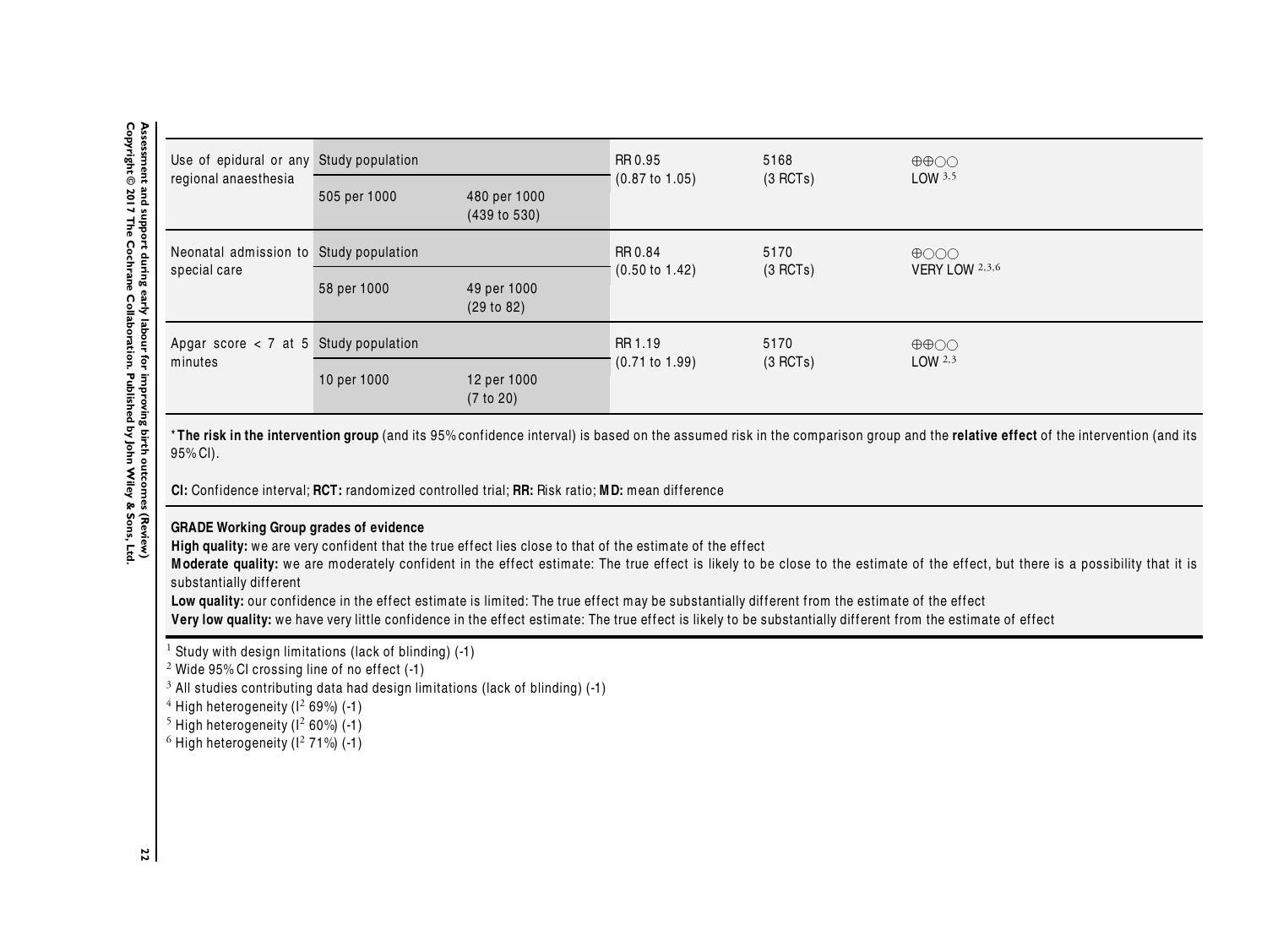<span id="page-25-0"></span>

| One-to-one structured care compared to usual care for improving birth outcomes |  |
|--------------------------------------------------------------------------------|--|
|                                                                                |  |

**Patient or population:** healthy pregnant women **Setting:** multi-centre study in North American and UK hospitals (high resource settings). Study published <sup>2008</sup>

**Intervention:** one-to-one structured care

**Comparison:** usual care

| <b>Outcomes</b>                                | Anticipated absolute effects* (95% CI) |                                         | <b>Relative effect</b><br>(95% CI)   | № of participants<br>(studies) | Quality of the evidence Comments<br>(GRADE)              |              |
|------------------------------------------------|----------------------------------------|-----------------------------------------|--------------------------------------|--------------------------------|----------------------------------------------------------|--------------|
|                                                | <b>Risk with usual care</b>            | Risk with one-to-one<br>structured care |                                      |                                |                                                          |              |
| οf<br>labour -<br>Length<br>(hours)            |                                        | See comment                             |                                      | $(0$ study)                    |                                                          | Not reported |
| Rate of caesarean sec-                         | Study population                       |                                         | RR 0.93                              | 4996                           | $\oplus \oplus \oplus \oplus$                            |              |
| tion                                           | 242 per 1000                           | 225 per 1000<br>(203 to 247)            | $(0.84 \text{ to } 1.02)$            | $(1$ RCT)                      | <b>HIGH</b>                                              |              |
| instrumental<br>Rate<br>0f                     | Study population                       |                                         | RR 0.94<br>$(0.82 \text{ to } 1.08)$ | 4996<br>$(1$ RCT)              | $\oplus \oplus \oplus \oplus$<br><b>HIGH</b>             |              |
| vaginal birth                                  | 145 per 1000                           | 136 per 1000<br>(119 to 156)            |                                      |                                |                                                          |              |
| Serious maternal mor-                          | Study population                       |                                         | RR 1.13                              | 4996<br>$(1$ RCT)              | $\oplus \oplus \oplus \bigcirc$<br>MODERATE <sup>1</sup> |              |
| bidity                                         | 32 per 1000                            | 36 per 1000<br>(27 to 48)               | $(0.84 \text{ to } 1.52)$            |                                |                                                          |              |
| Use of epidural or any<br>regional anaesthesia | Study population                       | RR 1.00                                 |                                      | 4996                           | $\oplus \oplus \oplus \oplus$                            |              |
|                                                | 955 per 1000                           | 955 per 1000<br>$(946 \text{ to } 965)$ | $(0.99 \text{ to } 1.01)$            | $(1$ RCT)                      | <b>HIGH</b>                                              |              |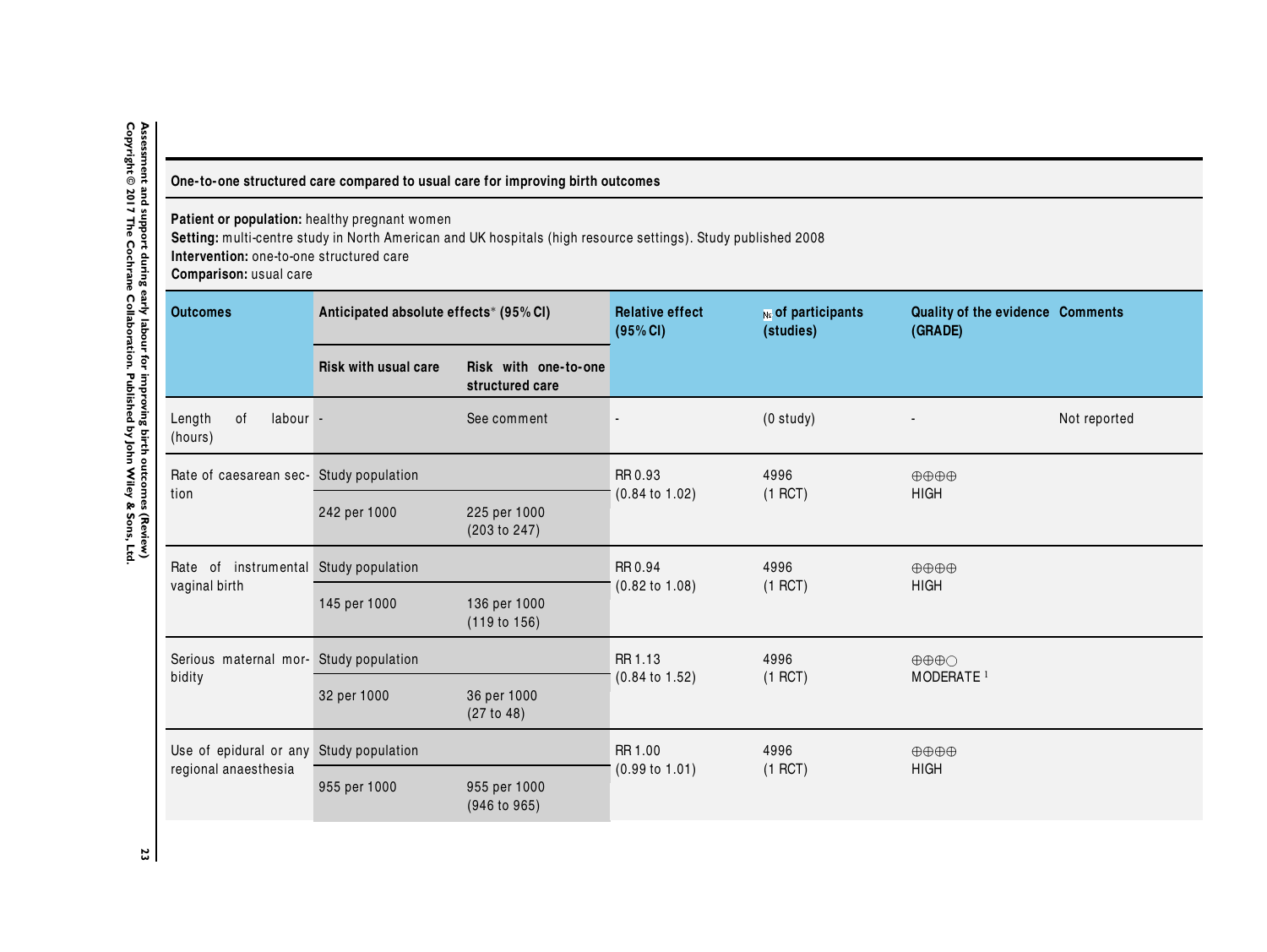| Neonatal admission to Study population |                                       |                           | RR 0.98                   | 4989      | $\oplus \oplus \oplus \oplus$   |  |
|----------------------------------------|---------------------------------------|---------------------------|---------------------------|-----------|---------------------------------|--|
| special care                           | 69 per 1000                           | 67 per 1000<br>(55 to 83) | $(0.80 \text{ to } 1.21)$ | $(1$ RCT) | <b>HIGH</b>                     |  |
|                                        | Apgar score < 7 at 5 Study population |                           | 4989<br>RR 1.07           |           | $\oplus \oplus \oplus \bigcirc$ |  |
| minutes                                | 11 per 1000                           | 12 per 1000<br>(7 to 20)  | $(0.64 \text{ to } 1.79)$ | $(1$ RCT) | MODERATE <sup>1</sup>           |  |

\***The risk in the intervention group** (and its 95% confidence interval) is based on the assumed risk in the comparison group and the **relative effect** of the intervention (and its<br>05% Cl\ 95% CI).

**CI:** Conf idence interval; **RCT:** random ized controlled trial; **RR:** Risk ratio

### **GRADE Working Group grades of evidence**

High quality: we are very confident that the true effect lies close to that of the estimate of the effect

Moderate quality: we are moderately confident in the effect estimate: The true effect is likely to be close to the estimate of the effect, but there is a possibility that it is substantially different

Low quality: our confidence in the effect estimate is limited: The true effect may be substantially different from the estimate of the effect

**Very low quality:** we have very little conf idence in the effect estimate: The true effect is likely to be substantially different from the estimate of effect

 $1$  Wide 95% CI crossing line of no effect  $(-1)$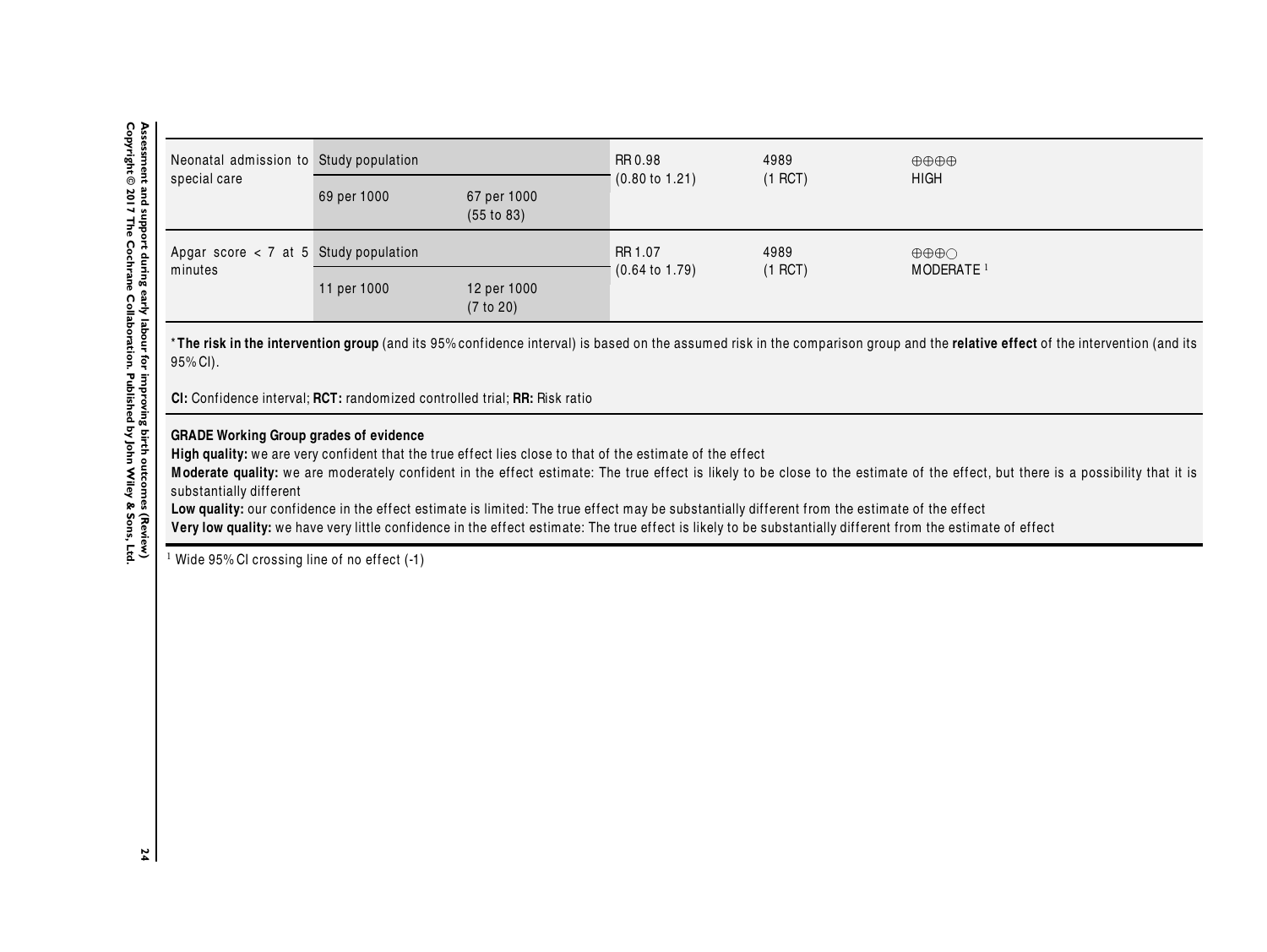### **D I S C U S S I O N**

#### **Summary of main results**

This review included five randomised controlled trials involving 10,421 women and their babies, and a cluster randomised trial with 2183 women. We assessed non-pharmacological assessment and support interventions that were administered in early labour. A trial with a small sample size (209 women) that examined the impact of early labour assessment versus immediate admission showed some differences between groups, but many outcomes of interest to this review were not reported. Women in the early assessment group had a shorter time in labour in hospital (*low-quality evidence*), had increased satisfaction with their care, were less likely to have labour augmentation and were slightly less likely to have an epidural (*low-quality evidence*). There were similar rates of other labour interventions between the groups, including caesarean section and instrumental birth (*very low quality evidence*). Only one infant had a low Apgar score at five minutes (*very low quality evidence*).

Three trials examined home midwifery assessment and support versus telephone triage. For this comparison, results should be interpreted with caution because of the statistical heterogeneity of the trials combined in the meta-analysis.

One trial reported the duration of labour, but the intervention did not appear to have any clear impact on the length of labour (*lowquality evidence).* There was no clear difference between groups for the rate of caesarean section (reported in three trials, *moderate-quality evidence*) or the rate of instrumental vaginal birth (reported in two trials, *low-quality evidence*). One trial reported serious maternal morbidity, where there was no clear difference between groups (*low-quality evidence*). Use of epidural in intervention and control groups was not clearly different in the three studies (*low-quality evidence*), and neonatal outcomes also showed no clear differences (neonatal admission to special care, *very low quality evidence*, and Apgar score of less than seven at five minutes, *low-quality evidence*).

One large trial compared one-to-one midwifery care in early labour with usual care. Length of labour was not reported and there were few clear differences between groups for other outcomes, including caesarean section and instrumental vaginal birth (*both high-quality evidence*), serious maternal morbidity (*moderate-quality evidence*), or use of epidural (*high-quality evidence*). There were no cases of perinatal death in this study and there were no clear differences between groups for neonatal outcomes (neonatal intensive care unit admission, *high-quality evidence*; Apgar score of less than seven at five minutes, *moderate-quality evidence*).

A cluster randomised trial examined the impact of a labour diagnosis tool used by midwives compared with usual midwifery assessment when women attended hospital. There were no clear differences in outcomes for women and babies in the two groups for most of the outcomes measured. Interventions in labour (aug-

mentation, epidural, instrumental or caesarean birth) were similar after adjustment for baseline differences between maternity units. Women in the intervention group were less likely to be admitted to hospital in labour at first presentation. There were no clear differences between groups for the infant outcome reported.

### **Overall completeness and applicability of evidence**

The interventions examined in this review were very varied and results were mixed. The interventions included assessment of pregnant women at home by health workers before hospital admission ([ISRCTN11168521](#page-29-0); [Janssen 2003;](#page-29-0) [Janssen 2006\)](#page-29-0), assessment versus immediate hospital admission, and structured care including physical assessment of pain and emotional support by nurses or midwives after admission to hospital [\(Hodnett 2008](#page-29-0)). The outcome data from these trials were limited.

Only two of the five trials examined the length of labour as a main outcome in this review [\(ISRCTN11168521](#page-29-0); [McNiven 1996](#page-29-0)).

All the trials were conducted in Western, high-income countries including Canada, the USA and the UK, therefore, the applicability of evidence to low-income and middle-income countries is limited.

### **Quality of the evidence**

We judged the overall risk of bias in the individually randomised trials as being low to unclear for most of the included studies, although lack of blinding was a source of bias.

We assessed the quality of the evidence for the outcomes presented in the 'Summary of findings' tables using GRADE. Overall, the evidence ranged from very low to high quality. We downgraded the evidence in four of the five studies included in the review due to study design limitations, and for many outcomes the effect estimates were imprecise. Where data were pooled in meta-analysis, results from trials were inconsistent and we downgraded the evidence for high statistical heterogeneity.

The cluster randomised trial was at risk of bias from lack of blinding but otherwise the trial was at low risk of bias. All data were appropriately adjusted for baseline differences between clusters.

#### **Potential biases in the review process**

We tried to reduce bias to a minimum during the review process. Two authors assessed the eligibility of studies and risk of bias, and extracted data independently. Although we followed Cochrane Pregnancy and Childbirth search strategies and its recommended review process, there may be relevant unpublished trials that we were unable to find. It is also possible that a different review team may have made different judgments when assessing study eligibility and risks of bias.

**Assessment and support during early labour for improving birth outcomes (Review) 25 Copyright © 2017 The Cochrane Collaboration. Published by John Wiley & Sons, Ltd.**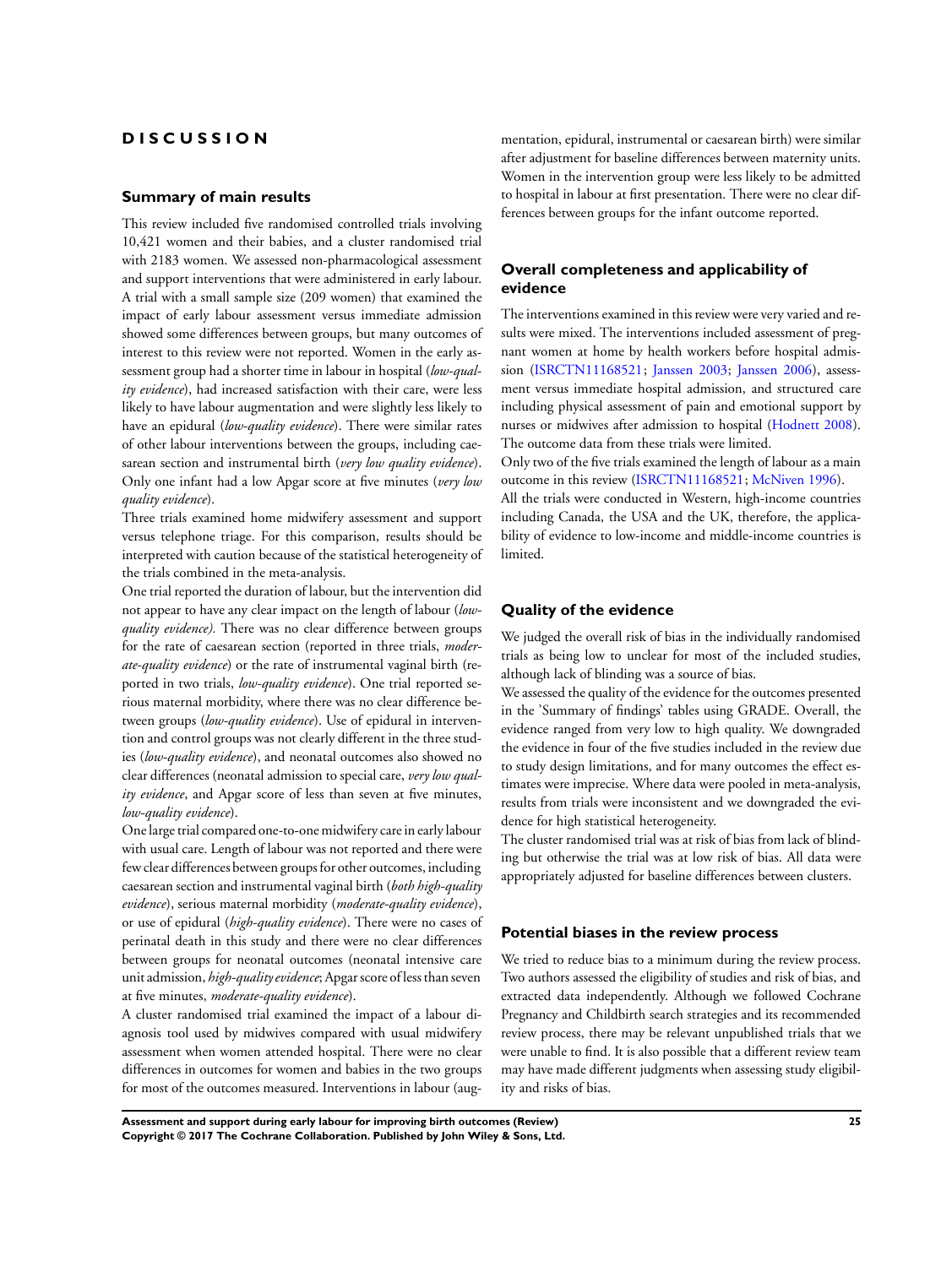### **Agreements and disagreements with other studies or reviews**

We identified no other studies or reviews that addressed this area. However, one systematic review demonstrated that walking and maintaining an upright position in the first stage of labour reduces the length of labour ([Lawrence 2013](#page-29-0)). Only one trial adapted walking and keeping an upright position into an intervention ( [McNiven 1996](#page-29-0)). In future research, interventions should include not only support, encouragement, and advice, but also instructions to walk around and maintain an upright position in early labour [\(Lawrence 2013](#page-29-0); [McNiven 1996\)](#page-29-0).

Use of epidural or any regional anaesthesia and labour augmentation were reduced in intervention groups in some of the trials, however, use of these interventions was likely to be influenced by lack of blinding.

### **A U T H O R S ' C O N C L U S I O N S**

#### **Implications for practice**

The effect of interventions in early labour is mixed. It is not clear that any of the assessment or support interventions included in this review was associated with a reduction in the rate of caesarean or instrumental birth although evidence comparing early labour assessment versus immediate hospital admission showed that early assessment may have an impact on reducing the use of epidural, labour augmentation and on increasing maternal satisfaction. Three trials reported whether the baby was born before arrival at hospital or in an unplanned home birth and the interventions did not appear to affect these outcomes.

Most of the included studies in this review had unclear risk of bias for selective reporting, which should be taken into account when interpreting the results. The included trials reported only some of the primary outcomes of interest to this review. Therefore, future studies should address these outcomes.

Concepts of and tools for assessing maternal satisfaction may vary depending on aspects of the study setting, such as culture, language, and health systems.

#### **Implications for research**

The included trials in this review examined interventions in early labour. However, the interventions varied and evidence for all in-

terventions was limited. Further high-quality randomised control trials are required. Further trials including both primiparous and multiparous women are required to examine the effect of parity, and further studies are recommended to investigate the effectiveness of support and assessment interventions on longer-term outcomes, such as infant development. The main limitation of this review is the lack of data from a large number of trials, which made it difficult to assess the various bias domains clearly. Therefore, we may have produced a false estimate of the underlying truth. Another limitation was heterogeneity in the type and timing of interventions, outcome measurement, and characteristics of participants. In addition, as the included trials were conducted in Western and high-income countries, generalisability of the findings to different ethnic groups and countries may not be feasible. In order to make results of future studies generalisable, it would be helpful to harmonise measurements and reporting practices. Taking into account the nature of the interventions and outcomes investigated in this review, it would be possible to consider a broad range of study designs, including randomised controlled trials, in future updates, as these may provide us with a better understanding of the effects and behavioural nature of assessment and support interventions.

### **A C K N O W L E D G E M E N T S**

We thank Ms Emma Barber for her editorial support.

This project was supported by the National Institute for Health Research, via Cochrane Infrastructure funding to Cochrane Pregnancy and Childbirth. The views and opinions expressed therein are those of the authors and do not necessarily reflect those of the Systematic Reviews Programme, NIIHR, NHS or the Department of Health.

Rintaro Mori's and Chie Nagata's institution receives government funding from the Clinical Research Program for Child Health and Development, AMED, Japan to provide support for the Pregnancy and Childbirth Satellite in Japan.

As part of the prepublication editorial process, this review has been commented on by four peers (an editor and three referees who are external to the editorial team), members of Cochrane Pregnancy and Childbirth's international panel of consumers and the Group's Statistical Adviser.

**Assessment and support during early labour for improving birth outcomes (Review) 26 Copyright © 2017 The Cochrane Collaboration. Published by John Wiley & Sons, Ltd.**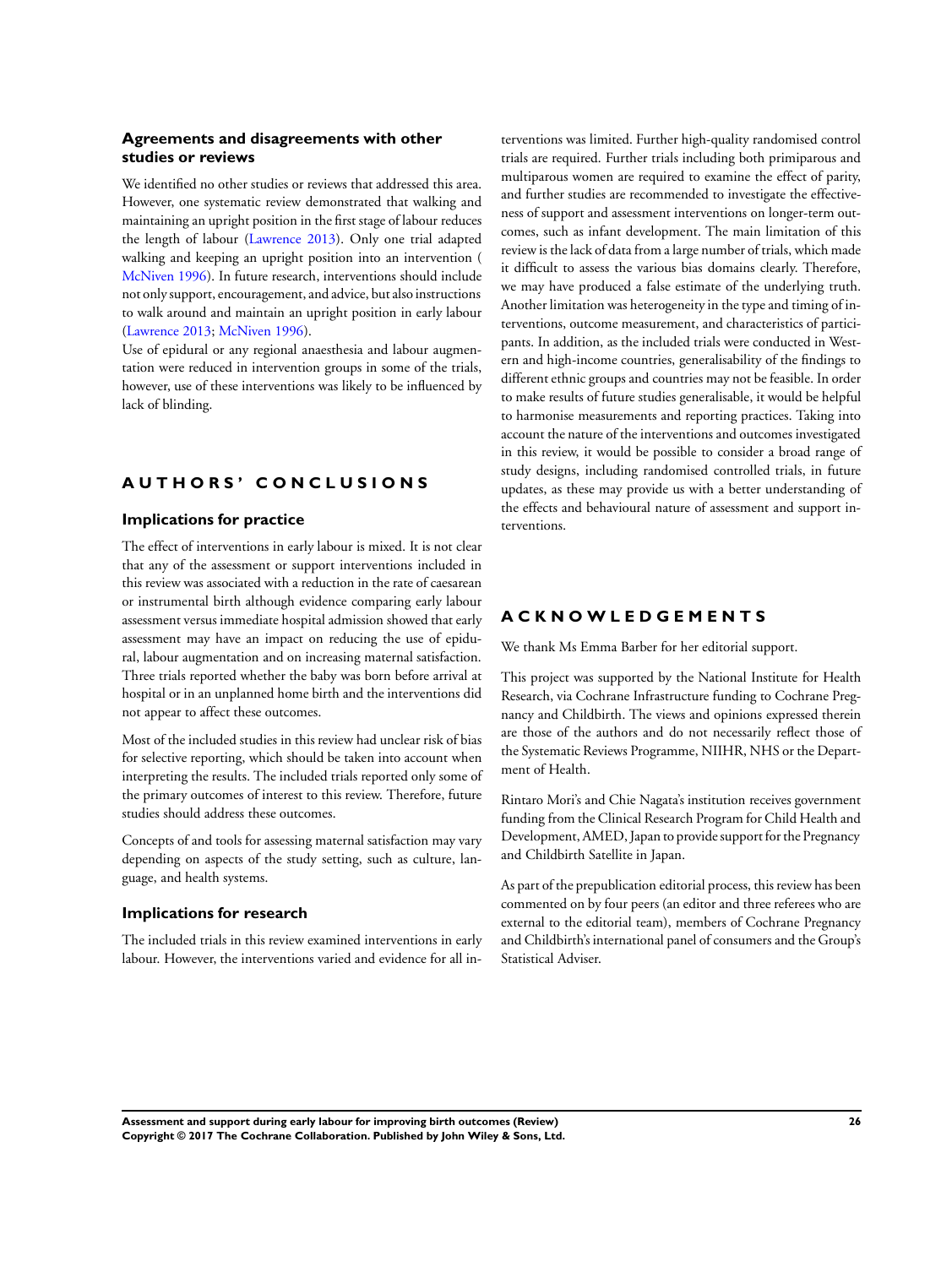### **R E F E R E N C E S**

#### <span id="page-29-0"></span>**References to studies included in this review**

#### **Cheyne 2008** *{published data only}*

Cheyne H. A cluster randomised trial to investigate the use of a decision aid for the diagnosis of active labour in term pregnancy. National Research Register (www.nrr.nhs.uk) (accessed 6 July 2006) 2006.

Cheyne H, Hundley V, Dowding D, Bland JM, McNamee P, Greer I, et al. Effects of algorithm for diagnosis of active labour: cluster randomised trial. *BMJ* 2008;**337**:a2396.

#### **Hodnett 2008** *{published data only}*

Hodnett ED, Stremler R, Willan AR, Weston JA, Lowe NK, Simpson KR, et al. Effect on birth outcomes of a formalised approach to care in hospital labour assessment units: international, randomised controlled trial. *BMJ* 2008;**337**:a1021.

#### **ISRCTN11168521** *{published data only}*

ISRCTN11168521. Improving care at the primary/ secondary interface: a trial of community-based support in early labour. isrctn.com/ISRCTN11168521 Date first received 5 November 2004.

### **Janssen 2003** *{published data only}*

Janssen PA, Iker CE, Carty EA. Early labour assessment and support at home: a randomized controlled trial. *Journal of Obstetrics and Gynaecology Canada: JOGC* 2003;**25**(9): 734–41.

#### **Janssen 2006** *{published data only}*

Janssen PA, Desmarais SL. Women's experience with early labour management at home vs. in hospital: a randomised controlled trial. *Midwifery* 2013;**29**(3):190–4. ∗ Janssen PA, Still DK, Klein MC, Singer J, Carty EA, Liston RM, et al. Early labor assessment and support at home versus telephone triage: a randomized controlled trial.

#### **McNiven 1996** *{published data only}*

*Obstetrics & Gynecology* 2006;**108**(6):1463–9.

<sup>∗</sup> McNiven P. *Feasibility Study for a Multi-centre Randomized Trial of the Effect of an Early Labour Assessment Program on the Rate of Cesarean Delivery. [thesis]*. Toronto: University of Toronto, 1996.

McNiven PS, Williams JI, Hodnett E, Kaufman K, Hannah ME. An early labor assessment program: a randomized, controlled trial. *Birth* 1998;**25**(1):5–10.

### **References to studies excluded from this review**

#### **Bonovich 1990** *{published data only}*

Bonovich L. Recognizing the onset of labor. *Journal of Obstetric, Gynecologic & Neonatal Nursing* 1990;**19:2**: 141–5.

#### **Dowding 2011** *{published data only}*

Dowding DW, Cheyne HL, Hundley V. Complex interventions in midwifery care: reflections on the design and evaluation of an algorithm for the diagnosis of labour. *Midwifery* 2011;**27**:654–9.

#### **Fenwick 2015** *{published data only}*

Fenwick J, Toohill J, Gamble J, Creedy DK, Buist A, Turkstra E, et al. Effects of a midwife psycho-educational intervention to reduce childbirth fear on women's birth outcomes and postpartum psychological wellbeing. *BMC Pregnancy and Childbirth* 2015;**15**:284.

### **IRCT138903063078N4** *{published data only}*

IRCT138903063078N4. The effects of consultation with mother in third trimester of pregnancy on pregnancy outcomes. en.search.irct.ir/view/3199 Date first received: 27 May 2010.

### **Janssen 2013** *{published data only}*

Janssen PA, Desmarais SL. Development and psychometric properties of the Early Labour Experience Questionnaire (ELEQ). *Midwifery* 2013;**29**(3):181–9.

### **Jesse 2015** *{published data only}*

Jesse DE, Gaynes BN, Feldhousen E, Newton ER, Bunch S, Hollon SD. Performance of a culturally tailored cognitive behavioral intervention (CBI) integrated in a public health setting to reduce risk of antepartum depression: a randomized clinical trial. *Journal of Midwifery & Women's Health* 2015;**60**(5):578–92.

#### **Karp 2013** *{published data only}*

Karp SM, Howe-Heyman A, Dietrich MS, Lutenbacher M. Breastfeeding initiation in the context of a home intervention to promote better birth outcomes. *Breastfeeding Medicine* 2013;**8**(4):381–7.

#### **Khooshide 2015** *{published data only}*

Khooshide M, Mirzarahimi T, Akhavan Akbari G. The impact of physiologic and non-physiologic delivery on the mother and neonate outcomes: a comparative study on the primi gravid mothers. *Journal of Family and Reproductive Health* 2015;**9**(1):13–8.

#### **Lumluk 2011** *{published data only}*

Lumluk T, Kovavisarach E. Effect of antenatal education for better self-correct diagnosis of true labor: a randomized control study. *Journal of the Medical Association of Thailand* 2011;**94**(7):772–4.

#### **Magriples 2015** *{published data only}*

Magriples U, Boynton MH, Kershaw TS, Lewis J, Rising SS, Tobin JN, et al. The impact of group prenatal care on pregnancy and postpartum weight trajectories. *American Journal of Obstetrics and Gynecology* 2015;**213**(5):688.e1- 688.e9.

#### **Memon 2015** *{published data only}*

Memon ZA, Khan GN, Soofi SB, Baig IY, Bhutta ZA. Impact of a community-based perinatal and newborn preventive care package on perinatal and neonatal mortality in a remote mountainous district in Northern Pakistan. *BMC Pregnancy and Childbirth* 2015;**15**:106.

#### **Toohill 2014** *{published data only}*

Toohill J, Fenwick J, Gamble J, Creedy DK, Buist A, Turkstra E, et al. A randomized controlled trial of a psycho-

**Assessment and support during early labour for improving birth outcomes (Review) 27 Copyright © 2017 The Cochrane Collaboration. Published by John Wiley & Sons, Ltd.**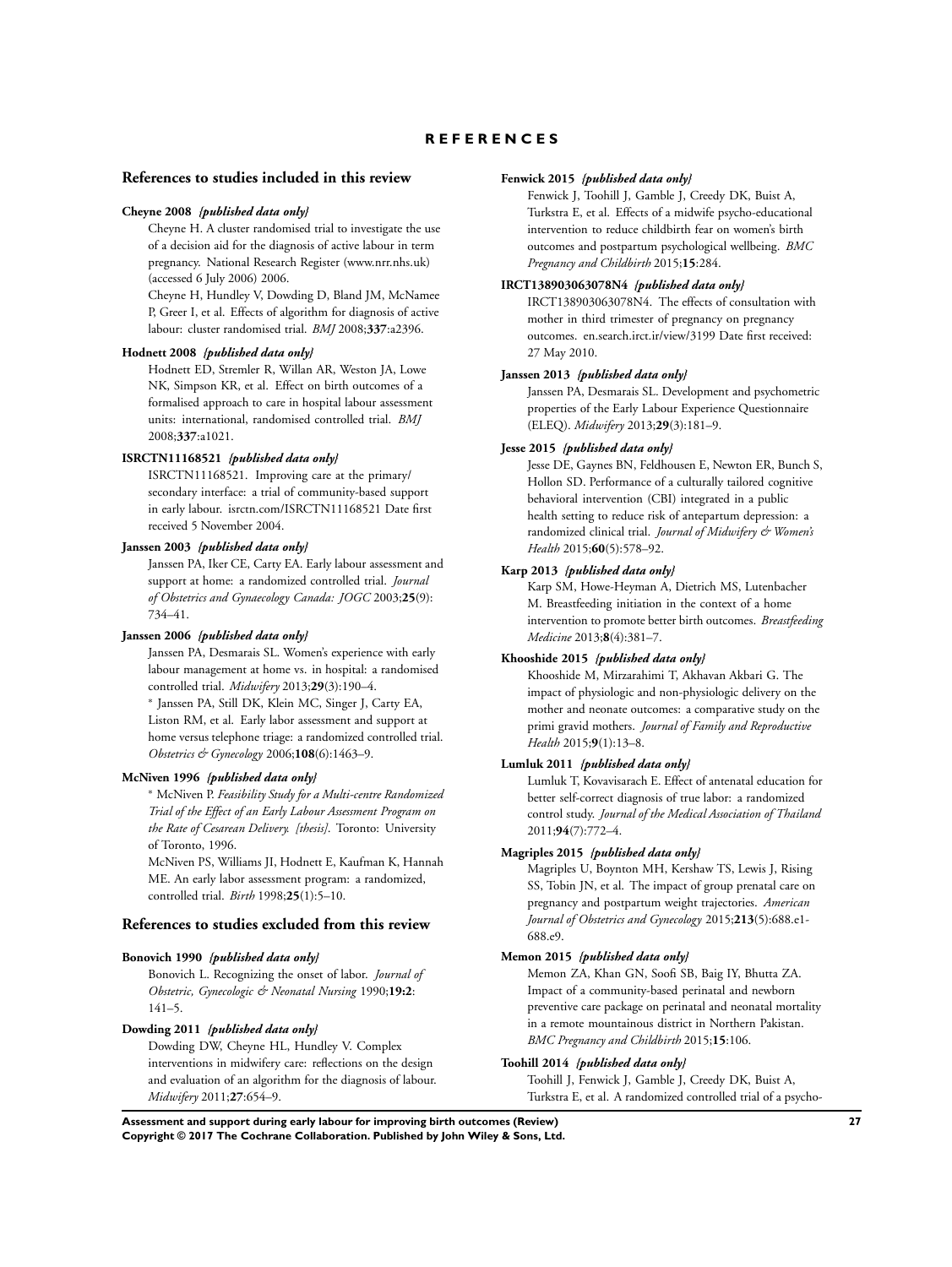education intervention by midwives in reducing childbirth fear in pregnant women. *Birth* 2014;**41**(4):384–94.

#### **Werner 2016** *{published data only}*

Werner EA, Gustafsson HC, Lee S, Feng T, Jiang N, Desai P, et al. PREPP: postpartum depression prevention through the mother-infant dyad. *Archives of Women's Mental Health* 2016;**19**:229–42.

#### **Zocco 2007** *{published data only}*

Zocco J, Williams MJ, Longobucco DB, Bernstein B. A systems analysis of obstetric triage. *Journal of Perinatal & Neonatal Nursing* 2007;**21**(4):315–22.

### **Additional references**

#### **Alehagen 2005**

Alehagen S, Wijma B, Lundberg U, Wijma K. Fear, pain and stress hormones during childbirth. *Journal of Psychosomatic Obstetrics & Gynecology* 2005;**26**(3):153–65. [PUBMED: 16295513]

#### **Austin 1999**

Austin DA, Calderon L. Triaging patients in the latent phase of labor. *Journal of Nurse-Midwifery* 1999;**44**(6):585–91. [PUBMED: 10634015]

#### **Bailit 2005**

Bailit JL, Dierker L, Blanchard MH, Mercer BM. Outcomes of women presenting in active versus latent phase of spontaneous labor. *Obstetrics & Gynecology* 2005;**105**(1): 77–9. [PUBMED: 15625145]

#### **Barnett 2008**

Barnett C, Hundley V, Cheyne H, Kane F. 'Not in labour': impact of sending women home in the latent phase. *British Journal of Midwifery* 2008;**16**:144–53.

#### **Baxter 2007**

Baxter J. Care during the latent phase of labour: supporting normal birth. *British Journal of Midwifery* 2007;**15**(12): 765.

#### **Carlsson 2009**

Carlsson IM, Hallberg LR, Odberg Pettersson K. Swedish women's experiences of seeking care and being admitted during the latent phase of labour: a grounded theory study. *Midwifery* 2009;**25**(2):172–80. [PUBMED: 17600602]

#### **Chamberlain 2013**

Chamberlain C, O'Mara-Eves A, Oliver S, Caird JR, Perlen SM, Eades SJ, et al. Psychosocial interventions for supporting women to stop smoking in pregnancy. *Cochrane Database of Systematic Reviews* 2013, Issue 10. [DOI: 10.1002/14651858.CD001055.pub4

#### **Cheyne 2007**

Cheyne H, Terry R, Niven C, Dowding D, Hundley V, McNamme P. 'Should I come in now?' : a study of women's early labour experiences. *British Journal of Midwifery* 2007; **15**(10):604–9.

#### **Dennis 2007a**

Dennis CL, Hodnett E. Psychosocial and psychological interventions for treating postpartum depression. *Cochrane* *Database of Systematic Reviews* 2007, Issue 4. [DOI: 10.1002/14651858.CD006116.pub2

#### **Dennis 2007b**

Dennis CL, Ross LE, Grigoriadis S. Psychosocial and psychological interventions for treating antenatal depression. *Cochrane Database of Systematic Reviews* 2007, Issue 3. [DOI: 10.1002/14651858.CD006309.pub2

#### **Dennis 2013**

Dennis CL, Dowswell T. Psychosocial and psychological interventions for preventing postpartum depression. *Cochrane Database of Systematic Reviews* 2013, Issue 2. [DOI: 10.1002/14651858.CD001134.pub3

#### **Fekete 2007**

Fekete EM, Antoni MH, Schneiderman N. Psychosocial and behavioral interventions for chronic medical conditions. *Current Opinion in Psychiatry* 2007;**20**(2):152–7. [PUBMED: 17278914]

#### **Flamm 1998**

Flamm BL, Berwick DM, Kabcenell A. Reducing cesarean section rates safely: lessons from a "breakthrough series" collaborative. *Birth* 1998;**25**(2):117–24. [PUBMED: 9668746]

### **Friedman 1972**

Friedman EA. An objective approach to the diagnosis and management of abnormal labor. *Bulletin of the New York Academy of Medicine* 1972;**48**(6):842–58. [PUBMED: 4504890]

#### **Gross 2003**

Gross MM, Haunschild T, Stoexen T, Methner V, Guenter HH. Women's recognition of the spontaneous onset of labor. *Birth* 2003;**30**(4):267–71. [PUBMED: 14992158]

#### **Gross 2006**

Gross MM, Hecker H, Matterne A, Guenter HH, Keirse MJ. Does the way that women experience the onset of labour influence the duration of labour?. *BJOG: an international journal of obstetrics and gynaecology* 2006;**113** (3):289–94. [PUBMED: 16487200]

#### **Hemminki 1986**

Hemminki E, Simukka R. The timing of hospital admission and progress of labour. *European Journal of Obstetrics & Gynecology and Reproductive Biology* 1986;**22**(1-2):85–94. [PUBMED: 3721051]

#### **Higgins 2011**

Higgins JP, Green S, editor(s). Cochrane Handbook for Systematic Reviews of Interventions Version 5.1.0 (updated March 2011). The Cochrane Collaboration, 2011. Available from handbook.cochrane.org.

#### **Hodnett 1996**

Hodnett E. Nursing support of the laboring woman. *Journal of Obstetric, Gynecologic & Neonatal Nursing* 1996; **25**(3):257–64. [PUBMED: 8683362]

#### **Holmes 2001**

Holmes P, Oppenheimer LW, Wen SW. The relationship between cervical dilatation at initial presentation in labour and subsequent intervention. *BJOG: an international*

**Assessment and support during early labour for improving birth outcomes (Review) 28 Copyright © 2017 The Cochrane Collaboration. Published by John Wiley & Sons, Ltd.**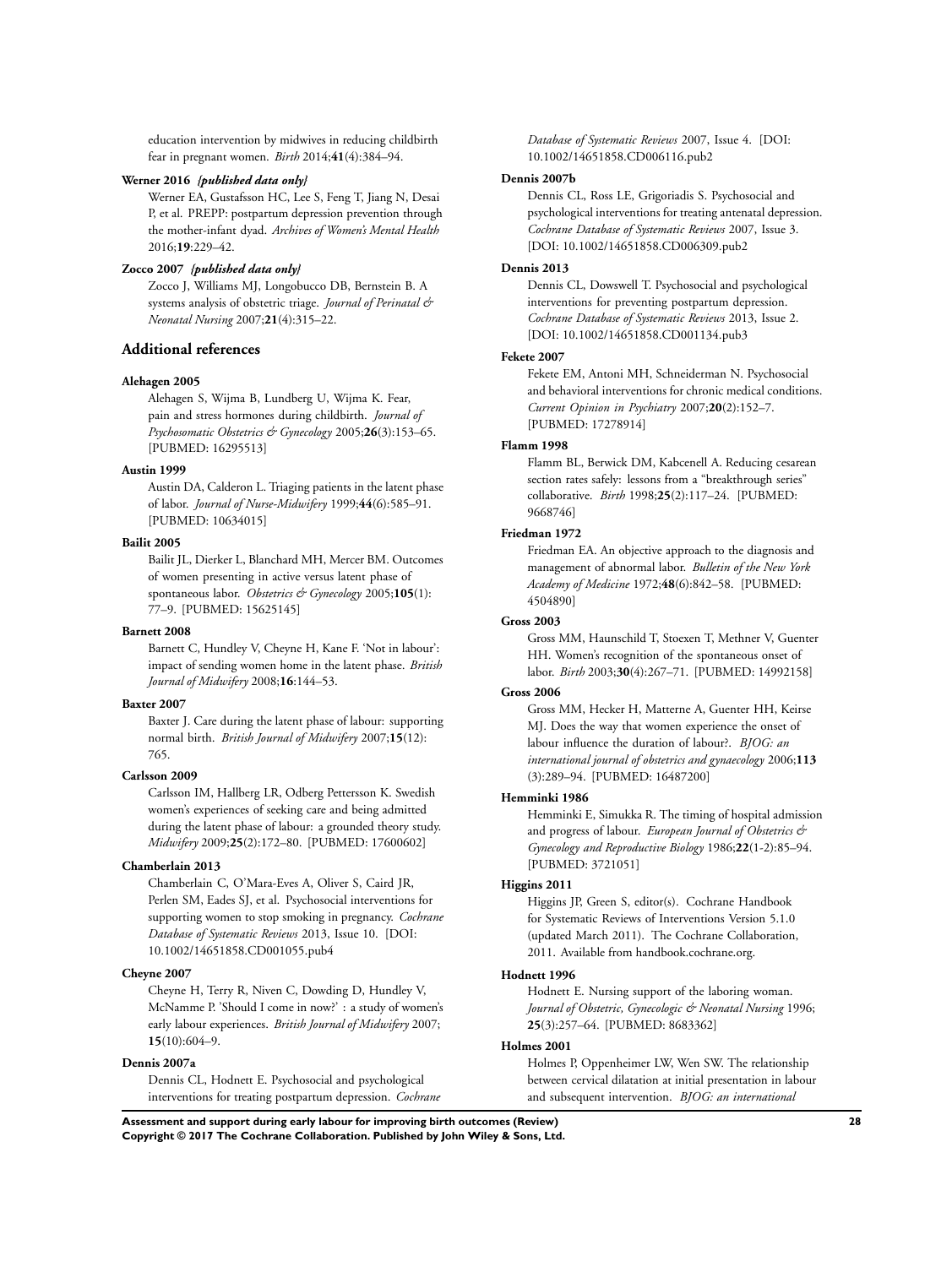*journal of obstetrics and gynaecology* 2001;**108**(11):1120–4. [PUBMED: 11762649]

#### **Jackson 2003**

Jackson DJ, Lang JM, Ecker J, Swartz WH, Heeren T. Impact of collaborative management and early admission in labor on method of delivery. *Journal of Obstetric, Gynecologic & Neonatal Nursing* 2003;**32**(2):147-57; discussion 158-60. [PUBMED: 12685666]

#### **Klein 2004**

Klein MC, Kelly A, Kaczorowski J, Grzybowski S. The effect of family physician timing of maternal admission on procedures in labour and maternal and infant morbidity. *Journal of Obstetrics and Gynaecology Canada: JOGC* 2004; **26**(7):641–5. [PUBMED: 15248933]

#### **Lawrence 2013**

Lawrence A, Lewis L, Hofmeyr GJ, Styles C. Maternal positions and mobility during first stage labour. *Cochrane Database of Systematic Reviews* 2013, Issue 10. [DOI: 10.1002/14651858.CD003934.pub4

#### **Lederman 1979**

Lederman RP, Lederman E, Work BA Jr, McCann DS. Relationship of psychological factors in pregnancy to progress in labor. *Nursing Research* 1979;**28**(2):94–7. [PUBMED: 254068]

### **Loughney 2006**

Loughney A, Collis R, Dastgir S. Birth before arrival at delivery suite: associations and consequences. *British Journal of Midwifery* 2006;**14**(4):204–8.

#### **Lui 2008**

Lui S, Terplan M, Smith EJ. Psychosocial interventions for women enrolled in alcohol treatment during pregnancy. *Cochrane Database of Systematic Reviews* 2008, Issue 3. [DOI: 10.1002/14651858.CD006753.pub2

#### **NICE 2007**

National Collaborating Centre for Women's and Children's Health. Normal labour: first stage. *Intrapartum care, Care of Healthy Women and their Babies During Childbirth*. London: RCOG Press at the Royal College of Obstetricians and Gynaecologists, 2007:138–55.

#### **Petersen 2013**

Petersen A, Penz SM, Gross MM. Women's perception of the onset of labour and epidural analgesia: a prospective study. *Midwifery* 2013;**29**(4):284–93. [PUBMED: 23079870]

#### **Rahnama 2006**

Rahnama P, Ziaei S, Faghihzadeh S. Impact of early admission in labor on method of delivery. *International Journal of Gynecology & Obstetrics* 2006;**92**(3):217–20. [PUBMED: 16434043]

#### **RevMan 2014 [Computer program]**

The Nordic Cochrane Centre, The Cochrane Collaboration. Review Manager 5 (RevMan 5). Version 5.3. Copenhagen: The Nordic Cochrane Centre, The Cochrane Collaboration, 2014.

#### **Simkin 2011**

Simkin P, Ancheta R. *The Labor Progress Handbook*. Third Edition. Oxford: Wiley-Blackwell, 2011.

### **Tierney 2005**

Tierney JF, Stewart LA. Investigating patient exclusion bias in meta-analysis. *International Journal of Epidemiology* 2005;**34**(1):79–87. [PUBMED: 15561753]

#### **Vos 2006**

Vos PJ, Visser AP, Garssen B, Duivenvoorden HJ, de Haes HC. Effects of delayed psychosocial interventions versus early psychosocial interventions for women with early stage breast cancer. *Patient Education & Counselling* 2006;**60**(2): 212–9. [PUBMED: 16442463]

#### **Wuitchik 1989**

Wuitchik M, Bakal D, Lipshitz J. The clinical significance of pain and cognitive activity in latent labor. *Obstetrics & Gynecology* 1989;**73**(1):35–42. [PUBMED: 2909041]

#### **References to other published versions of this review**

#### **Hanada 2015**

Hanada N, Matsuzaki M, Ota E, Mori R. Psychosocial and educational interventions in latent phase or early labour for improving birth outcomes. *Cochrane Database of Systematic Reviews* 2015, Issue 2. [DOI: 10.1002/ 14651858.CD011516

#### **Lauzon 1998**

Lauzon L, Hodnett ED. Antenatal education for selfdiagnosis of the onset of active labour at term. *Cochrane Database of Systematic Reviews* 1998, Issue 4. [DOI: 10.1002/14651858.CD000935

#### **Lauzon 2001**

Lauzon L, Hodnett ED. Labour assessment programs to delay admission to labour wards. *Cochrane Database of Systematic Reviews* 2001, Issue 3. [DOI: 10.1002/ 14651858.CD000936

∗ *Indicates the major publication for the study*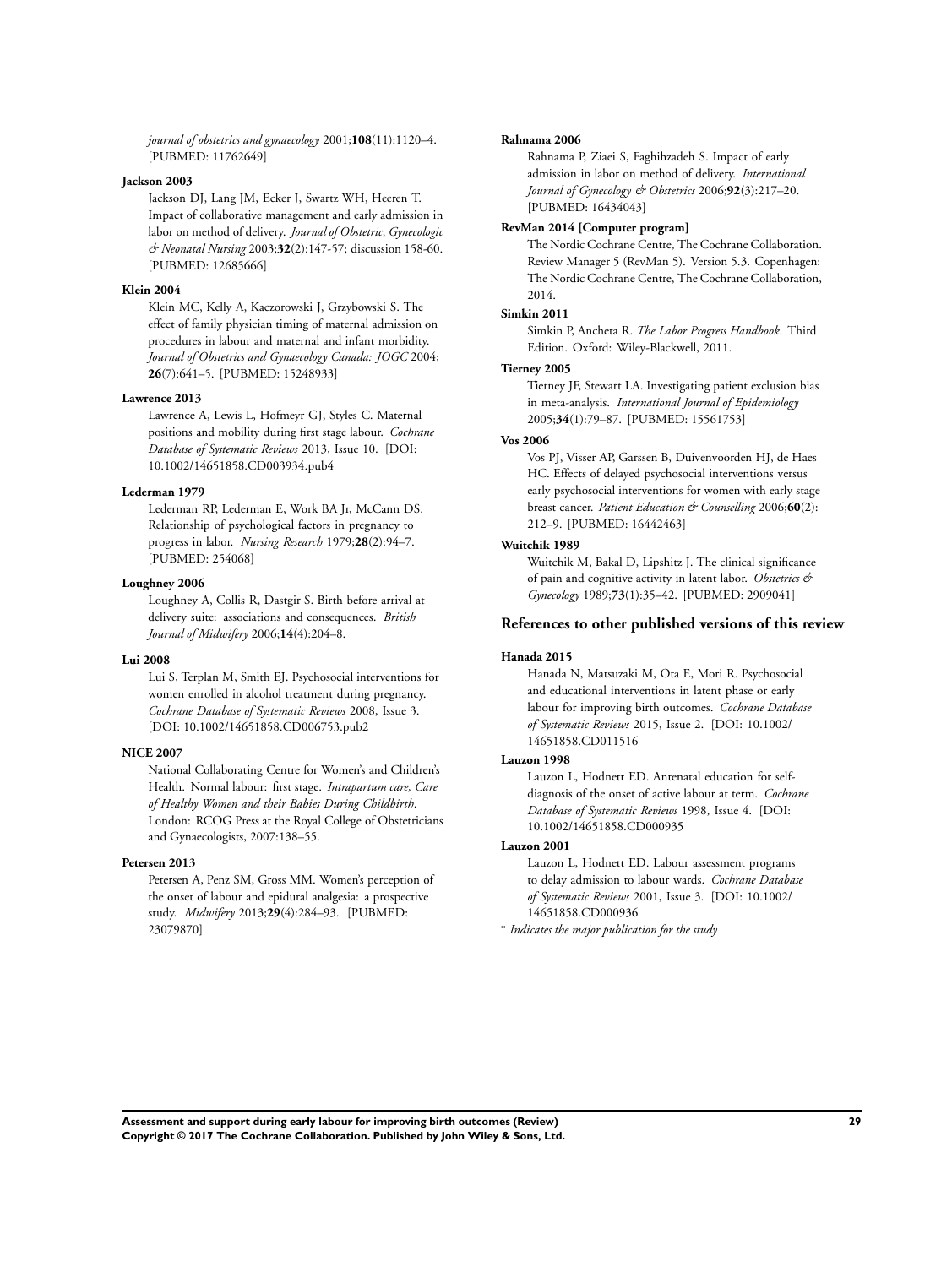## **CHARACTERISTICS OF STUDIES**

## **Characteristics of included studies** *[ordered by study ID]*

### **[Cheyne 2008](#page-29-0)**

| Methods       | Cluster randomised trial.<br>Maternity units in Scotland with at least 800 annual births were randomised.14 units<br>participated in this study; each of seven units were allocated the experimental and control<br>group                                                                                                                                                                                                                                                                                                                                                                                                                                                                                                                                                                                                                                                                                                                                                                                                                                                                                                                                                                                                                                                                                                                                                                                                                                                                                                                                                                                                                                                                                                                                                                                                                                                                                                                                                                                                                                                                                                                                                                                        |
|---------------|------------------------------------------------------------------------------------------------------------------------------------------------------------------------------------------------------------------------------------------------------------------------------------------------------------------------------------------------------------------------------------------------------------------------------------------------------------------------------------------------------------------------------------------------------------------------------------------------------------------------------------------------------------------------------------------------------------------------------------------------------------------------------------------------------------------------------------------------------------------------------------------------------------------------------------------------------------------------------------------------------------------------------------------------------------------------------------------------------------------------------------------------------------------------------------------------------------------------------------------------------------------------------------------------------------------------------------------------------------------------------------------------------------------------------------------------------------------------------------------------------------------------------------------------------------------------------------------------------------------------------------------------------------------------------------------------------------------------------------------------------------------------------------------------------------------------------------------------------------------------------------------------------------------------------------------------------------------------------------------------------------------------------------------------------------------------------------------------------------------------------------------------------------------------------------------------------------------|
| Participants  | 2183 women included.<br>Inclusion criteria: Primiparous women presenting for admission in spontaneous labour<br>with singleton pregnancy, cephalic presentation, 37-42 weeks' gestation and uncompli-<br>cated pregnancy<br>Exclusion criteria: girls under the age of 16, women with learning difficulties, severe<br>illness or important medical problems, or mental health problems or drug or alcohol<br>abuse. Women with essential hypertension, cardiac, renal or endocrine disease, epilepsy<br>or a history of thromboembolism or asthma or women with complications in the cur-<br>rent pregnancy including ante[partum haemorrhage, pregnancy induced hypertension,<br>anaemia or low maternal weight at booking                                                                                                                                                                                                                                                                                                                                                                                                                                                                                                                                                                                                                                                                                                                                                                                                                                                                                                                                                                                                                                                                                                                                                                                                                                                                                                                                                                                                                                                                                     |
| Interventions | All women: Maternity units encouraged women to contact their maternity unit, by<br>telephone, for advice when they thought that they were in labour and if appropriate<br>to attend the maternity unit for admission assessment. Labour assessment was done in<br>either the labour ward or a designated assessment area. During the trial, women in both<br>groups contacted the hospital and then attended for assessment in a similar way. i.e.<br>telephone advice before attending<br>INTERVENTION: Algorithm for labour diagnosis<br>7 Maternity units (1029 women, median cluster size 162 women at baseline; <b>896 women</b><br>followed up after the intervention with data for 892 included in the analysis)<br>In the experimental group, midwives who admitted women in labour were invited to<br>attend workshops on the intervention and received a training manual on how to use the<br>algorithm for labour diagnosis<br>The admitting midwife identified eligible women on admission to the labour suite and<br>provided written and verbal explanations of the study and asked for consent. Women<br>received a physical examination and midwives then used a strict process for diagnosing<br>labour. Active labour was diagnosed when women were having regular, painful moderate<br>or strong uterine contractions, spontaneous rupture of membranes or "show", cervix<br>effacing and at least 3cm dilated<br>After admission assessment women in both groups received standard care. Women iden-<br>tified as not yet in active labour were encouraged to return home if appropriate or were<br>admitted to an antenatal area, depending on local maternity unit policy<br>Control Group: 7 maternity units (1291 women, median cluster size 199 at baseline;<br>1287 women followed up with data for 1297)<br>No special intervention. Women phoned for advice when they thought they were in<br>labour. Once they presented at the study hospital they were assessed by midwives (without<br>using the labour diagnosis algorithm) and then women were managed according to local<br>maternity unit policy<br>Women in the control group were asked for consent in the postnatal wards |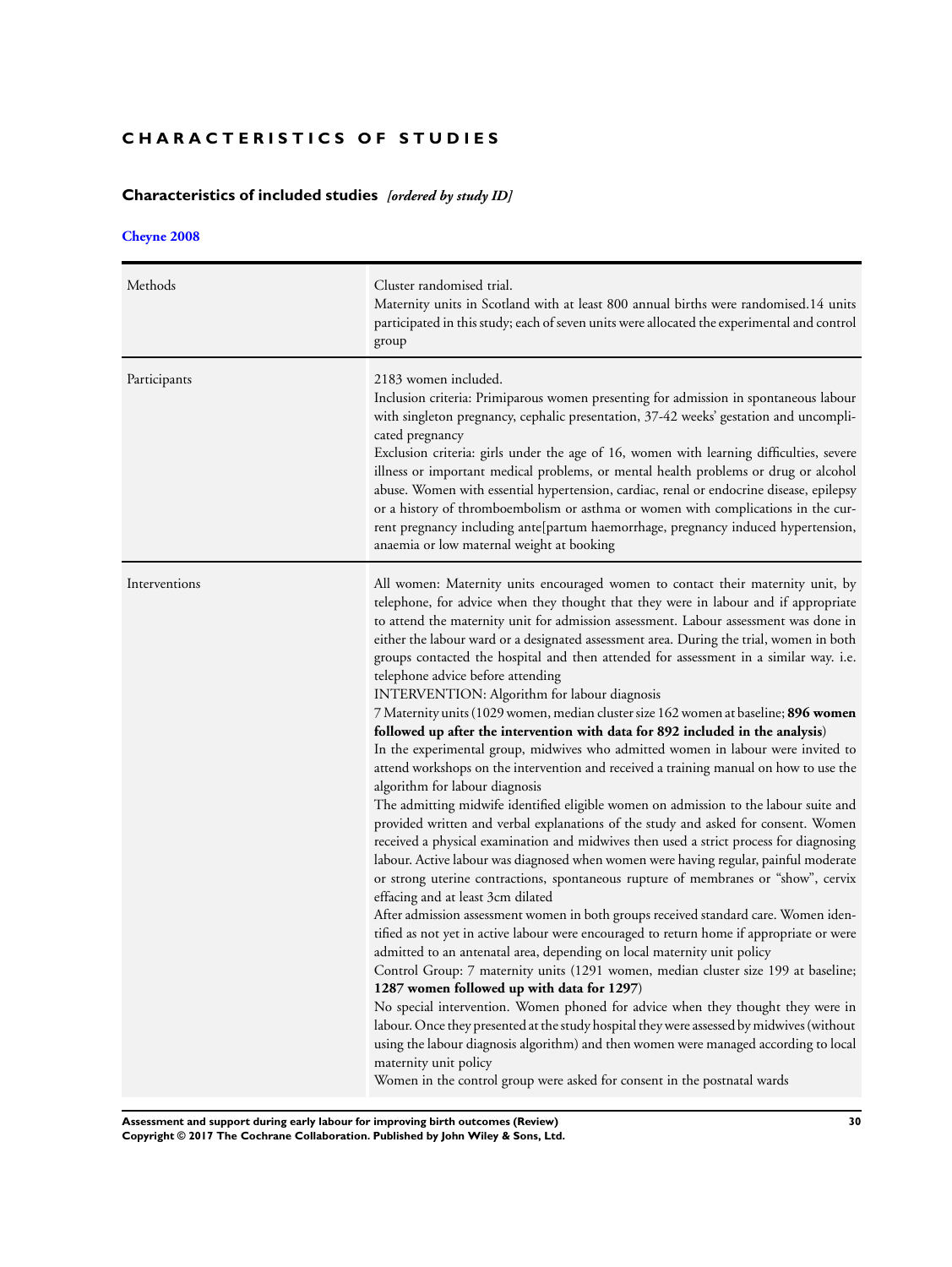### **[Cheyne 2008](#page-29-0)** (*Continued)*

| Outcomes     | Primary outcome: oxytocin for labour augmentation.<br>Secondary outcomes were interventions in labour (artificial rupture of membranes, vagi-<br>nal examination, continuous electronic fetal monitoring, and use of analgesia), admis-<br>sion management (number of admissions before labour, time spent in labour ward, and<br>duration of active labour), and labour outcomes (mode of delivery, intrapartum compli-<br>cations, neonatal outcome, and unplanned out of hospital births)                                                                                                                                                                                                                                                                                                                                                                                                                                                                                                                                                                                                               |
|--------------|------------------------------------------------------------------------------------------------------------------------------------------------------------------------------------------------------------------------------------------------------------------------------------------------------------------------------------------------------------------------------------------------------------------------------------------------------------------------------------------------------------------------------------------------------------------------------------------------------------------------------------------------------------------------------------------------------------------------------------------------------------------------------------------------------------------------------------------------------------------------------------------------------------------------------------------------------------------------------------------------------------------------------------------------------------------------------------------------------------|
| <b>Notes</b> | The trial took place between April 2005 and June 2007 with a 10 month data collection<br>period in each maternity hospital<br>Funding: This work was supported by the Scottish Executive Chief Scientist Office<br>Health Service Research Committee (CZH/4/245). The research was independent of<br>the funders<br>Competing interests: None declared<br>The unit of randomisation in this study was the maternity hospital, midwives were<br>participants at the level of the intervention, and outcomes were measured for women<br>receiving maternity care. Maternity units in Scotland UK with at least 800 births were<br>eligible for randomisation. All hospitals had facilities for labour augmentation. The trial<br>authors kindly provided the original data for this study. Pending further analysis we<br>have included data from this trial in additional tables; the trial statistician carried out<br>appropriate analysis for this cluster randomised trials which accounted for cluster effect<br>within maternity units. Data were collected before the intervention period (baseline) |
|              | and after the intervention had been introduced. "The primary analysis used multiple<br>regression of maternity unit level data adjusted for baseline"                                                                                                                                                                                                                                                                                                                                                                                                                                                                                                                                                                                                                                                                                                                                                                                                                                                                                                                                                      |

### *Risk of bias*

| <b>Bias</b>                                                                            | Authors' judgement | Support for judgement                                                                                                                                                                                                                                                                                                                                                                     |
|----------------------------------------------------------------------------------------|--------------------|-------------------------------------------------------------------------------------------------------------------------------------------------------------------------------------------------------------------------------------------------------------------------------------------------------------------------------------------------------------------------------------------|
| Random sequence generation (selection Low risk<br>bias)                                |                    | The trialists used minimisation to allocate<br>maternity units to experimental or control<br>groups. The first unit, was randomly allo-<br>cated then clusters were allocated to max-<br>imise balance between groups. Presence or<br>absence of an on-site midwife managed<br>birth unit was the balancing variable, as<br>these units had a policy of lower interven-<br>tion in labour |
| Allocation concealment (selection bias)                                                | Low risk           | Randomisation was carried out by the trial<br>statistician.                                                                                                                                                                                                                                                                                                                               |
| Blinding of participants and personnel High risk<br>(performance bias)<br>All outcomes |                    | Midwives were not blind to the interven-<br>tion and women in the intervention group<br>would be aware of the intervention. Al-<br>though the cluster design effect may have<br>reduced contamination the staff in all units<br>may have been aware of study allocation.<br>Trialists reported that staff in the control<br>units received minimal information about                      |

**Assessment and support during early labour for improving birth outcomes (Review) 31 Copyright © 2017 The Cochrane Collaboration. Published by John Wiley & Sons, Ltd.**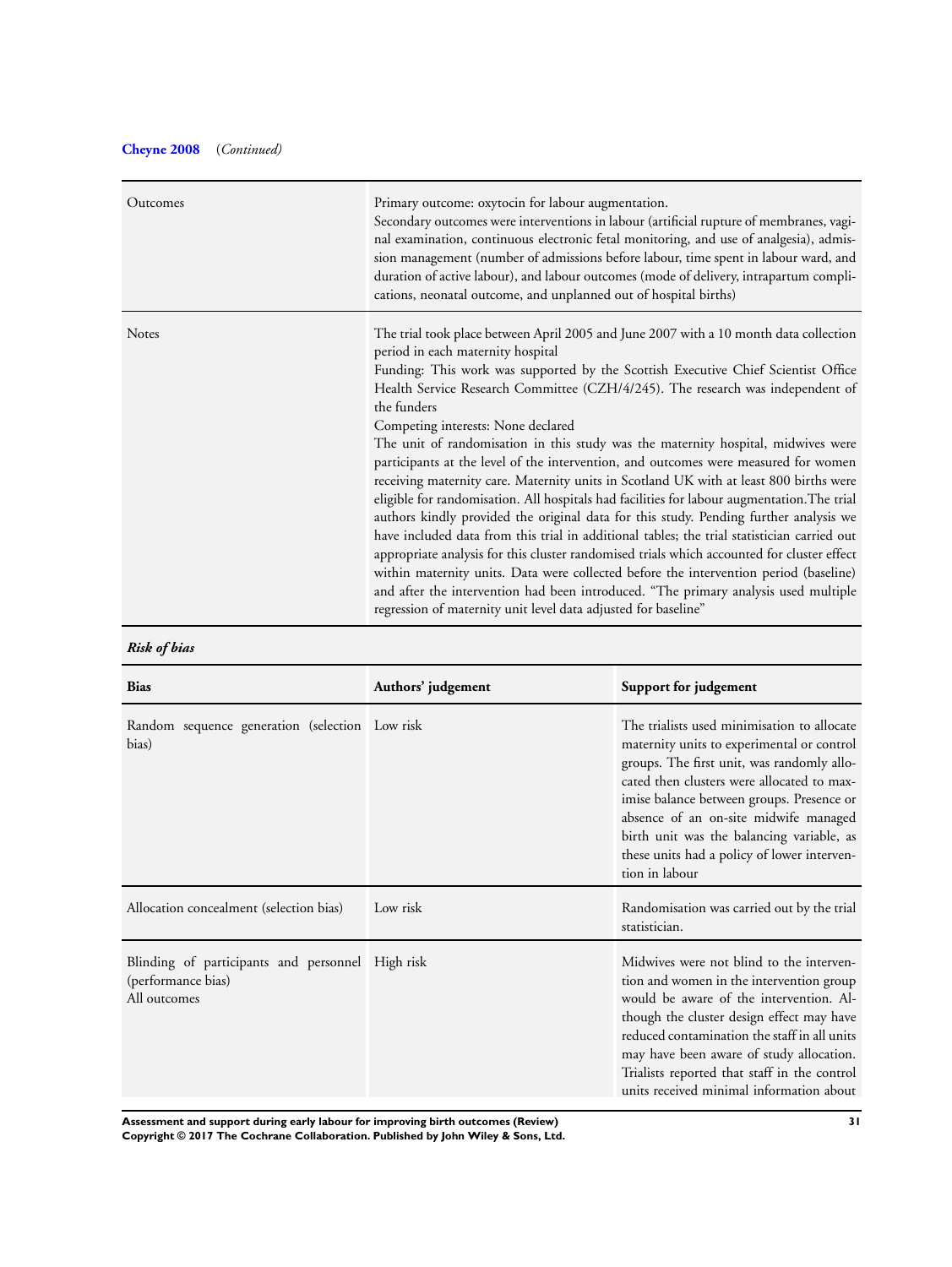### **[Cheyne 2008](#page-29-0)** (*Continued)*

|                                                                                 |          | the study algorithm                                                                                                                                                                                                                                                                                                                                                                                                                                                                |
|---------------------------------------------------------------------------------|----------|------------------------------------------------------------------------------------------------------------------------------------------------------------------------------------------------------------------------------------------------------------------------------------------------------------------------------------------------------------------------------------------------------------------------------------------------------------------------------------|
| Blinding of outcome assessment (detection Unclear risk<br>bias)<br>All outcomes |          | A clinical midwife in each unit was respon-<br>sible for facilitating study implementation<br>and collecting trial outcome data from case<br>records. It was not clear whether this mid-<br>wife was also involved in providing care or<br>obtaining consent                                                                                                                                                                                                                       |
| Incomplete outcome data (attrition bias)<br>All outcomes                        | Low risk | 14 units participated in this study; seven<br>units were allocated the experimental and<br>control groups. 896 women were in the in-<br>tervention group and 1287 women were in<br>the control group. Lost to follow-up: ex-<br>perimental group (n=4), control group (n=<br>8)<br>No loss of clusters from the analysis.<br>It was not clear if there were missing data<br>for any outcomes                                                                                       |
| Selective reporting (reporting bias)                                            | Low risk | Trial registration and appropriate power<br>calculation. Pre-specified outcomes re-<br>ported the paper. Reported adjusting re-<br>sults for cluster design effect                                                                                                                                                                                                                                                                                                                 |
| Other bias                                                                      | Low risk | There were baseline differences between<br>maternity units randomised but base-<br>line differences between clusters were ac-<br>counted for in the analyses<br>We did not enter raw data from this trial<br>in our data and analysis tables. Rather, we<br>have presented results from the period fol-<br>lowing the intervention and reported the<br>difference between groups and the P value;<br>the results take account of baseline differ-<br>ences between maternity units |

### **[Hodnett 2008](#page-29-0)**

| Methods      | Multicentre, randomized controlled trial                                                                                                                                                                                                                                                                                                                                                                                                                                                                                                                                                                         |
|--------------|------------------------------------------------------------------------------------------------------------------------------------------------------------------------------------------------------------------------------------------------------------------------------------------------------------------------------------------------------------------------------------------------------------------------------------------------------------------------------------------------------------------------------------------------------------------------------------------------------------------|
| Participants | Enrolled 5002 nulliparous women experiencing contractions but not in active labour<br>arriving at hospital. Women who were of less than 34 weeks' gestation were excluded.<br>Immediately after randomisation the appropriate form of care was provided to 2412<br>women (96.6%) in the structured care group (intervention group) and to 2497 women<br>(99.8%) in the usual care group (control group). The women were nulliparous, had a<br>live singleton fetus in the cephalic position, and had no contraindications to labour<br>The study was conducted with pregnant women from 20 North American and UK |

**Assessment and support during early labour for improving birth outcomes (Review) 32 Copyright © 2017 The Cochrane Collaboration. Published by John Wiley & Sons, Ltd.**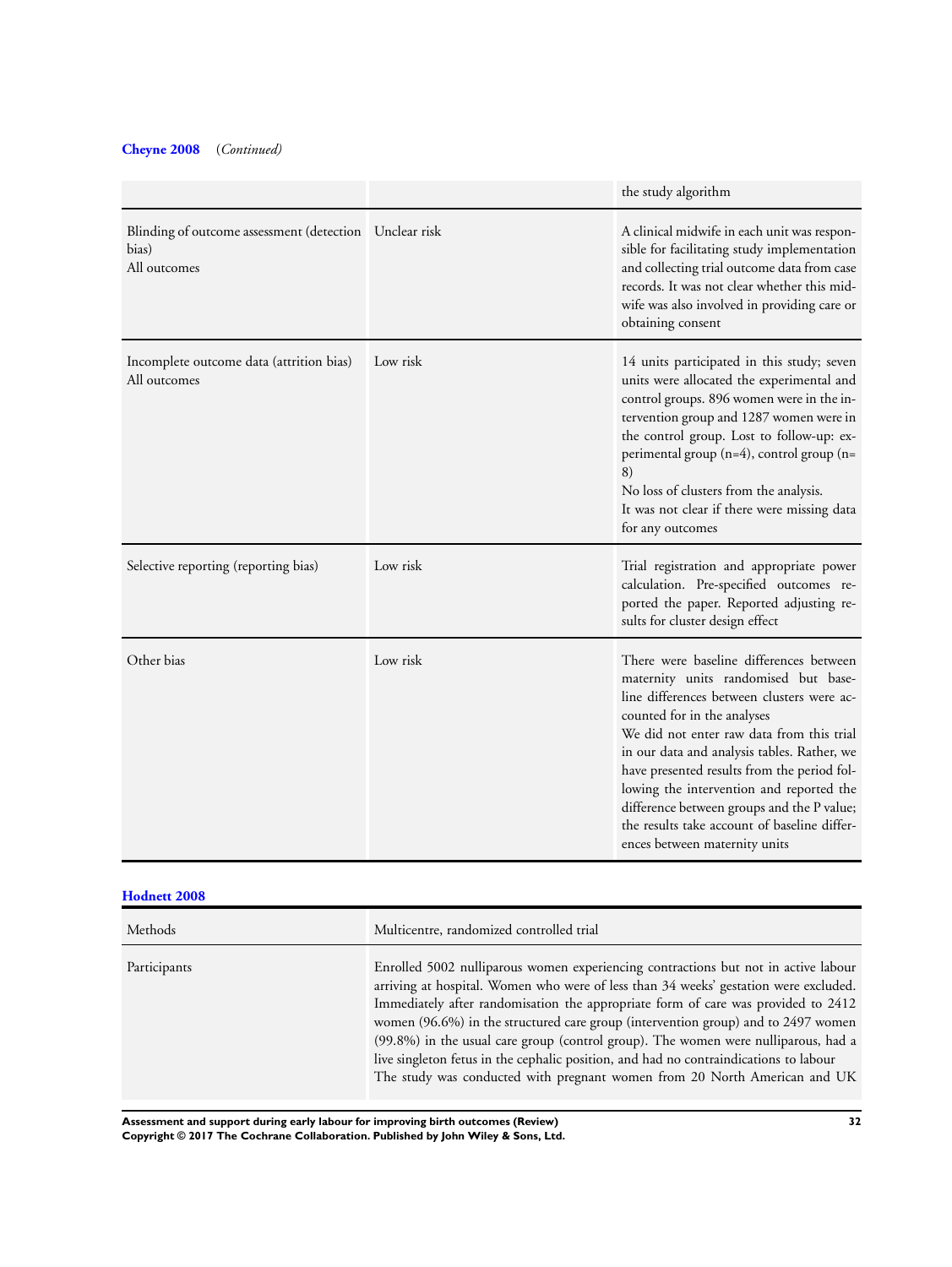### **[Hodnett 2008](#page-29-0)** (*Continued)*

|               | hospitals                                                                                                                                                                                                                                                                                                                                                                                                                                                                                                                                                                                                                                                                                                                                                                                                                                            |
|---------------|------------------------------------------------------------------------------------------------------------------------------------------------------------------------------------------------------------------------------------------------------------------------------------------------------------------------------------------------------------------------------------------------------------------------------------------------------------------------------------------------------------------------------------------------------------------------------------------------------------------------------------------------------------------------------------------------------------------------------------------------------------------------------------------------------------------------------------------------------|
| Interventions | Both groups received care in hospital.<br>Experimental group (structured care): immediately after randomisation, women received<br>structured care from a nurse or midwife trained in this type of care for a minimum<br>of 1 hour. Components of structured care: palpate to assess fetal position; encourage<br>maternal positions that promote fetal head rotation or relieve pain; assess labour pain,<br>both contraction pain and backache; demonstrate cognitive, behavioural, and sensory<br>interventions to manage labour pain; assess maternal emotional status; use interventions<br>to reduce emotional distress<br>Control group: usual care was provided by a nurse or midwife who had not been trained<br>in structured care. Each nurse or midwife often provided care to more than 1 woman.<br>Usual care depended on many factors |
| Outcomes      | <b>Primary outcome</b><br>Spontaneous vaginal birth<br>Secondary outcomes<br>Number of women:<br>· who had no intrapartum analgesia or anaesthesia<br>• with perineal trauma requiring suturing<br>• with negative views of their care<br>Other immediate outcomes<br>Labour onset<br>Oxytocin started after active labour<br>Analgesia or anaesthesia<br>Continuous electronic fetal heart rate monitoring<br>Method of delivery<br>Maternal death<br>Health problems during postnatal stay<br><b>Neonatal outcomes</b><br>Alive at birth<br>Birthweight<br>Apgar score<br>Neonatal death<br>High level of care                                                                                                                                                                                                                                     |
| Notes         | Funding source: Canadian Institutes of Health Research (grant No MCT59614)<br>Study dates: women were enrolled between 1 May 2003 and 6 March 2007<br>Declarations of interest of trial authors: none declared                                                                                                                                                                                                                                                                                                                                                                                                                                                                                                                                                                                                                                       |

### *Risk of bias*

| <b>Bias</b>                                             | Authors' judgement | Support for judgement                                                                                               |
|---------------------------------------------------------|--------------------|---------------------------------------------------------------------------------------------------------------------|
| Random sequence generation (selection Low risk<br>bias) |                    | Described as follows: "Randomisation was<br>centrally controlled and concealed, using an<br>Internet based service" |

**Assessment and support during early labour for improving birth outcomes (Review) 33 Copyright © 2017 The Cochrane Collaboration. Published by John Wiley & Sons, Ltd.**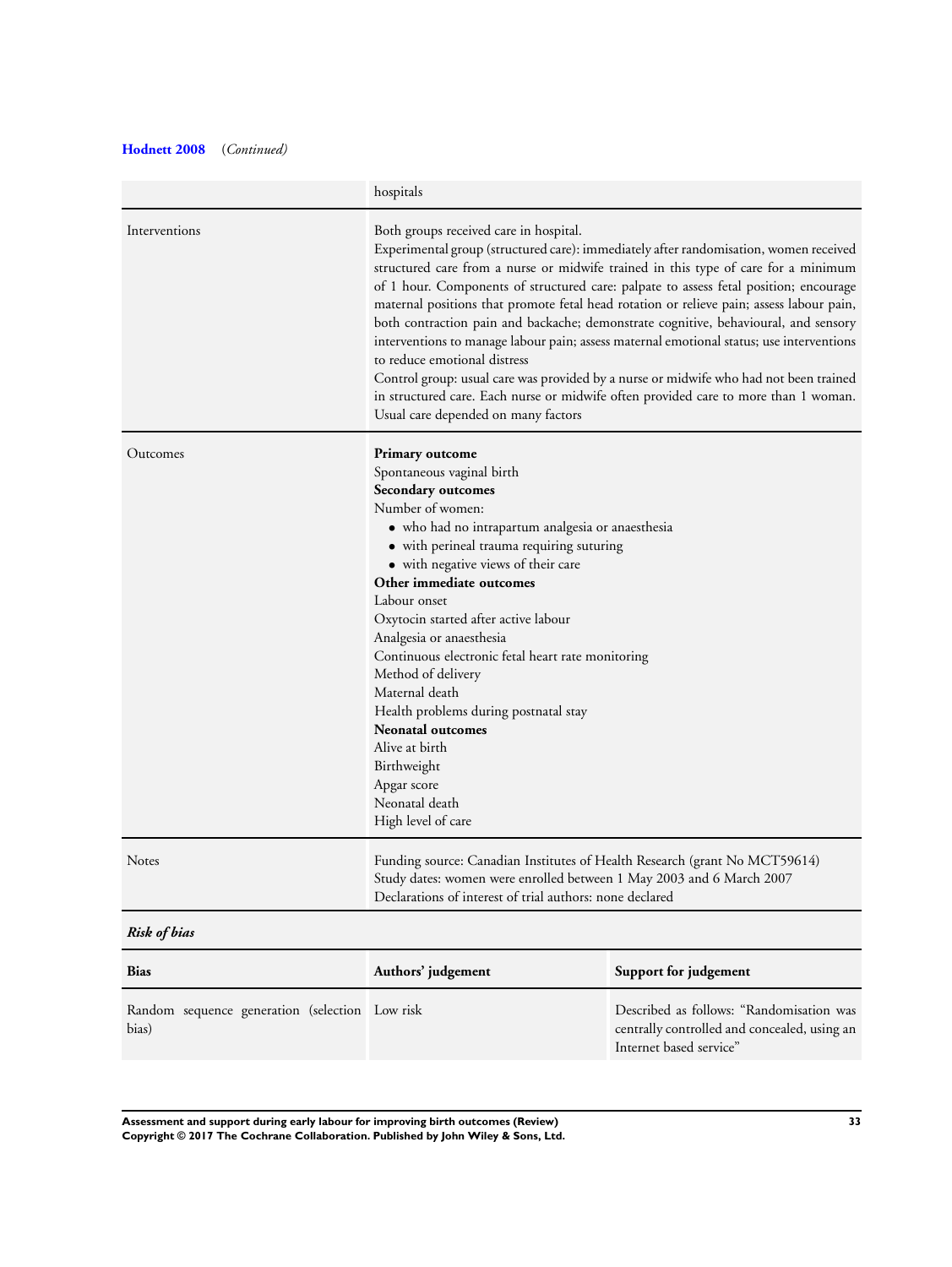### **[Hodnett 2008](#page-29-0)** (*Continued)*

| Allocation concealment (selection bias)                                               | Low risk | Randomisation was centrally controlled and<br>concealed, using an internet-based service.<br>The nurse or midwife accessed the trial web-<br>site to obtain the participants' study group<br>allocation. Used the central allocation sys-<br>tem                                                                                                                            |
|---------------------------------------------------------------------------------------|----------|-----------------------------------------------------------------------------------------------------------------------------------------------------------------------------------------------------------------------------------------------------------------------------------------------------------------------------------------------------------------------------|
| Blinding of participants and personnel Low risk<br>(performance bias)<br>All outcomes |          | Nurses' and midwives' study allocation was<br>not blinded. Incomplete blinding, but the<br>outcome was not likely to be influenced by<br>lack of blinding                                                                                                                                                                                                                   |
| Blinding of outcome assessment (detection Low risk<br>bias)<br>All outcomes           |          | Incomplete blinding, but the outcome was<br>not likely to be influenced by lack of blinding                                                                                                                                                                                                                                                                                 |
| Incomplete outcome data (attrition bias)<br>All outcomes                              | Low risk | Sample attrition was low and balanced be-<br>tween the groups (lost to follow-up: inter-<br>vention group 4; control group 2; major con-<br>genital anomaly: intervention group 3; con-<br>trol group 4)<br>There was increased loss to follow up for the<br>questionnaire survey at 6-8 weeks postpar-<br>tum (intervention 82.7% response rate ver-<br>sus control 82.6%) |
| Selective reporting (reporting bias)                                                  | Low risk | Most outcomes specified in the review were<br>reported.                                                                                                                                                                                                                                                                                                                     |
| Other bias                                                                            | Low risk | No apparent source of other bias.                                                                                                                                                                                                                                                                                                                                           |

#### **[ISRCTN11168521](#page-29-0)**

| Methods       | A multi-centre, randomized controlled trial                                                                                                                                                                                                                                                                                                                                                                                                                                                                                      |
|---------------|----------------------------------------------------------------------------------------------------------------------------------------------------------------------------------------------------------------------------------------------------------------------------------------------------------------------------------------------------------------------------------------------------------------------------------------------------------------------------------------------------------------------------------|
| Participants  | 3514 pregnant women were randomly allocated between the 2 arms of the trial: home<br>group = $1759$ ; hospital group = $1755$ .<br>Allocation between home and hospital groups remained equivalent at the centre level.<br>Eligible participants were at 34 weeks of pregnancy or more, pregnant with a live, single<br>fetus, nulliparous, at least 16 years of age at the time of consent, and were planning a<br>hospital birth. The study took place in the UK                                                               |
| Interventions | Experimental (home) group: community midwives supported and assessed nulliparous<br>women at home in early labour. Women received assessment of maternal and fetal<br>condition and labour progress, according to midwives' existing responsibilities when<br>providing care during labour. They supported women with coping strategies, including<br>breathing and relaxation techniques, advice on keeping upright and mobile, guidance<br>on when to go to the hospital, advice on hydration, nutrition and bladder care, the |

**Assessment and support during early labour for improving birth outcomes (Review) 34 Copyright © 2017 The Cochrane Collaboration. Published by John Wiley & Sons, Ltd.**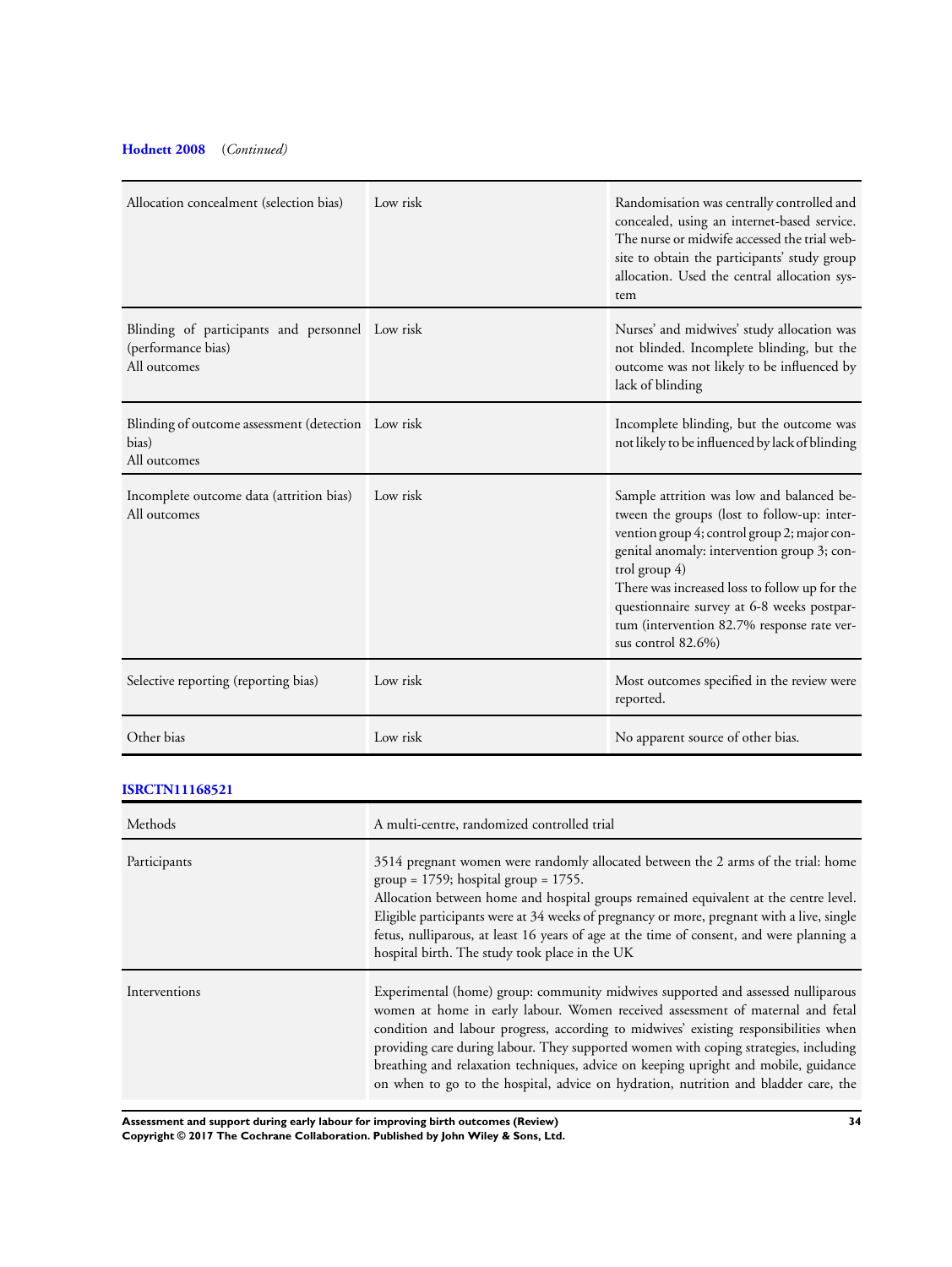### **[ISRCTN11168521](#page-29-0)** (*Continued)*

|          | involvement of the woman's birth companion in providing support<br>Control (hospital) group: standard care was given directly, which usually included tele-<br>phone advice to attend the hospital delivery suite to determine whether labour was es-<br>tablished                                                                                                                                                                                                                                                                                                                                                                                                                                                                                                                                                                                                                                                                                                                                                                                                                                                                                                                                                                                                                                                    |
|----------|-----------------------------------------------------------------------------------------------------------------------------------------------------------------------------------------------------------------------------------------------------------------------------------------------------------------------------------------------------------------------------------------------------------------------------------------------------------------------------------------------------------------------------------------------------------------------------------------------------------------------------------------------------------------------------------------------------------------------------------------------------------------------------------------------------------------------------------------------------------------------------------------------------------------------------------------------------------------------------------------------------------------------------------------------------------------------------------------------------------------------------------------------------------------------------------------------------------------------------------------------------------------------------------------------------------------------|
| Outcomes | <b>Primary outcomes</b><br>The proportion of women delivered by:<br>• caesarean section in labour<br>• instrumental vaginal birth<br>Secondary outcomes<br>Labour: interventions, duration and complications:<br>• caesarean section in labour<br>• instrumental vaginal birth<br>• rates of interventions in labour (total and by method)<br>• use of systemic analgesia and other methods of coping with pain in labour<br>· length of labour - 1st/2nd/3rd stage and total<br>• interval between first face-to-face contact with a midwife and the birth<br>· birth of baby within 1 hour of arrival on labour ward<br>• 'normal labour' (defined as spontaneous labour, no augmentation, no episiotomy,<br>no epidural)<br>• babies born before arrival at hospital and in an unplanned home birth<br>Maternal complications:<br>• prolonged labour (> 18 hours in established labour)<br>· postpartum haemorrhage > 1000 mL<br>• required surgery within 28 days postpartum<br>• prolonged postpartum stay in hospital > 5 days<br>• complications of anaesthesia (GA/epidural) including dural puncture<br>• failed ventouse<br>· failed forceps<br>• 3rd-/4th-degree tear<br>• maternal infection requiring antibiotics<br>• wound breakdown (perineal/abdominal) requiring readmission<br>• resuture of wound |
|          | · manual removal of placenta<br>• retained placental tissue requiring evaluation<br>· blood transfusion<br>Improving care at the primary/secondary interface:<br>• readmission to hospital following discharge within 28 days<br>· admission to high dependence or intensive care                                                                                                                                                                                                                                                                                                                                                                                                                                                                                                                                                                                                                                                                                                                                                                                                                                                                                                                                                                                                                                     |
|          | · postnatal pain<br>Neonatal complications:<br>• low Apgar (defined as $<$ 4 at 1 minute, $<$ 7 at 5 minutes)<br>• need for resuscitation at birth<br>• infection requiring admission to SCBU<br>• hyperbilirubinaemia requiring phototherapy for over 48 hours<br>• birth injury<br>· admission to SCBU<br>Breastfeeding rates:<br>• women's preferences and expectations in late pregnancy                                                                                                                                                                                                                                                                                                                                                                                                                                                                                                                                                                                                                                                                                                                                                                                                                                                                                                                          |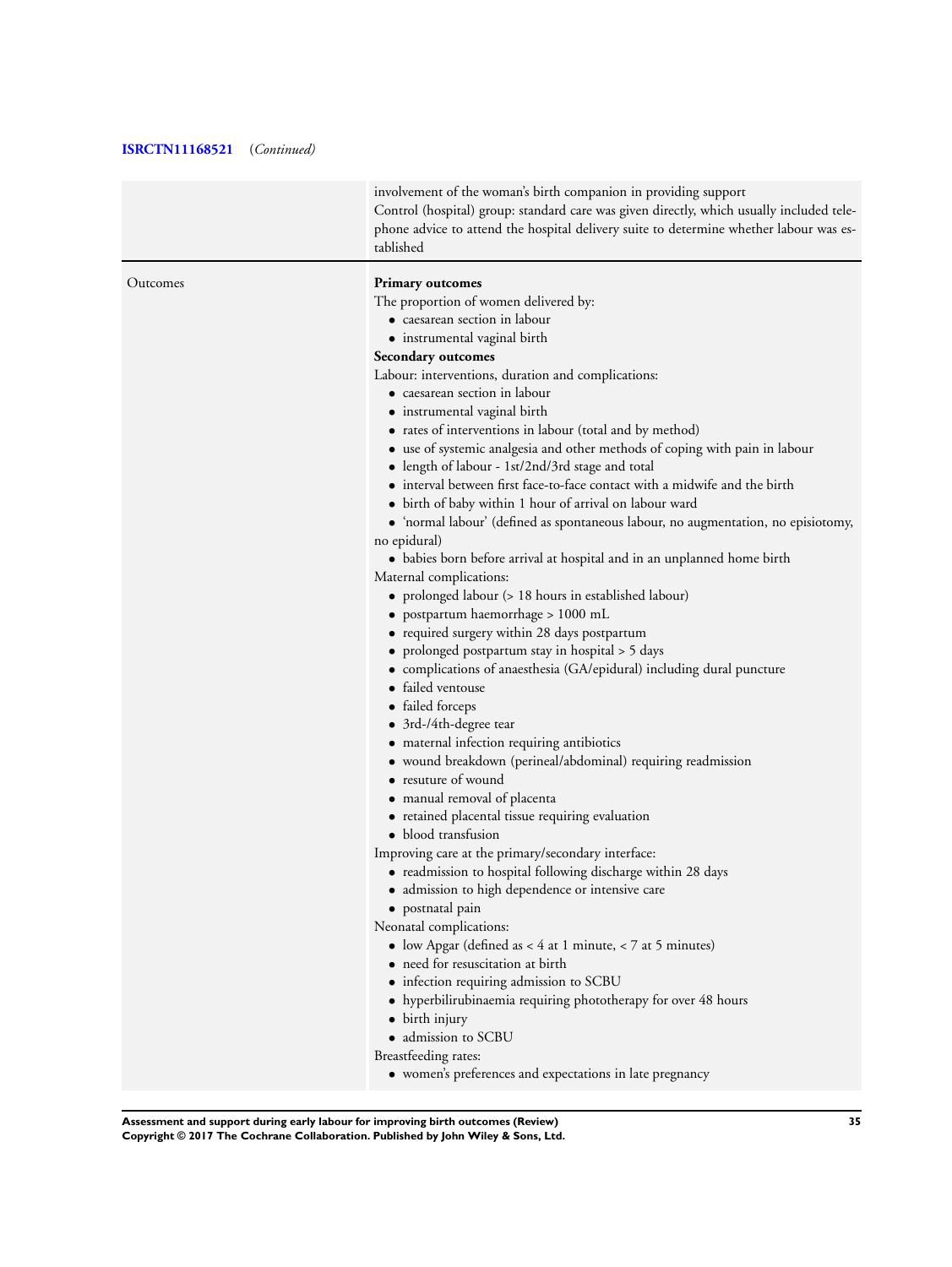### **[ISRCTN11168521](#page-29-0)** (*Continued)*

| <b>Notes</b> | Funding source: NHS Service Delivery and Organisation R&D Programme. Ref: SDO/   |
|--------------|----------------------------------------------------------------------------------|
|              | 40/2003/UK                                                                       |
|              | Study dates: recruitment commenced 16 August 2004 and closed 26 June 2006        |
|              | Declarations of interest of trial authors: no declaration found in trial reports |
|              |                                                                                  |

### *Risk of bias*

| <b>Bias</b>                                                                            | Authors' judgement | Support for judgement                                                                                                                                                                                                                                                                                       |
|----------------------------------------------------------------------------------------|--------------------|-------------------------------------------------------------------------------------------------------------------------------------------------------------------------------------------------------------------------------------------------------------------------------------------------------------|
| Random sequence generation (selection Low risk<br>bias)                                |                    | The trial computing staff at an external unit<br>produced the randomisation code and they<br>were the only people with access to this<br>code                                                                                                                                                               |
| Allocation concealment (selection bias)                                                | Low risk           | The unit of randomisation was the individ-<br>ual woman (p35).                                                                                                                                                                                                                                              |
| Blinding of participants and personnel High risk<br>(performance bias)<br>All outcomes |                    | Midwives were expected at all times to fol-<br>low the policies, guidelines and group pro-<br>tocols of their employer, the NHS Trust.<br>Participants and investigators were not<br>blinded                                                                                                                |
| Blinding of outcome assessment (detection Low risk<br>bias)<br>All outcomes            |                    | No blinding, and the outcome was likely<br>to be influenced by lack of blinding be-<br>cause most participants knew the group to<br>which they were allocated. However, most<br>caregivers may not have been aware of a<br>woman's group allocation from informal<br>discussion and so on                   |
| Incomplete outcome data (attrition bias)<br>All outcomes                               | Low risk           | 4263 women were assigned a study num-<br>ber. 789 women (18.5%) were excluded<br>from the study. 1737 women were allo-<br>cated to the home visit care group and<br>1737 women were allocated to the hospital<br>group. All participants were included in the<br>analysis of primary outcomes in this study |
| Selective reporting (reporting bias)                                                   | Low risk           | The study protocol is not available but<br>the published reports include expected out-<br>comes in tables                                                                                                                                                                                                   |
| Other bias                                                                             | High risk          | Compliance in the intervention group was<br>very low (447/1759)                                                                                                                                                                                                                                             |

**Assessment and support during early labour for improving birth outcomes (Review) 36 Copyright © 2017 The Cochrane Collaboration. Published by John Wiley & Sons, Ltd.**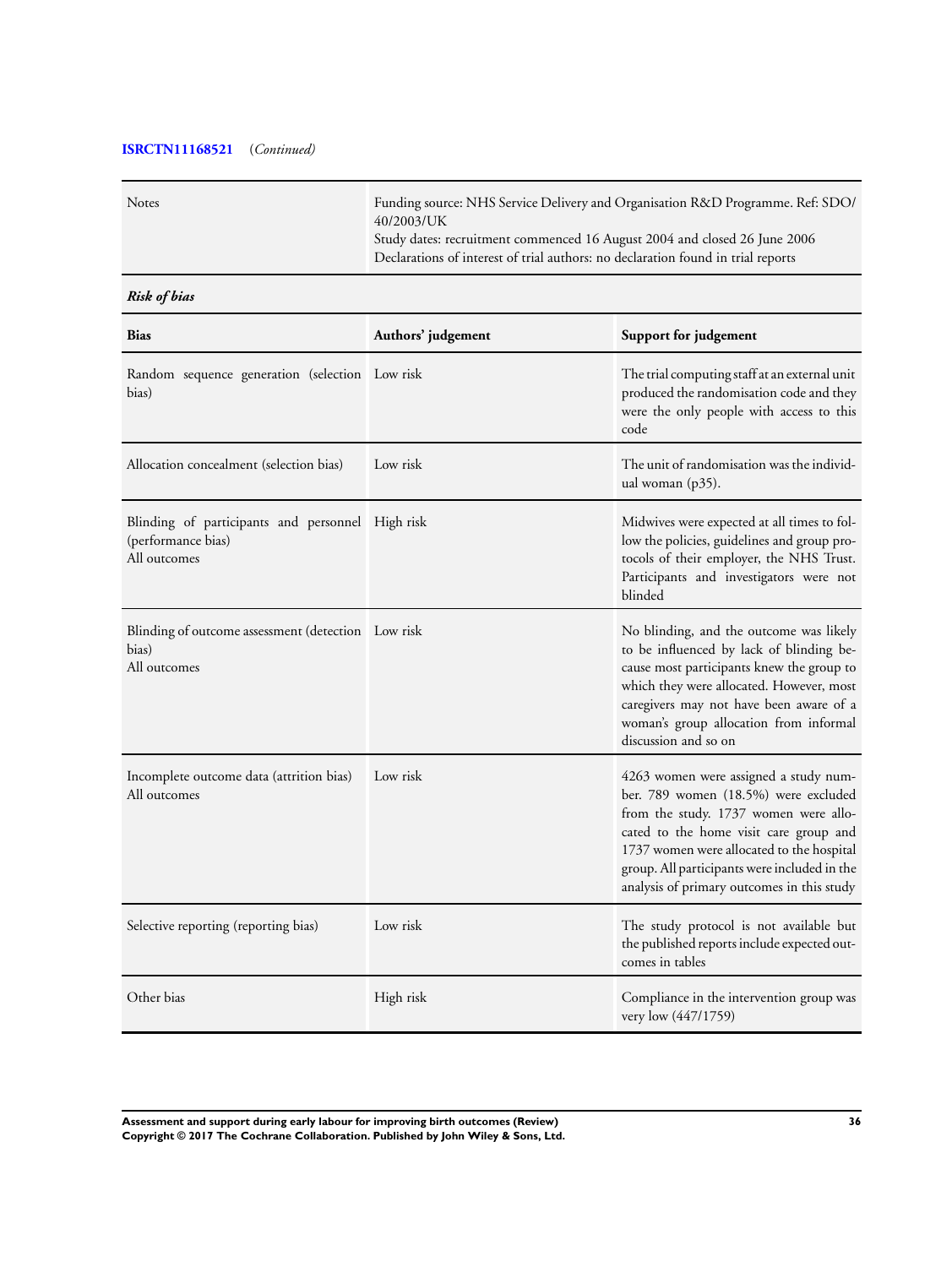**[Janssen 2003](#page-29-0)**

| Methods       | Non-blinded, multicentre, randomized trial                                                                                                                                                                                                                                                                                                                                                                                                                                                                                                                                                                                                                                                                                                        |
|---------------|---------------------------------------------------------------------------------------------------------------------------------------------------------------------------------------------------------------------------------------------------------------------------------------------------------------------------------------------------------------------------------------------------------------------------------------------------------------------------------------------------------------------------------------------------------------------------------------------------------------------------------------------------------------------------------------------------------------------------------------------------|
| Participants  | A total of 237 eligible women who had completed 37 to 41 weeks of gestation, and<br>were aged between 15 and 42 years old, participated in this study. 117 participants<br>were randomized to receive home care and 120 to receive telephone triage. 1 person<br>in each group withdrew from the study, but outcomes for both women were retained<br>and analyzed according to intention-to-treat. The study took place at the BC Women's<br>Hospital in Canada                                                                                                                                                                                                                                                                                   |
| Interventions | Experimental group (home visit): the time spent by nurses at participants' homes ranged<br>between 60 and 90 minutes. The nursing assessment at home was identical to a routine<br>admission to hospital and included a brief history, assessment of maternal vital signs<br>etc. The women were instructed in comfort measures such as positioning, relaxation<br>techniques, and standard advice about when to proceed to the hospital<br>Control group (telephone triage): women in the telephone triage group made their own<br>decision about when to come to hospital, based on their telephone conversation with<br>a nurse from the triage or assessment unit. The decision to come to hospital was made<br>without a clinical assessment |
| Outcomes      | Primary outcome<br>Epidural analgesia<br>Caesarean delivery<br>Secondary outcomes<br>Labour augmentation<br>Use of electronic fetal monitoring<br>Use of analgesia<br>Cervical dilatation on admission<br>Time from admission to delivery<br>Apgar scores<br>Admission to the neonatal care nursery                                                                                                                                                                                                                                                                                                                                                                                                                                               |
| Notes         | Funding source: British Columbia (BC) Health Research Foundation, the BC Medical<br>Services Foundation, the BC Women's Foundation, and BC Women's Hospital<br>Study dates: not reported in trial report<br>Declarations of interest of trial authors: none declared                                                                                                                                                                                                                                                                                                                                                                                                                                                                              |

*Risk of bias*

| <b>Bias</b>                                             | Authors' judgement | Support for judgement                                                                                                                             |
|---------------------------------------------------------|--------------------|---------------------------------------------------------------------------------------------------------------------------------------------------|
| Random sequence generation (selection Low risk<br>bias) |                    | Quote: "Randomisation was accomplished<br>by means of opening consecutively num-<br>bered opaque envelopes containing treat-<br>ment allocation." |
| Allocation concealment (selection bias)                 | Low risk           | Quote: "Randomisation was accomplished<br>by means of opening consecutively num-<br>bered opaque envelopes containing treat-<br>ment allocation." |

**Assessment and support during early labour for improving birth outcomes (Review) 37 Copyright © 2017 The Cochrane Collaboration. Published by John Wiley & Sons, Ltd.**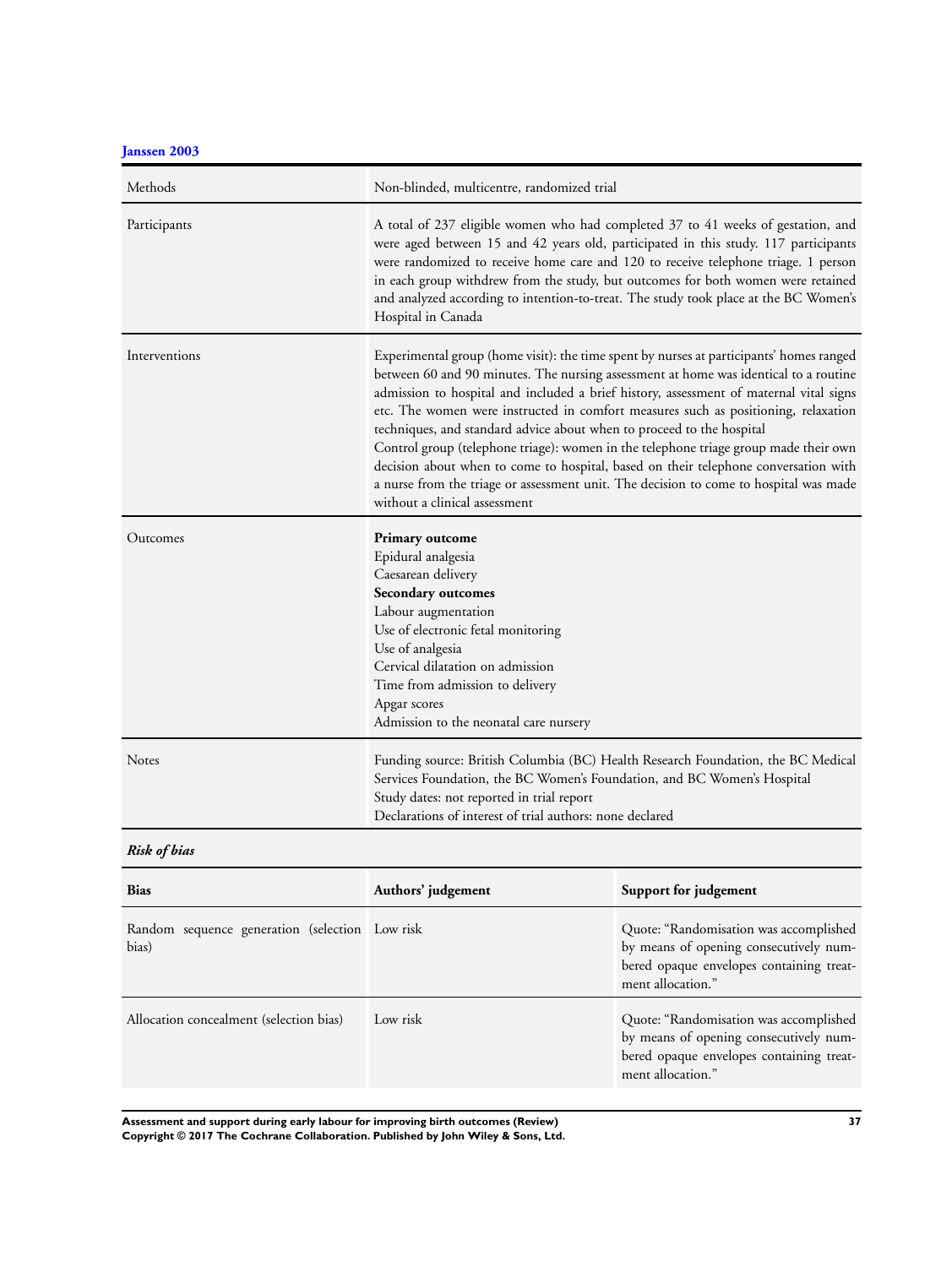### **[Janssen 2003](#page-29-0)** (*Continued)*

| Blinding of participants and personnel High risk<br>(performance bias)<br>All outcomes |              | Blinding of nurses and physicians caring for<br>participants after hospital admission was<br>not feasible, as women were likely to dis-<br>cuss their early labour experience with their<br>caregivers                                                                                                     |
|----------------------------------------------------------------------------------------|--------------|------------------------------------------------------------------------------------------------------------------------------------------------------------------------------------------------------------------------------------------------------------------------------------------------------------|
| Blinding of outcome assessment (detection High risk<br>bias)<br>All outcomes           |              | No blinding of outcome assessment, and<br>some outcome measurements such as 'use<br>of electronic fetal monitoring' and 'use of<br>analgesia' were likely to be influenced by<br>lack of blinding                                                                                                          |
| Incomplete outcome data (attrition bias)<br>All outcomes                               | Low risk     | A total of 237 eligible women participated<br>in this study, 117 of whom were random-<br>ized to receive home care and 120 to receive<br>telephone triage. 1 person in each group<br>withdrew from the study, but outcomes for<br>both women were retained and analyzed<br>according to intention-to-treat |
| Selective reporting (reporting bias)                                                   | Unclear risk | Not enough information provided to en-<br>able us to make this judgement                                                                                                                                                                                                                                   |
| Other bias                                                                             | Low risk     | No apparent source of other bias.                                                                                                                                                                                                                                                                          |

### **[Janssen 2006](#page-29-0)**

| Methods       | Multicentre, randomized trial                                                                                                                                                                                                                                                                                                                                                                                                                                                                                                                                                                                               |
|---------------|-----------------------------------------------------------------------------------------------------------------------------------------------------------------------------------------------------------------------------------------------------------------------------------------------------------------------------------------------------------------------------------------------------------------------------------------------------------------------------------------------------------------------------------------------------------------------------------------------------------------------------|
| Participants  | This study took place at 7 hospitals in the City of Vancouver, Canada. 2347 eligible<br>women were assessed in this study, 1459 women were randomized (home visit $n = 728$ ;<br>telephone support $n = 731$ ). No loss to follow-up in either group. Inclusion criteria of<br>this study were that women lived within a 30-minute drive of the hospital, were between<br>the ages of 16 and 42 years, had completed 37-41 weeks of gestation, were nulliparous,<br>and were carrying a singleton fetus in the vertex position                                                                                              |
| Interventions | Experimental (home visit) group: the nursing assessment at home was identical to that<br>over the telephone, but also included maternal vital signs, abdominal palpation, auscul-<br>tation of the fetal heart rate, assessment of contractions and examination of the cervix.<br>After the assessment, nurses contacted the primary physician by telephone<br>Control (telephone support/triage) group: study nurses asked women about their con-<br>tractions (frequency, duration, and strength), and their own assessment of how they were<br>coping over the phone<br>Both groups of women were given the same advice. |
| Outcomes      | <b>Primary outcome</b><br>Rate of caesarean delivery                                                                                                                                                                                                                                                                                                                                                                                                                                                                                                                                                                        |

**Assessment and support during early labour for improving birth outcomes (Review) 38 Copyright © 2017 The Cochrane Collaboration. Published by John Wiley & Sons, Ltd.**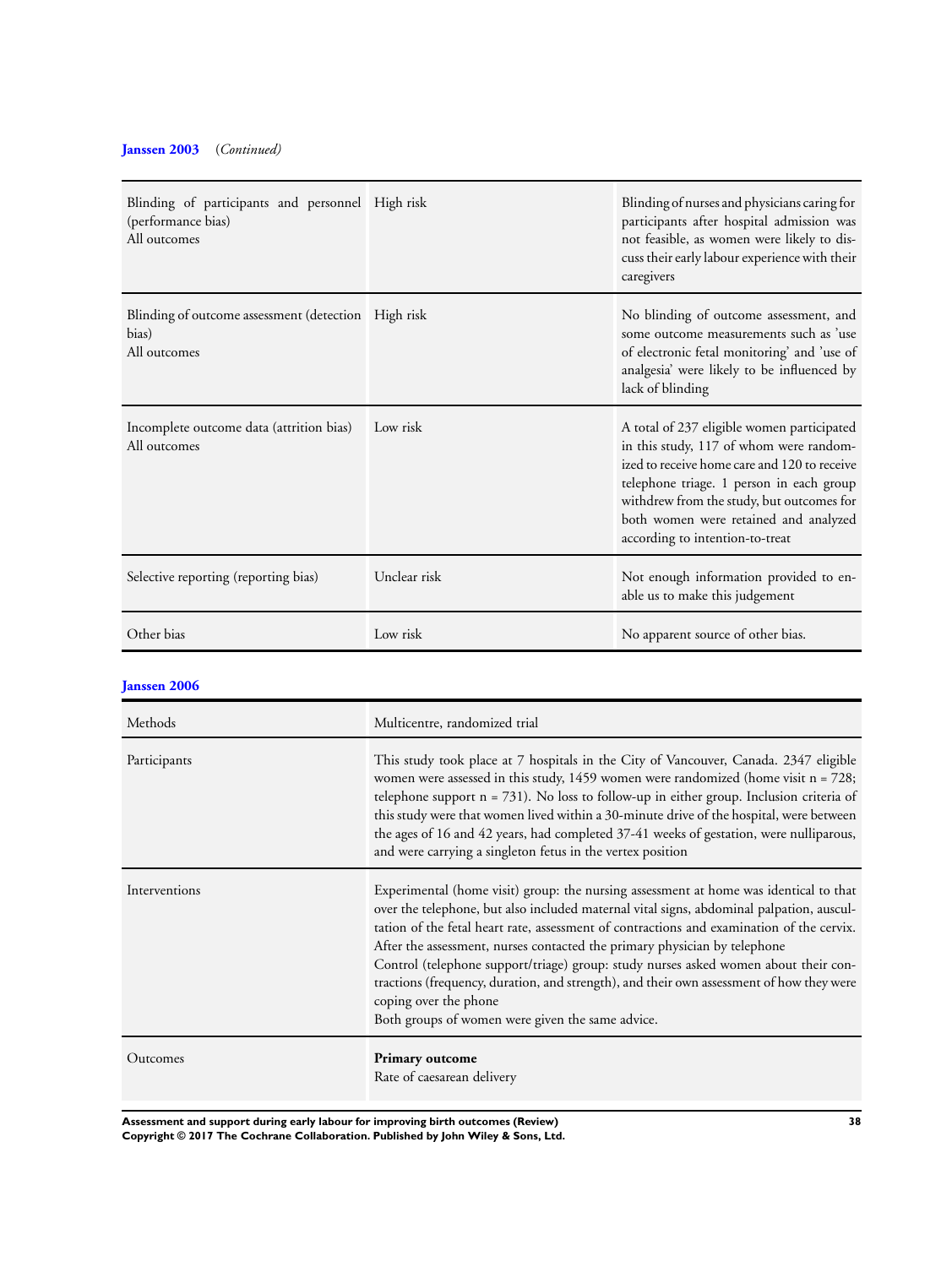### **[Janssen 2006](#page-29-0)** (*Continued)*

|              | Secondary outcomes<br>Rates of admission to hospital in the latent phase of labour ( $\leq$ 3 cm cervical dilatation)<br>Number of visits to hospital that did not result in admission<br>Ability to cope with pain on arrival as assessed by the admitting nurse<br>Rates of intrapartum interventions including:<br>• augmentation of labour<br>• use of narcotic<br>• use of epidural analgesia<br>Newborn outcomes:<br>• Apgar scores $< 7$ at 1 and 5 minutes<br>• administration of oxygen by intermittent positive pressure or tracheal intubation<br>• admission to a level II or III nursery |
|--------------|-------------------------------------------------------------------------------------------------------------------------------------------------------------------------------------------------------------------------------------------------------------------------------------------------------------------------------------------------------------------------------------------------------------------------------------------------------------------------------------------------------------------------------------------------------------------------------------------------------|
| <b>Notes</b> | Funding source: Canadian Institute of Health Research<br>Study dates: women were enrolled between 14 August 2001 to 30 October 2004<br>Declarations of interest of trial authors: not reported in trial report                                                                                                                                                                                                                                                                                                                                                                                        |

*Risk of bias*

| <b>Bias</b>                                                                            | Authors' judgement | Support for judgement                                                                                                                                                                                                                                                 |
|----------------------------------------------------------------------------------------|--------------------|-----------------------------------------------------------------------------------------------------------------------------------------------------------------------------------------------------------------------------------------------------------------------|
| Random sequence generation (selection Low risk<br>bias)                                |                    | Computer-generated randomisation was achieved us-<br>ing a centralised randomisation service. Randomisation<br>was stratified within participating hospitals, with ran-<br>domly generated block sizes of 6, 8, and 10                                                |
| Allocation concealment (selection bias)                                                | Low risk           | The computer-generated randomisation was achieved<br>using a centralised randomisation service                                                                                                                                                                        |
| Blinding of participants and personnel High risk<br>(performance bias)<br>All outcomes |                    | Nurses and physicians were not blinded to study allo-<br>cation.                                                                                                                                                                                                      |
| Blinding of outcome assessment (detection Low risk<br>bias)<br>All outcomes            |                    | Outcomes were ascertained from study data collected<br>prospectively and from reviews of hospital charts within<br>24 hours of discharge. Charts were reviewed by trained<br>nursing research assistants                                                              |
| Incomplete outcome data (attrition bias)<br>All outcomes                               | Low risk           | 1459 women participated in this study; 728 women<br>were allocated to the home visit group and 731 women<br>were allocated to the telephone support group. Lost to<br>follow-up: 0, received allocated intervention: home visit<br>654 (89.8%), telephone 725 (99.2%) |
| Selective reporting (reporting bias)                                                   | Unclear risk       | Not enough information provided for us to make this<br>judgement                                                                                                                                                                                                      |
| Other bias                                                                             | Low risk           | No apparent source of other bias.                                                                                                                                                                                                                                     |

**Assessment and support during early labour for improving birth outcomes (Review) 39 Copyright © 2017 The Cochrane Collaboration. Published by John Wiley & Sons, Ltd.**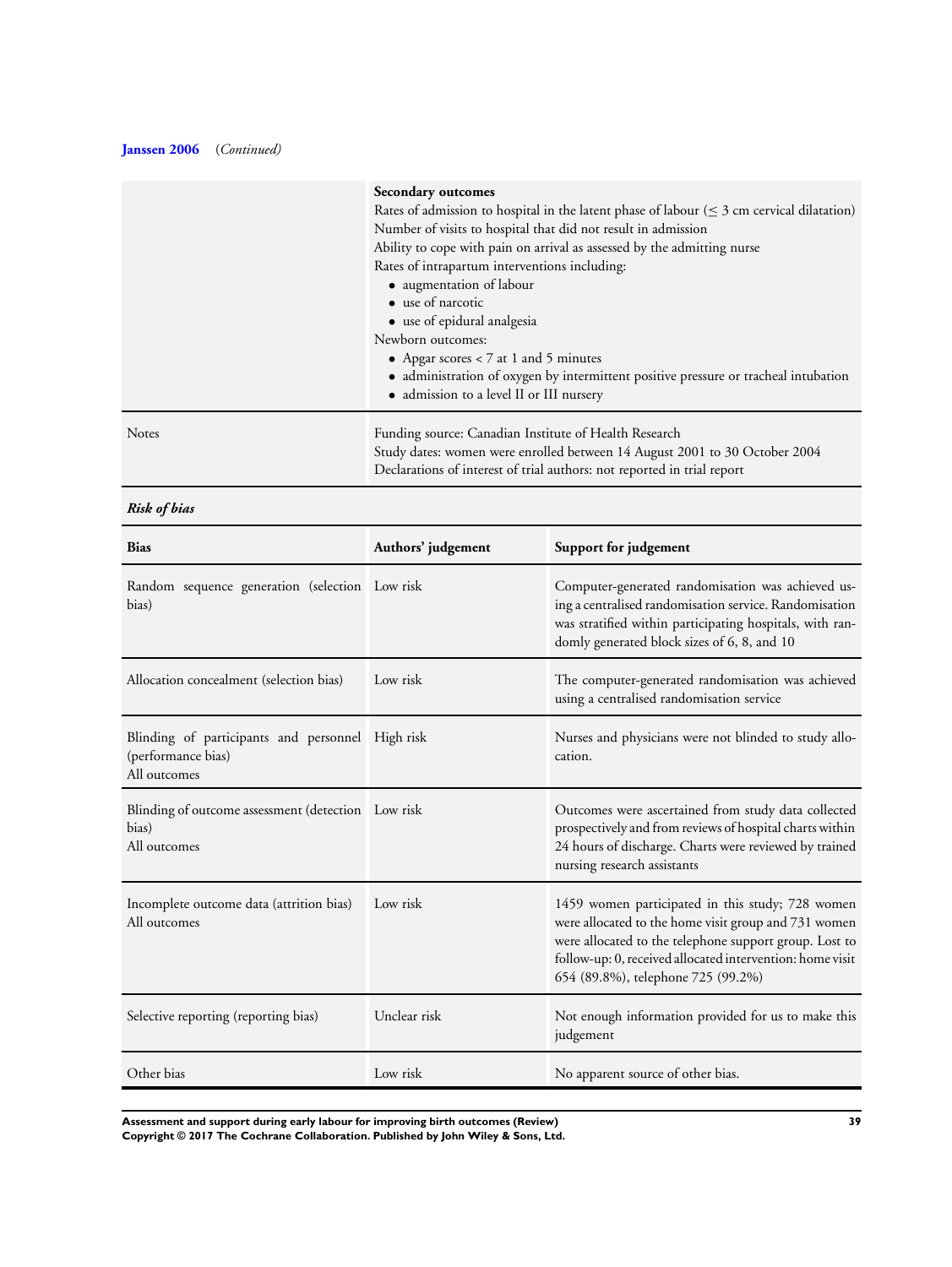**[McNiven 1996](#page-29-0)**

| Methods       | Randomised control, parallel trial                                                                                                                                                                                                                                                                                                                                                                                                                                                                                                                                                                                                                                                                                                                                                                                                                                                                                                       |  |  |
|---------------|------------------------------------------------------------------------------------------------------------------------------------------------------------------------------------------------------------------------------------------------------------------------------------------------------------------------------------------------------------------------------------------------------------------------------------------------------------------------------------------------------------------------------------------------------------------------------------------------------------------------------------------------------------------------------------------------------------------------------------------------------------------------------------------------------------------------------------------------------------------------------------------------------------------------------------------|--|--|
| Participants  | 209 low-risk nulliparous women at 37 weeks' or more gestation recruited from a large<br>teaching hospital in Ontario, Canada. Pregnant women who were booked for induction<br>of labour or caesarean section were excluded                                                                                                                                                                                                                                                                                                                                                                                                                                                                                                                                                                                                                                                                                                               |  |  |
| Interventions | Experimental (early labour assessment) group: women received the usual assessments of<br>fetal and maternal well-being, such as fetal heart rate, blood pressure, and urine tests.<br>They were also instructed when to return to the hospital. The assessment area nurse<br>transferred women in the experimental group to the labour and delivery unit when they<br>had progressed to the active phase of labour<br>Control group: direct admission to the labour and delivery unit. No instructions or<br>advice were given regarding labour before admission to the labour ward                                                                                                                                                                                                                                                                                                                                                      |  |  |
| Outcomes      | Oxytocin<br>Amniotomy<br>Anaesthesia<br>Percentage of caesarean deliveries<br>percentage of instrumental deliveries<br>Labor Agentry Scale (LAS)<br>Length of labour<br>Apgar at $1 \text{ min} < 7$<br>Apgar at 5 min < 7<br>Expectations                                                                                                                                                                                                                                                                                                                                                                                                                                                                                                                                                                                                                                                                                               |  |  |
| <b>Notes</b>  | Funding source: a grant from the Perinatal Nursing Research Unit, University of Toronto,<br>Ontario, Canada<br>Study dates: recruitment took place from February 1994 to January 1995<br>Declarations of interest of trial authors: Patricia McNiven was a faculty member of the<br>McMaster University Midwifery Education Programme and had a part-time midwifery<br>practice in Hamiltion; Jack Williams was a Professor at the University of Toronto and<br>the Deputy Director-Research, Institute for Clinical Evaluative Sciences, Toronto; Ellen<br>Hodnett was a Professor at the University of Toronto and Heather Reisman Chair in<br>Perinatal Nursing Research, Toronto; Karyn Kaufman was Professor and Chair of the<br>McMaster Midwifery Education Programme, Hamilton; Mary Hannah was the Director<br>of the University of Toronto Maternal, Infant and Reproductive Health Research Unit,<br>Toronto, Ontario, Canada |  |  |

*Risk of bias*

| <b>Bias</b>                                             | Authors' judgement | Support for judgement                                                                                                     |
|---------------------------------------------------------|--------------------|---------------------------------------------------------------------------------------------------------------------------|
| Random sequence generation (selection Low risk<br>bias) |                    | A random component in the sequence generation<br>process to open numbered, sealed, and opaque en-<br>velopes sequentially |
| Allocation concealment (selection bias)                 | Low risk           | Using sealed opaque envelopes.                                                                                            |

**Assessment and support during early labour for improving birth outcomes (Review) 40 Copyright © 2017 The Cochrane Collaboration. Published by John Wiley & Sons, Ltd.**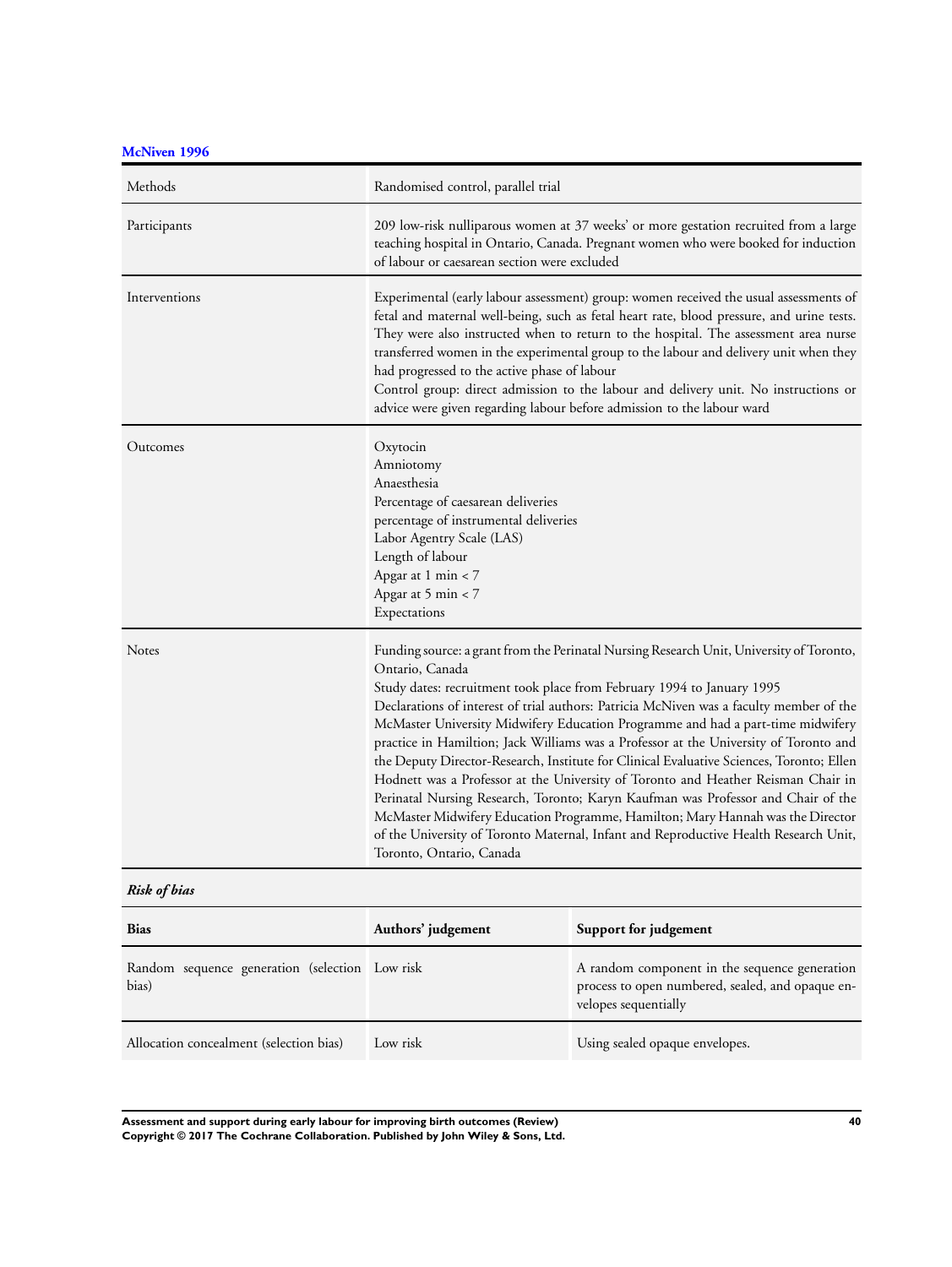### **[McNiven 1996](#page-29-0)** (*Continued)*

| Blinding of participants and personnel High risk<br>(performance bias)<br>All outcomes |              | Incomplete blinding. Investigators knew the out-<br>come, so it was influenced                                                                                                                      |
|----------------------------------------------------------------------------------------|--------------|-----------------------------------------------------------------------------------------------------------------------------------------------------------------------------------------------------|
| Blinding of outcome assessment (detection High risk<br>bias)<br>All outcomes           |              | No blinding, and the outcome was likely to be in-<br>fluenced by lack of blinding                                                                                                                   |
| Incomplete outcome data (attrition bias)<br>All outcomes                               | Low risk     | 209 low-risk nulliparous women were recruited<br>from a large teaching hospital. 105 women were<br>randomly allocated to the early labour assessment<br>group and 104 to the direct admission group |
| Selective reporting (reporting bias)                                                   | Unclear risk | Not enough information provided for us to make<br>this judgement                                                                                                                                    |
| Other bias                                                                             | Low risk     | No apparent source of other bias.                                                                                                                                                                   |

### **Abbreviations**

GA: general anaesthetic NHS: National Health Service SCBU: special care baby unit

## **Characteristics of excluded studies** *[ordered by study ID]*

| Study                  | Reason for exclusion                                                                                                                                                                                                               |
|------------------------|------------------------------------------------------------------------------------------------------------------------------------------------------------------------------------------------------------------------------------|
| Bonovich 1990          | This trial examined an intervention in the antenatal period.                                                                                                                                                                       |
| Dowding 2011           | This study focused on the design and evaluation of an algorithm for the diagnosis of labour. Not a<br>psychosocial or educational intervention. Not a randomized control trial                                                     |
| Fenwick 2015           | This intervention aimed is to reduce women's fear of birth. The scope of this review is specifically about<br>teaching women how to recognise and cope with the latent phase of labour. This study did not match<br>those criteria |
| IRCT138903063078N4     | Not a randomized control trial.                                                                                                                                                                                                    |
| Janssen 2013           | This study focused on the development of the Early Labour Experience Questionnarie (ELEQ). No<br>investigation effect of psychosocial and educational interventions                                                                |
| $\textsf{Iesse } 2015$ | This study used the cognitive behavioral interventions to reduce risk of antepartum depression                                                                                                                                     |

**Assessment and support during early labour for improving birth outcomes (Review) 41 Copyright © 2017 The Cochrane Collaboration. Published by John Wiley & Sons, Ltd.**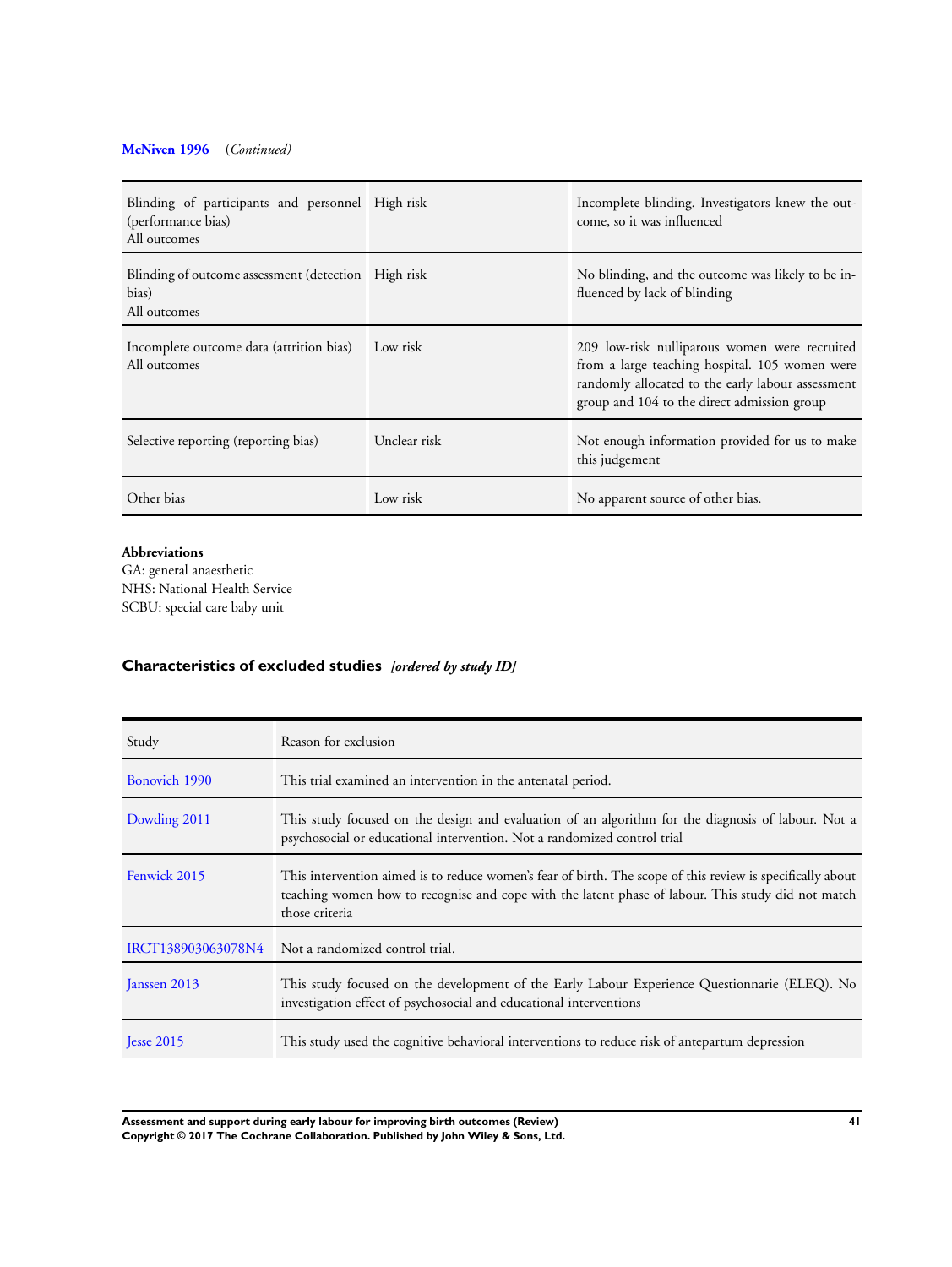### (*Continued)*

| <b>Karp 2013</b> | This study assessed breastfeeding initiation.<br>The timing of the intervention was not onset of labour nor antepartum: "the nurse home visits and<br>augmented standard prenatal care through 48 hours postpartum"                                                                                                                                    |
|------------------|--------------------------------------------------------------------------------------------------------------------------------------------------------------------------------------------------------------------------------------------------------------------------------------------------------------------------------------------------------|
| Khooshide 2015   | This trial examined an intervention in the antenatal period.                                                                                                                                                                                                                                                                                           |
| Lumluk 2011      | Not a randomized control trial. The study design was a quasi-randomised trial. Participants were selected<br>by their date of attendance according to weekly scheduled visits                                                                                                                                                                          |
| Magriples 2015   | This study assessed the effects of pregnancy and postpartum weight trajectories. Women completed<br>interventions at 4 time points: during pregnancy in the second and third trimester as well as postpartum<br>at 6 months and 12 months                                                                                                              |
| Memon 2015       | Not a randomized control trial. The study followed an exploratory quasi-experimental design. The overall<br>population of 283,324 comprising 35,641 households located in the study was allocated to intervention<br>and control areas based on geographical proximity                                                                                 |
| Toohill 2014     | The intervention aimed to review women's current expectations and feelings around fear of childbirth, and<br>to encourage women to express their feelings. This program focused explicitly on the fear of childbirth.<br>This study did not match the criteria or outcomes for this review                                                             |
| Werner 2016      | The goal of this study was to examine the effectiveness of a new protocol to prevent postpartum depression.<br>This intervention did not help women during the latent phase of labour. The participants received<br>assessments and interventions between 18 and 36 hours after giving birth, at 2 weeks, 6 weeks, 10 weeks<br>and 16 weeks postpartum |
| Zocco 2007       | This study assessed the obstetric triage system. The intervention was to assign women to the triage room,<br>and did not include any support intervention                                                                                                                                                                                              |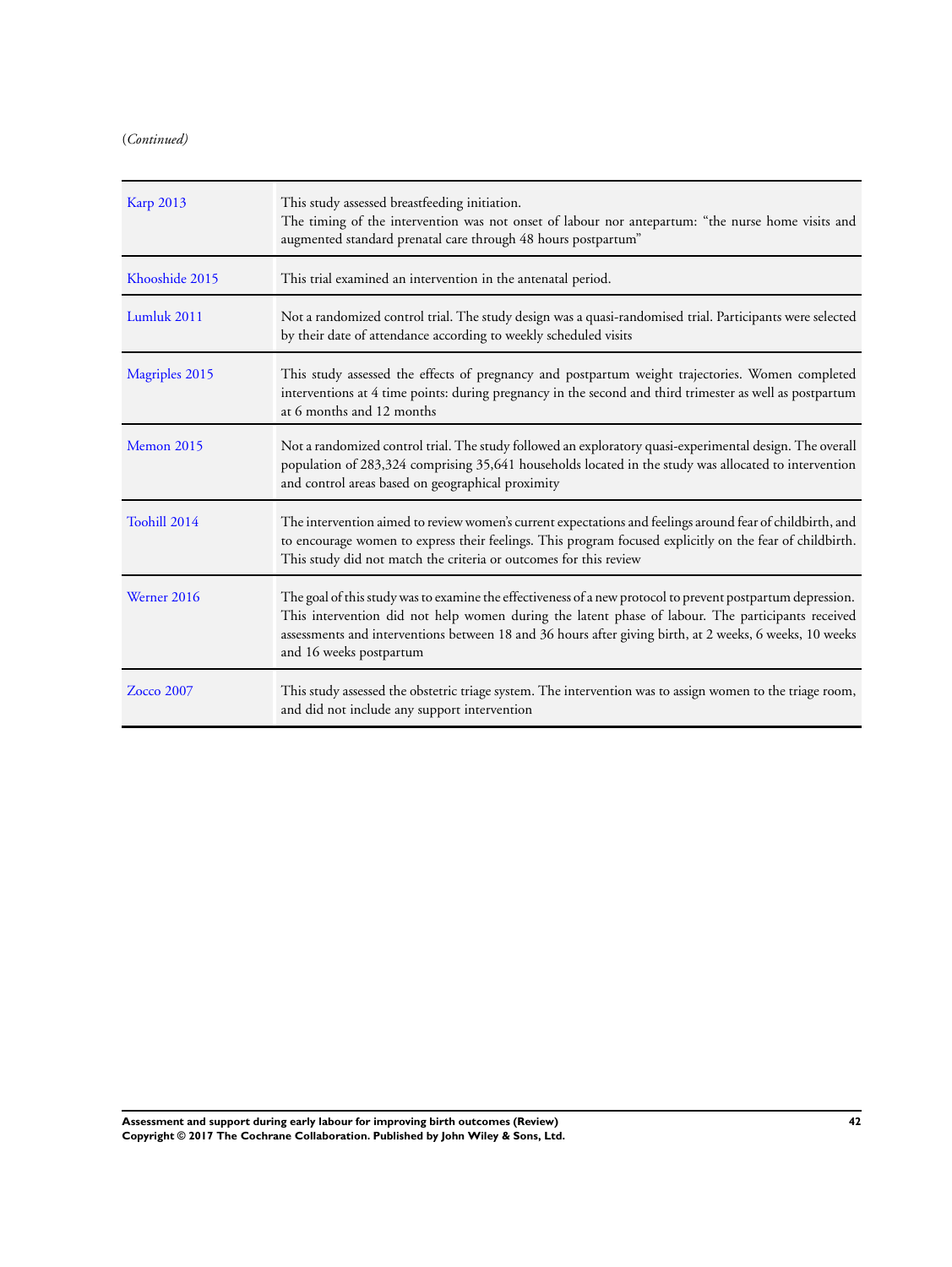### **D A T A A N D A N A L Y S E S**

| Outcome or subgroup title                                            | No. of<br>studies | No. of<br>participants | <b>Statistical method</b>           | <b>Effect</b> size       |
|----------------------------------------------------------------------|-------------------|------------------------|-------------------------------------|--------------------------|
| 1 Length of labour (hours)                                           |                   | 209                    | Mean Difference (IV, Fixed, 95% CI) | $-5.20$ $[-7.06, -3.34]$ |
| 2 Rate of caesarean section                                          |                   | 209                    | Risk Ratio (M-H, Fixed, 95% CI)     | $0.72$ [0.30, 1.72]      |
| 3 Rate of instrumental vaginal<br><b>birth</b>                       |                   | 209                    | Risk Ratio (M-H, Fixed, 95% CI)     | $0.86$ [0.58, 1.26]      |
| 4 Baby born before arrival at<br>hospital or unplanned home<br>birth | 1                 | 209                    | Risk Ratio (M-H, Fixed, 95% CI)     | $0.0$ [0.0, 0.0]         |
| 5 Augmentation of labour                                             |                   | 209                    | Risk Ratio (M-H, Fixed, 95% CI)     | $0.57$ [0.37, 0.86]      |
| 6 Use of epidural or any regional<br>anaesthesia                     |                   | 209                    | Risk Ratio (M-H, Fixed, 95% CI)     | $0.87$ [0.78, 0.98]      |
| 7 Maternal satisfaction (score)                                      |                   | 201                    | Mean Difference (IV, Fixed, 95% CI) | 16.0 [7.53, 24.47]       |
| 8 Apgar score < 7 at 5 minutes                                       |                   | 209                    | Risk Ratio (M-H, Fixed, 95% CI)     | 2.97 [0.12, 72.12]       |

### **Comparison 1. Assessment vs direct admission in early labour**

### **Comparison 2. Home support vs telephone triage**

| Outcome or subgroup title                                                            | No. of<br>studies | No. of<br>participants | Statistical method                  | <b>Effect</b> size   |
|--------------------------------------------------------------------------------------|-------------------|------------------------|-------------------------------------|----------------------|
| 1 Length of labour (hours)                                                           | 1                 | 3474                   | Mean Difference (IV, Fixed, 95% CI) | $0.29$ [-0.14, 0.72] |
| 2 Rate of caesarean section                                                          | 3                 | 5170                   | Risk Ratio (M-H, Fixed, 95% CI)     | $1.05$ [0.95, 1.17]  |
| 3 Rate of instrumental vaginal<br>birth                                              | $\overline{2}$    | 4933                   | Risk Ratio (M-H, Random, 95% CI)    | $0.95$ [0.79, 1.15]  |
| 4 Baby born before arrival at<br>hospital or unplanned home<br>birth                 | 1                 | 3474                   | Risk Ratio (M-H, Fixed, 95% CI)     | $1.33$ [0.30, 5.95]  |
| 5 Serious maternal morbidity                                                         | $\mathbf{1}$      | 3474                   | Risk Ratio (M-H, Fixed, 95% CI)     | $0.93$ [0.61, 1.42]  |
| 6 Augmentation of labour                                                             | 2                 | 1694                   | Risk Ratio (M-H, Fixed, 95% CI)     | $0.96$ [0.88, 1.04]  |
| 7 Use of epidural or any regional<br>anaesthesia                                     | $\mathfrak{Z}$    | 5168                   | Risk Ratio (M-H, Random, 95% CI)    | $0.95$ [0.87, 1.05]  |
| 8 Duration of hospital stay<br>(prolonged postpartum stay in<br>hospital $>$ 5 days) | 1                 | 3474                   | Risk Ratio (M-H, Fixed, 95% CI)     | $1.15$ [0.83, 1.60]  |
| 9 Maternal satisfaction (score)                                                      | 1                 | 423                    | Mean Difference (IV, Fixed, 95% CI) | 3.47 [1.00, 5.94]    |
| 10 Postpartum depression (EPDS<br>score $\geq$ 13)                                   | 1                 | 2584                   | Risk Ratio (M-H, Fixed, 95% CI)     | $1.08$ [0.82, 1.42]  |
| 11 Perinatal death                                                                   | 1                 | 3474                   | Risk Ratio (M-H, Fixed, 95% CI)     | $1.0$ [0.42, 2.40]   |
| 12 Neonatal admission to special<br>care                                             | 3                 | 5170                   | Risk Ratio (M-H, Random, 95% CI)    | $0.84$ [0.50, 1.42]  |
| 13 Apgar score < 7 at 5 minutes                                                      | 3                 | 5170                   | Risk Ratio (M-H, Fixed, 95% CI)     | 1.19 [0.71, 1.99]    |

**Assessment and support during early labour for improving birth outcomes (Review) 43**

**Copyright © 2017 The Cochrane Collaboration. Published by John Wiley & Sons, Ltd.**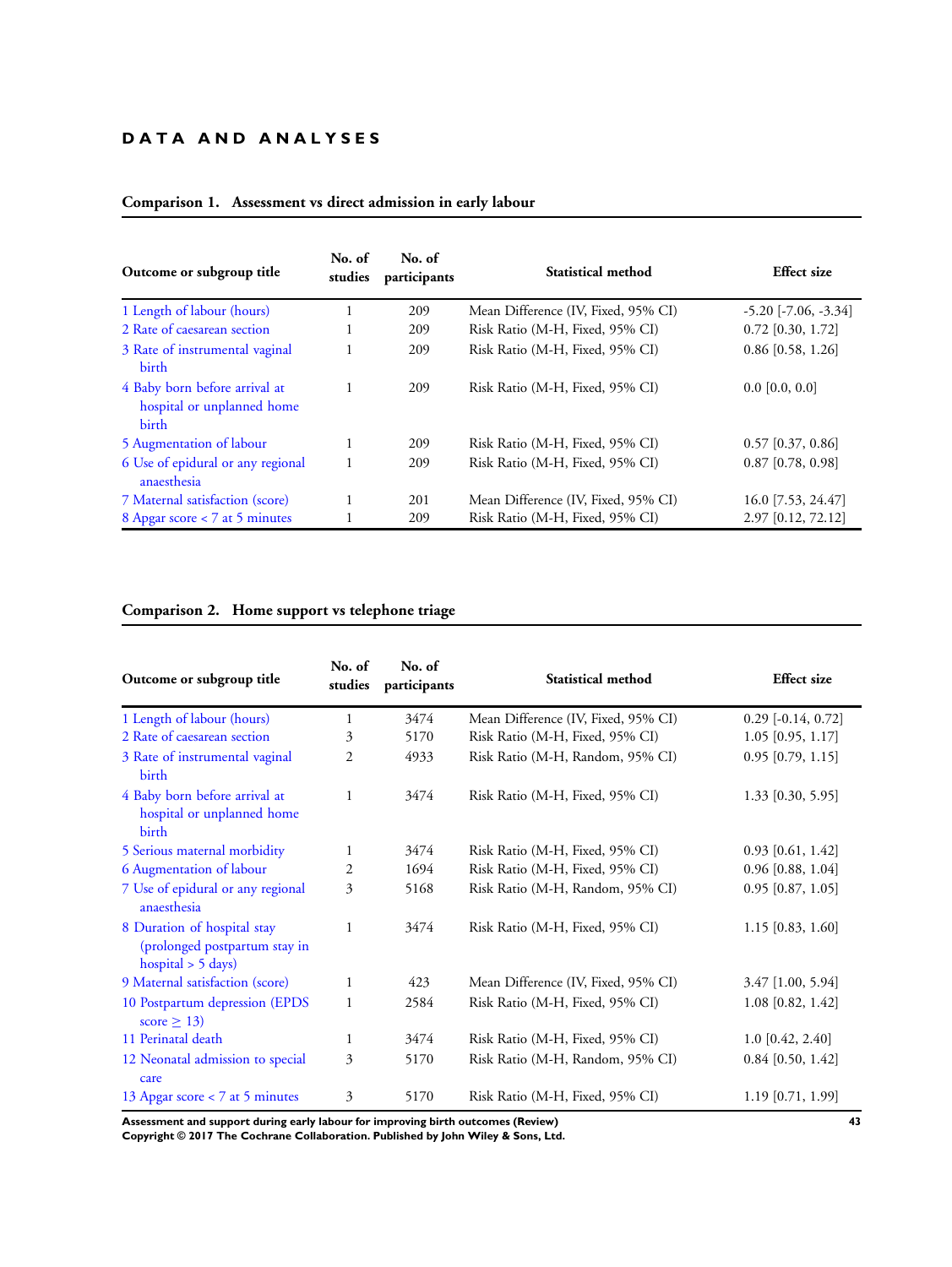<span id="page-46-0"></span>

| 14 Exclusive breastfeeding at                           | 3474 | Risk Ratio (M-H, Fixed, 95% CI) | $1.0$ [0.96, 1.04]  |
|---------------------------------------------------------|------|---------------------------------|---------------------|
| discharge<br>15 Exclusive breastfeeding at six<br>weeks | 3474 | Risk Ratio (M-H, Fixed, 95% CI) | $1.05$ [0.97, 1.14] |

### **Comparison 3. One-to-one structured care vs usual care**

| Outcome or subgroup title                        | No. of<br>studies | No. of<br>participants | Statistical method              | <b>Effect</b> size  |
|--------------------------------------------------|-------------------|------------------------|---------------------------------|---------------------|
| 1 Rate of caesarean section                      |                   | 4996                   | Risk Ratio (M-H, Fixed, 95% CI) | $0.93$ [0.84, 1.02] |
| 2 Rate of instrumental vaginal<br><b>birth</b>   |                   | 4996                   | Risk Ratio (M-H, Fixed, 95% CI) | $0.94$ [0.82, 1.08] |
| 3 Serious maternal morbidity                     |                   | 4996                   | Risk Ratio (M-H, Fixed, 95% CI) | 1.13 [0.84, 1.52]   |
| 4 Use of epidural or any regional<br>anaesthesia |                   | 4996                   | Risk Ratio (M-H, Fixed, 95% CI) | 1.00 [0.99, 1.01]   |
| 5 Perinatal death                                |                   | 4989                   | Risk Ratio (M-H, Fixed, 95% CI) | $0.0$ [0.0, 0.0]    |
| 6 Neonatal admission to special<br>care          |                   | 4989                   | Risk Ratio (M-H, Fixed, 95% CI) | $0.98$ [0.80, 1.21] |
| 7 Apgar score $<$ 7 at 5 minutes                 |                   | 4989                   | Risk Ratio (M-H, Fixed, 95% CI) | 1.07 [0.64, 1.79]   |

### **Analysis 1.1. Comparison 1 Assessment vs direct admission in early labour, Outcome 1 Length of labour (hours).**

Review: Assessment and support during early labour for improving birth outcomes

Comparison: 1 Assessment vs direct admission in early labour

Outcome: 1 Length of labour (hours)

| Study or subgroup                                                                                                                                            | Intervention |          | Usual care  |           |                              |      | Mean<br>Difference                   | Weight         | Mean<br>Difference                   |
|--------------------------------------------------------------------------------------------------------------------------------------------------------------|--------------|----------|-------------|-----------|------------------------------|------|--------------------------------------|----------------|--------------------------------------|
|                                                                                                                                                              | $\mathbb N$  | Mean(SD) | $\mathbb N$ | Mean(SD)  |                              |      | IV, Fixed, 95% CI                    |                | IV, Fixed, 95% CI                    |
| McNiven 1996 (1)                                                                                                                                             | 105          | 8.3(5.6) | 104         | 13.5(7.9) |                              |      |                                      | 100.0 %        | $-5.20$ $\lceil -7.06, -3.34 \rceil$ |
| <b>Total (95% CI)</b><br>Heterogeneity: not applicable<br>Test for overall effect: $Z = 5.49$ (P < 0.00001)<br>Test for subgroup differences: Not applicable | 105          |          | 104         |           |                              |      |                                      | 100.0 %        | $-5.20$ [ $-7.06$ , $-3.34$ ]        |
|                                                                                                                                                              |              |          |             |           |                              |      |                                      |                |                                      |
| (1) Length of labour in hospital                                                                                                                             |              |          |             |           | $-4$<br>Favours intervention | $-2$ | $\overline{2}$<br>Favours usual care | $\overline{4}$ |                                      |
| Assessment and support during early labour for improving birth outcomes (Review)                                                                             |              |          |             |           |                              |      |                                      |                | 44                                   |

**Copyright © 2017 The Cochrane Collaboration. Published by John Wiley & Sons, Ltd.**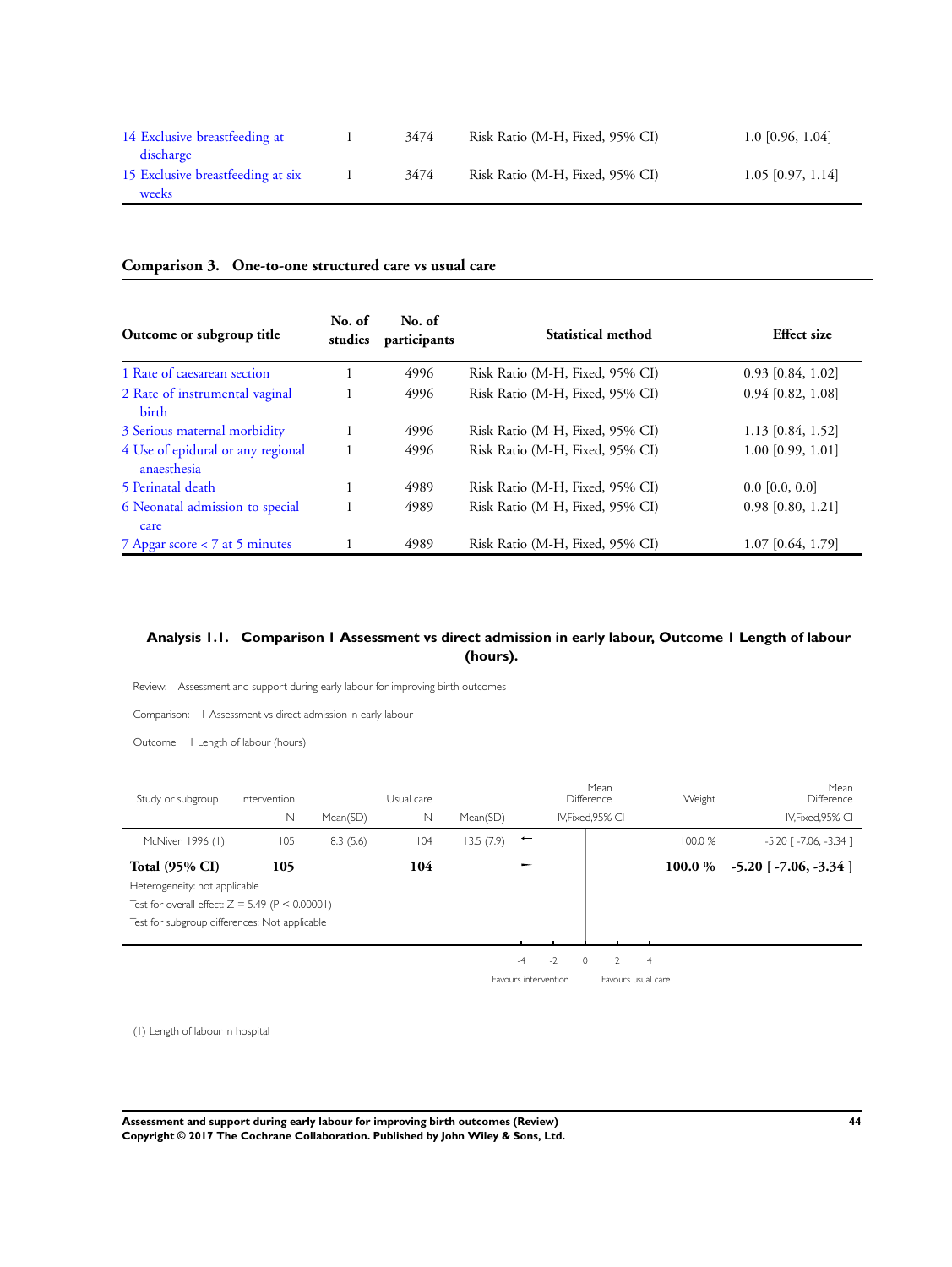### <span id="page-47-0"></span>**Analysis 1.2. Comparison 1 Assessment vs direct admission in early labour, Outcome 2 Rate of caesarean section.**

Review: Assessment and support during early labour for improving birth outcomes

Comparison: 1 Assessment vs direct admission in early labour

Outcome: 2 Rate of caesarean section



### **Analysis 1.3. Comparison 1 Assessment vs direct admission in early labour, Outcome 3 Rate of instrumental vaginal birth.**

| Review: Assessment and support during early labour for improving birth outcomes |                                                  |                   |                      |     |                                         |                    |         |                                         |
|---------------------------------------------------------------------------------|--------------------------------------------------|-------------------|----------------------|-----|-----------------------------------------|--------------------|---------|-----------------------------------------|
| Comparison:                                                                     | I Assessment vs direct admission in early labour |                   |                      |     |                                         |                    |         |                                         |
| Outcome:                                                                        | 3 Rate of instrumental vaginal birth             |                   |                      |     |                                         |                    |         |                                         |
| Study or subgroup                                                               | Intervention<br>n/N                              | Usual care<br>n/N |                      |     | <b>Risk Ratio</b><br>M-H, Fixed, 95% CI |                    | Weight  | <b>Risk Ratio</b><br>M-H, Fixed, 95% CI |
| McNiven 1996                                                                    | 32/105                                           | 37/104            |                      |     |                                         |                    | 100.0 % | $0.86$ $[0.58, 1.26]$                   |
| Total (95% CI)                                                                  | 105                                              | 104               |                      |     |                                         |                    | 100.0%  | $0.86$ [ $0.58$ , 1.26 ]                |
| Total events: 32 (Intervention), 37 (Usual care)                                |                                                  |                   |                      |     |                                         |                    |         |                                         |
| Heterogeneity: not applicable                                                   |                                                  |                   |                      |     |                                         |                    |         |                                         |
| Test for overall effect: $Z = 0.78$ (P = 0.43)                                  |                                                  |                   |                      |     |                                         |                    |         |                                         |
| Test for subgroup differences: Not applicable                                   |                                                  |                   |                      |     |                                         |                    |         |                                         |
|                                                                                 |                                                  |                   |                      |     |                                         |                    |         |                                         |
|                                                                                 |                                                  |                   | 0.2                  | 0.5 | $\overline{2}$                          | 5                  |         |                                         |
|                                                                                 |                                                  |                   | Favours intervention |     |                                         | Favours usual care |         |                                         |
|                                                                                 |                                                  |                   |                      |     |                                         |                    |         |                                         |

**Assessment and support during early labour for improving birth outcomes (Review) 45 Copyright © 2017 The Cochrane Collaboration. Published by John Wiley & Sons, Ltd.**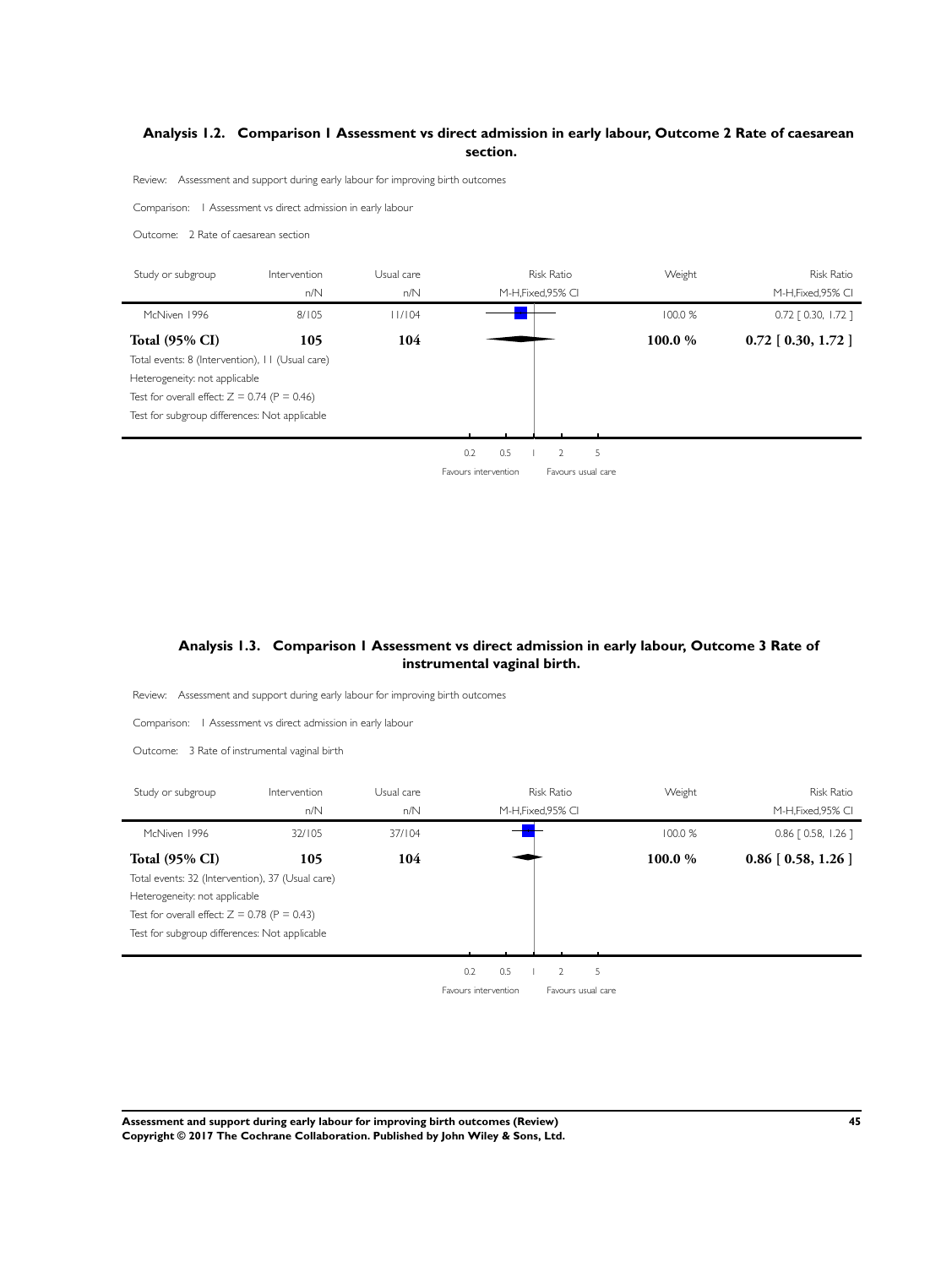### <span id="page-48-0"></span>**Analysis 1.4. Comparison 1 Assessment vs direct admission in early labour, Outcome 4 Baby born before arrival at hospital or unplanned home birth.**

Review: Assessment and support during early labour for improving birth outcomes

Comparison: 1 Assessment vs direct admission in early labour

l.

j.

Ĭ.

Outcome: 4 Baby born before arrival at hospital or unplanned home birth

| Study or subgroup                                  | Assessment | Direct admission |                    |     | <b>Risk Ratio</b>  | Weight                   | <b>Risk Ratio</b>  |
|----------------------------------------------------|------------|------------------|--------------------|-----|--------------------|--------------------------|--------------------|
|                                                    | n/N        | n/N              |                    |     | M-H, Fixed, 95% CI |                          | M-H, Fixed, 95% CI |
| McNiven 1996                                       | 0/105      | 0/104            |                    |     |                    |                          | Not estimable      |
| <b>Total (95% CI)</b>                              | 105        | 104              |                    |     |                    |                          | Not estimable      |
| Total events: 0 (Assessment), 0 (Direct admission) |            |                  |                    |     |                    |                          |                    |
| Heterogeneity: not applicable                      |            |                  |                    |     |                    |                          |                    |
| Test for overall effect: not applicable            |            |                  |                    |     |                    |                          |                    |
| Test for subgroup differences: Not applicable      |            |                  |                    |     |                    |                          |                    |
|                                                    |            |                  |                    |     |                    |                          |                    |
|                                                    |            |                  | 0.01               | 0.1 | $\overline{10}$    | 100                      |                    |
|                                                    |            |                  | Favours assessment |     |                    | Favours direct admission |                    |

### **Analysis 1.5. Comparison 1 Assessment vs direct admission in early labour, Outcome 5 Augmentation of labour.**

| Review: Assessment and support during early labour for improving birth outcomes |                                                  |                         |                    |                          |         |                                         |
|---------------------------------------------------------------------------------|--------------------------------------------------|-------------------------|--------------------|--------------------------|---------|-----------------------------------------|
| Comparison:                                                                     | I Assessment vs direct admission in early labour |                         |                    |                          |         |                                         |
| Outcome: 5 Augmentation of labour                                               |                                                  |                         |                    |                          |         |                                         |
| Study or subgroup                                                               | Assessment<br>n/N                                | Direct admission<br>n/N | M-H, Fixed, 95% CI | <b>Risk Ratio</b>        | Weight  | <b>Risk Ratio</b><br>M-H, Fixed, 95% CI |
|                                                                                 |                                                  |                         |                    |                          |         |                                         |
| McNiven 1996                                                                    | 24/105                                           | 42/104                  |                    |                          | 100.0%  | $0.57$ $[0.37, 0.86]$                   |
| <b>Total (95% CI)</b>                                                           | 105                                              | 104                     |                    |                          | 100.0 % | $0.57$ [ $0.37, 0.86$ ]                 |
| Total events: 24 (Assessment), 42 (Direct admission)                            |                                                  |                         |                    |                          |         |                                         |
| Heterogeneity: not applicable                                                   |                                                  |                         |                    |                          |         |                                         |
| Test for overall effect: $Z = 2.64$ (P = 0.0082)                                |                                                  |                         |                    |                          |         |                                         |
| Test for subgroup differences: Not applicable                                   |                                                  |                         |                    |                          |         |                                         |
|                                                                                 |                                                  |                         |                    |                          |         |                                         |
|                                                                                 |                                                  |                         | 0.1<br>0.01        | $\overline{0}$<br>100    |         |                                         |
|                                                                                 |                                                  |                         | Favours assessment | Favours direct admission |         |                                         |

**Assessment and support during early labour for improving birth outcomes (Review) 46 Copyright © 2017 The Cochrane Collaboration. Published by John Wiley & Sons, Ltd.**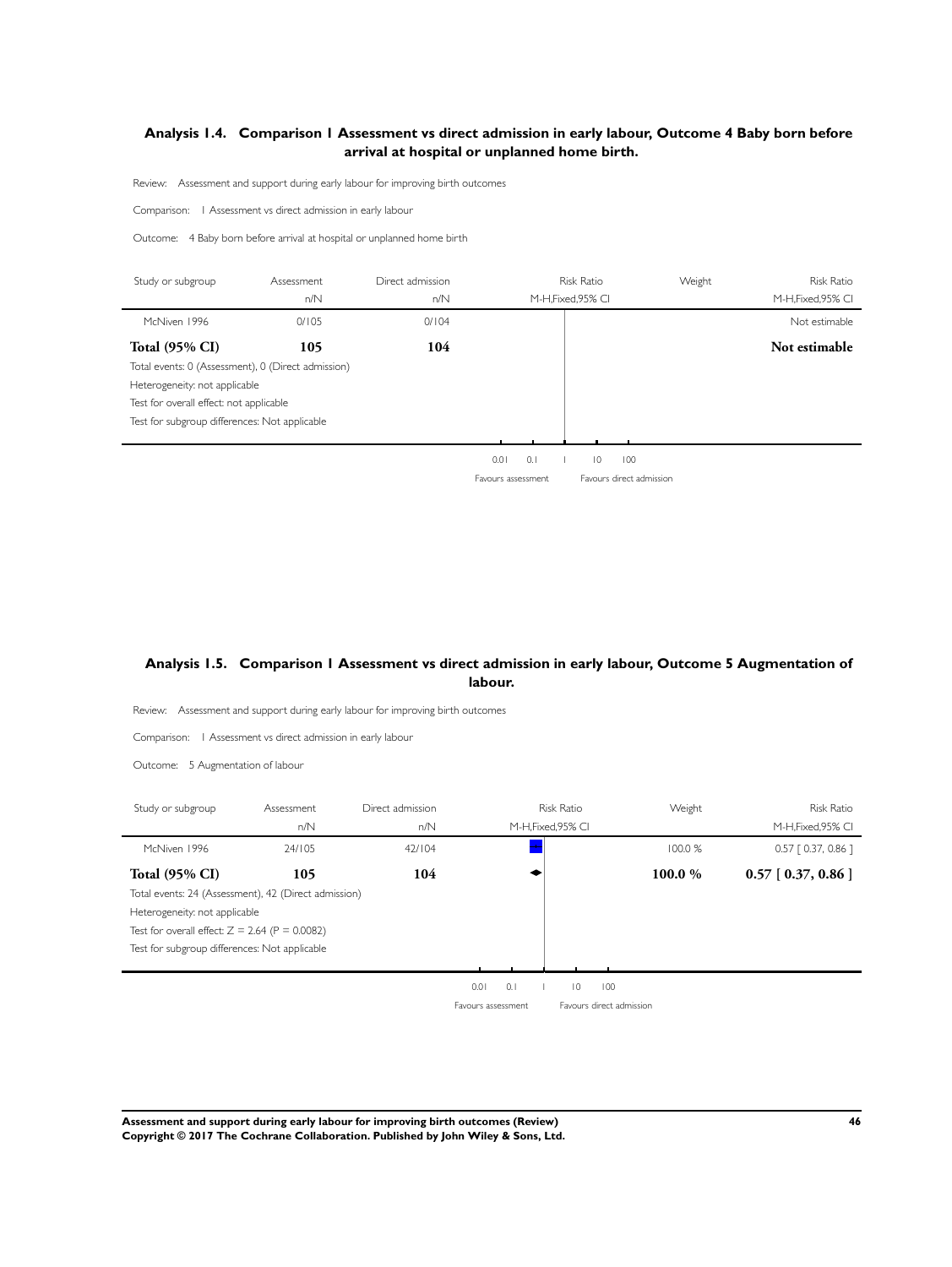### <span id="page-49-0"></span>**Analysis 1.6. Comparison 1 Assessment vs direct admission in early labour, Outcome 6 Use of epidural or any regional anaesthesia.**

Review: Assessment and support during early labour for improving birth outcomes

Comparison: 1 Assessment vs direct admission in early labour

Outcome: 6 Use of epidural or any regional anaesthesia

| Study or subgroup                                | Intervention | Usual care |                      | <b>Risk Ratio</b><br>M-H, Fixed, 95% CI |                    | Weight         |        | <b>Risk Ratio</b>     |
|--------------------------------------------------|--------------|------------|----------------------|-----------------------------------------|--------------------|----------------|--------|-----------------------|
|                                                  | n/N          | n/N        |                      |                                         |                    |                |        | M-H, Fixed, 95% CI    |
| McNiven 1996                                     | 83/105       | 94/104     |                      |                                         |                    |                | 100.0% | $0.87$ $[0.78, 0.98]$ |
| <b>Total (95% CI)</b>                            | 105          | 104        |                      |                                         |                    |                | 100.0% | $0.87$ [ 0.78, 0.98 ] |
| Total events: 83 (Intervention), 94 (Usual care) |              |            |                      |                                         |                    |                |        |                       |
| Heterogeneity: not applicable                    |              |            |                      |                                         |                    |                |        |                       |
| Test for overall effect: $Z = 2.25$ (P = 0.024)  |              |            |                      |                                         |                    |                |        |                       |
| Test for subgroup differences: Not applicable    |              |            |                      |                                         |                    |                |        |                       |
|                                                  |              |            |                      |                                         |                    |                |        |                       |
|                                                  |              |            | 0.5                  | 0.7                                     | 1.5                | $\overline{2}$ |        |                       |
|                                                  |              |            | Favours intervention |                                         | Favours usual care |                |        |                       |
|                                                  |              |            |                      |                                         |                    |                |        |                       |
|                                                  |              |            |                      |                                         |                    |                |        |                       |

### **Analysis 1.7. Comparison 1 Assessment vs direct admission in early labour, Outcome 7 Maternal satisfaction (score).**

Review: Assessment and support during early labour for improving birth outcomes

Comparison: 1 Assessment vs direct admission in early labour

Outcome: 7 Maternal satisfaction (score)

| Study or subgroup                                 | Intervention<br>N | Mean(SD) | Usual care<br>$\mathbb N$ | Mean(SD) |       |                    | Mean<br>Difference<br>IV, Fixed, 95% CI | Weight               | Mean<br>Difference<br>IV.Fixed.95% CI |
|---------------------------------------------------|-------------------|----------|---------------------------|----------|-------|--------------------|-----------------------------------------|----------------------|---------------------------------------|
| McNiven 1996                                      | 99                | 158(27)  | 102                       | 142(34)  |       |                    |                                         | 100.0 %              | 16.00 [ 7.53, 24.47 ]                 |
| <b>Total (95% CI)</b>                             | 99                |          | 102                       |          |       |                    |                                         | 100.0 %              | $16.00$ [7.53, 24.47]                 |
| Heterogeneity: not applicable                     |                   |          |                           |          |       |                    |                                         |                      |                                       |
| Test for overall effect: $Z = 3.70$ (P = 0.00022) |                   |          |                           |          |       |                    |                                         |                      |                                       |
| Test for subgroup differences: Not applicable     |                   |          |                           |          |       |                    |                                         |                      |                                       |
|                                                   |                   |          |                           |          |       |                    |                                         |                      |                                       |
|                                                   |                   |          |                           |          | $-50$ | $-25$              | 25                                      | 50                   |                                       |
|                                                   |                   |          |                           |          |       | Favours usual care |                                         | Favours intervention |                                       |
|                                                   |                   |          |                           |          |       |                    |                                         |                      |                                       |

**Assessment and support during early labour for improving birth outcomes (Review) 47 Copyright © 2017 The Cochrane Collaboration. Published by John Wiley & Sons, Ltd.**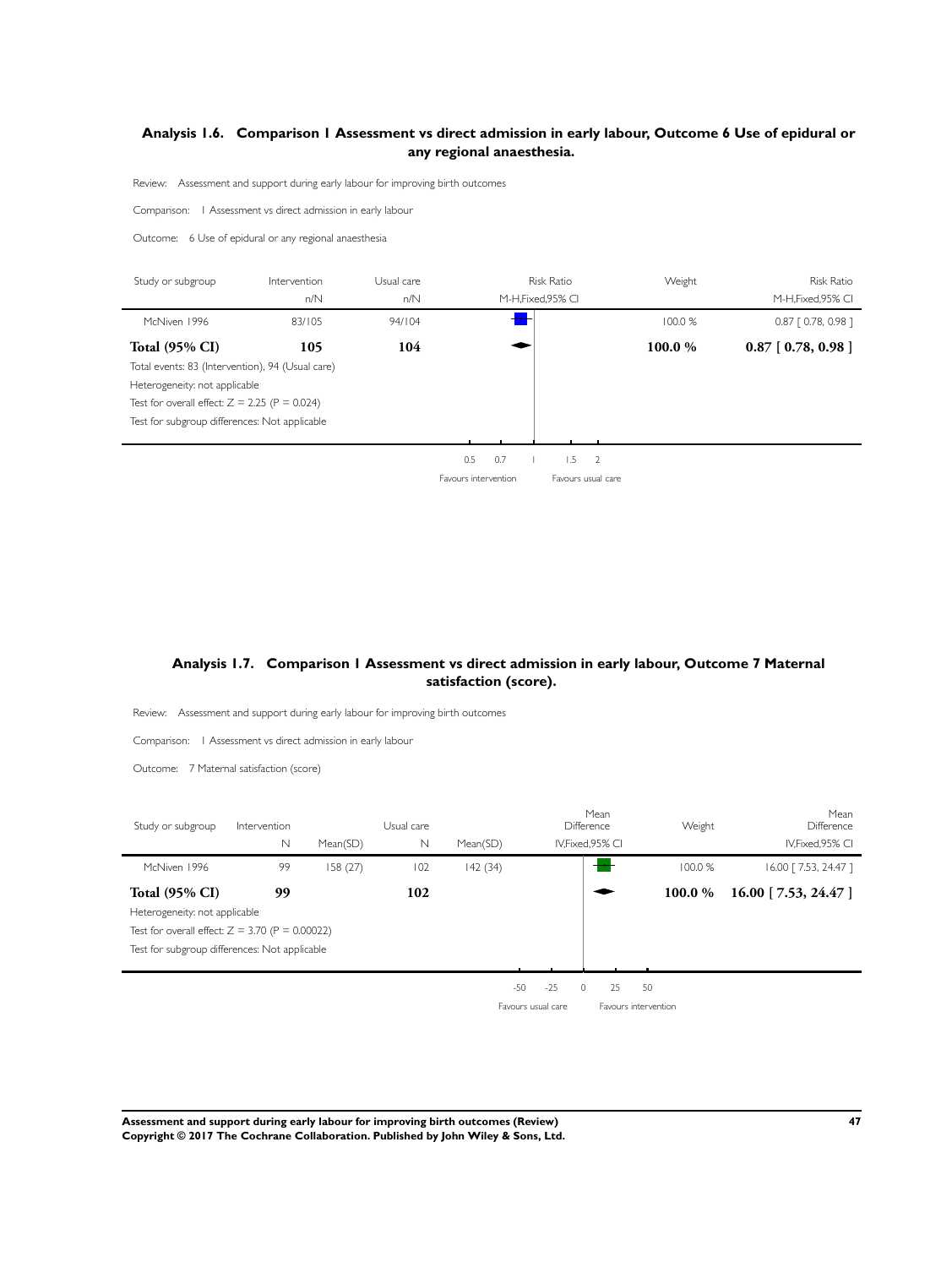### <span id="page-50-0"></span>**Analysis 1.8. Comparison 1 Assessment vs direct admission in early labour, Outcome 8 Apgar score < 7 at 5 minutes.**

Review: Assessment and support during early labour for improving birth outcomes

Comparison: 1 Assessment vs direct admission in early labour

Outcome: 8 Apgar score < 7 at 5 minutes

| Study or subgroup                              | Intervention<br>n/N | Usual care<br>n/N |                      |     | <b>Risk Ratio</b><br>M-H.Fixed.95% CI |     | Weight  | <b>Risk Ratio</b><br>M-H, Fixed, 95% CI |
|------------------------------------------------|---------------------|-------------------|----------------------|-----|---------------------------------------|-----|---------|-----------------------------------------|
|                                                |                     |                   |                      |     |                                       |     |         |                                         |
| McNiven 1996                                   | 1/105               | 0/104             |                      |     |                                       |     | 100.0 % | 2.97 [0.12, 72.12]                      |
| <b>Total (95% CI)</b>                          | 105                 | 104               |                      |     |                                       |     | 100.0%  | $2.97$ [ 0.12, 72.12 ]                  |
| Total events: I (Intervention), 0 (Usual care) |                     |                   |                      |     |                                       |     |         |                                         |
| Heterogeneity: not applicable                  |                     |                   |                      |     |                                       |     |         |                                         |
| Test for overall effect: $Z = 0.67$ (P = 0.50) |                     |                   |                      |     |                                       |     |         |                                         |
| Test for subgroup differences: Not applicable  |                     |                   |                      |     |                                       |     |         |                                         |
|                                                |                     |                   |                      |     |                                       |     |         |                                         |
|                                                |                     |                   | 0.01                 | 0.1 | $\overline{0}$                        | 100 |         |                                         |
|                                                |                     |                   | Favours intervention |     | Favours usual care                    |     |         |                                         |

### **Analysis 2.1. Comparison 2 Home support vs telephone triage, Outcome 1 Length of labour (hours).**

Review: Assessment and support during early labour for improving birth outcomes

Comparison: 2 Home support vs telephone triage

Outcome: 1 Length of labour (hours)

| Study or subgroup                                                                                                                                         | Intervention<br>$\mathbb N$ | Mean(SD)   | Usual care<br>$\mathbb N$ | Mean(SD)   |                                      | Mean<br>Difference<br>IV, Fixed, 95% CI | Weight                               | Mean<br>Difference<br>IV, Fixed, 95% CI |
|-----------------------------------------------------------------------------------------------------------------------------------------------------------|-----------------------------|------------|---------------------------|------------|--------------------------------------|-----------------------------------------|--------------------------------------|-----------------------------------------|
| <b>ISRCTN11168521</b>                                                                                                                                     | 1737                        | 9.66(6.54) | 1737                      | 9.37(6.25) |                                      |                                         | 100.0 %                              | $0.29$ [ -0.14, 0.72 ]                  |
| <b>Total (95% CI)</b><br>Heterogeneity: not applicable<br>Test for overall effect: $Z = 1.34$ (P = 0.18)<br>Test for subgroup differences: Not applicable | 1737                        |            | 1737                      |            |                                      |                                         | 100.0 %                              | $0.29$ [ -0.14, 0.72 ]                  |
|                                                                                                                                                           |                             |            |                           |            | $-2$<br>$-4$<br>Favours intervention | $\circ$<br>$\overline{2}$               | $\overline{4}$<br>Favours usual care |                                         |

**Assessment and support during early labour for improving birth outcomes (Review) 48 Copyright © 2017 The Cochrane Collaboration. Published by John Wiley & Sons, Ltd.**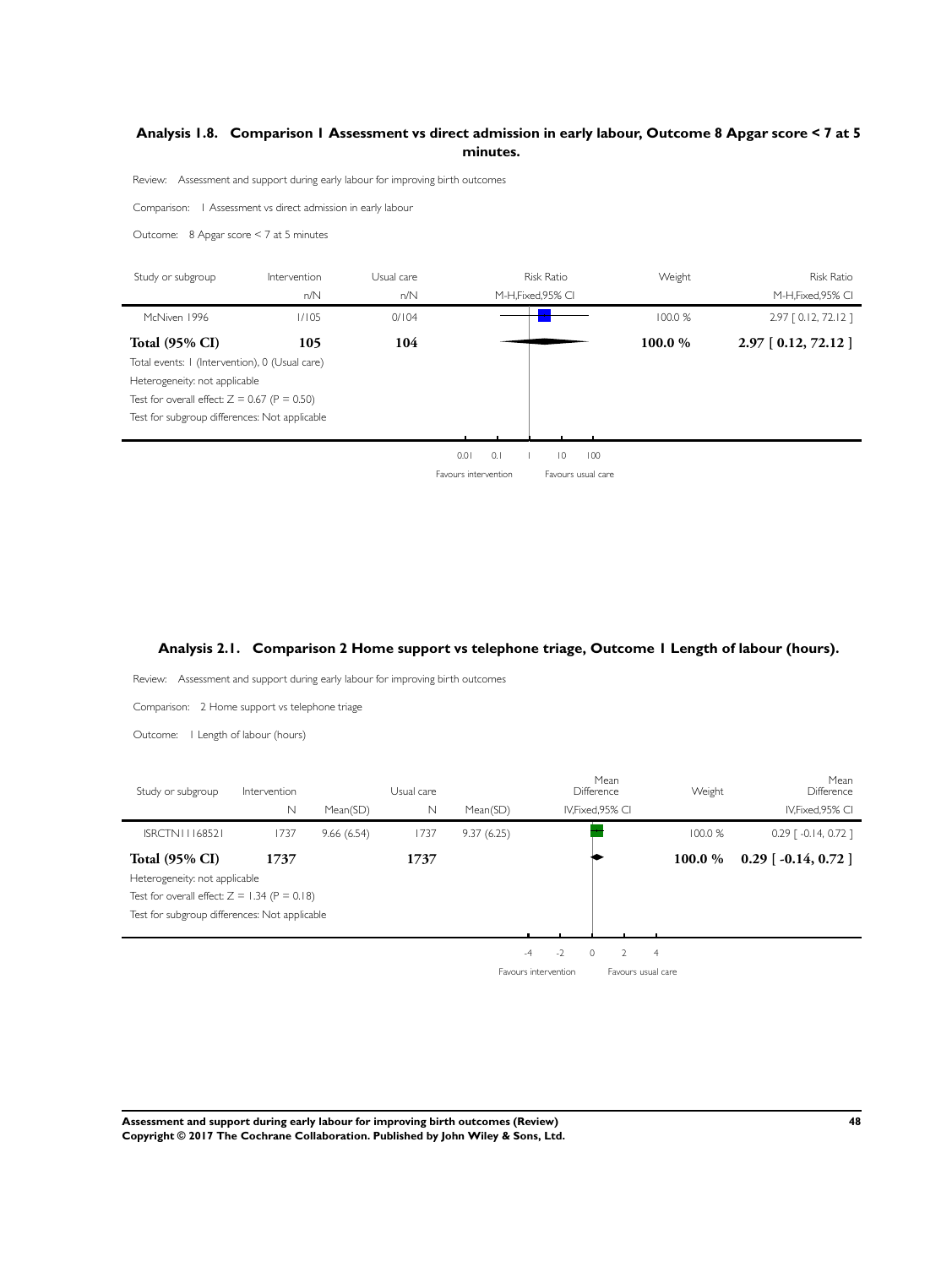### <span id="page-51-0"></span>**Analysis 2.2. Comparison 2 Home support vs telephone triage, Outcome 2 Rate of caesarean section.**

Review: Assessment and support during early labour for improving birth outcomes

Comparison: 2 Home support vs telephone triage

Outcome: 2 Rate of caesarean section

| Study or subgroup                                                       | Intervention | Usual care |     |                    | <b>Risk Ratio</b> |   | Weight | <b>Risk Ratio</b>     |
|-------------------------------------------------------------------------|--------------|------------|-----|--------------------|-------------------|---|--------|-----------------------|
|                                                                         | n/N          | n/N        |     | M-H, Fixed, 95% CI |                   |   |        | M-H, Fixed, 95% CI    |
| <b>ISRCTN11168521</b>                                                   | 356/1737     | 351/1737   |     |                    |                   |   | 63.1 % | $1.01$ $[0.89, 1.16]$ |
| Janssen 2003                                                            | 21/117       | 20/120     |     |                    |                   |   | 3.5 %  | $1.08$ $[0.62, 1.88]$ |
| Janssen 2006                                                            | 208/728      | 186/731    |     |                    |                   |   | 33.4 % | $1.12$ $[0.95, 1.33]$ |
| <b>Total (95% CI)</b>                                                   | 2582         | 2588       |     |                    |                   |   | 100.0% | $1.05$ [ 0.95, 1.17 ] |
| Total events: 585 (Intervention), 557 (Usual care)                      |              |            |     |                    |                   |   |        |                       |
| Heterogeneity: Chi <sup>2</sup> = 0.87, df = 2 (P = 0.65); $1^2$ = 0.0% |              |            |     |                    |                   |   |        |                       |
| Test for overall effect: $Z = 0.99$ (P = 0.32)                          |              |            |     |                    |                   |   |        |                       |
| Test for subgroup differences: Not applicable                           |              |            |     |                    |                   |   |        |                       |
|                                                                         |              |            |     |                    |                   |   |        |                       |
|                                                                         |              |            | 0.2 | 0.5                | 2                 | 5 |        |                       |

Favours intervention Favours usual care

### **Analysis 2.3. Comparison 2 Home support vs telephone triage, Outcome 3 Rate of instrumental vaginal birth.**

Review: Assessment and support during early labour for improving birth outcomes

Comparison: 2 Home support vs telephone triage

Outcome: 3 Rate of instrumental vaginal birth

Ĭ.

 $\overline{a}$ 

| Study or subgroup                                                                              | Intervention | Usual care |                      |     | <b>Risk Ratio</b><br>$M -$ |   | Weight | <b>Risk Ratio</b><br>$M -$ |
|------------------------------------------------------------------------------------------------|--------------|------------|----------------------|-----|----------------------------|---|--------|----------------------------|
|                                                                                                | n/N          | n/N        |                      |     | H,Random,95%               |   |        | H,Random,95%               |
| <b>ISRCTN11168521</b>                                                                          | 374/1737     | 360/1737   |                      |     |                            |   | 54.0 % | $1.04$ $[0.91, 1.18]$      |
| Janssen 2006                                                                                   | 184/728      | 216/731    |                      |     |                            |   | 46.0%  | $0.86$ $[0.72, 1.01]$      |
| <b>Total (95% CI)</b>                                                                          | 2465         | 2468       |                      |     |                            |   | 100.0% | $0.95$ [ 0.79, 1.15 ]      |
| Total events: 558 (Intervention), 576 (Usual care)                                             |              |            |                      |     |                            |   |        |                            |
| Heterogeneity: Tau <sup>2</sup> = 0.01; Chi <sup>2</sup> = 3.26, df = 1 (P = 0.07); $1^2$ =69% |              |            |                      |     |                            |   |        |                            |
| Test for overall effect: $Z = 0.53$ (P = 0.60)                                                 |              |            |                      |     |                            |   |        |                            |
| Test for subgroup differences: Not applicable                                                  |              |            |                      |     |                            |   |        |                            |
|                                                                                                |              |            |                      |     |                            |   |        |                            |
|                                                                                                |              |            | 0.2                  | 0.5 | $\mathcal{L}$              | 5 |        |                            |
|                                                                                                |              |            | Favours intervention |     | Favours usual care         |   |        |                            |

**Assessment and support during early labour for improving birth outcomes (Review) 49 Copyright © 2017 The Cochrane Collaboration. Published by John Wiley & Sons, Ltd.**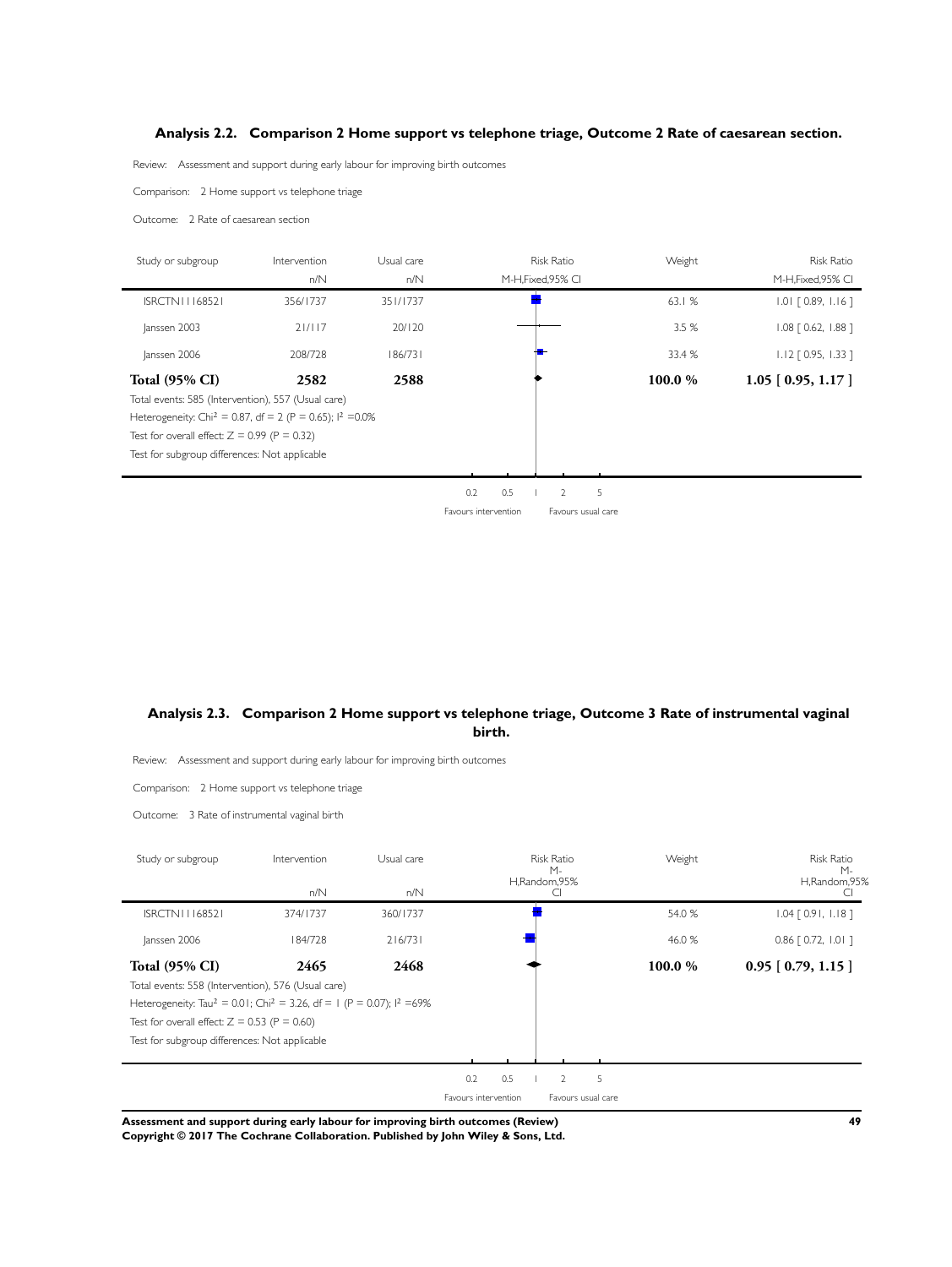### <span id="page-52-0"></span>**Analysis 2.4. Comparison 2 Home support vs telephone triage, Outcome 4 Baby born before arrival at hospital or unplanned home birth.**

Review: Assessment and support during early labour for improving birth outcomes

Comparison: 2 Home support vs telephone triage

Outcome: 4 Baby born before arrival at hospital or unplanned home birth

| Study or subgroup                              | Intervention | Usual care | Risk Ratio           |                            | Weight     | Risk Ratio            |  |
|------------------------------------------------|--------------|------------|----------------------|----------------------------|------------|-----------------------|--|
|                                                | $n/N$        | $n/N$      |                      | M-H,Fixed,95% CI           |            | M-H, Fixed, 95% CI    |  |
| <b>ISRCTN11168521</b>                          | 4/1737       | 3/1737     |                      |                            | 100.0%     | 1.33 [ 0.30, 5.95 ]   |  |
| <b>Total (95% CI)</b>                          | 1737         | 1737       |                      |                            | $100.0~\%$ | $1.33$ [ 0.30, 5.95 ] |  |
| Total events: 4 (Intervention), 3 (Usual care) |              |            |                      |                            |            |                       |  |
| Heterogeneity: not applicable                  |              |            |                      |                            |            |                       |  |
| Test for overall effect: $Z = 0.38$ (P = 0.71) |              |            |                      |                            |            |                       |  |
| Test for subgroup differences: Not applicable  |              |            |                      |                            |            |                       |  |
|                                                |              |            |                      |                            |            |                       |  |
|                                                |              |            | 0.1<br>0.01          | $\vert\,0\,\rangle$<br>100 |            |                       |  |
|                                                |              |            | Favours intervention | Favours usual care         |            |                       |  |
|                                                |              |            |                      |                            |            |                       |  |
|                                                |              |            |                      |                            |            |                       |  |
|                                                |              |            |                      |                            |            |                       |  |
|                                                |              |            |                      |                            |            |                       |  |
|                                                |              |            |                      |                            |            |                       |  |
|                                                |              |            |                      |                            |            |                       |  |
|                                                |              |            |                      |                            |            |                       |  |
|                                                |              |            |                      |                            |            |                       |  |
|                                                |              |            |                      |                            |            |                       |  |
|                                                |              |            |                      |                            |            |                       |  |
|                                                |              |            |                      |                            |            |                       |  |
|                                                |              |            |                      |                            |            |                       |  |
|                                                |              |            |                      |                            |            |                       |  |
|                                                |              |            |                      |                            |            |                       |  |
|                                                |              |            |                      |                            |            |                       |  |
|                                                |              |            |                      |                            |            |                       |  |
|                                                |              |            |                      |                            |            |                       |  |
|                                                |              |            |                      |                            |            |                       |  |
|                                                |              |            |                      |                            |            |                       |  |
|                                                |              |            |                      |                            |            |                       |  |
|                                                |              |            |                      |                            |            |                       |  |
|                                                |              |            |                      |                            |            |                       |  |
|                                                |              |            |                      |                            |            |                       |  |
|                                                |              |            |                      |                            |            |                       |  |
|                                                |              |            |                      |                            |            |                       |  |
|                                                |              |            |                      |                            |            |                       |  |

**Assessment and support during early labour for improving birth outcomes (Review) 50 Copyright © 2017 The Cochrane Collaboration. Published by John Wiley & Sons, Ltd.**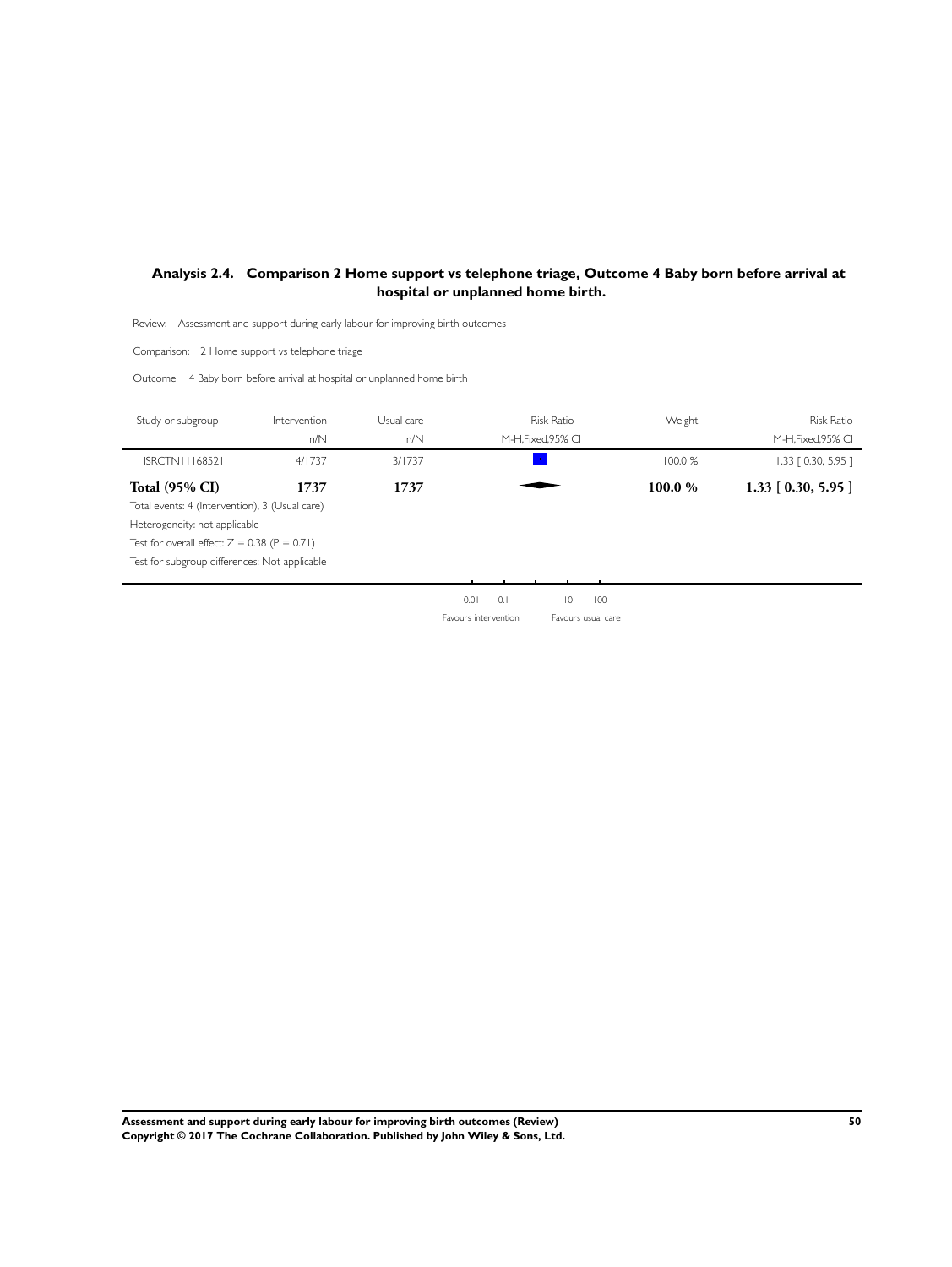### <span id="page-53-0"></span>**Analysis 2.5. Comparison 2 Home support vs telephone triage, Outcome 5 Serious maternal morbidity.**

Review: Assessment and support during early labour for improving birth outcomes

Comparison: 2 Home support vs telephone triage

Outcome: 5 Serious maternal morbidity

 $\overline{\phantom{a}}$ 

| Study or subgroup                                | Intervention | Usual care |                      | <b>Risk Ratio</b><br>M-H, Fixed, 95% CI |         | <b>Risk Ratio</b>       |
|--------------------------------------------------|--------------|------------|----------------------|-----------------------------------------|---------|-------------------------|
|                                                  | n/N          | n/N        |                      |                                         |         | M-H, Fixed, 95% CI      |
| <b>ISRCTN11168521</b>                            | 40/1737      | 43/1737    |                      |                                         | 100.0 % | $0.93$ $[0.61, 1.42]$   |
| <b>Total (95% CI)</b>                            | 1737         | 1737       |                      |                                         | 100.0%  | $0.93$ [ $0.61, 1.42$ ] |
| Total events: 40 (Intervention), 43 (Usual care) |              |            |                      |                                         |         |                         |
| Heterogeneity: not applicable                    |              |            |                      |                                         |         |                         |
| Test for overall effect: $Z = 0.33$ (P = 0.74)   |              |            |                      |                                         |         |                         |
| Test for subgroup differences: Not applicable    |              |            |                      |                                         |         |                         |
|                                                  |              |            |                      |                                         |         |                         |
|                                                  |              |            | 0.1<br>0.02          | $ 0\rangle$<br>50                       |         |                         |
|                                                  |              |            | Favours intervention | Favours usual care                      |         |                         |
|                                                  |              |            |                      |                                         |         |                         |
|                                                  |              |            |                      |                                         |         |                         |
|                                                  |              |            |                      |                                         |         |                         |
|                                                  |              |            |                      |                                         |         |                         |

### **Analysis 2.6. Comparison 2 Home support vs telephone triage, Outcome 6 Augmentation of labour.**

| Review: Assessment and support during early labour for improving birth outcomes |                          |                   |                      |                                         |         |                                  |
|---------------------------------------------------------------------------------|--------------------------|-------------------|----------------------|-----------------------------------------|---------|----------------------------------|
| Comparison: 2 Home support vs telephone triage                                  |                          |                   |                      |                                         |         |                                  |
| Outcome:                                                                        | 6 Augmentation of labour |                   |                      |                                         |         |                                  |
| Study or subgroup                                                               | Intervention<br>n/N      | Usual care<br>n/N |                      | <b>Risk Ratio</b><br>M-H, Fixed, 95% CI | Weight  | Risk Ratio<br>M-H, Fixed, 95% CI |
| Janssen 2003                                                                    | 27/115                   | 32/120            |                      |                                         | 6.7 %   | $0.88$ $[0.56, 1.37]$            |
| Janssen 2006                                                                    | 421/728                  | 439/731           |                      |                                         | 93.3 %  | $0.96$ $[0.88, 1.05]$            |
| <b>Total (95% CI)</b><br>Total events: 448 (Intervention), 471 (Usual care)     | 843                      | 851               |                      |                                         | 100.0 % | $0.96$ [ $0.88$ , $1.04$ ]       |
| Heterogeneity: Chi <sup>2</sup> = 0.15, df = 1 (P = 0.69); $1^2$ =0.0%          |                          |                   |                      |                                         |         |                                  |
| Test for overall effect: $Z = 1.00$ (P = 0.32)                                  |                          |                   |                      |                                         |         |                                  |
| Test for subgroup differences: Not applicable                                   |                          |                   |                      |                                         |         |                                  |
|                                                                                 |                          |                   |                      |                                         |         |                                  |
|                                                                                 |                          |                   | 0.5<br>0.2           | 2                                       | 5       |                                  |
|                                                                                 |                          |                   | Favours intervention | Favours usual care                      |         |                                  |

**Assessment and support during early labour for improving birth outcomes (Review) 51 Copyright © 2017 The Cochrane Collaboration. Published by John Wiley & Sons, Ltd.**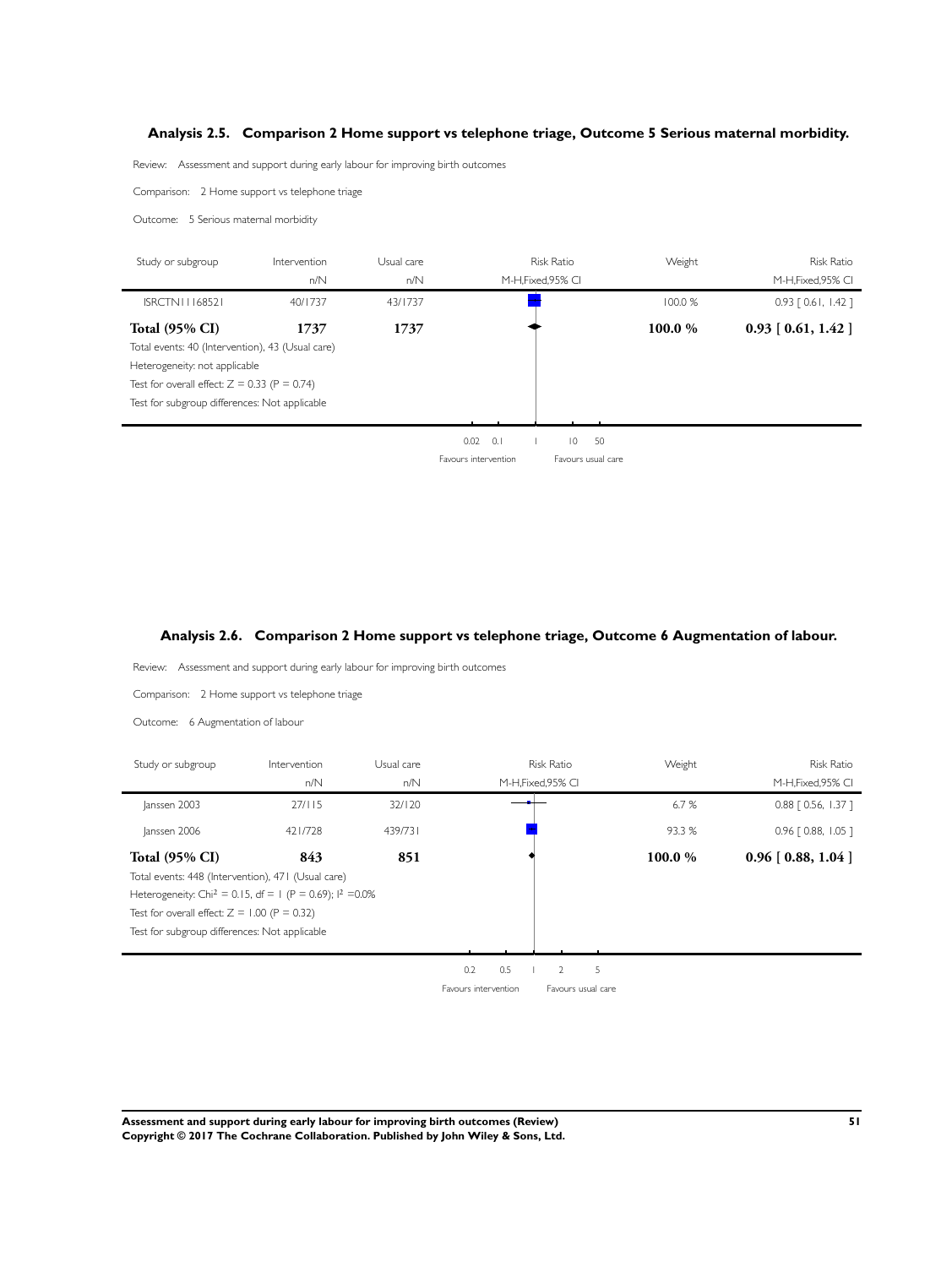### <span id="page-54-0"></span>**Analysis 2.7. Comparison 2 Home support vs telephone triage, Outcome 7 Use of epidural or any regional anaesthesia.**

Review: Assessment and support during early labour for improving birth outcomes

Comparison: 2 Home support vs telephone triage

Outcome: 7 Use of epidural or any regional anaesthesia

| Study or subgroup                                                                              | Intervention | Usual care |                      |     | <b>Risk Ratio</b><br>м.<br>H,Random,95% |                    | Weight | <b>Risk Ratio</b><br>$M -$<br>H,Random,95% |  |
|------------------------------------------------------------------------------------------------|--------------|------------|----------------------|-----|-----------------------------------------|--------------------|--------|--------------------------------------------|--|
|                                                                                                | n/N          | n/N        |                      |     |                                         |                    |        |                                            |  |
| <b>ISRCTN11168521</b>                                                                          | 753/1737     | 749/1737   |                      |     |                                         |                    | 45.1%  | $1.01$ $[0.93, 1.08]$                      |  |
| Janssen 2003                                                                                   | 40/115       | 59/120     |                      |     |                                         |                    | 8.5 %  | $0.71$ $[0.52, 0.96]$                      |  |
| Janssen 2006                                                                                   | 476/728      | 499/731    |                      |     |                                         |                    | 46.4 % | $0.96$ $[0.89, 1.03]$                      |  |
| <b>Total (95% CI)</b>                                                                          | 2580         | 2588       |                      |     |                                         |                    | 100.0% | $0.95$ [ 0.87, 1.05 ]                      |  |
| Total events: 1269 (Intervention), 1307 (Usual care)                                           |              |            |                      |     |                                         |                    |        |                                            |  |
| Heterogeneity: Tau <sup>2</sup> = 0.00; Chi <sup>2</sup> = 4.97, df = 2 (P = 0.08); $1^2$ =60% |              |            |                      |     |                                         |                    |        |                                            |  |
| Test for overall effect: $Z = 0.95$ (P = 0.34)                                                 |              |            |                      |     |                                         |                    |        |                                            |  |
| Test for subgroup differences: Not applicable                                                  |              |            |                      |     |                                         |                    |        |                                            |  |
|                                                                                                |              |            |                      |     |                                         |                    |        |                                            |  |
|                                                                                                |              |            | 0.5                  | 0.7 | 1.5                                     | $\overline{2}$     |        |                                            |  |
|                                                                                                |              |            | Favours intervention |     |                                         | Favours usual care |        |                                            |  |

### **Analysis 2.8. Comparison 2 Home support vs telephone triage, Outcome 8 Duration of hospital stay (prolonged postpartum stay in hospital > 5 days).**

Review: Assessment and support during early labour for improving birth outcomes

Comparison: 2 Home support vs telephone triage

Outcome: 8 Duration of hospital stay (prolonged postpartum stay in hospital > 5 days)

| Study or subgroup                                | Intervention<br>n/N | Usual care<br>n/N |                      | <b>Risk Ratio</b><br>M-H, Fixed, 95% CI | Weight | <b>Risk Ratio</b><br>M-H.Fixed.95% CI |
|--------------------------------------------------|---------------------|-------------------|----------------------|-----------------------------------------|--------|---------------------------------------|
| <b>ISRCTN11168521</b>                            | 75/1737             | 65/1737           |                      |                                         | 100.0% | $1.15$ $[0.83, 1.60]$                 |
| <b>Total (95% CI)</b>                            | 1737                | 1737              |                      |                                         | 100.0% | $1.15$ [ 0.83, 1.60 ]                 |
| Total events: 75 (Intervention), 65 (Usual care) |                     |                   |                      |                                         |        |                                       |
| Heterogeneity: not applicable                    |                     |                   |                      |                                         |        |                                       |
| Test for overall effect: $Z = 0.86$ (P = 0.39)   |                     |                   |                      |                                         |        |                                       |
| Test for subgroup differences: Not applicable    |                     |                   |                      |                                         |        |                                       |
|                                                  |                     |                   |                      |                                         |        |                                       |
|                                                  |                     |                   | 0.01<br>0.1          | $\overline{0}$<br>100                   |        |                                       |
|                                                  |                     |                   | Favours intervention | Favours usual care                      |        |                                       |

**Assessment and support during early labour for improving birth outcomes (Review) 52 Copyright © 2017 The Cochrane Collaboration. Published by John Wiley & Sons, Ltd.**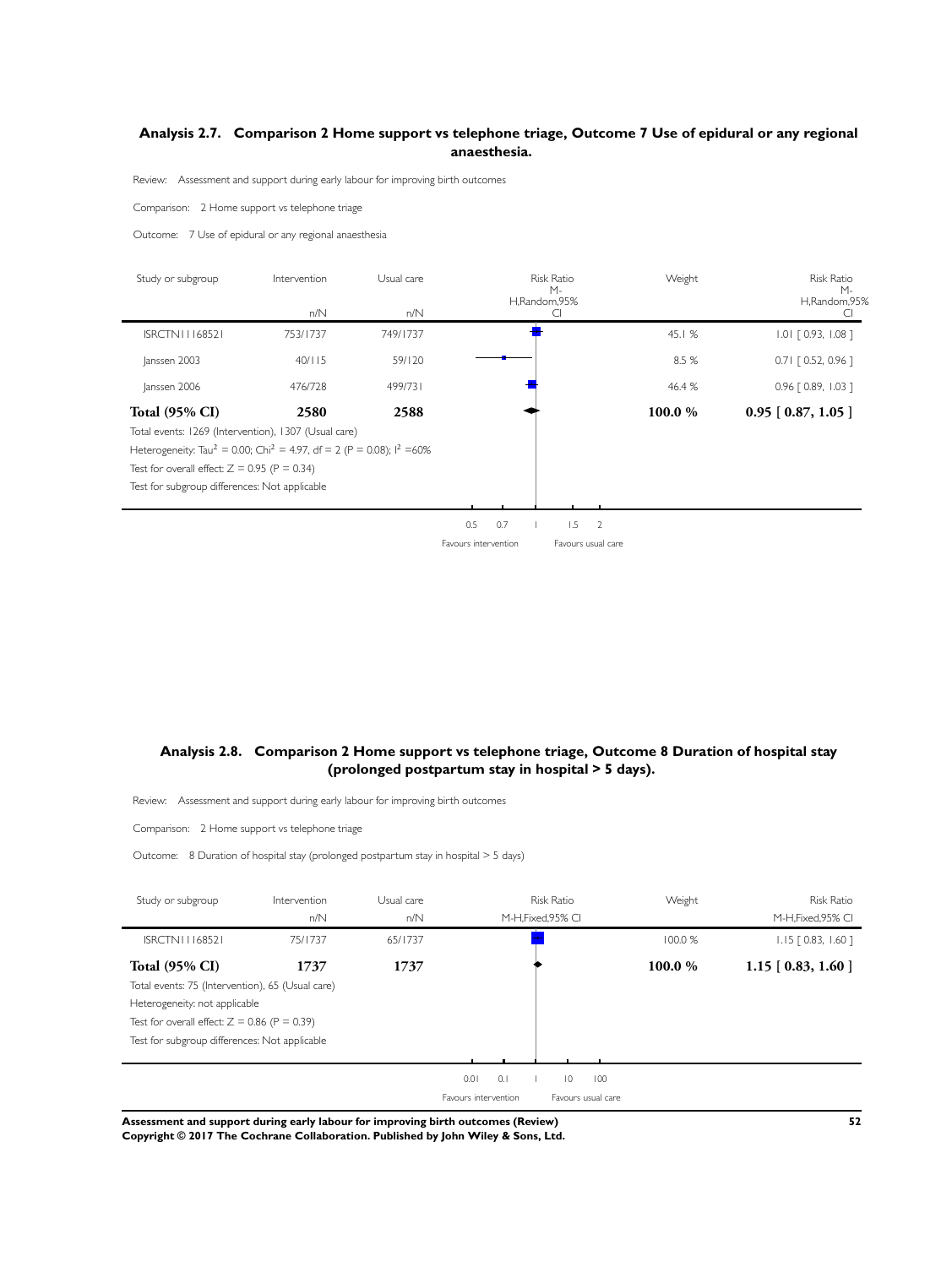### <span id="page-55-0"></span>**Analysis 2.9. Comparison 2 Home support vs telephone triage, Outcome 9 Maternal satisfaction (score).**

Review: Assessment and support during early labour for improving birth outcomes

Comparison: 2 Home support vs telephone triage

Outcome: 9 Maternal satisfaction (score)

| Study or subgroup                                                                | Intervention<br>$\mathbb N$ | Mean(SD)       | Usual care<br>$\hbox{N}$ | Mean(SD)      |                    | Mean<br>Difference<br>IV,Fixed,95% CI | Weight     | Mean<br>Difference<br>IV, Fixed, 95% CI |
|----------------------------------------------------------------------------------|-----------------------------|----------------|--------------------------|---------------|--------------------|---------------------------------------|------------|-----------------------------------------|
| Janssen 2006                                                                     | 241                         | 103.14 (12.45) | $182$                    | 99.67 (13.11) |                    | ÷                                     | 100.0%     | 3.47 [ 1.00, 5.94 ]                     |
| <b>Total (95% CI)</b>                                                            | 241                         |                | 182                      |               |                    | ٠                                     | $100.0 \%$ | 3.47 [1.00, 5.94]                       |
| Heterogeneity: not applicable                                                    |                             |                |                          |               |                    |                                       |            |                                         |
| Test for overall effect: $Z = 2.75$ (P = 0.0059)                                 |                             |                |                          |               |                    |                                       |            |                                         |
| Test for subgroup differences: Not applicable                                    |                             |                |                          |               |                    |                                       |            |                                         |
|                                                                                  |                             |                |                          |               | $-50$<br>$-25$     | Ó<br>25                               | 50         |                                         |
|                                                                                  |                             |                |                          |               | Favours usual care | Favours intervention                  |            |                                         |
|                                                                                  |                             |                |                          |               |                    |                                       |            |                                         |
|                                                                                  |                             |                |                          |               |                    |                                       |            |                                         |
|                                                                                  |                             |                |                          |               |                    |                                       |            |                                         |
|                                                                                  |                             |                |                          |               |                    |                                       |            |                                         |
|                                                                                  |                             |                |                          |               |                    |                                       |            |                                         |
|                                                                                  |                             |                |                          |               |                    |                                       |            |                                         |
|                                                                                  |                             |                |                          |               |                    |                                       |            |                                         |
|                                                                                  |                             |                |                          |               |                    |                                       |            |                                         |
|                                                                                  |                             |                |                          |               |                    |                                       |            |                                         |
|                                                                                  |                             |                |                          |               |                    |                                       |            |                                         |
|                                                                                  |                             |                |                          |               |                    |                                       |            |                                         |
|                                                                                  |                             |                |                          |               |                    |                                       |            |                                         |
|                                                                                  |                             |                |                          |               |                    |                                       |            |                                         |
|                                                                                  |                             |                |                          |               |                    |                                       |            |                                         |
|                                                                                  |                             |                |                          |               |                    |                                       |            |                                         |
|                                                                                  |                             |                |                          |               |                    |                                       |            |                                         |
|                                                                                  |                             |                |                          |               |                    |                                       |            |                                         |
|                                                                                  |                             |                |                          |               |                    |                                       |            |                                         |
|                                                                                  |                             |                |                          |               |                    |                                       |            |                                         |
|                                                                                  |                             |                |                          |               |                    |                                       |            |                                         |
|                                                                                  |                             |                |                          |               |                    |                                       |            |                                         |
|                                                                                  |                             |                |                          |               |                    |                                       |            |                                         |
|                                                                                  |                             |                |                          |               |                    |                                       |            |                                         |
| Assessment and support during early labour for improving birth outcomes (Review) |                             |                |                          |               |                    |                                       |            | 53                                      |

**Copyright © 2017 The Cochrane Collaboration. Published by John Wiley & Sons, Ltd.**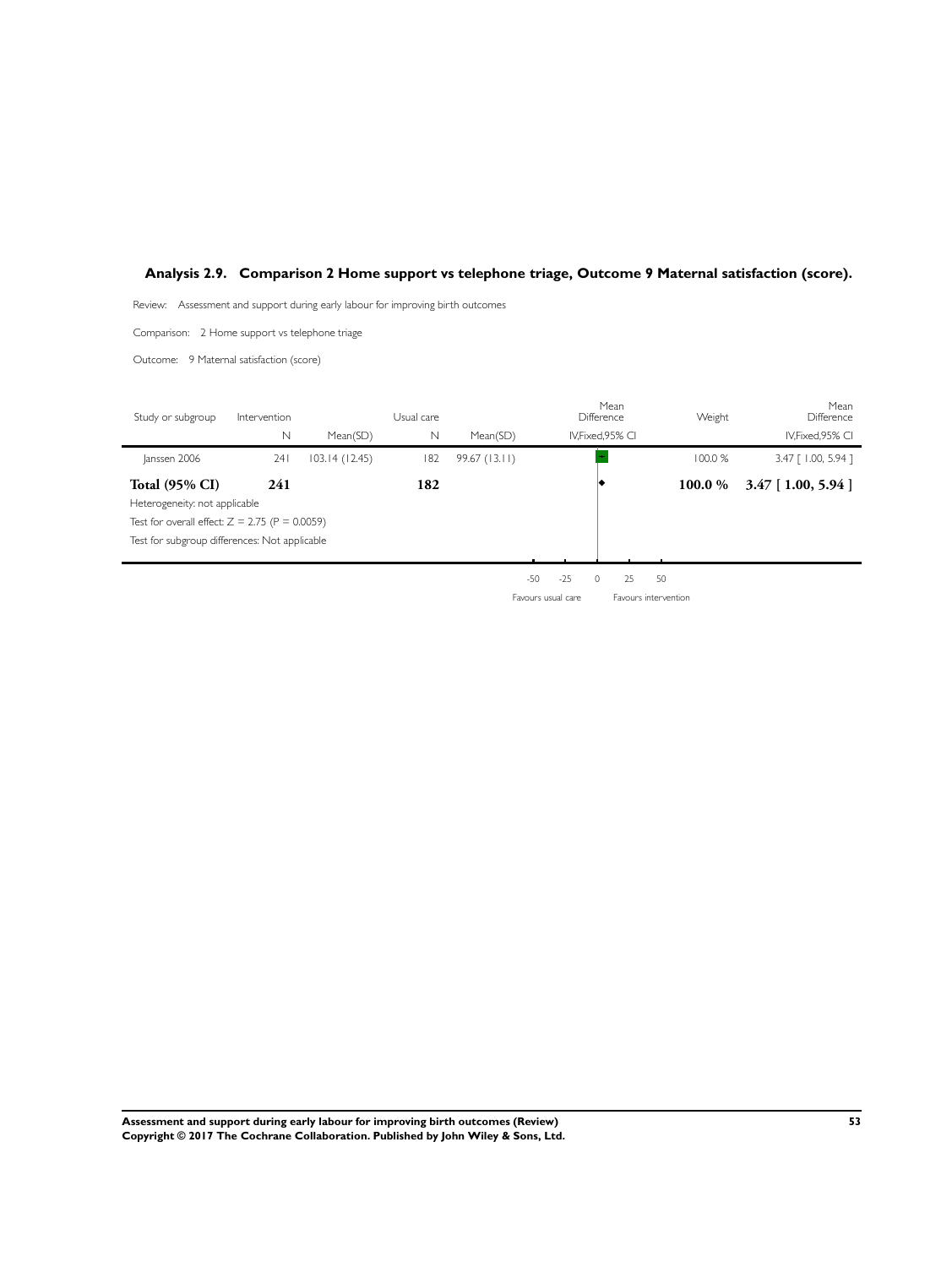### <span id="page-56-0"></span>**Analysis 2.10. Comparison 2 Home support vs telephone triage, Outcome 10 Postpartum depression (EPDS score** ≥ **13).**

Review: Assessment and support during early labour for improving birth outcomes

Comparison: 2 Home support vs telephone triage

Outcome: 10 Postpartum depression (EPDS score ≥ 13)

| Study or subgroup                                 | Intervention<br>n/N | Usual care<br>n/N |                      | <b>Risk Ratio</b><br>M-H, Fixed, 95% CI | Weight  | <b>Risk Ratio</b><br>M-H, Fixed, 95% CI |
|---------------------------------------------------|---------------------|-------------------|----------------------|-----------------------------------------|---------|-----------------------------------------|
| <b>ISRCTN11168521</b>                             | 101/1302            | 92/1282           |                      |                                         | 100.0 % | $1.08$ $[0.82, 1.42]$                   |
| <b>Total (95% CI)</b>                             | 1302                | 1282              |                      |                                         | 100.0%  | $1.08$ [ 0.82, 1.42 ]                   |
| Total events: 101 (Intervention), 92 (Usual care) |                     |                   |                      |                                         |         |                                         |
| Heterogeneity: not applicable                     |                     |                   |                      |                                         |         |                                         |
| Test for overall effect: $Z = 0.56$ (P = 0.57)    |                     |                   |                      |                                         |         |                                         |
| Test for subgroup differences: Not applicable     |                     |                   |                      |                                         |         |                                         |
|                                                   |                     |                   |                      |                                         |         |                                         |
|                                                   |                     |                   | 0.5<br>0.1<br>0.2    | $5 \quad 10$<br>2                       |         |                                         |
|                                                   |                     |                   | Favours intervention | Favours usual care                      |         |                                         |
|                                                   |                     |                   |                      |                                         |         |                                         |

### **Analysis 2.11. Comparison 2 Home support vs telephone triage, Outcome 11 Perinatal death.**

Review: Assessment and support during early labour for improving birth outcomes

Comparison: 2 Home support vs telephone triage

Outcome: 11 Perinatal death

| Study or subgroup                                | Intervention | Usual care |                      | <b>Risk Ratio</b> |                    |                    | Weight  | <b>Risk Ratio</b>     |
|--------------------------------------------------|--------------|------------|----------------------|-------------------|--------------------|--------------------|---------|-----------------------|
|                                                  | n/N          | n/N        |                      |                   | M-H, Fixed, 95% CI |                    |         | M-H, Fixed, 95% CI    |
| <b>ISRCTN11168521</b>                            | 10/1737      | 10/1737    |                      |                   |                    |                    | 100.0 % | 1.00 [ 0.42, 2.40 ]   |
| <b>Total (95% CI)</b>                            | 1737         | 1737       |                      |                   |                    |                    | 100.0%  | $1.00$ [ 0.42, 2.40 ] |
| Total events: 10 (Intervention), 10 (Usual care) |              |            |                      |                   |                    |                    |         |                       |
| Heterogeneity: not applicable                    |              |            |                      |                   |                    |                    |         |                       |
| Test for overall effect: $Z = 0.0$ (P = 1.0)     |              |            |                      |                   |                    |                    |         |                       |
| Test for subgroup differences: Not applicable    |              |            |                      |                   |                    |                    |         |                       |
|                                                  |              |            |                      |                   |                    |                    |         |                       |
|                                                  |              |            | 0.01                 | 0.1               | $\overline{0}$     | 100                |         |                       |
|                                                  |              |            | Favours intervention |                   |                    | Favours usual care |         |                       |
|                                                  |              |            |                      |                   |                    |                    |         |                       |
|                                                  |              |            |                      |                   |                    |                    |         |                       |

**Assessment and support during early labour for improving birth outcomes (Review) 54 Copyright © 2017 The Cochrane Collaboration. Published by John Wiley & Sons, Ltd.**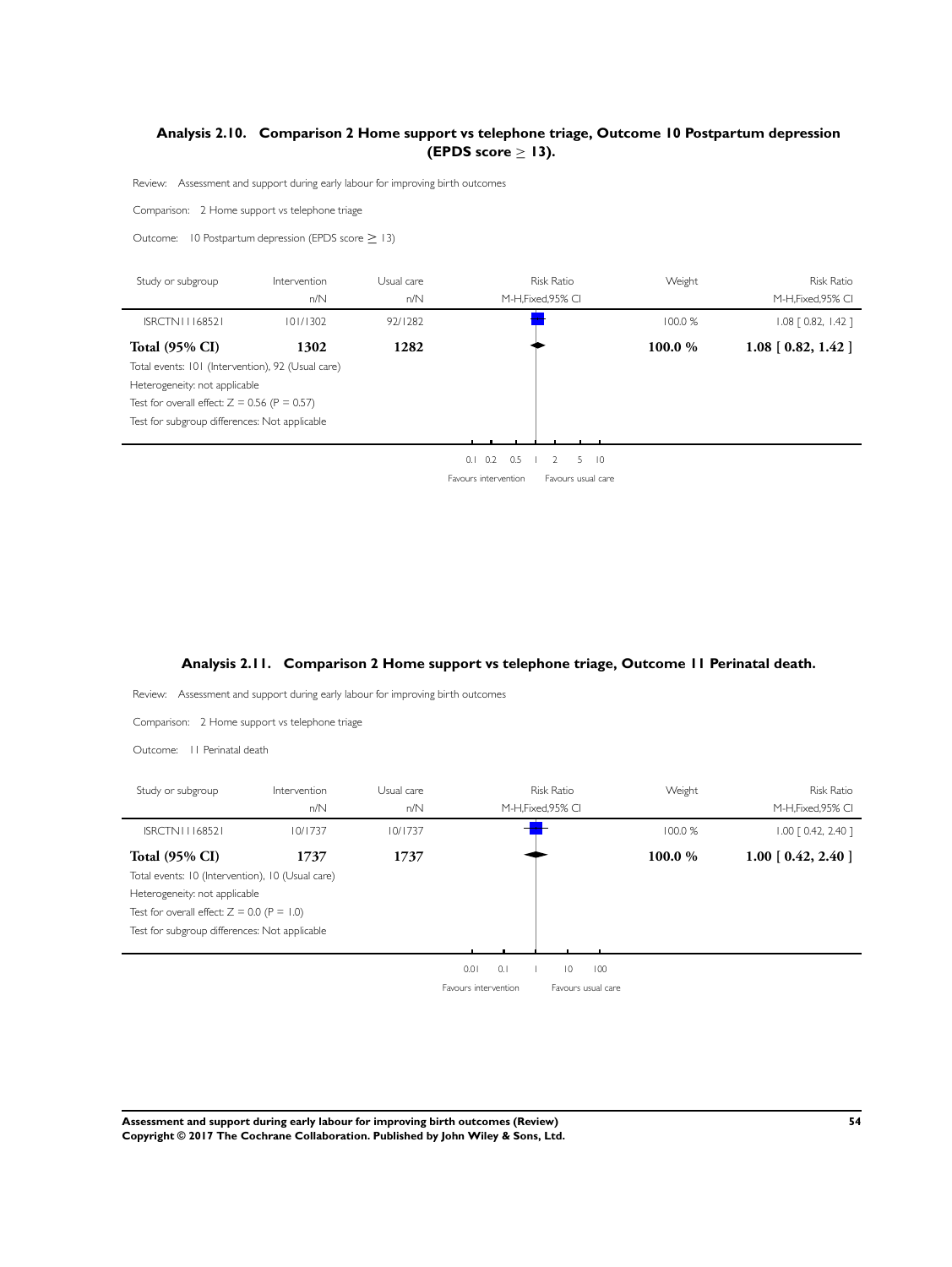### **Analysis 2.12. Comparison 2 Home support vs telephone triage, Outcome 12 Neonatal admission to special care.**

Review: Assessment and support during early labour for improving birth outcomes

#### Comparison: 2 Home support vs telephone triage

Outcome: 12 Neonatal admission to special care

| Study or subgroup                                                                              | Intervention | Usual care |                      | <b>Risk Ratio</b><br>$M -$<br>H,Random,95% | Weight | <b>Risk Ratio</b><br>$M -$<br>H,Random,95% |
|------------------------------------------------------------------------------------------------|--------------|------------|----------------------|--------------------------------------------|--------|--------------------------------------------|
|                                                                                                | n/N          | n/N        |                      |                                            |        |                                            |
| <b>ISRCTN11168521</b>                                                                          | 80/1737      | 82/1737    |                      |                                            | 46.1%  | 0.98 [ 0.72, 1.32 ]                        |
| Janssen 2003                                                                                   | 2/117        | 14/120     |                      |                                            | 10.4%  | $0.15$ $[0.03, 0.63]$                      |
| Janssen 2006                                                                                   | 59/728       | 54/731     |                      |                                            | 43.5 % | $1.10$ $[0.77, 1.56]$                      |
| <b>Total (95% CI)</b>                                                                          | 2582         | 2588       |                      |                                            | 100.0% | $0.84$ [ 0.50, 1.42 ]                      |
| Total events: 141 (Intervention), 150 (Usual care)                                             |              |            |                      |                                            |        |                                            |
| Heterogeneity: Tau <sup>2</sup> = 0.13; Chi <sup>2</sup> = 7.00, df = 2 (P = 0.03); $1^2$ =71% |              |            |                      |                                            |        |                                            |
| Test for overall effect: $Z = 0.64$ (P = 0.52)                                                 |              |            |                      |                                            |        |                                            |
| Test for subgroup differences: Not applicable                                                  |              |            |                      |                                            |        |                                            |
|                                                                                                |              |            |                      |                                            |        |                                            |
|                                                                                                |              |            | 0.1<br>0.01          | $ 0\rangle$<br>100                         |        |                                            |
|                                                                                                |              |            | Favours intervention | Favours usual care                         |        |                                            |

**Assessment and support during early labour for improving birth outcomes (Review) 55 Copyright © 2017 The Cochrane Collaboration. Published by John Wiley & Sons, Ltd.**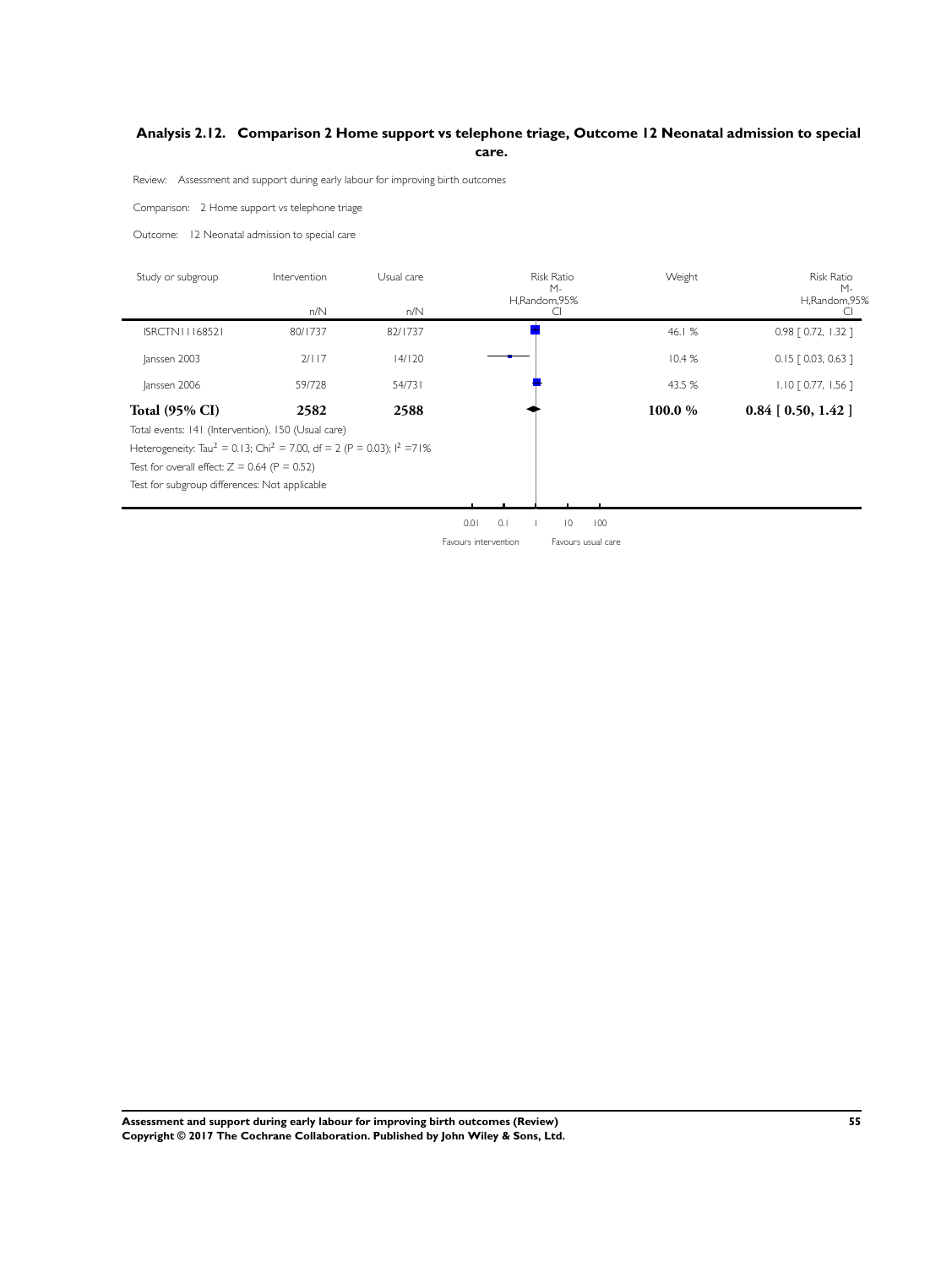### <span id="page-58-0"></span>**Analysis 2.13. Comparison 2 Home support vs telephone triage, Outcome 13 Apgar score < 7 at 5 minutes.**

Review: Assessment and support during early labour for improving birth outcomes

Comparison: 2 Home support vs telephone triage

Outcome: 13 Apgar score < 7 at 5 minutes

J.

| Study or subgroup                                                       | Intervention | Usual care |                      |     | <b>Risk Ratio</b>  |                    | Weight | <b>Risk Ratio</b>     |
|-------------------------------------------------------------------------|--------------|------------|----------------------|-----|--------------------|--------------------|--------|-----------------------|
|                                                                         | n/N          | n/N        |                      |     | M-H, Fixed, 95% CI |                    |        | M-H, Fixed, 95% CI    |
| <b>ISRCTN11168521</b>                                                   | 22/1737      | 19/1737    |                      |     |                    |                    | 71.8%  | $1.16$ $[0.63, 2.13]$ |
| Janssen 2003                                                            | 0/117        | 1/120      |                      |     |                    |                    | 5.6 %  | $0.34$ $[0.01, 8.31]$ |
| Janssen 2006                                                            | 9/728        | 6/731      |                      |     |                    |                    | 22.6 % | $1.51$ $[0.54, 4.21]$ |
| <b>Total (95% CI)</b>                                                   | 2582         | 2588       |                      |     |                    |                    | 100.0% | $1.19$ [ 0.71, 1.99 ] |
| Total events: 31 (Intervention), 26 (Usual care)                        |              |            |                      |     |                    |                    |        |                       |
| Heterogeneity: Chi <sup>2</sup> = 0.80, df = 2 (P = 0.67); $1^2$ = 0.0% |              |            |                      |     |                    |                    |        |                       |
| Test for overall effect: $Z = 0.67$ (P = 0.50)                          |              |            |                      |     |                    |                    |        |                       |
| Test for subgroup differences: Not applicable                           |              |            |                      |     |                    |                    |        |                       |
|                                                                         |              |            |                      |     |                    |                    |        |                       |
|                                                                         |              |            | 0.01                 | 0.1 | $ 0\rangle$        | 100                |        |                       |
|                                                                         |              |            | Favours intervention |     |                    | Favours usual care |        |                       |
|                                                                         |              |            |                      |     |                    |                    |        |                       |

### **Analysis 2.14. Comparison 2 Home support vs telephone triage, Outcome 14 Exclusive breastfeeding at discharge.**

Review: Assessment and support during early labour for improving birth outcomes

Comparison: 2 Home support vs telephone triage

Outcome: 14 Exclusive breastfeeding at discharge

| Study or subgroup                                    | Intervention | Usual care |                    |     | <b>Risk Ratio</b> |                      | Weight  | <b>Risk Ratio</b>     |
|------------------------------------------------------|--------------|------------|--------------------|-----|-------------------|----------------------|---------|-----------------------|
|                                                      | n/N          | n/N        |                    |     | M-H.Fixed.95% CI  |                      |         | M-H.Fixed.95% CI      |
| <b>ISRCTN11168521</b>                                | 1251/1737    | 1251/1737  |                    |     |                   |                      | 100.0 % | $1.00$ $[0.96, 1.04]$ |
| <b>Total (95% CI)</b>                                | 1737         | 1737       |                    |     |                   |                      | 100.0%  | $1.00$ [ 0.96, 1.04 ] |
| Total events: 1251 (Intervention), 1251 (Usual care) |              |            |                    |     |                   |                      |         |                       |
| Heterogeneity: not applicable                        |              |            |                    |     |                   |                      |         |                       |
| Test for overall effect: $Z = 0.0$ (P = 1.0)         |              |            |                    |     |                   |                      |         |                       |
| Test for subgroup differences: Not applicable        |              |            |                    |     |                   |                      |         |                       |
|                                                      |              |            |                    |     |                   |                      |         |                       |
|                                                      |              |            | 0.5                | 0.7 | 1.5               | $\overline{2}$       |         |                       |
|                                                      |              |            | Favours usual care |     |                   | Favours intervention |         |                       |

**Assessment and support during early labour for improving birth outcomes (Review) 56 Copyright © 2017 The Cochrane Collaboration. Published by John Wiley & Sons, Ltd.**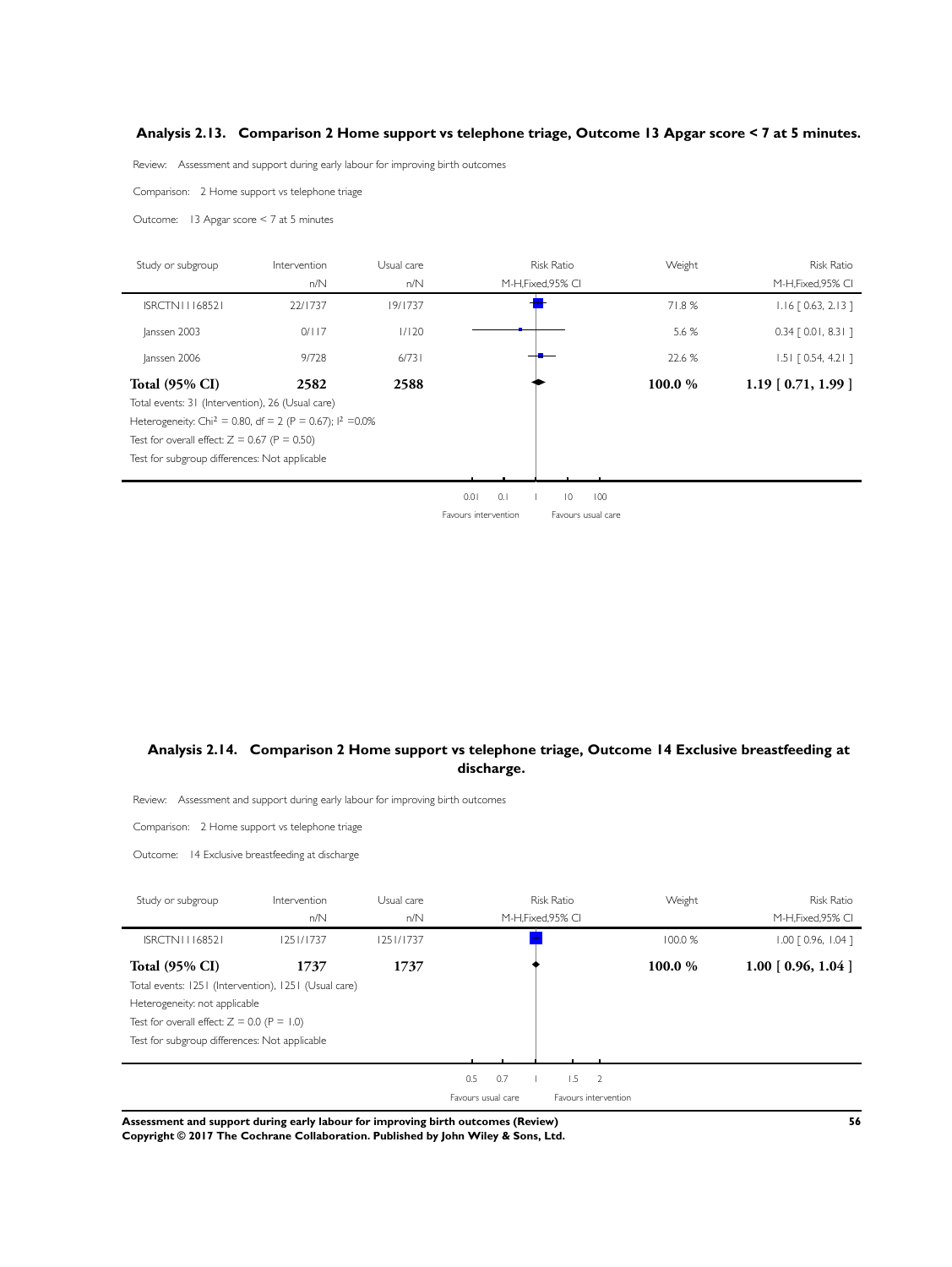### <span id="page-59-0"></span>**Analysis 2.15. Comparison 2 Home support vs telephone triage, Outcome 15 Exclusive breastfeeding at six weeks.**

Review: Assessment and support during early labour for improving birth outcomes

Comparison: 2 Home support vs telephone triage

Outcome: 15 Exclusive breastfeeding at six weeks

| M-H, Fixed, 95% CI<br>M-H,Fixed,95% Cl<br>n/N<br>$n/N$<br>100.0 %<br><b>ISRCTN11168521</b><br>712/1737<br>677/1737<br>$1.05$ [ 0.97, $1.14$ ]<br>$1.05$ [ 0.97, 1.14 ]<br><b>Total (95% CI)</b><br>100.0%<br>1737<br>1737<br>Total events: 712 (Intervention), 677 (Usual care)<br>Heterogeneity: not applicable<br>Test for overall effect: $Z = 1.21$ (P = 0.23)<br>Test for subgroup differences: Not applicable<br>0.5<br>0.7<br>1.5<br>$\overline{2}$<br>Favours intervention<br>Favours usual care | Study or subgroup | Intervention | Usual care |  |  | Risk Ratio |  | Weight | <b>Risk Ratio</b> |  |
|----------------------------------------------------------------------------------------------------------------------------------------------------------------------------------------------------------------------------------------------------------------------------------------------------------------------------------------------------------------------------------------------------------------------------------------------------------------------------------------------------------|-------------------|--------------|------------|--|--|------------|--|--------|-------------------|--|
|                                                                                                                                                                                                                                                                                                                                                                                                                                                                                                          |                   |              |            |  |  |            |  |        |                   |  |
|                                                                                                                                                                                                                                                                                                                                                                                                                                                                                                          |                   |              |            |  |  |            |  |        |                   |  |
|                                                                                                                                                                                                                                                                                                                                                                                                                                                                                                          |                   |              |            |  |  |            |  |        |                   |  |
|                                                                                                                                                                                                                                                                                                                                                                                                                                                                                                          |                   |              |            |  |  |            |  |        |                   |  |
|                                                                                                                                                                                                                                                                                                                                                                                                                                                                                                          |                   |              |            |  |  |            |  |        |                   |  |
|                                                                                                                                                                                                                                                                                                                                                                                                                                                                                                          |                   |              |            |  |  |            |  |        |                   |  |
|                                                                                                                                                                                                                                                                                                                                                                                                                                                                                                          |                   |              |            |  |  |            |  |        |                   |  |
|                                                                                                                                                                                                                                                                                                                                                                                                                                                                                                          |                   |              |            |  |  |            |  |        |                   |  |
|                                                                                                                                                                                                                                                                                                                                                                                                                                                                                                          |                   |              |            |  |  |            |  |        |                   |  |
|                                                                                                                                                                                                                                                                                                                                                                                                                                                                                                          |                   |              |            |  |  |            |  |        |                   |  |
|                                                                                                                                                                                                                                                                                                                                                                                                                                                                                                          |                   |              |            |  |  |            |  |        |                   |  |
|                                                                                                                                                                                                                                                                                                                                                                                                                                                                                                          |                   |              |            |  |  |            |  |        |                   |  |
|                                                                                                                                                                                                                                                                                                                                                                                                                                                                                                          |                   |              |            |  |  |            |  |        |                   |  |
|                                                                                                                                                                                                                                                                                                                                                                                                                                                                                                          |                   |              |            |  |  |            |  |        |                   |  |
|                                                                                                                                                                                                                                                                                                                                                                                                                                                                                                          |                   |              |            |  |  |            |  |        |                   |  |
|                                                                                                                                                                                                                                                                                                                                                                                                                                                                                                          |                   |              |            |  |  |            |  |        |                   |  |
|                                                                                                                                                                                                                                                                                                                                                                                                                                                                                                          |                   |              |            |  |  |            |  |        |                   |  |
|                                                                                                                                                                                                                                                                                                                                                                                                                                                                                                          |                   |              |            |  |  |            |  |        |                   |  |
|                                                                                                                                                                                                                                                                                                                                                                                                                                                                                                          |                   |              |            |  |  |            |  |        |                   |  |
|                                                                                                                                                                                                                                                                                                                                                                                                                                                                                                          |                   |              |            |  |  |            |  |        |                   |  |
|                                                                                                                                                                                                                                                                                                                                                                                                                                                                                                          |                   |              |            |  |  |            |  |        |                   |  |
|                                                                                                                                                                                                                                                                                                                                                                                                                                                                                                          |                   |              |            |  |  |            |  |        |                   |  |
|                                                                                                                                                                                                                                                                                                                                                                                                                                                                                                          |                   |              |            |  |  |            |  |        |                   |  |

**Assessment and support during early labour for improving birth outcomes (Review) 57 Copyright © 2017 The Cochrane Collaboration. Published by John Wiley & Sons, Ltd.**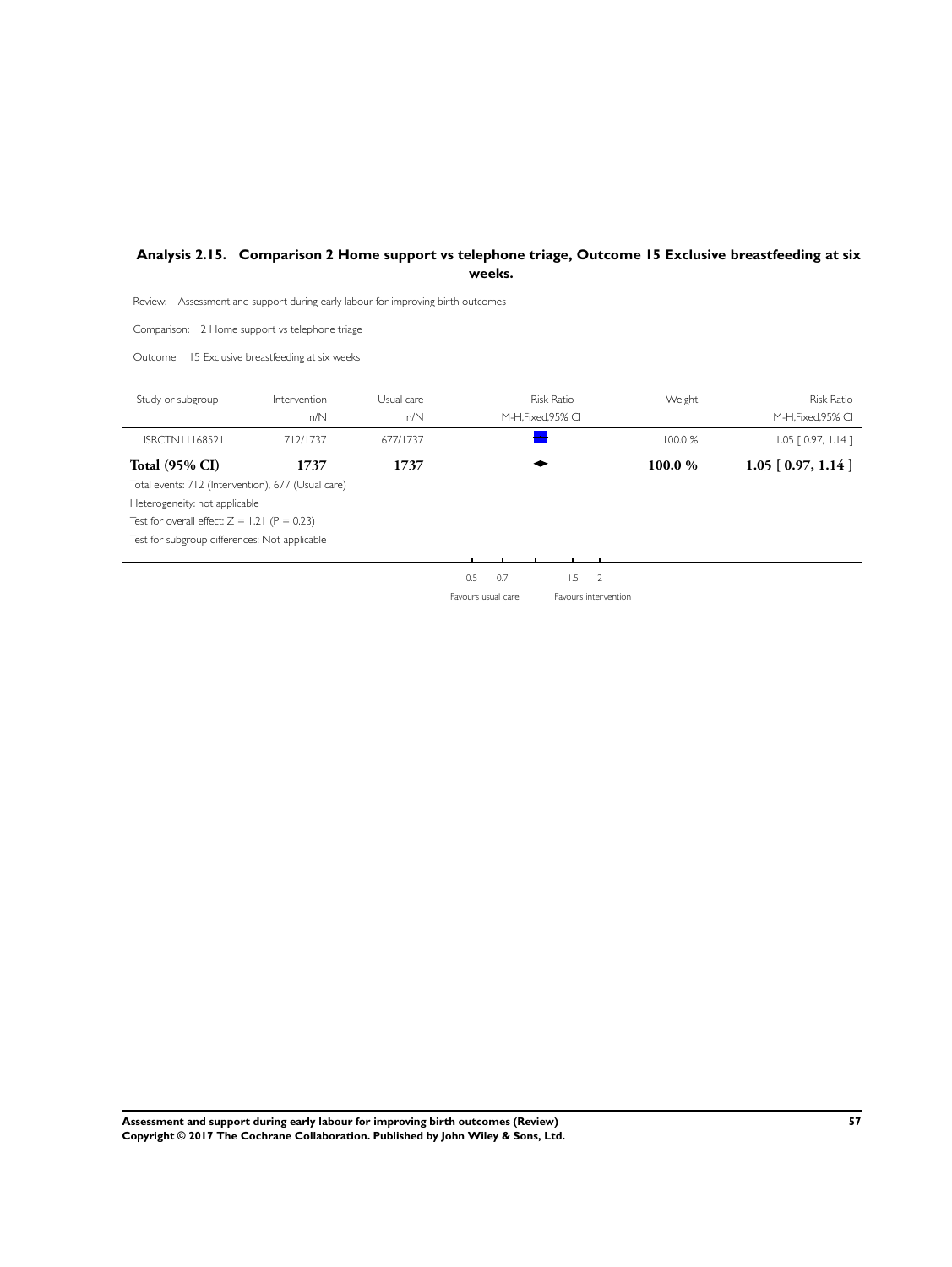### <span id="page-60-0"></span>**Analysis 3.1. Comparison 3 One-to-one structured care vs usual care, Outcome 1 Rate of caesarean section.**

Review: Assessment and support during early labour for improving birth outcomes

Comparison: 3 One-to-one structured care vs usual care

Outcome: 1 Rate of caesarean section

| Study or subgroup                                  | Intervention<br>n/N | Usual care<br>n/N |                      | <b>Risk Ratio</b><br>M-H, Fixed, 95% CI |                |                    | Weight  | <b>Risk Ratio</b><br>M-H, Fixed, 95% CI |  |
|----------------------------------------------------|---------------------|-------------------|----------------------|-----------------------------------------|----------------|--------------------|---------|-----------------------------------------|--|
| Hodnett 2008                                       | 559/2497            | 604/2499          |                      |                                         |                |                    | 100.0 % | 0.93 [ 0.84, 1.02 ]                     |  |
| Total (95% CI)                                     | 2497                | 2499              |                      |                                         |                |                    | 100.0 % | $0.93$ [ $0.84$ , 1.02 ]                |  |
| Total events: 559 (Intervention), 604 (Usual care) |                     |                   |                      |                                         |                |                    |         |                                         |  |
| Heterogeneity: not applicable                      |                     |                   |                      |                                         |                |                    |         |                                         |  |
| Test for overall effect: $Z = 1.49$ (P = 0.14)     |                     |                   |                      |                                         |                |                    |         |                                         |  |
| Test for subgroup differences: Not applicable      |                     |                   |                      |                                         |                |                    |         |                                         |  |
|                                                    |                     |                   |                      |                                         |                |                    |         |                                         |  |
|                                                    |                     |                   | 0.2                  | 0.5                                     | $\overline{2}$ | 5                  |         |                                         |  |
|                                                    |                     |                   | Favours intervention |                                         |                | Favours usual care |         |                                         |  |
|                                                    |                     |                   |                      |                                         |                |                    |         |                                         |  |
|                                                    |                     |                   |                      |                                         |                |                    |         |                                         |  |
|                                                    |                     |                   |                      |                                         |                |                    |         |                                         |  |
|                                                    |                     |                   |                      |                                         |                |                    |         |                                         |  |
|                                                    |                     |                   |                      |                                         |                |                    |         |                                         |  |

### **Analysis 3.2. Comparison 3 One-to-one structured care vs usual care, Outcome 2 Rate of instrumental vaginal birth.**

Review: Assessment and support during early labour for improving birth outcomes

Comparison: 3 One-to-one structured care vs usual care

Outcome: 2 Rate of instrumental vaginal birth

| Study or subgroup                                  | Intervention<br>n/N | Usual care<br>n/N |                      |     | <b>Risk Ratio</b><br>M-H, Fixed, 95% CI |                    | Weight | <b>Risk Ratio</b><br>M-H, Fixed, 95% CI |
|----------------------------------------------------|---------------------|-------------------|----------------------|-----|-----------------------------------------|--------------------|--------|-----------------------------------------|
| Hodnett 2008                                       | 341/2497            | 362/2499          |                      |     |                                         |                    | 100.0% | $0.94$ $[0.82, 1.08]$                   |
| <b>Total (95% CI)</b>                              | 2497                | 2499              |                      |     |                                         |                    | 100.0% | $0.94$ [ 0.82, 1.08 ]                   |
| Total events: 341 (Intervention), 362 (Usual care) |                     |                   |                      |     |                                         |                    |        |                                         |
| Heterogeneity: not applicable                      |                     |                   |                      |     |                                         |                    |        |                                         |
| Test for overall effect: $Z = 0.84$ (P = 0.40)     |                     |                   |                      |     |                                         |                    |        |                                         |
| Test for subgroup differences: Not applicable      |                     |                   |                      |     |                                         |                    |        |                                         |
|                                                    |                     |                   |                      |     |                                         |                    |        |                                         |
|                                                    |                     |                   | 0.2                  | 0.5 | $\overline{2}$                          | 5                  |        |                                         |
|                                                    |                     |                   | Favours intervention |     |                                         | Favours usual care |        |                                         |
|                                                    |                     |                   |                      |     |                                         |                    |        |                                         |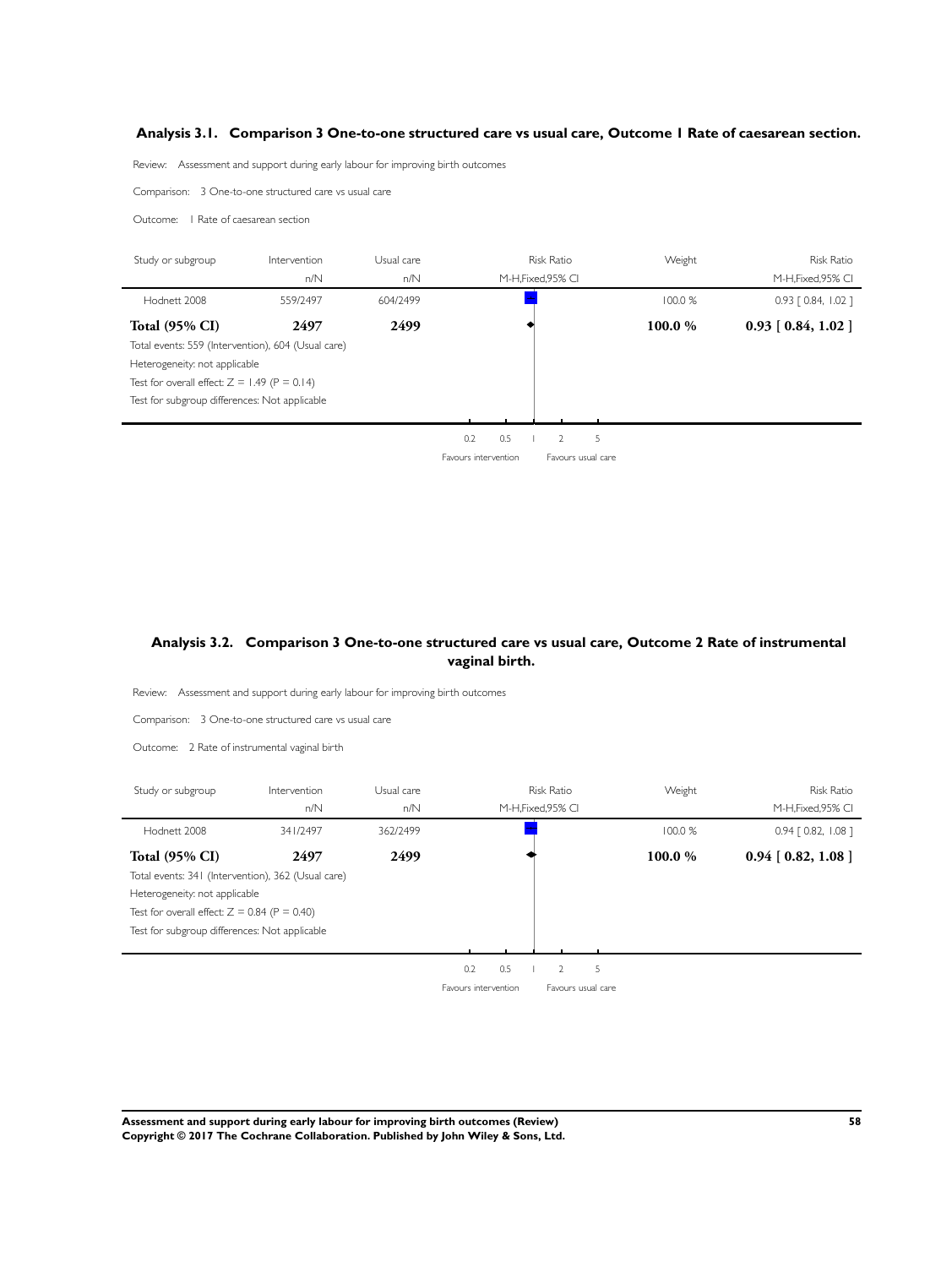### <span id="page-61-0"></span>**Analysis 3.3. Comparison 3 One-to-one structured care vs usual care, Outcome 3 Serious maternal morbidity.**

Review: Assessment and support during early labour for improving birth outcomes

Comparison: 3 One-to-one structured care vs usual care

Outcome: 3 Serious maternal morbidity

| Study or subgroup                                | Intervention | Usual care |                      |                    | <b>Risk Ratio</b> |                    | Weight | <b>Risk Ratio</b>     |  |
|--------------------------------------------------|--------------|------------|----------------------|--------------------|-------------------|--------------------|--------|-----------------------|--|
|                                                  | n/N          | n/N        |                      | M-H, Fixed, 95% CI |                   |                    |        | M-H, Fixed, 95% CI    |  |
| Hodnett 2008                                     | 89/2497      | 79/2499    |                      |                    |                   |                    | 100.0% | $1.13$ $[0.84, 1.52]$ |  |
| <b>Total (95% CI)</b>                            | 2497         | 2499       |                      |                    | 100.0%            |                    |        | $1.13$ [ 0.84, 1.52 ] |  |
| Total events: 89 (Intervention), 79 (Usual care) |              |            |                      |                    |                   |                    |        |                       |  |
| Heterogeneity: not applicable                    |              |            |                      |                    |                   |                    |        |                       |  |
| Test for overall effect: $Z = 0.79$ (P = 0.43)   |              |            |                      |                    |                   |                    |        |                       |  |
| Test for subgroup differences: Not applicable    |              |            |                      |                    |                   |                    |        |                       |  |
|                                                  |              |            |                      |                    |                   |                    |        |                       |  |
|                                                  |              |            | 0.02                 | 0.1                | $\overline{0}$    | 50                 |        |                       |  |
|                                                  |              |            | Favours intervention |                    |                   | Favours usual care |        |                       |  |
|                                                  |              |            |                      |                    |                   |                    |        |                       |  |
|                                                  |              |            |                      |                    |                   |                    |        |                       |  |

### **Analysis 3.4. Comparison 3 One-to-one structured care vs usual care, Outcome 4 Use of epidural or any regional anaesthesia.**

| Review: Assessment and support during early labour for improving birth outcomes |                     |                   |     |     |                                         |         |                                         |
|---------------------------------------------------------------------------------|---------------------|-------------------|-----|-----|-----------------------------------------|---------|-----------------------------------------|
| Comparison: 3 One-to-one structured care vs usual care                          |                     |                   |     |     |                                         |         |                                         |
| Outcome: 4 Use of epidural or any regional anaesthesia                          |                     |                   |     |     |                                         |         |                                         |
| Study or subgroup                                                               | Intervention<br>n/N | Usual care<br>n/N |     |     | <b>Risk Ratio</b><br>M-H, Fixed, 95% CI | Weight  | <b>Risk Ratio</b><br>M-H, Fixed, 95% CI |
| Hodnett 2008                                                                    | 2385/2497           | 2387/2499         |     |     |                                         | 100.0 % | $1.00$ $[0.99, 1.01]$                   |
|                                                                                 | 2497                | 2499              |     |     |                                         | 100.0 % | $1.00$ [ 0.99, 1.01 ]                   |
| <b>Total (95% CI)</b>                                                           |                     |                   |     |     |                                         |         |                                         |
| Total events: 2385 (Intervention), 2387 (Usual care)                            |                     |                   |     |     |                                         |         |                                         |
| Heterogeneity: not applicable                                                   |                     |                   |     |     |                                         |         |                                         |
| Test for overall effect: $Z = 0.01$ (P = 1.0)                                   |                     |                   |     |     |                                         |         |                                         |
| Test for subgroup differences: Not applicable                                   |                     |                   |     |     |                                         |         |                                         |
|                                                                                 |                     |                   |     |     |                                         |         |                                         |
|                                                                                 |                     |                   | 0.5 | 0.7 | 1.5<br>$\overline{2}$                   |         |                                         |

**Assessment and support during early labour for improving birth outcomes (Review) 59 Copyright © 2017 The Cochrane Collaboration. Published by John Wiley & Sons, Ltd.**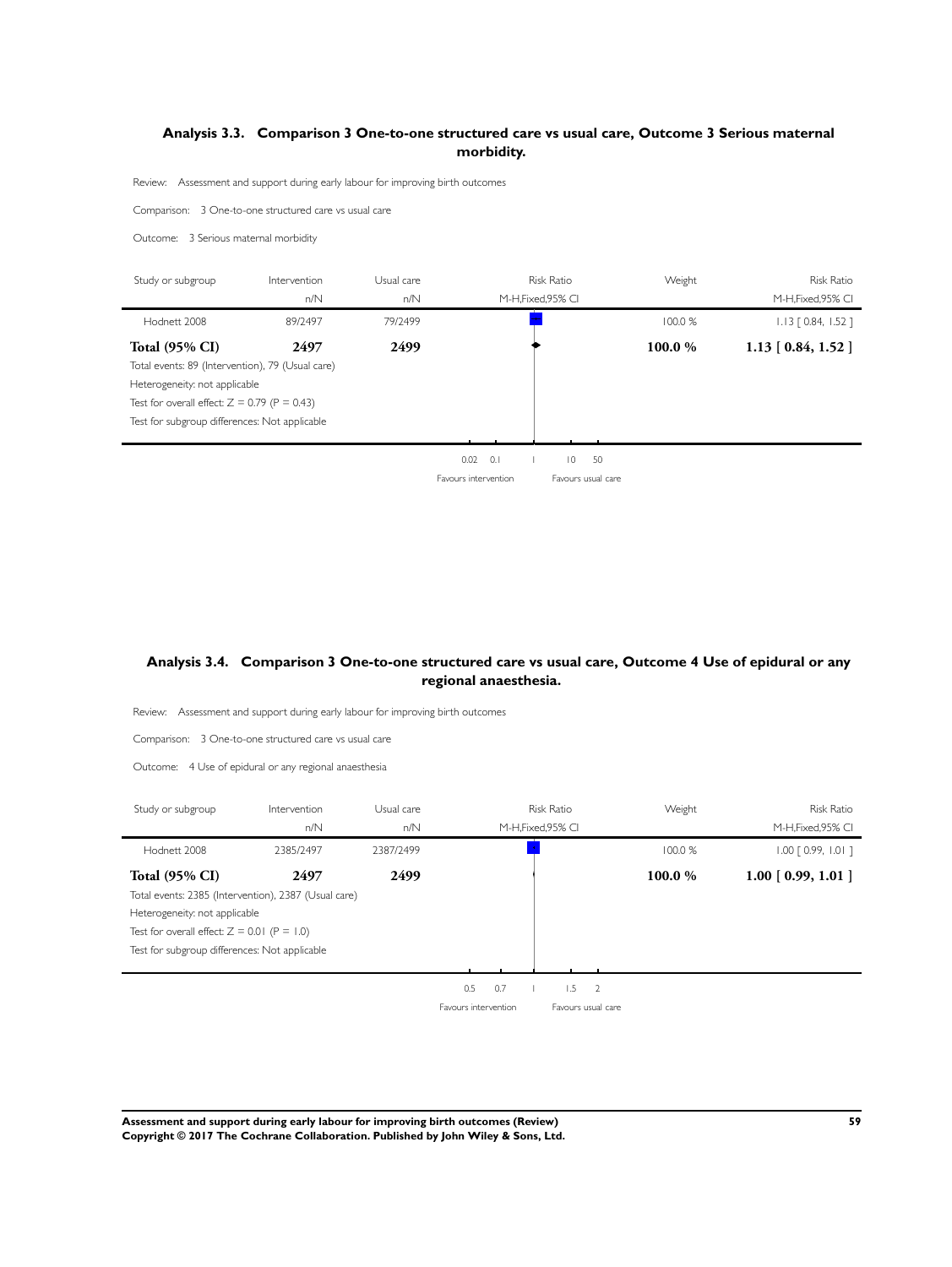### **Analysis 3.5. Comparison 3 One-to-one structured care vs usual care, Outcome 5 Perinatal death.**

<span id="page-62-0"></span>Review: Assessment and support during early labour for improving birth outcomes

Comparison: 3 One-to-one structured care vs usual care

Outcome: 5 Perinatal death

| Study or subgroup                              | Intervention | Usual care |                      |                 | <b>Risk Ratio</b>  | Weight             | <b>Risk Ratio</b>  |
|------------------------------------------------|--------------|------------|----------------------|-----------------|--------------------|--------------------|--------------------|
|                                                | n/N          | n/N        |                      |                 | M-H, Fixed, 95% CI |                    | M-H, Fixed, 95% CI |
| Hodnett 2008                                   | 0/2494       | 0/2495     |                      |                 |                    |                    | Not estimable      |
| <b>Total (95% CI)</b>                          | 2494         | 2495       |                      |                 |                    |                    | Not estimable      |
| Total events: 0 (Intervention), 0 (Usual care) |              |            |                      |                 |                    |                    |                    |
| Heterogeneity: not applicable                  |              |            |                      |                 |                    |                    |                    |
| Test for overall effect: not applicable        |              |            |                      |                 |                    |                    |                    |
| Test for subgroup differences: Not applicable  |              |            |                      |                 |                    |                    |                    |
|                                                |              |            |                      |                 |                    |                    |                    |
|                                                |              |            | 0.01                 | $\mathcal{O}$ . | $\overline{0}$     | 100                |                    |
|                                                |              |            | Favours intervention |                 |                    | Favours usual care |                    |

### **Analysis 3.6. Comparison 3 One-to-one structured care vs usual care, Outcome 6 Neonatal admission to special care.**

Review: Assessment and support during early labour for improving birth outcomes

Comparison: 3 One-to-one structured care vs usual care

Outcome: 6 Neonatal admission to special care

| Study or subgroup                                  | Intervention | Usual care |                      | <b>Risk Ratio</b>  |  |             | Weight             | <b>Risk Ratio</b> |                       |
|----------------------------------------------------|--------------|------------|----------------------|--------------------|--|-------------|--------------------|-------------------|-----------------------|
|                                                    | n/N          | n/N        |                      | M-H, Fixed, 95% CI |  |             |                    |                   | M-H, Fixed, 95% CI    |
| Hodnett 2008                                       | 168/2494     | 171/2495   |                      |                    |  |             |                    | 100.0 %           | $0.98$ $[0.80, 1.21]$ |
| <b>Total (95% CI)</b>                              | 2494         | 2495       |                      |                    |  |             |                    | 100.0 %           | $0.98$ [ 0.80, 1.21 ] |
| Total events: 168 (Intervention), 171 (Usual care) |              |            |                      |                    |  |             |                    |                   |                       |
| Heterogeneity: not applicable                      |              |            |                      |                    |  |             |                    |                   |                       |
| Test for overall effect: $Z = 0.16$ (P = 0.87)     |              |            |                      |                    |  |             |                    |                   |                       |
| Test for subgroup differences: Not applicable      |              |            |                      |                    |  |             |                    |                   |                       |
|                                                    |              |            |                      |                    |  |             |                    |                   |                       |
|                                                    |              |            | 0.01                 | 0.1                |  | $ 0\rangle$ | 100                |                   |                       |
|                                                    |              |            | Favours intervention |                    |  |             | Favours usual care |                   |                       |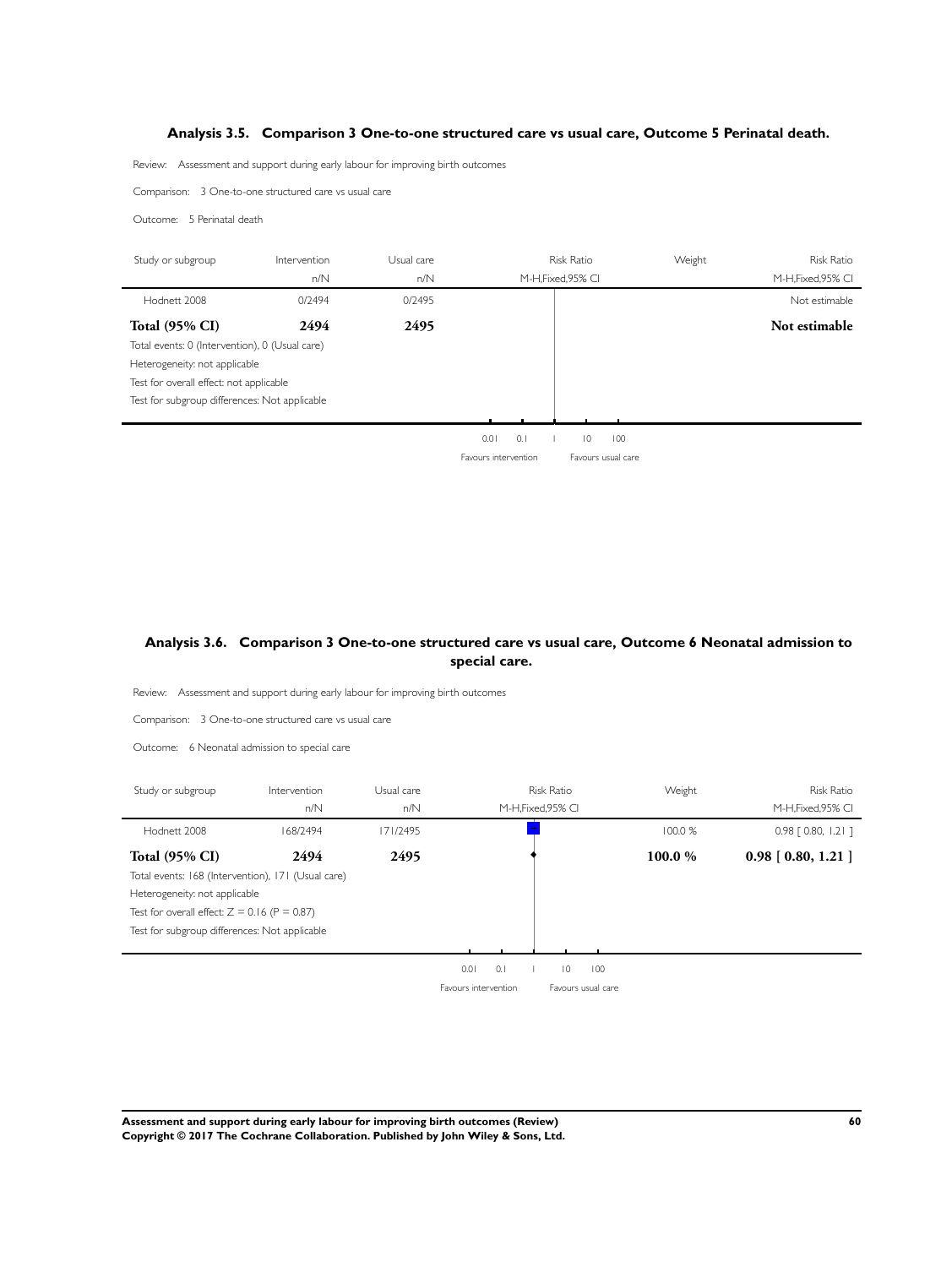### <span id="page-63-0"></span>**Analysis 3.7. Comparison 3 One-to-one structured care vs usual care, Outcome 7 Apgar score < 7 at 5 minutes.**

Review: Assessment and support during early labour for improving birth outcomes

Comparison: 3 One-to-one structured care vs usual care

Outcome: 7 Apgar score < 7 at 5 minutes

| Study or subgroup                                | Intervention<br>n/N | Usual care<br>n/N |                      |     | <b>Risk Ratio</b><br>M-H, Fixed, 95% CI |                    | Weight  | <b>Risk Ratio</b><br>M-H, Fixed, 95% CI |
|--------------------------------------------------|---------------------|-------------------|----------------------|-----|-----------------------------------------|--------------------|---------|-----------------------------------------|
| Hodnett 2008                                     | 30/2494             | 28/2495           |                      |     |                                         |                    | 100.0 % | $1.07$ $[0.64, 1.79]$                   |
| <b>Total (95% CI)</b>                            | 2494                | 2495              |                      |     |                                         |                    | 100.0%  | $1.07$ [ 0.64, 1.79 ]                   |
| Total events: 30 (Intervention), 28 (Usual care) |                     |                   |                      |     |                                         |                    |         |                                         |
| Heterogeneity: not applicable                    |                     |                   |                      |     |                                         |                    |         |                                         |
| Test for overall effect: $Z = 0.27$ (P = 0.79)   |                     |                   |                      |     |                                         |                    |         |                                         |
| Test for subgroup differences: Not applicable    |                     |                   |                      |     |                                         |                    |         |                                         |
|                                                  |                     |                   |                      |     |                                         |                    |         |                                         |
|                                                  |                     |                   | 0.01                 | 0.1 | $ 0\rangle$                             | 100                |         |                                         |
|                                                  |                     |                   | Favours intervention |     |                                         | Favours usual care |         |                                         |
|                                                  |                     |                   |                      |     |                                         |                    |         |                                         |
|                                                  |                     |                   |                      |     |                                         |                    |         |                                         |

### **A D D I T I O N A L T A B L E S**

**Table 1. Labour diagnosis algorithm versus routine care (Cheyne 2008)**

| <b>OUTCOME</b>                       | Intervention (after)<br>$n = 892$ | Control (after)<br>$n = 1279$ | <b>Difference</b><br>tween groups adjusted<br>for baseline differences<br>between clusters with<br>95% CI | be- P value |
|--------------------------------------|-----------------------------------|-------------------------------|-----------------------------------------------------------------------------------------------------------|-------------|
| Spontaneous vertex de- 526<br>livery |                                   | 785                           | $-3.2$ ( $-15.1$ to 8.7)                                                                                  | 0.6         |
| <b>ARM</b>                           | 401                               | 500                           | 5.6 $(-2.2 \text{ to } 13.4)$                                                                             | 0.1         |
| Electronic fetal monitor- 557<br>ing |                                   | 820                           | $-0.1$ ( $-14.2$ to $14.1$ )                                                                              | 1.0         |
| Assisted vaginal delivery 241        |                                   | 323                           |                                                                                                           |             |
| Caesarean section                    | 123                               | 168                           |                                                                                                           |             |
| $3^{rd}$ or $4^{th}$ degree tear     | 7                                 | 8                             |                                                                                                           |             |
| Epidural                             | 290                               | 441                           | 2.1 $(-8.0 \text{ to } 12.2)$                                                                             | 0.7         |

**Assessment and support during early labour for improving birth outcomes (Review) 61 Copyright © 2017 The Cochrane Collaboration. Published by John Wiley & Sons, Ltd.**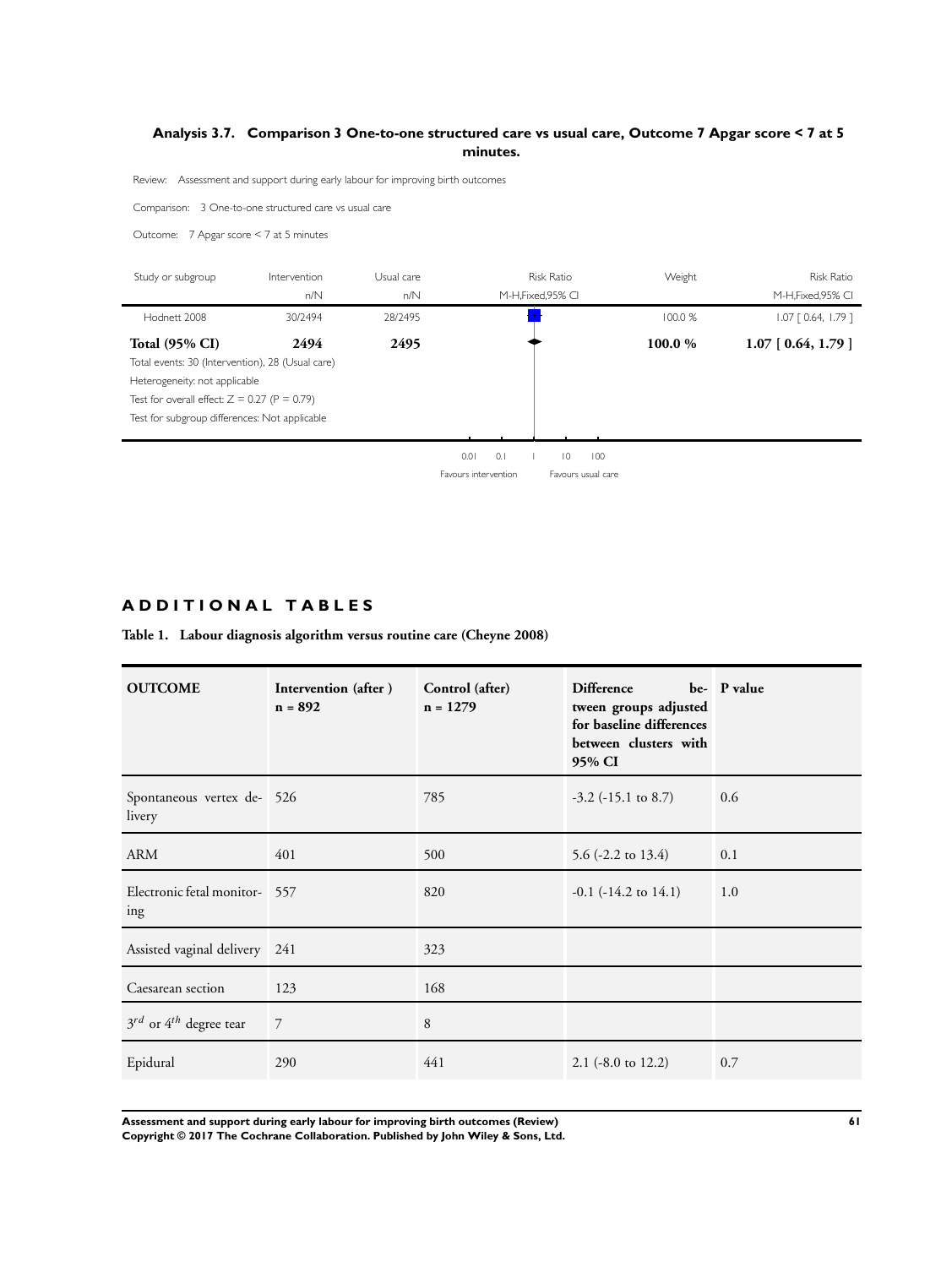### **Table 1. Labour diagnosis algorithm versus routine care (Cheyne 2008)** (*Continued)*

| Additional analgesia re- 532<br>quired<br>Opiate                                                                                                                                                                                               |                   | 649                    | 1.5 (-4.6 to 7.6)                               | 0.6            |
|------------------------------------------------------------------------------------------------------------------------------------------------------------------------------------------------------------------------------------------------|-------------------|------------------------|-------------------------------------------------|----------------|
| Additional analgesia re- 177<br>quired<br>Epidural and opiate                                                                                                                                                                                  |                   | 225                    | $4.4$ (-2.8 to 11.7)                            | 0.2            |
| Any maternal complica- 439<br>tion                                                                                                                                                                                                             |                   | 596                    | 3.9 (-9.4 to 17.2)                              | 0.5            |
| PP haemorrhage (spec-<br>ify)<br>Intrapartum<br>Post partum                                                                                                                                                                                    | 5<br>10           | 7<br>20                |                                                 |                |
| augmentation 343<br>Labour<br>with oxytocin                                                                                                                                                                                                    |                   | 484                    | $0.3$ (-9.2 to 9.8)                             | 0.9            |
| Unplanned birth out of 11<br>hospital                                                                                                                                                                                                          |                   | 11                     |                                                 |                |
| Fetal distress                                                                                                                                                                                                                                 | 166               | 242                    | 2.4 (-6.6 to 11.3)                              | 0.6            |
| Meconium<br>stained 133<br>liquor                                                                                                                                                                                                              |                   | 211                    | $-0.5$ ( $-7.2$ to 6.3)                         | 0.9            |
| Neonatal resuscitation                                                                                                                                                                                                                         | 106               | 145                    | $-0.9$ ( $-6.4$ to $4.7$ )                      | 0.7            |
| Admission to special care 29                                                                                                                                                                                                                   |                   | 60                     | $-0.4$ ( $-2.6$ to 1.8)                         | 0.7            |
| Apgar score < 7 at 5 min- 9<br>utes                                                                                                                                                                                                            |                   | 13                     |                                                 |                |
| Admission to hospital at<br>first presentation (1 ad-<br>mission)<br>One presentations be- 35<br>fore admission in labour<br>Two presentations before<br>admission in labour<br>Three or more presenta-<br>tions before admission in<br>labour | 398<br>305<br>149 | 795<br>366<br>88<br>20 | $-19.2$ ( $-29.9$ to $-8.6$ )                   | 0.002          |
| Failure to progress $1^{st}$<br>stage<br>Failure to progress $2^{nd}$<br>stage                                                                                                                                                                 | 42<br>142         | 59<br>119              | $-3.4$ ( $-15.3$ to 8.6)<br>15.2 (-4.5 to 34.9) | 0.5<br>$0.1\,$ |

**Assessment and support during early labour for improving birth outcomes (Review) 62 Copyright © 2017 The Cochrane Collaboration. Published by John Wiley & Sons, Ltd.**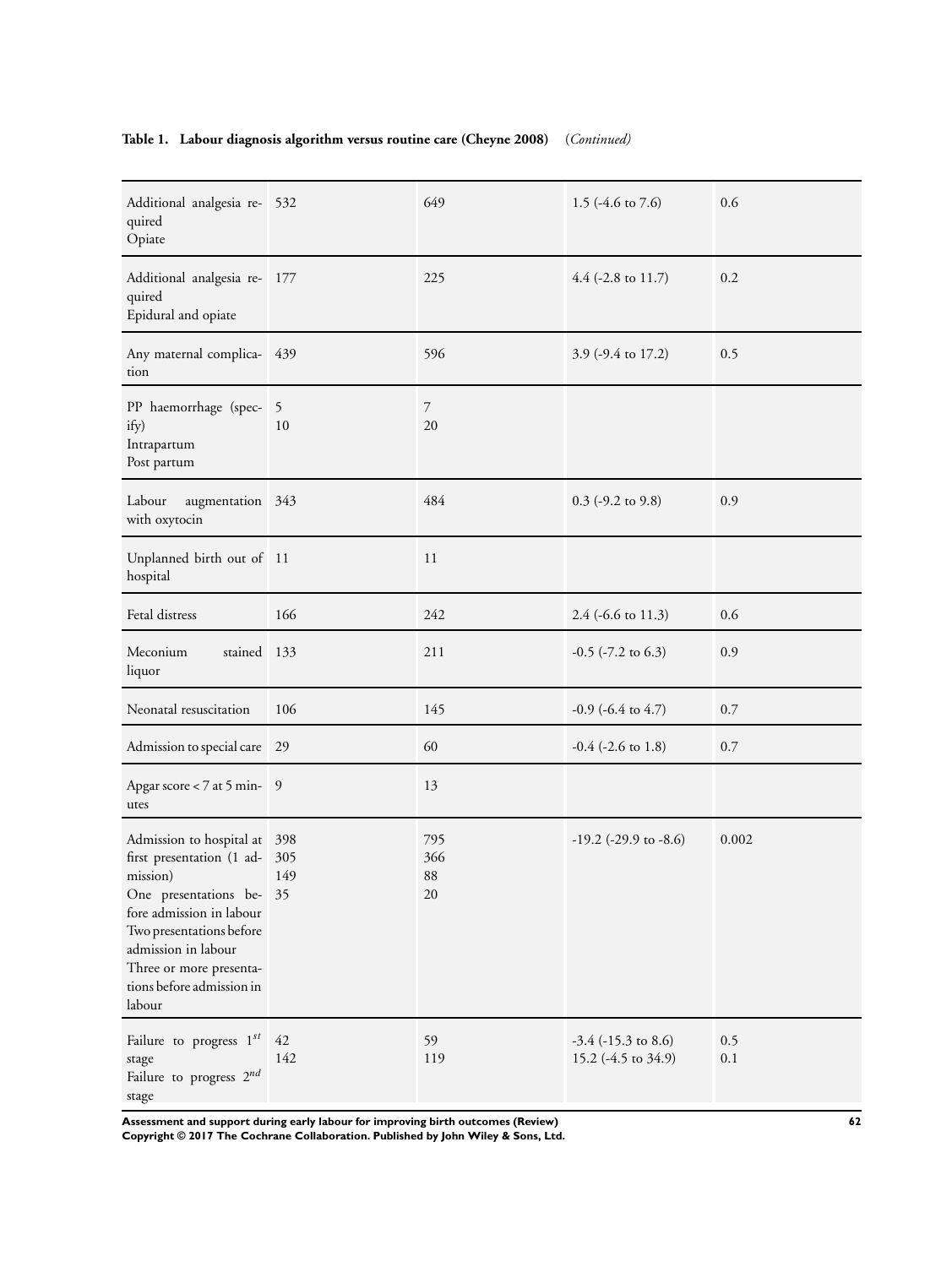<span id="page-65-0"></span>**Table 2. Labour diagnosis algorithm versus routine care (Cheyne 2008) (Continuous data)**

| <b>OUTCOME</b>                                                               | Intervention $n =$ SD<br>892<br>Mean |            | Control $n=1279$<br>Mean | SD <sub>-</sub> | Difference between P value<br>groups adjusted for<br>baseline differences<br>between clusters |     |
|------------------------------------------------------------------------------|--------------------------------------|------------|--------------------------|-----------------|-----------------------------------------------------------------------------------------------|-----|
| $Du-$<br>ration of labour<br>from admission<br>to labour ward to<br>delivery | 9.6                                  | 11.29      | 8.06                     | 5.41            | $0.75$ (-0.55 to 2.05) 0.2                                                                    |     |
| Mean number of 3.67<br>vaginal examina-<br>tions                             |                                      | Range 0-11 | 3.46                     | Range 0-11      | $0.2$ (-0.3 to 0.7)                                                                           | 0.3 |

### **A P P E N D I C E S**

### **Appendix 1. Search terms**

[ClinicalTrials.gov](http://clinicaltrials.gov/) and the WHO International Clinical Trials Registry Platform ([ICTRP\)](http://apps.who.int/trialsearch/) (Labor onset OR labour onset OR latent phase OR early labor OR early labour OR perinatal) AND (educational OR education OR assess OR assessment OR psychological OR psychosocial OR support OR supportive)

### **W H A T ' S N E W**

| Date           | Event   | Description                                                                                                                                                                                                                                                                                                                                                                                                                                                                          |
|----------------|---------|--------------------------------------------------------------------------------------------------------------------------------------------------------------------------------------------------------------------------------------------------------------------------------------------------------------------------------------------------------------------------------------------------------------------------------------------------------------------------------------|
| 17 August 2017 | Amended | This review has been amended since the last published version in April 2017. The overall conclusions<br>remain unchanged. Two reports of a trial previously excluded have now been included (Cheyne 2008)<br>. This was a cluster-randomised trial. The trial compared women attending units where assessment<br>by midwives was carried out either using strict criteria for labour diagnosis using an algorithm or by<br>routine assessment to decide whether women were in labour |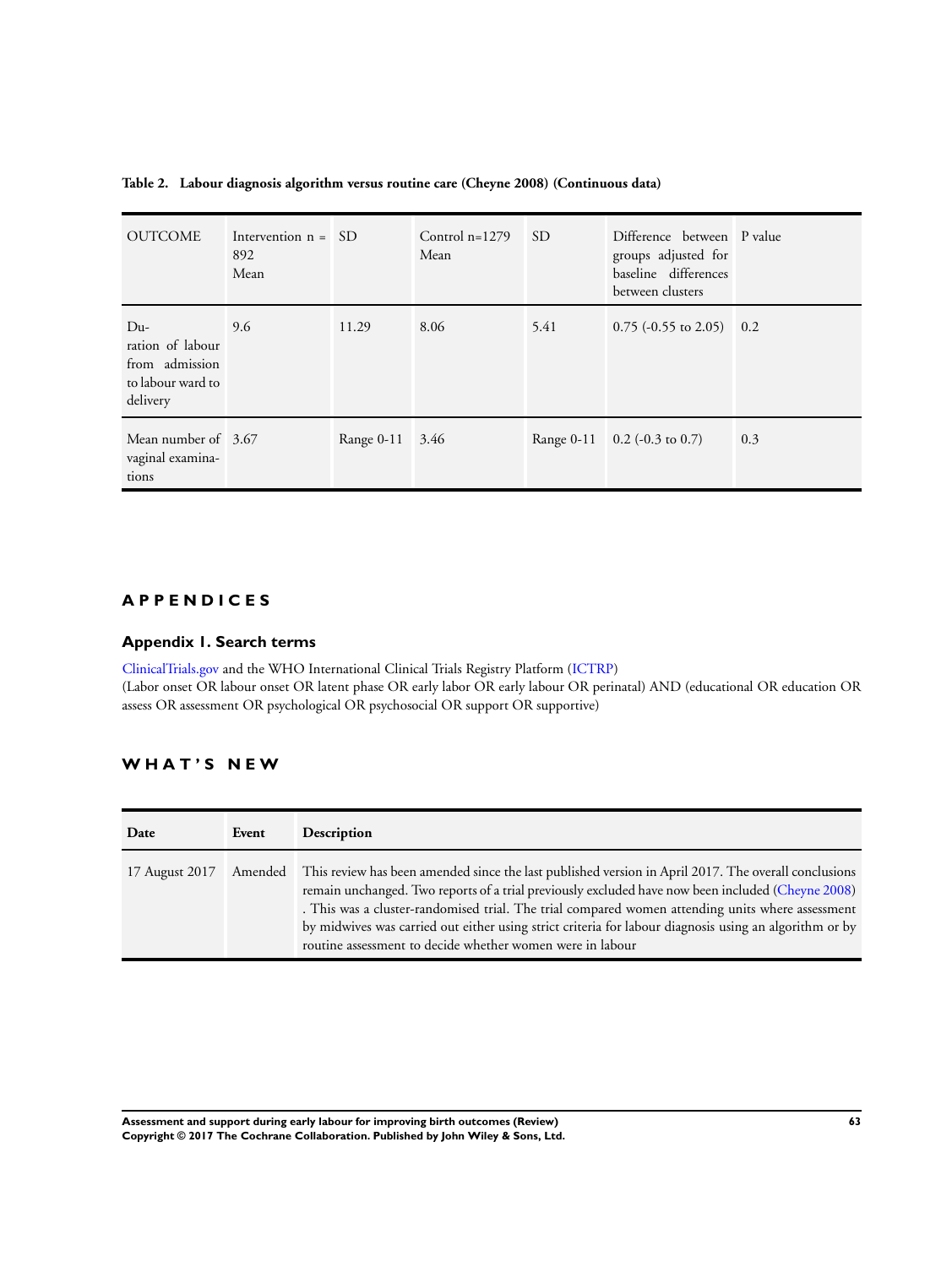### **H I S T O R Y**

| Date | Event | <b>Description</b>                                                        |
|------|-------|---------------------------------------------------------------------------|
|      |       | 23 June 2017 Amended Clarified the reason for exclusion for Cheyne 2008a. |
|      |       | 21 April 2017 Amended Added citation for the review protocol.             |

### **C O N T R I B U T I O N S O F A U T H O R S**

Nobutsugu Hanada (NH) drafted the protocol with support from Erika Ota (EO), Masayo Matsuzaki (MM) and Rintaro Mori (RM).

NH, Shinobu Kobayashi (SK) and Kenji Takehara (KT) selected studies and extracted data. SK, KT, Hatoko Sasaki (HS) and EO conducted analysis and interpretation. EO, SK, KT, HS, MM, and Chie Nagata (CN) drafted the review.

### **D E C L A R A T I O N S O F I N T E R E S T**

Nobutsugu Hanada: none known.

Masayo Matsuzaki: none known.

Erika Ota: none known.

Rintaro Mori: none known.

Shinobu Kobayashi: none known.

Kenji Takehara: none known.

Hatoko Sasaki: none known.

Chie Nagata: Chie Nagata's institution receives government funding from the Clinical Research Program for Child Health and Development, AMED, Japan to provide support for the Cochrane Pregnancy and Childbirth Satellite.

### **S O U R C E S O F S U P P O R T**

### **Internal sources**

• National Center for Child Health and Development, Japan.